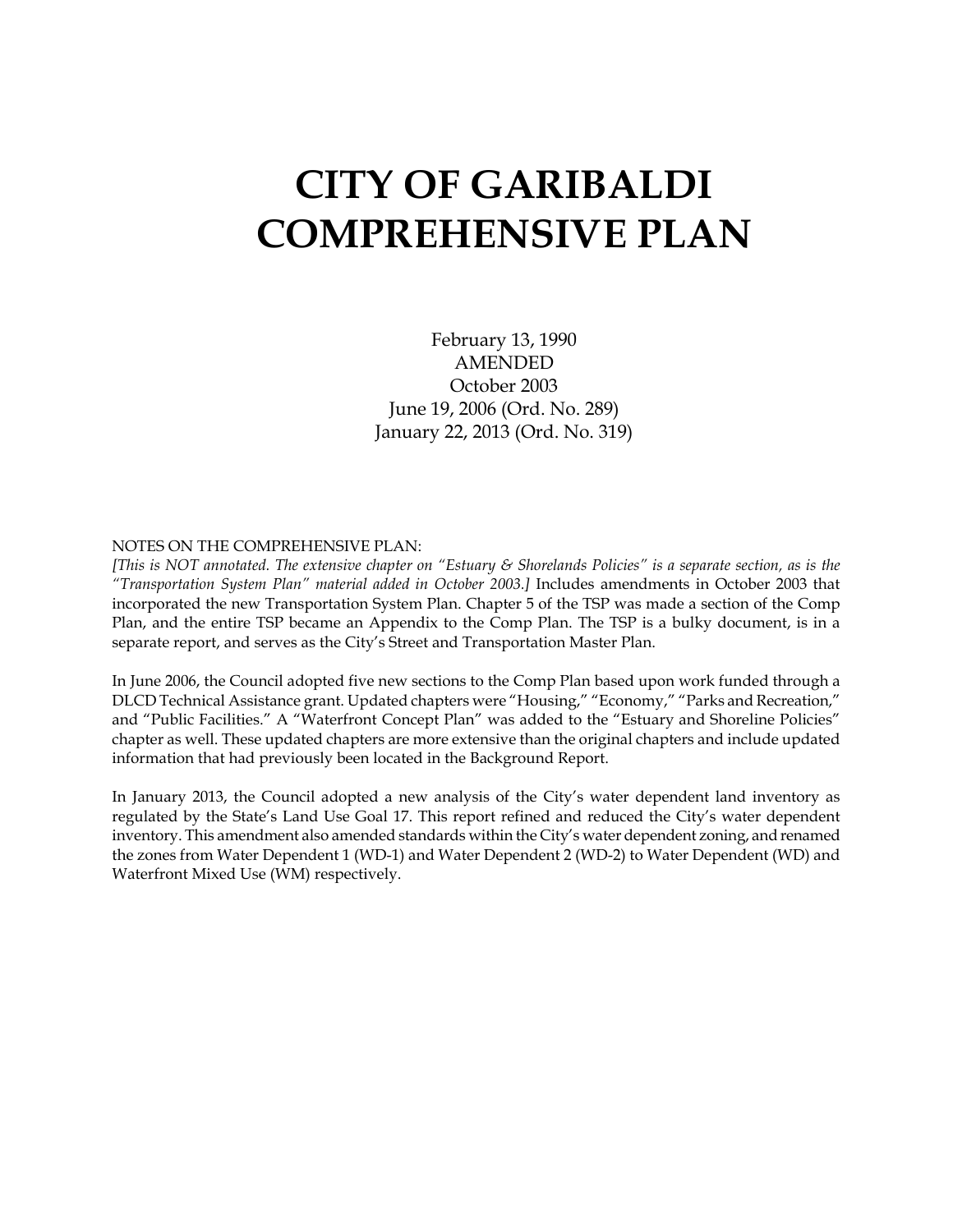# **TABLE OF CONTENTS**

| H.             |             |                                                                      |  |
|----------------|-------------|----------------------------------------------------------------------|--|
| III            |             |                                                                      |  |
| IV.            |             |                                                                      |  |
| V              |             |                                                                      |  |
| VI.            |             |                                                                      |  |
| VII -          |             |                                                                      |  |
| VIII.          |             |                                                                      |  |
|                |             |                                                                      |  |
| $X_{\cdot}$    |             |                                                                      |  |
| X <sub>L</sub> |             |                                                                      |  |
| XII.           |             |                                                                      |  |
| XIII.          |             |                                                                      |  |
| XIV.           |             | EXCEPTION FOR EXPANDING THE GARIBALDI BOAT BASIN  30                 |  |
| XV.            |             |                                                                      |  |
|                | A.          |                                                                      |  |
|                | <b>B.</b>   |                                                                      |  |
|                | C.          |                                                                      |  |
|                | D.          |                                                                      |  |
|                | Ε.          | Dredging in Estuarine Water, Intertidal Areas and Tidal Wetlands. 39 |  |
|                | $F_{\cdot}$ |                                                                      |  |
|                | G.          | Fill in Estuarine Water, Intertidal Areas and Tidal Wetlands 42      |  |
|                | H.          |                                                                      |  |
|                | I.          |                                                                      |  |
|                | J.          |                                                                      |  |
|                | К.          | Industrial and Commercial Uses in Estuarine Water, Intertidal Areas  |  |
|                |             |                                                                      |  |
|                | L.          |                                                                      |  |
|                | M.          |                                                                      |  |
|                | N.          |                                                                      |  |
|                | O.          |                                                                      |  |
|                | Ρ.          |                                                                      |  |
|                | Q.          |                                                                      |  |
|                | R.          |                                                                      |  |
|                | S.          |                                                                      |  |
|                | T.          |                                                                      |  |
|                | U.          | Public Research, Planning and Public Education in Estuaries and      |  |
|                |             |                                                                      |  |
|                | V.          |                                                                      |  |
|                | W.          | Shoreland Development: Industrial, Commercial, Residential 62        |  |
|                | X.          |                                                                      |  |
|                | Y.          |                                                                      |  |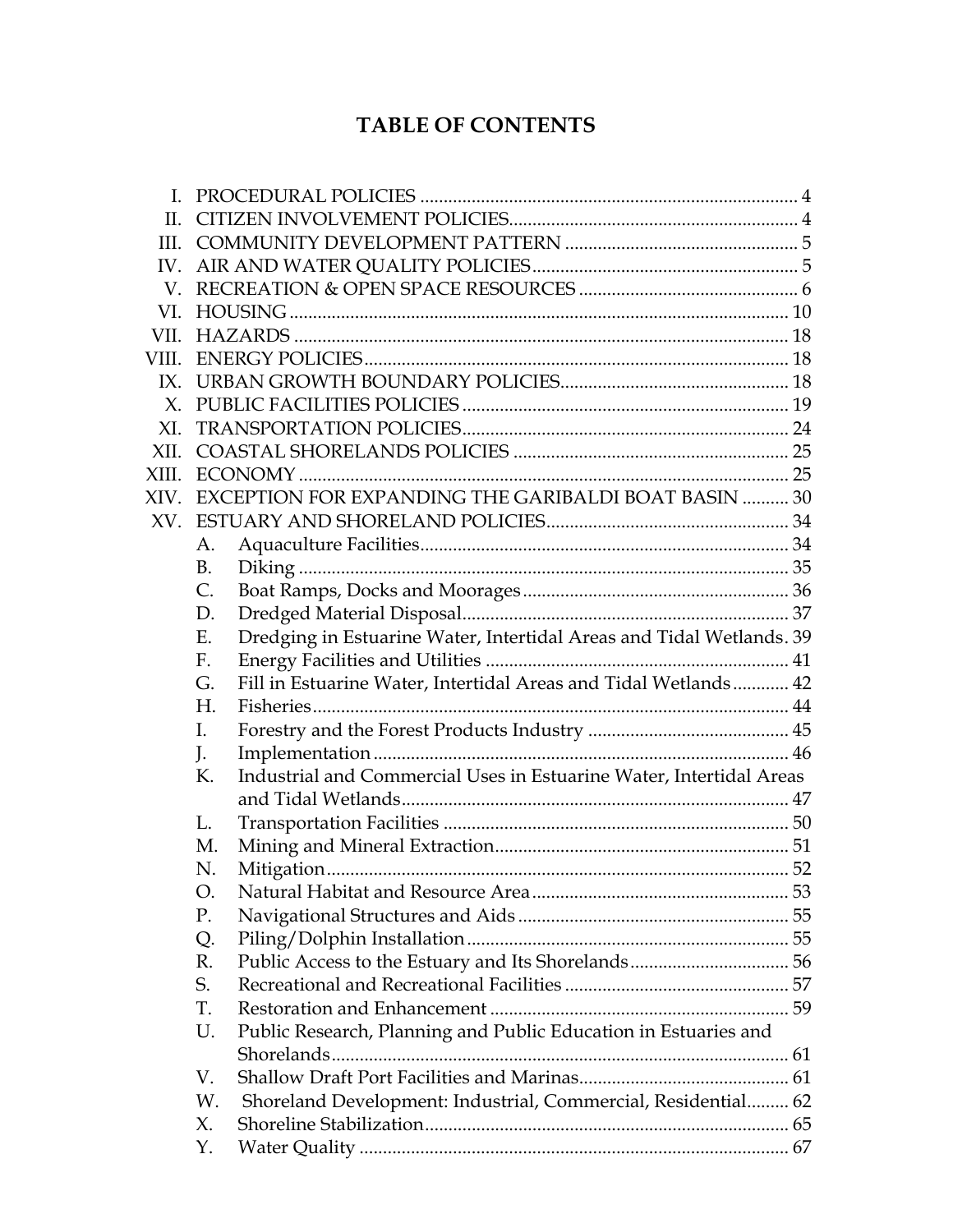|      | Z.             |    |
|------|----------------|----|
|      |                |    |
|      |                |    |
|      |                |    |
|      |                |    |
| XVI. |                |    |
|      | $A_{\cdot}$    |    |
|      | В.             |    |
|      | $\mathsf{C}$ . |    |
|      | D.             |    |
|      | Ε.             |    |
|      | F.             |    |
|      | G.             |    |
|      | Н.             |    |
|      | L              | 98 |
|      | J.             |    |
|      |                |    |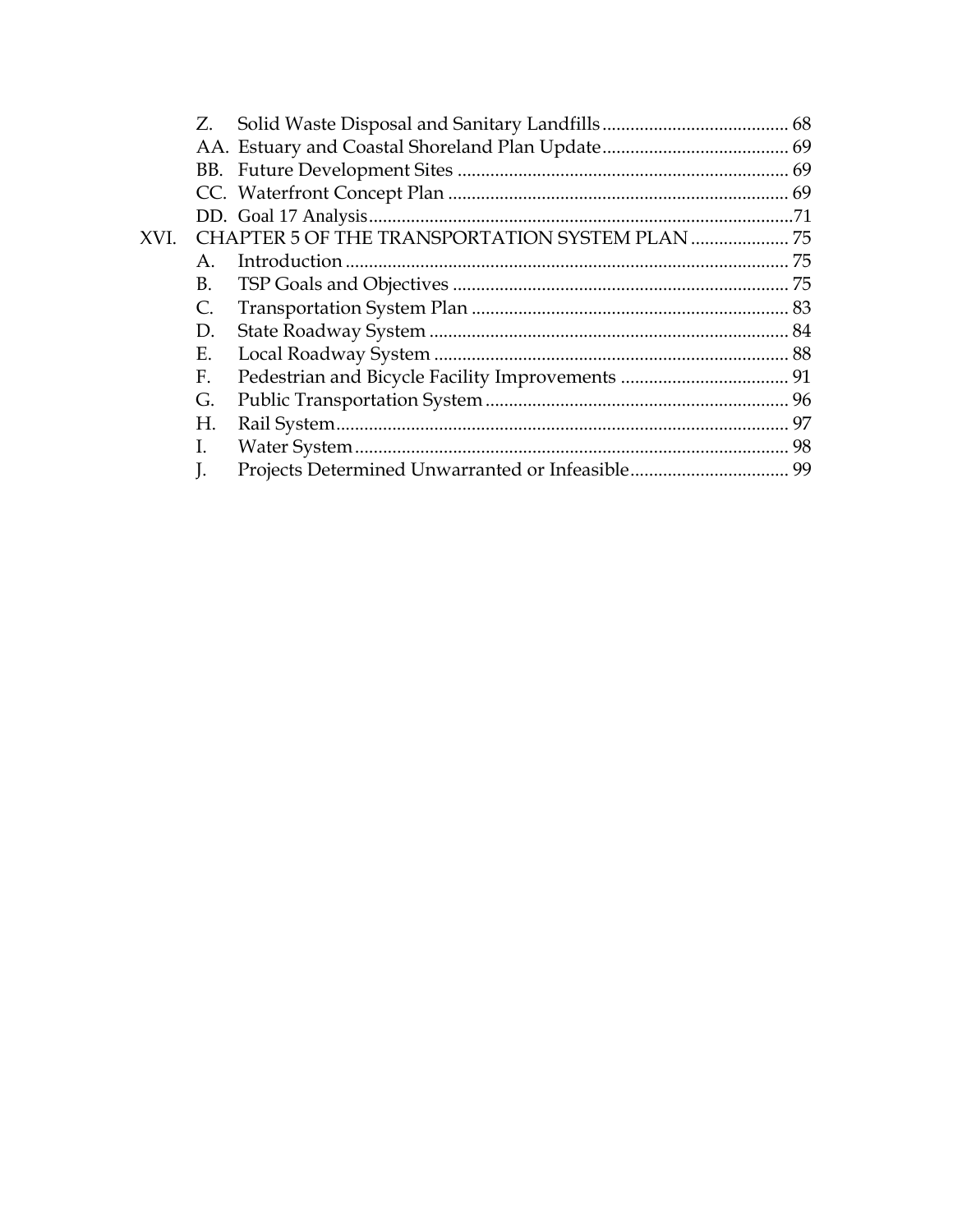# **I. PROCEDURAL POLICIES**

A. The development and amendment of the Comprehensive Plan shall be coordinated with the plans and programs of other jurisdictions and agencies that have an impact on land use in the City. These jurisdictions include: the Port of Garibaldi, Tillamook County and the State Highway Department.

B. A change in the Comprehensive Plan shall occur only after the Planning Commission and the City Council have each held a public hearing. Public notices shall be published at least ten days prior to the public hearing dates.

C. Exceptions to specific State-wide Planning Goal requirements shall be adopted as an amendment to the Comprehensive Plan. Exceptions shall be in conformance with the requirements of State-wide Planning Goals, Goal 2, Land Use Planning and OAR 660-04- 000 through 660-04-35. Notice of a public hearing on a proposed exception shall note the requirements from which an exception is being taken and a brief description of the issues involved.

D. Amendments to the Comprehensive Plan shall be found to be consistent with other pertinent Comprehensive Plan policies.

E. A major review of the Comprehensive Plan shall be undertaken as required by the State mandated periodic review schedule. Minor plan revisions may occur as needed to address specific issues.

## **II. CITIZEN INVOLVEMENT POLICIES**

A. Citizens, including residents and property owners, shall have the opportunity to be involved in all phases of the planning efforts of the City, including the collection of data and the development of policies.

B. The Planning Commission shall be representative of the wide diversity of views and interests in the community.

C. Technical information, such as the Plan background data, the Comprehensive Plan, and City ordinances shall be available to the public at nominal cost.

D. Citizens shall receive responses to their comments to decision makers, either directly at meetings, in the minutes of the meetings, or by written correspondence.

E. A taped record of each meeting shall be kept in City Hall and made available to persons wishing to listen to it. A written summary of the meetings shall be made available through the City Recorder at the individual's expense.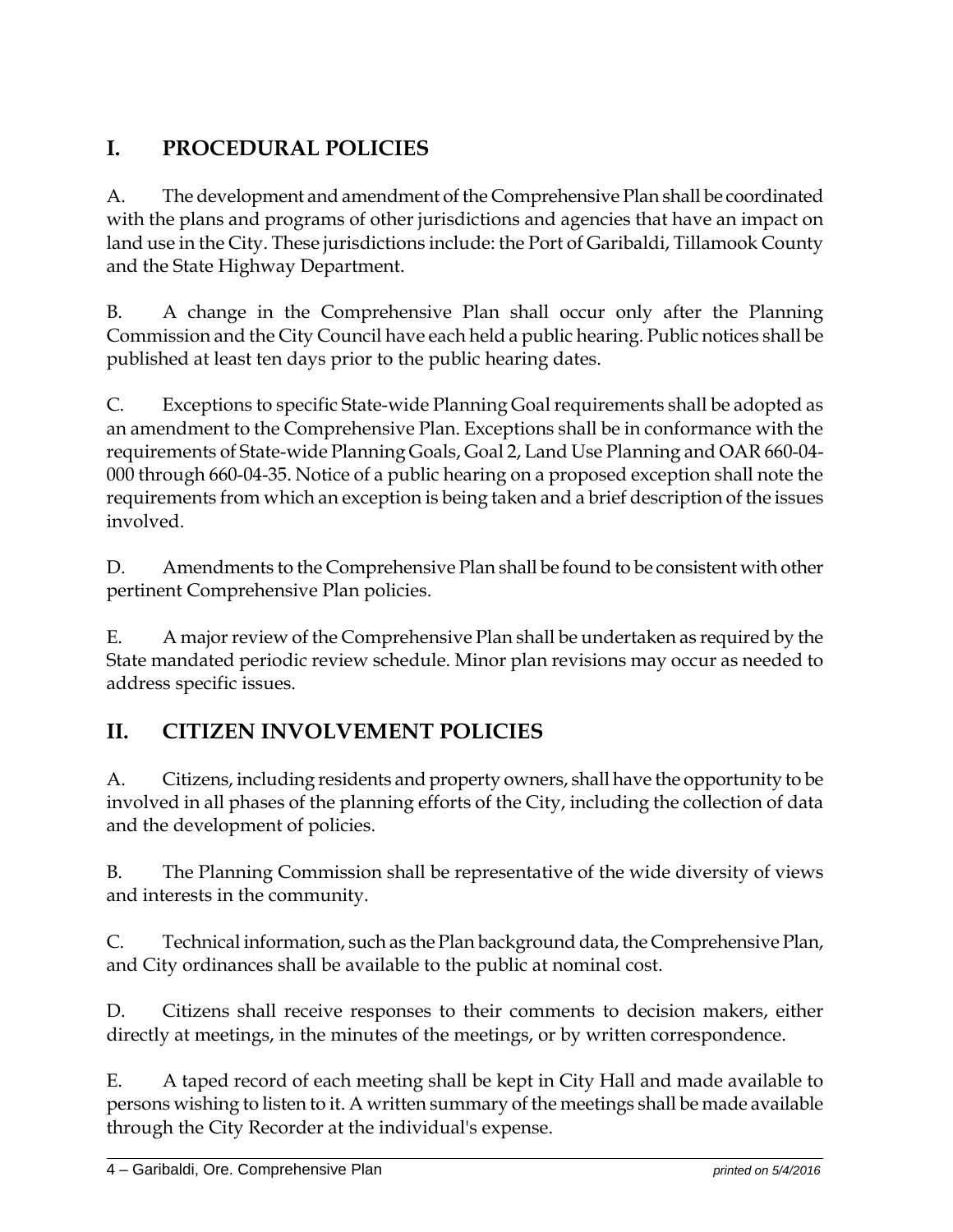F. Adequate financial resources shall be made available for the operation of the City Planning Commission.

## **III. COMMUNITY DEVELOPMENT PATTERN**

A. The City will protect existing residential neighborhoods from conflicting or inappropriate land uses. Where non-residential land uses are located in residential areas, the City will require that measures be taken to minimize the impact of such uses on adjacent residential areas.

B. The City encourages innovative site design, through planned unit development and cluster provisions, for new residential developments in order to avoid hazardous areas, protect open space and lower development costs.

C. The density of residential development should be in accordance with site conditions and the capacity of city services and facilities.

D. Commercial uses and other high intensity land uses are encouraged to remain clustered around the present downtown core of the City in order to create as pedestrian oriented a commercial district as possible. Commercial uses with high traffic generation should be located at the eastern or western end of the commercial area.

E. Where new commercial uses abut a residential zone, site design measures should be required to minimize potential adverse impacts on the residential zone. Particular attention should be given to minimizing traffic impacts.

## **IV. AIR AND WATER QUALITY POLICIES**

A. The City will cooperate with the Department of Environmental Quality in implementing State air and water quality standards.

B. The City will control storm runoff, sedimentation and erosion resulting from urban development through its subdivision ordinance.

C. The City will cooperate with the Department of Environmental Quality to minimize noise pollution problems in the area.

D. The City's actions shall be consistent with State and Federal Hazardous waste regulations.

E. The City will continue to cooperate with Tillamook County in finding cost-effective long-term solutions to the County's solid waste disposal problem.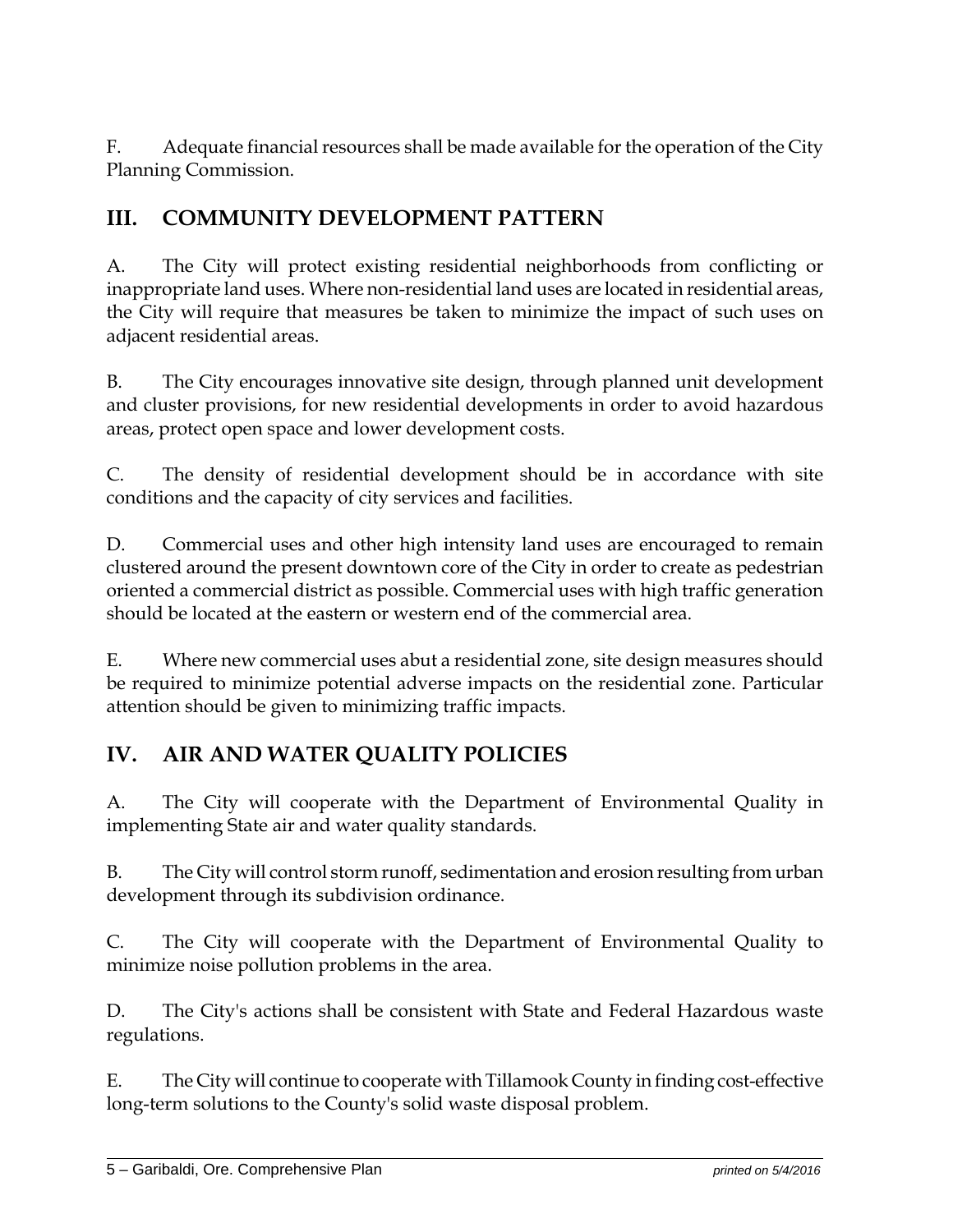F. Portions of the City have been identified as potential major water table areas with a sensitive aquifer by the Department of Environmental Quality (DEQ). The DEQ has not yet implemented its program for protecting such areas. At the appropriate time, the City will coordinate with the DEQ in the implementation of its program for water table areas with sensitive aquifers. The DEQ anticipates this program may have an effect on the placement of underground storage tanks.

## **V. GOAL 8 – PARKS AND RECREATION**

*[NOTE: Chapter V "Parks and Recreation" was produced by Cogan Owens Cogan, Portland, Ore. through a DLCD Technical Assistance Grant and formally adopted by Council through Ord. No. 289 on June 19, 2006.]* 

## **A. Existing Park Lands and Facilities**

Garibaldi is adjacent to Tillamook Bay, close to the Pacific Ocean, its beaches and to the Coast Range Mountains. These three environments provide opportunities for a diversity of recreational activities. The types of recreation within easy reach of Garibaldi residents include fishing, clamming, crabbing, hunting, camping, bird-watching, picnicking, boating and hiking.

The City of Garibaldi currently uses approximately four acres (3.93) of land for active park and recreation use within the urban growth boundary (UGB). There are two sites currently available in Garibaldi for neighborhood recreation use.

Lumberman's Park is operated by the Lions Club on Port of Garibaldi-owned property. The park is approximately 1.68 acres and its use is centered on its picnic facilities (see parks map, parcel 58). Its facilities include a pavilion, seven picnic tables, a concessions stand, children's playground equipment and a 1927 Baldwin Steam Engine.

The Garibaldi Elementary School, owned by the Neah-Kah-Nie School District, has playground equipment and a playfield area. Recreational facilities on the 2.25-acre site include a soccer field, an informal ball field backstop, children's playground equipment, and a basketball hoop in the parking lot (see parcel 9).

A three-acre heron rookery just outside the UGB but within a Sensitive Bird Habitat Overlay Zone serves as open space for Garibaldi residents and visitors (see parcel 34). Open spaces are defined as unimproved, natural areas intended for passive uses, such as wildlife viewing and hiking. The City owns a right-of-way abutting the eastern-most corner of the lot which may be used in the future for interpretive signage or viewing area.

The Bay Shore Trail is Garibaldi's only existing trail. The trail has deteriorated since its development. The Bay Shore Trail has been identified as a priority in the Garibaldi Connections Project in the "Park and Recreation Opportunity Sites" section.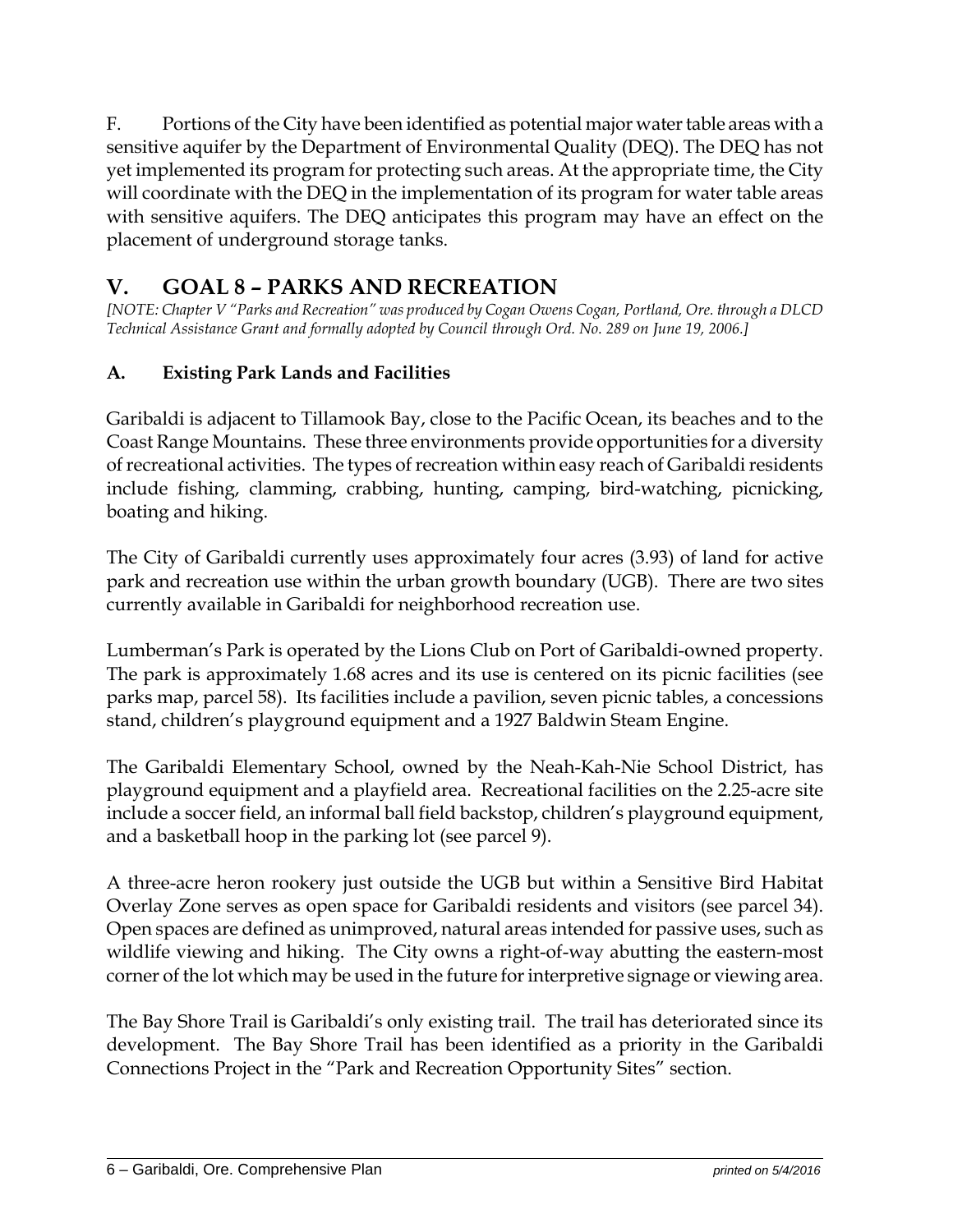#### **B. Park Lands and Facilities Needs**

The National Recreation and Park Association (NRPA) has developed standards to reflect the amount of space that communities should provide for various recreational activities. These standards are based on service areas and assume a need for a certain amount of land or facilities to serve a given number of residents. NRPA recommends park acreage and facilities for every 1,000 residents. However, the NRPA now encourages communities to set their own standards and use these numbers only as a guideline.

Using NRPA standards, which call for 10 acres of park land per 1,000 people, the City of Garibaldi should have approximately 9.61 acres of parks and open space to accommodate the current population of 961. The 3.93 acres of land dedicated to parks and open space leaves a current need of 5.68 acres of park land. These standards also recommend that Garibaldi residents have access to children's playground equipment. While the two children's playground areas exceed the recommended standard, additional children's playground equipment could be sited in areas that are currently underserved, such as the residential area in the northeast portion of the city.

Demographic projections estimate that Garibaldi will have a population of approximately 1,360 people in 2025<sup>1</sup>. The NRPA recommends that the city have 13.6 acres of park land to accommodate its residents. This leaves a need for an additional 9.67 acres of park land over the next 20 years. Use of the NRPA standards would not result in a need for any additional specific park facilities related to expected increases in population.

|          | <b>Current</b> | 20-Year |
|----------|----------------|---------|
| Supply   | 3.93           | 3.93    |
| Standard | 9.61           | 13.60   |
| Need     | 5.68           | 9.61    |

#### **Table 1. Park Lands Needs**

Source: Cogan Owens Cogan

<sup>1</sup> Source: Oregon Office of Economic Analysis and Cogan Owens Cogan

#### **C. Park and Recreation Opportunity Sites and Possible Future Sites**

The City of Garibaldi owns three properties that are "opportunity sites" for future park use. The "Reservoir Lot" is approximately 0.75 acres in size (see parcel 13). This land was donated to the city for use as a park; however, the City's Public Works Department has identified the site for a future water reservoir. Future park elements are proposed to include "water works" park features that incorporate the utility infrastructure into the park theme.

The "Grange Hall" is approximately 0.20 acres (see parcel 51). The County donated this property to the city for use for recreational and/or open space. There are tentative plans to develop this parcel into a picnic area and park. The Native American connection to this

 $\overline{a}$ 

<sup>&</sup>lt;sup>1</sup> Source: Oregon Office of Economic Analysis and Cogan Owens Cogan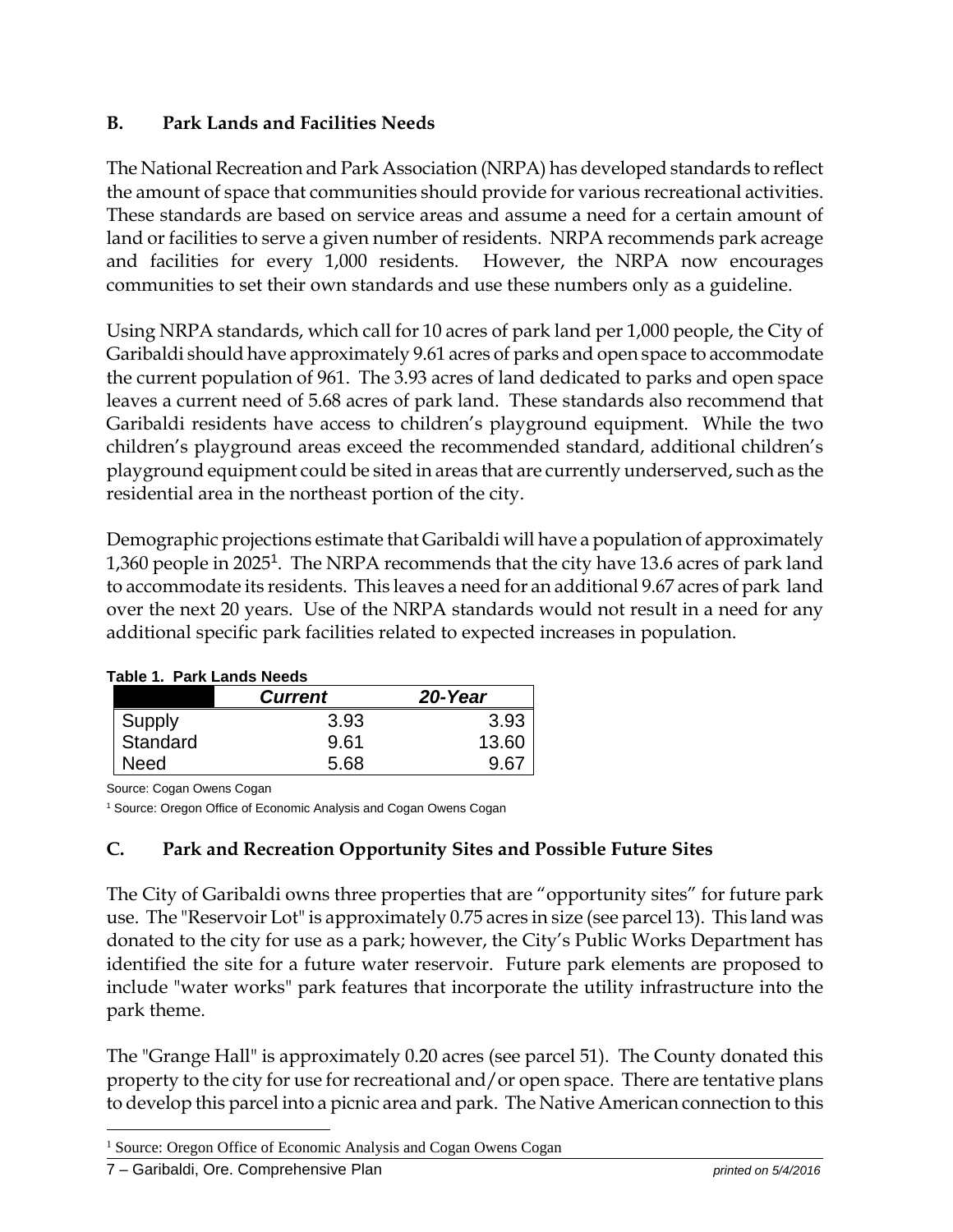land should be honored in any development of the site. The vacant lot adjacent to Grange Hall is targeted for acquisition and development as a public park. This 0.51-acre site could be developed to include an amphitheater (see parcel 50).

Two additional parcels of 0.16 and 0.37 acres were designated as open space by the City as part of the subdivision plat. However, steep slopes prohibit any active recreational uses on the sites.

A proposal for new mixed-use development on the "Old Mill" site along the waterfront includes approximately 5.0 acres of park lands. Open space would be incorporated throughout the site and specifically along the entrance to the site (see parcel 56) and surrounding the smoke stack (see parcel 57). A path network is proposed along the perimeter of the peninsula, as well as throughout the interior of the site.

The Garibaldi Connections Project, conducted by 1000 Friends of Oregon, identified points of interest to be incorporated into a future "loop" trail that connects both the residential and commercial parts of Garibaldi. The report recommends the following parks and recreational developments:

- Miami Cove Shoreline & Water Trail along the northern shore of Miami Cove
- Redevelopment of the junkyard into a natural park with a kayak launch to Miami Cove
- An entry point to the Water Trail by the Old Mill chimney
- Trails along the perimeter of and throughout the Old Mill peninsula
- An additional marina on the southwest side of the Old Mill peninsula
- A second trail access point north of the trailer homes from the port (east) to the existing scenic trail along the sandy beach
- Enhanced visibility of the entry to the water trail by the Mariners' Monument and a kayak launch point
- Improve the Bay Shore Trail, enhancing access to Garibaldi Beach
- Upgrade the current Miller's property as a formal access point to the Sandy Beach Trail
- Enhance the Pier's End kayak launch

Table 2 shows both existing and planned park lands.

| Table 2. Existing and Planned Park Lands |
|------------------------------------------|
|------------------------------------------|

|                       | <b>Current</b> |
|-----------------------|----------------|
| <b>Existing parks</b> | 3.93           |
| Possible parks        | $*8.46$        |
| Supply (Total)        | 12.39          |

\* Estimate based on acreage of Grange Hall, reservoir, amphitheater, and Old Mill sites, as well as an approximation of acreage for the junkyard and other Garibaldi Connections Project recommendations (10 total acres). These parcels are not owned by the city, but have been targeted as sites with potential for future park use.

Source: Cogan Owens Cogan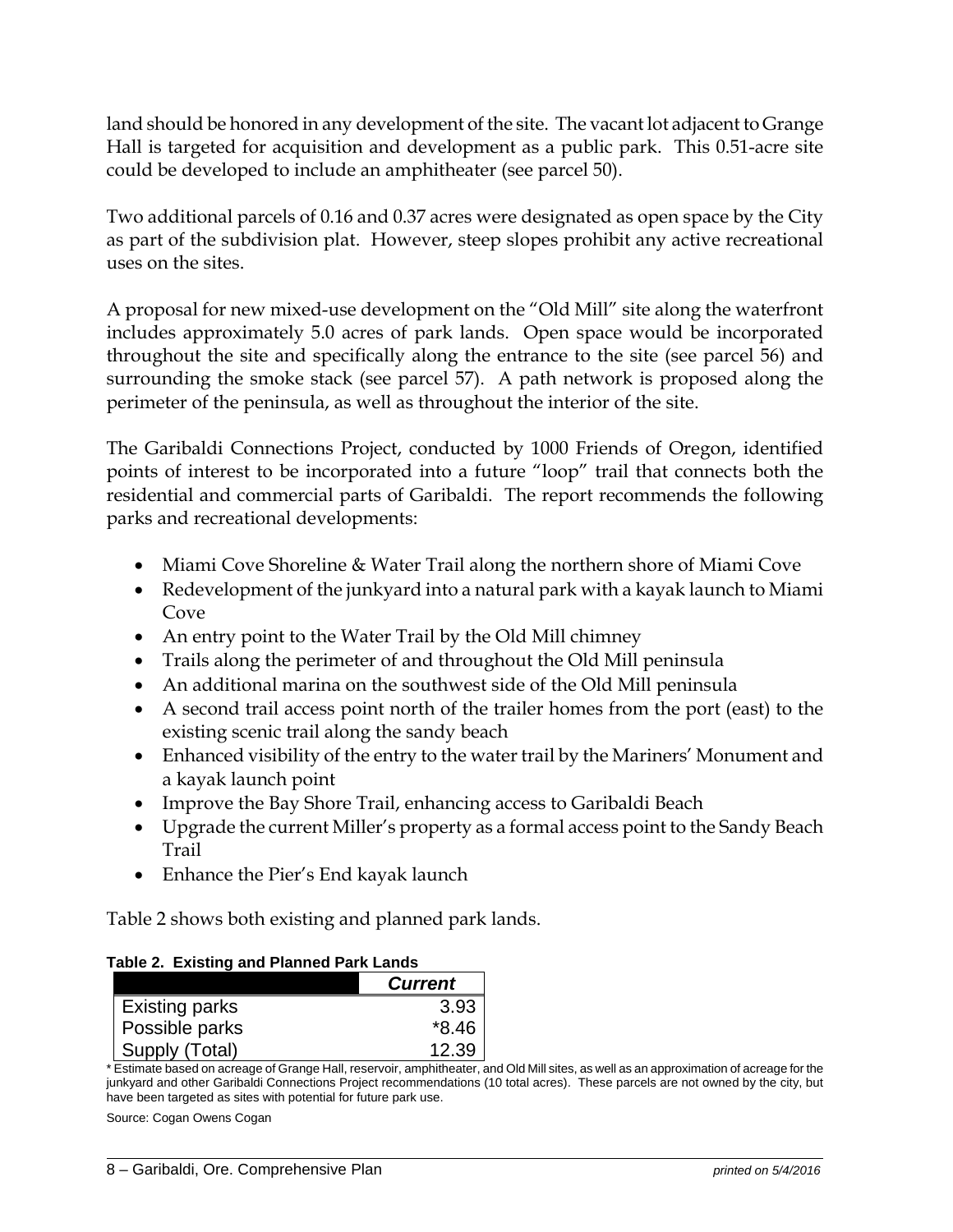In addition to parcels planned for park use, a number of privately-owned, residential lots are smaller than the minimum residential lot size of 5,000 square feet and therefore are too small for residential development. Other lots are not suitable for development due to environmental constraints. These lots total more than seven acres (7.25) of possible park land (outlined in yellow). Additional land for trails may be acquired by vacating street rights-of-way, particularly those adjacent to riparian buffers. It is recommended that the City explore the possibility of acquiring one or more of these properties for park and recreational purposes.

## **D. GOALS AND POLICIES**

- 1. Goals
	- a. Provide a range of park and recreational facilities to meet the needs of residents and visitors.
	- b. Assure the availability and accessibility of park and recreational facilities to meet the needs of people of all ages.
- 2. Policies
	- a. Work with the Neah-Kah-Nie School District to utilize Garibaldi Elementary School facilities for public recreational use.
	- b. Encourage the Port of Garibaldi to expand its boat basin in order to provide additional boat moorage opportunities.
	- c. Promote connections between parks and recreation areas throughout the city.
	- d. Prior to vacating unused or unusable street rights-of-way, consider such parcels for public open space use.
	- e. Investigate a variety of tools to fund the development and maintenance of park and recreational facilities including system development charges, user fees, private donations or the dedication of land through new development, and public/private partnerships.
- 3. Actions
	- a. Acquire and develop the reservoir, Grange Hall and amphitheater sites.
	- b. Work with developers of the Old Mill site to ensure that adequate park lands are incorporated into new development.
	- c. Incorporate recommendations from the Garibaldi Connections Project as funding and land become available.
	- d. Identify potential street rights-of-way that are not expected to be used for roads for possible future use as public open space, particularly those adjacent to riparian buffer areas.
	- e. Consider acquisition of parcels not suitable for development due to size or environmental constraints.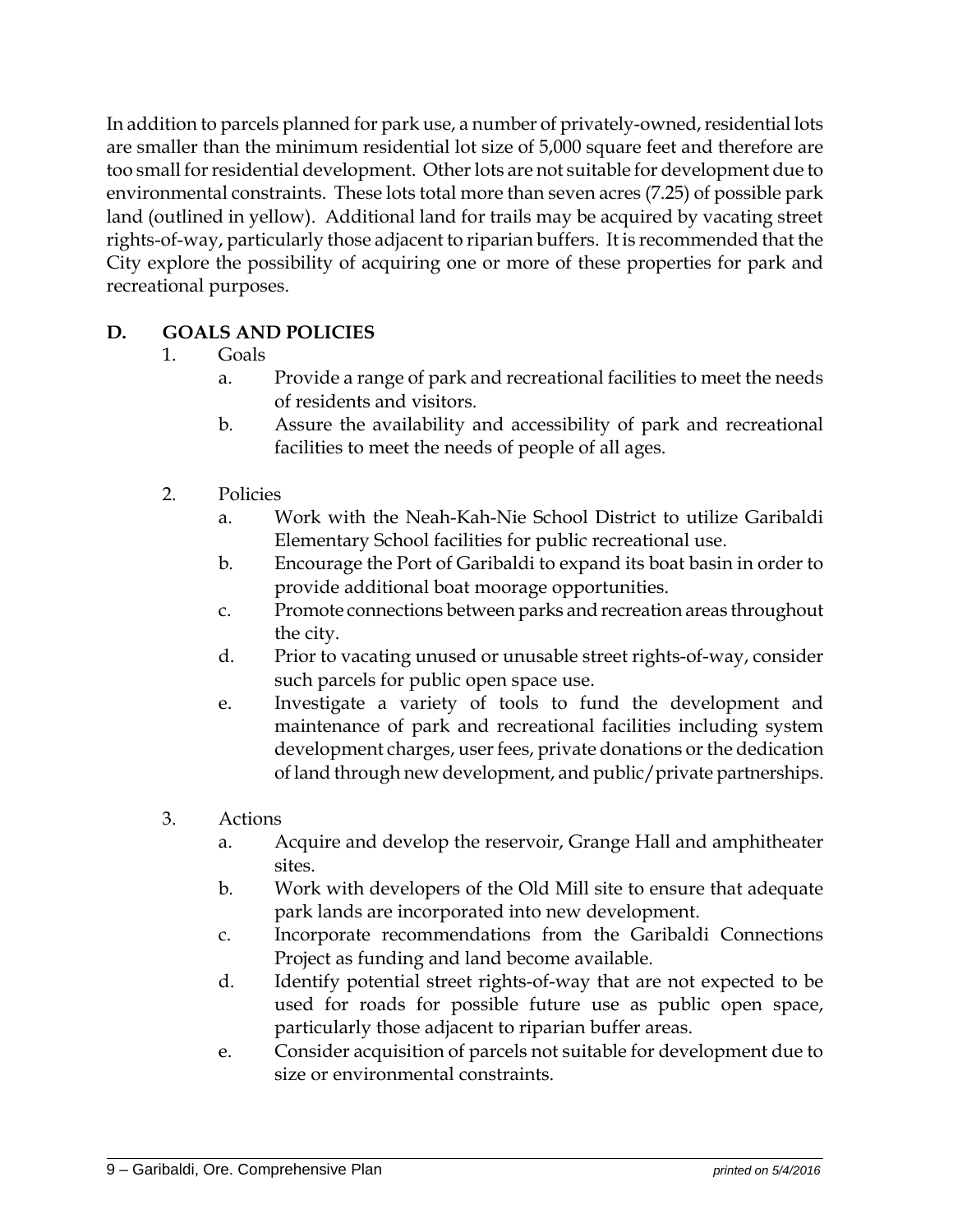## **VI. HOUSING**

*[NOTE: Chapter VI "Housing" was produced by Cogan Owens Cogan, Portland, Ore. through a DLCD Technical Assistance Grant and formally adopted by Council through Ord. No. 289 on June 19, 2006.]* 

#### **A. Requirements**

Statewide Planning Goal 10 requires cities to plan for future housing needs. More specifically, it requires them to provide opportunities for the development of adequate numbers of needed housing units at price ranges and rent levels that are commensurate with the financial capabilities of Oregon households. It also requires that they allow for flexibility of housing locations, types and densities. They are required to ensure that there is enough land within their urban growth boundary (UGB) to meet these needs for a 20 year period. The following steps have been taken to ensure that the City of Garibaldi meets these objectives:

- 1. Conducted an inventory of "buildable" land within the city's UGB that is zoned to allow for housing development.
- 2. Identified long-term (20-year) needs for additional housing, considering the following factors:
	- a. Recent, current and expected future population trends related to household size, income and age.
	- b. Housing market characteristics, including the current mix of housing, cost of different types of housing, vacancy rates and other factors.
	- c. Types of housing allowed by different zoning classifications.
- 3. Identified needed number of new housing units by housing type and associated needed land in each zoning designation.
- 4. Compared the supply of land in different zones to the estimated need for housing in each zone to ensure there is enough land within the city's UGB and that it is zoned appropriately to meet long-term housing needs.

The remainder of this chapter describes these efforts and the resulting findings. It is a snapshot in time of the ability of the City to meet long term needs of future residents and should be reassessed and updated periodically to ensure that the City can continue to meet these needs.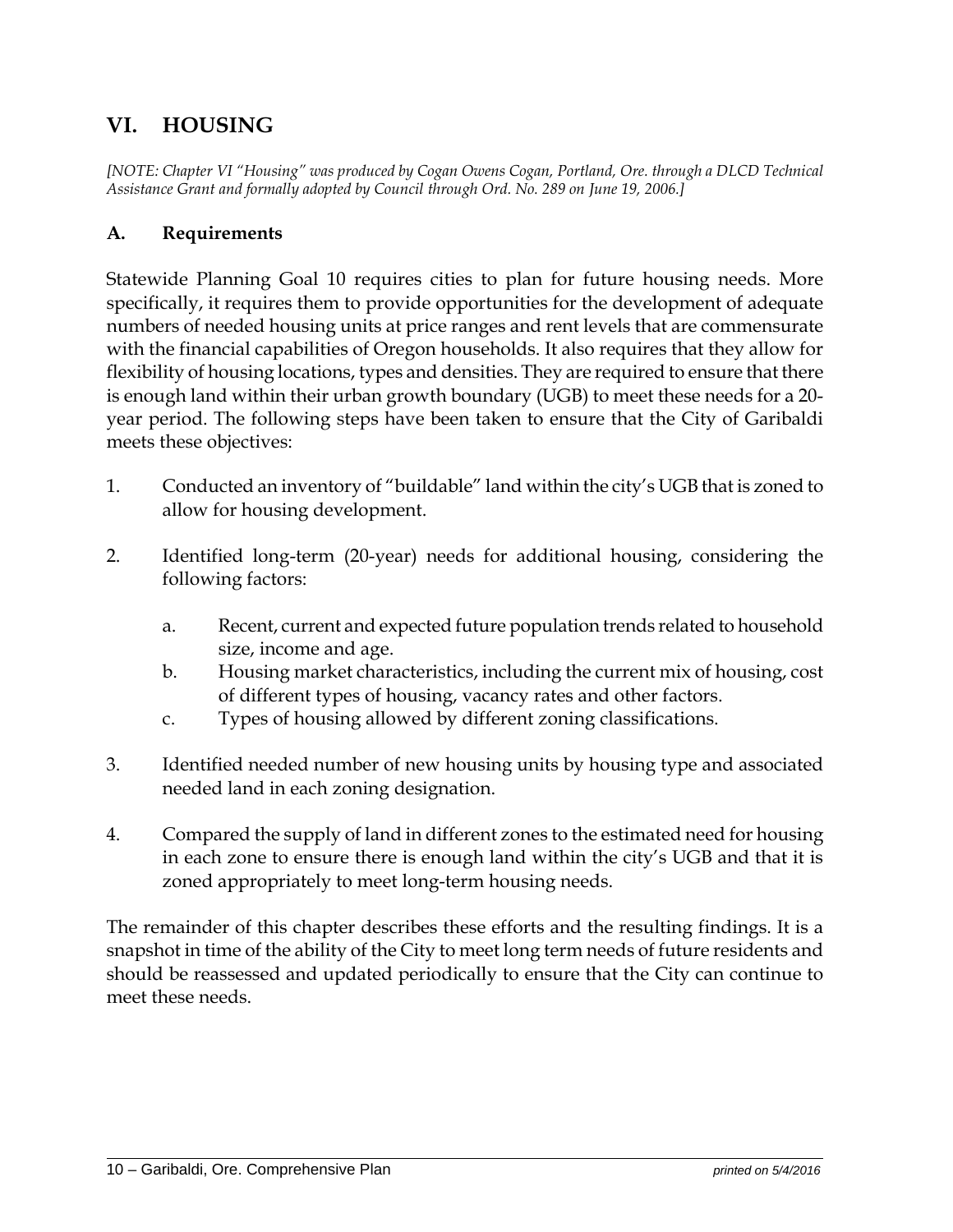#### **B. Findings**

## 1. Population and Housing Trends

The 2005 population of Garibaldi was estimated to be 9612, compared to 899 in 2000 and 904 in 1990. In 2005, there were an estimated 471 households in Garibaldi, compared to 369 in 1990. This information is generally consistent with approved, coordinated population forecasts prepared by Tillamook County, which show a projected 2005 population of between 969 and 1,234. There were an estimated 617 housing units in Garibaldi in 2005, indicating a vacancy rate of approximately 24%, compared to vacancy rates of 25% and 21% in 2000 and 1990, respectively. Year 2000 Census data indicates that about 18% of all housing units were used for seasonal occupancy (i.e., second/vacation homes). These figures translate to an average annual population growth rate of just under 2% per year (between 1990 and 2005) and a slightly higher annual increase in housing units.

In 2005, average and median home values were approximately \$188,000 and \$149,000, respectively, with 46% of homes in the \$100,000 - \$200,000 price range (see Table 1).

| <b>Home Value</b>                                                  | % of Total |
|--------------------------------------------------------------------|------------|
| Less than \$50,000                                                 | 15%        |
| \$50,000-\$99,999                                                  | 9%         |
| \$100,000-\$149,999                                                | 28%        |
| \$150,000-\$199,999                                                | 18%        |
| \$200,000-\$299,999                                                | 18%        |
| \$300,000-\$399,999                                                | 6%         |
| \$400,000-\$499,999                                                | 3%         |
| \$500,000-\$749,999                                                | 4%         |
| \$750,000-\$999,999                                                | < 0.6      |
| \$1,000,000 and Above                                              | < 0.8      |
|                                                                    | 100%       |
| <b>Total Housing Units</b><br>$\cdots$ se LIC Cassus $\Box$ CDLDIC | 617        |

*Table 1. Value of Owner (Non-Rental) Units, 2005* 

Source: US Census, ESRI BIS

Most homes in Garibaldi are single-family dwellings (over 70% in 2000), with mobile homes accounting for the bulk of the remainder (23%) according to the 2000 Census. However, since that time, a number of mobile homes within the Upper Biak mobile home park have been removed or abandoned. As of 2006, much of that area was expected to be converted to single-family home and condominium sites. The current supply of manufactured homes within parks and on individual lots is estimated to be approximately 100, or 16%.

Garibaldi also has land that is used by a significant number of recreational vehicles (RVs).

 $\overline{a}$ *2 ESRI Business Information Systems, 2006.*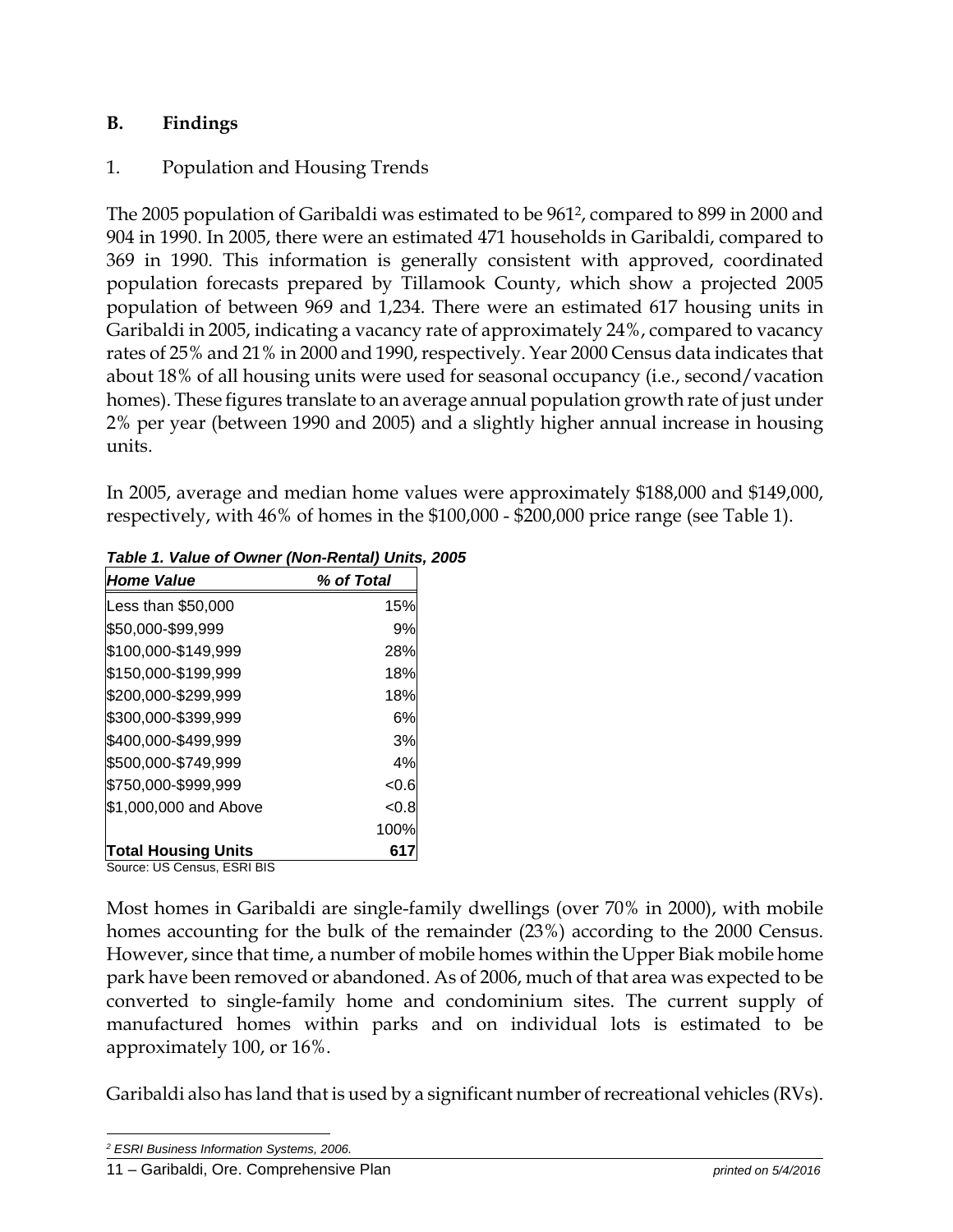According to City of Garibaldi Transient Room Tax remittance forms, Garibaldi has five Recreational Vehicle (RV) Parks with a total of 158 RV spaces. In June of 2005, three of these parks were open to the public, totaling 90 RV spaces. During a City of Garibaldi audit of transient availability for the summer of 2005, only four of the 90 spaces were available for transient use. While RVs are not legally considered permanent residences, practically speaking they historically have represented a source of affordable housing in the community.

| <b>Unit Type</b>   | Total   | <b>Occupied</b> |
|--------------------|---------|-----------------|
| 1 Unit Detached    | 69.4%   | 69.1%           |
| 1 Unit Attached    | 1.2%    | 0.7%            |
| 2 Units            | 2.4%    | 2.5%            |
| 3 or 4 Units       | 1.2%    | 1.6%            |
| l5-9 Units         | 1.7%    | 2.3%            |
| 10-19 Units        | 0.5%    | 0.7%            |
| 20-49 Units        | $0.0\%$ | 0.0%            |
| 50+ Units          | 0.0%    | 0.0%            |
| Manufactured Homes | 22.7%   | 21.9%           |
| Other              | 0.9%    | 1.2%            |
|                    | 100%    | 100%            |
| <b>Total Units</b> | 578     | 434             |

| Table 2. Housing Units by Structure and Occupancy, 2000 |  |  |
|---------------------------------------------------------|--|--|
|                                                         |  |  |

Source: U.S. Census

Garibaldi's population is projected to increase by approximately 1.8% per year over the next 20 years, consistent with growth rates during the last 15 years. The number of housing units is projected to grow by a slightly higher rate, similar to trends experienced during the last several years in Garibaldi and other coastal communities. This assumes a similar average household size and somewhat higher vacancy rate, compared to 2005 conditions. These trends are projected to result in an increase of 316 housing units during the next 20 years. Again, these figures are consistent with the Tillamook County coordinated population forecasts. Those forecasts included low and high population projections. The low and high 2025 forecasts for Garibaldi were 1,190 and 1,516, respectively. A projection of 1,362 is almost exactly in the middle of these forecasts.

*Table 3. Historical and Projected Future Population, Households and Housing Units, 1990 - 2025* 

|                        | 1990 | 2000 | 2005 | 2025  |
|------------------------|------|------|------|-------|
| Population             | 904  | 899  | 961  | 1,362 |
| Households             | 369  | 436  | 471  | 681   |
| <b>Housing Units</b>   | 487  | 584  | 617  | 933   |
| Average household size | 2.44 | 2.06 | 2.02 | 2.00  |
| Vacancy Rate           | 22%  | 25%  | 24%  | 27%   |

Source: U.S. Census and Cogan Owens Cogan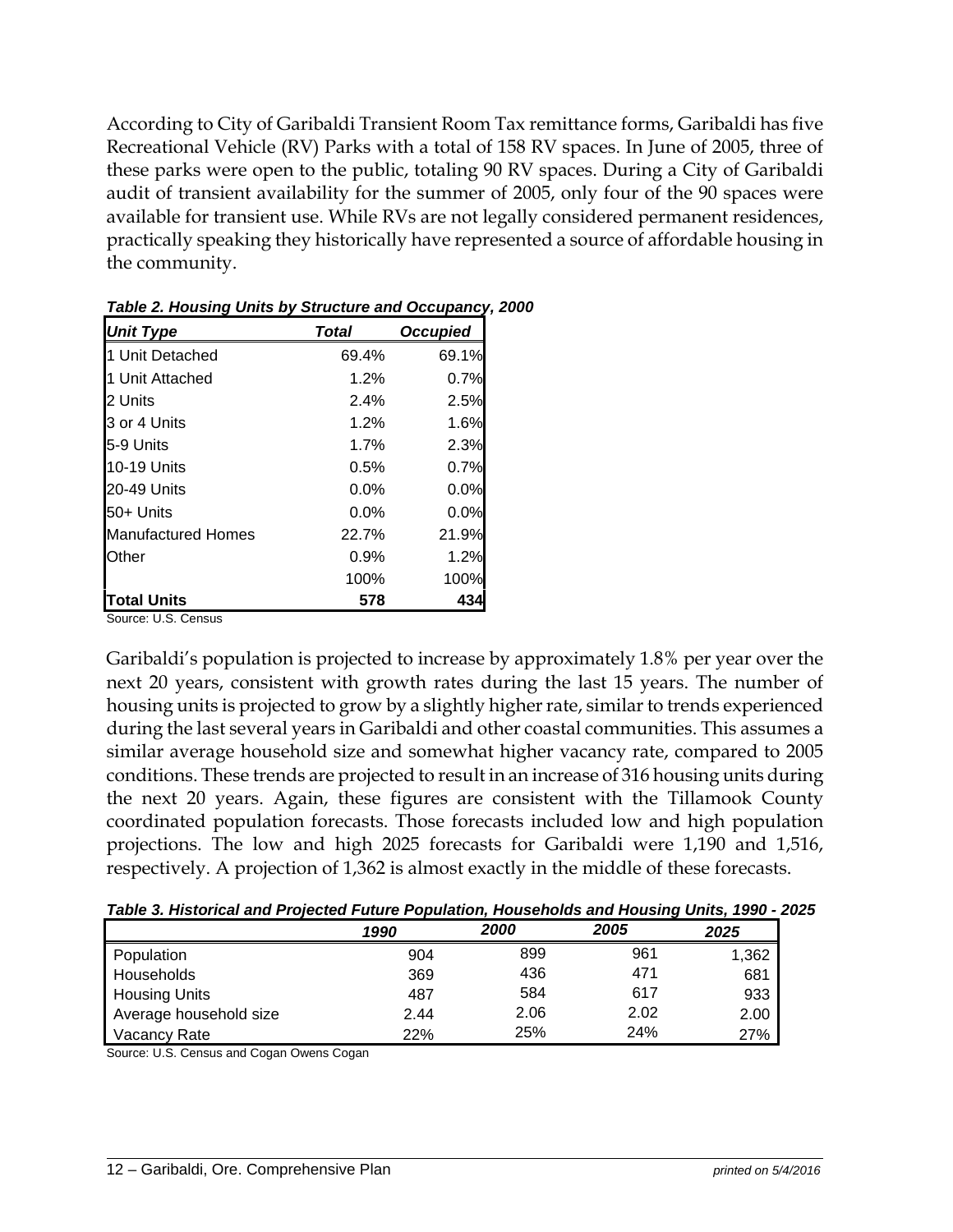#### 2. FUTURE NEEDED HOUSING TYPES

The following trends are expected to affect the need for different types of housing:

- a. Increasing cost of land and housing in coastal and other communities throughout Oregon.
- b. Relatively modest increase in wages, consistent with trends during the last 10 years.
- c. Proposals for a mix of housing units in the waterfront area as part of a new development, with more emphasis on single-family detached housing.
- d. Continued need for relatively low cost housing for workers in the retail/tourism sector.
- e. Migration of telecommuting households to communities such as Garibaldi with recreational and scenic amenities, some of which will desire larger, more expensive homes.
- f. Continued expansion of the second home market in coastal communities such as Garibaldi.
- g. Relatively higher costs to develop land in constrained areas within the Garibaldi UGB.

These factors and conditions are expected to have the following impacts on the need for different types of housing in Garibaldi:

- a. Continued need for some manufactured housing as a potential supply of low-cost, workforce housing that meets the needs of workers with lowwage jobs in Garibaldi.
- b. Increased need for multi-family and single-family attached housing as a potential supply of low and moderate-cost housing.
- c. Continued supply of single-family detached housing, including an increasing supply of higher-priced homes on larger "view" lots on existing large, undeveloped properties on hillsides within the Garibaldi UGB, consistent with recent trends in Garibaldi and other coastal communities and with the higher cost of building homes in such areas.

The following table identifies current and projected percentages and numbers of homes by housing type in Garibaldi.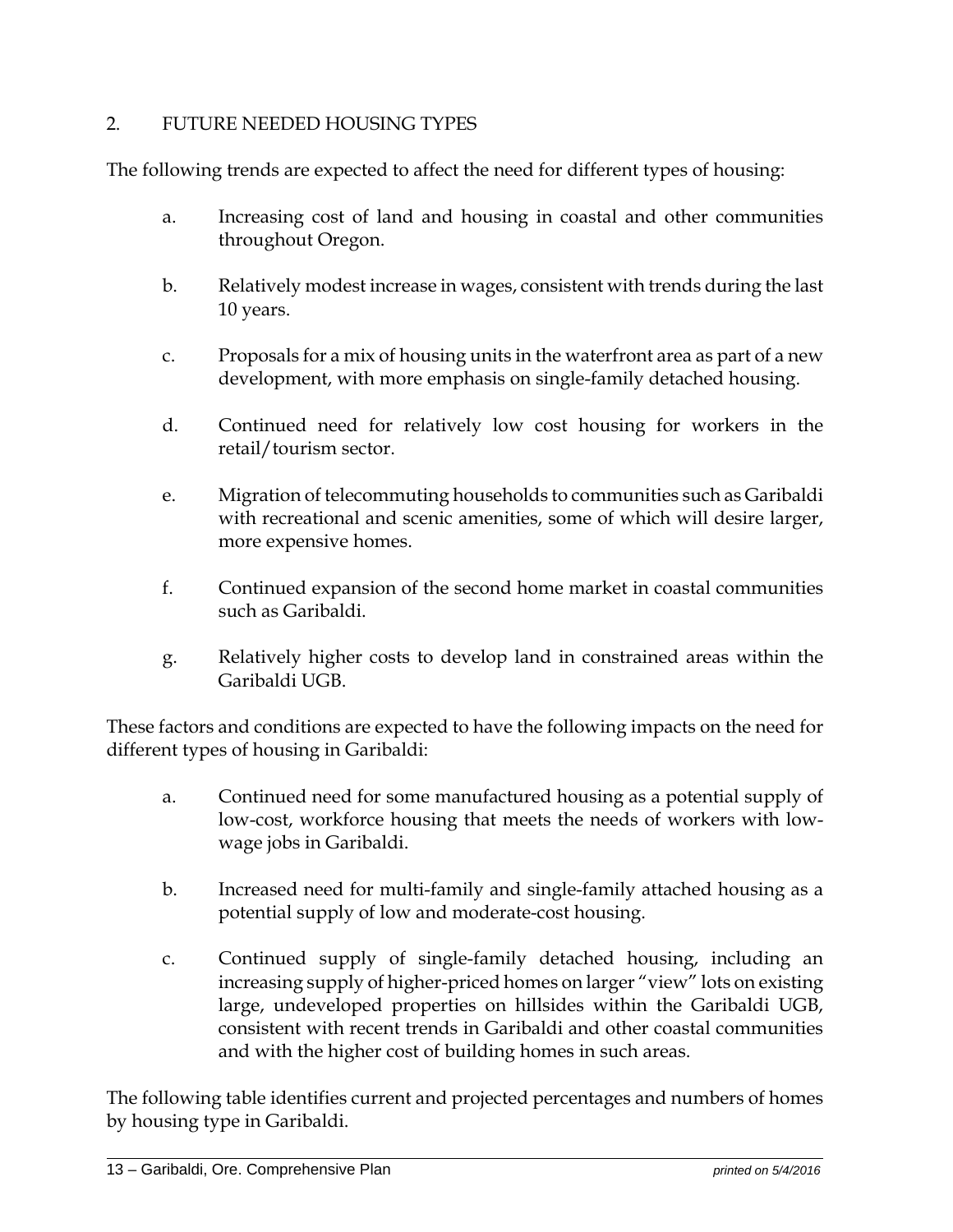| <b>Unit Type</b>      | <b>Housing Units</b> |         |        |         |  |  |  |
|-----------------------|----------------------|---------|--------|---------|--|--|--|
|                       | 2005                 |         | 2025   |         |  |  |  |
|                       | Number               | Percent | Number | Percent |  |  |  |
| 1 Unit Detached       | 478                  | 77.5%   | 620    | 66.5%   |  |  |  |
| 1 Unit Attached       | 7                    | 1.2%    | 70     | 7.5%    |  |  |  |
| <b>Duplexes</b>       | 15                   | 2.4%    | 47     | 5.0%    |  |  |  |
| Triplexes, fourplexes | 7                    | 1.2%    | 37     | 4.0%    |  |  |  |
| 5 or more units       | 17                   | 2.7%    | 47     | 5.0%    |  |  |  |
| <b>Mobile Home</b>    | 93                   | 15.0%   | 112    | 12.0%   |  |  |  |
| <b>Total Units</b>    | 617                  |         | 933    |         |  |  |  |

*Table 4. Existing and Projected Future Housing Units by Type, 2005 - 2025* 

Source: U.S. Census and Cogan Owens Cogan

#### 3. FUTURE LAND NEEDS

The amount of land needed for future housing depends on the number of housing units expected and the average density (or lot size) at which they are developed. State regulations require that the City estimate the amount of land needed in each zoning designation where housing is allowed. In Garibaldi, housing can be constructed in residential (R-1) and commercial (C-1) zones, as well as one of its water-dependent (WD-2) zones. Currently, housing is generally distributed among these zones as follows:

- a. Most existing mobile or manufactured homes (in parks and on individual lots) are located in R-1 zones; some are located in the WD-2 zone.
- b. Duplexes, triplexes, and quads are split between R-1 and C-1 zones.
- c. All multi-family housing with five or more units per structure is in a C-1 zone.
- d. Remaining dwellings in C-1 zones are single-family homes.

Similar trends are expected in the future. In addition, a relatively significant amount of new housing is proposed for the WD-2 zone on the city's Old Mill site. It is expected that much of the projected single-family attached housing would be located in this area. The following distribution among zones is expected:

- a. A significant portion of future multi-family units could be located in mixeduse developments in commercial or waterfront development zones; others would be located in the R-1 zone.
- b. Mobile homes will continue to be located primarily in R-1 zones.
- c. A mix of attached and detached single-family units (e.g., townhouses) would be located in the waterfront development zones; additional single-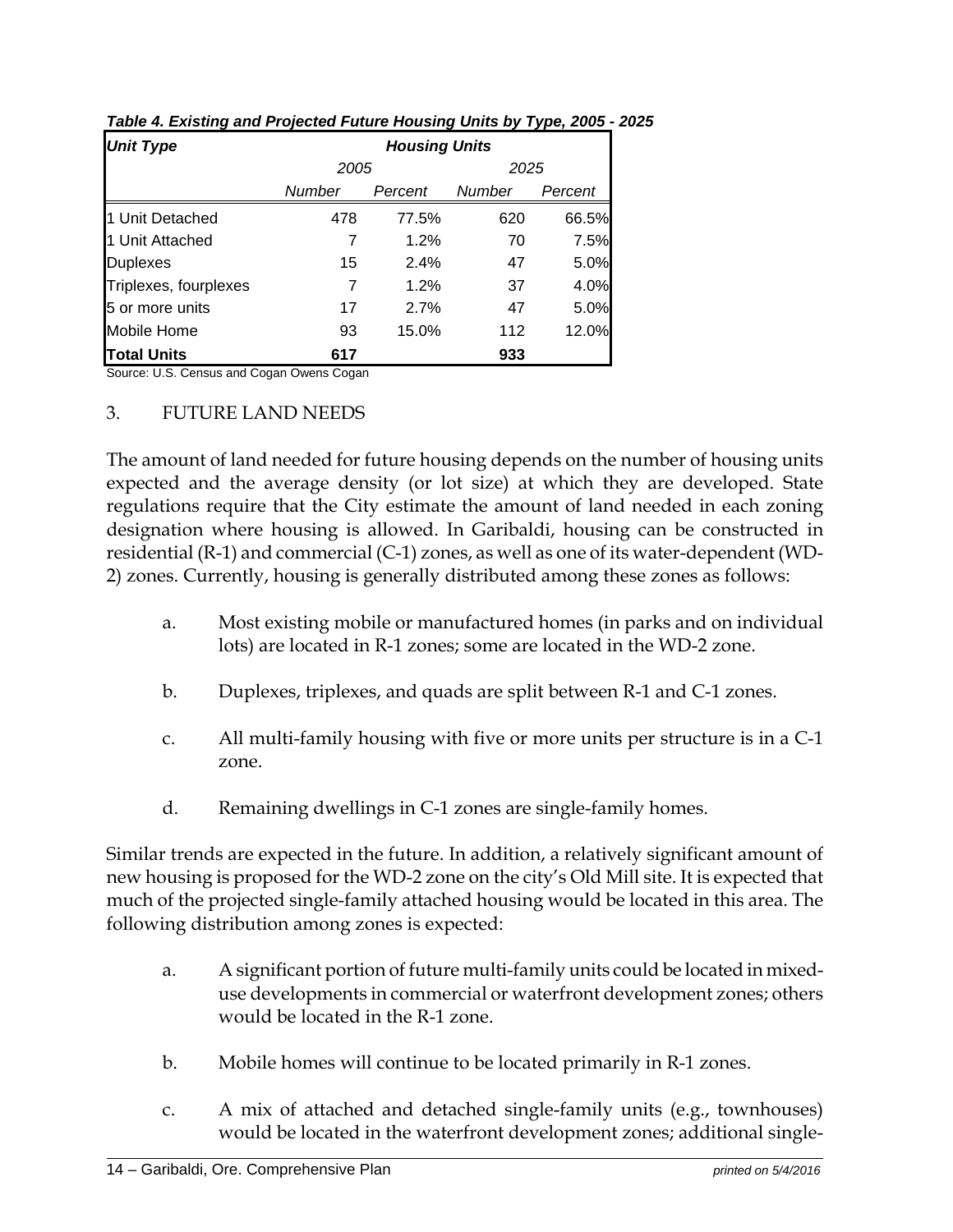family detached or mixed-use units could be located in the commercial zone.

d. Other single-family (detached) homes would be located in the R-1 zone, including some on larger lots in larger vacant areas within the UGB in the hillsides above existing residential areas.

The following table summarizes the location of all total future housing units by city zoning designation based on the assumptions above. As noted above, it reflects the assumptions above and should be considered to be a projection. It does not require a certain distribution among different zones or preclude a different percentage or number of housing units be built in any given zone or area, assuming there is adequate land to accommodate them. For example, a higher number of units than projected above currently are proposed for the Old Mill site. If that proposal is implemented, some of the assumptions in this analysis about the level of growth and amount of land needed to meet long-term housing needs may need to be refined.

| <b>Housing Type</b>   | $R-1$   |        | $C-1$   |               | $WD-2$  |                |
|-----------------------|---------|--------|---------|---------------|---------|----------------|
|                       | Percent | Number | Percent | <b>Number</b> | Percent | Number         |
| 1 Unit Detached       | 75%     | 465    | 10%     | 62            | 15%     | 93             |
| 1 Unit Attached       | 20%     | 14     | 40%     | 28            | 40%     | 28             |
| <b>Duplexes</b>       | 40%     | 19     | 40%     | 19            | 20%     | 9              |
| Triplexes, fourplexes | 40%     | 15     | 40%     | 15            | 20%     | $\overline{7}$ |
| 5 or more units       | 40%     | 19     | 40%     | 19            | 20%     | 9              |
| Mobile Home           | 100%    | 112    | 0%      | 0             | 0%      | 0              |
| <b>Total</b>          |         | 644    |         | 143           |         | 146            |

*Table 5. Projected Total Future Housing Units by Housing Type and Zoning Designation, 2025* 

Source: Cogan Owens Cogan

The following table indicates the number of new housing units and amount of land needed for each type of housing in each zoning designation. Average densities in housing units per acre are shown as "net densities," i.e., not including land needed for roads and other public services because such areas already have been subtracted from the supply of buildable land.

| Table 6. Projected Future New Housing Units and Land Needs by Housing Type and Zoning |  |  |  |  |  |
|---------------------------------------------------------------------------------------|--|--|--|--|--|
| <b>Designation, 2005 - 2025</b>                                                       |  |  |  |  |  |

| <b>New Units</b>          | $R-1$        |       | $C-1$        |       | $WD-2$ |       | <b>Density</b> |
|---------------------------|--------------|-------|--------------|-------|--------|-------|----------------|
|                           | <b>Units</b> | Acres | <b>Units</b> | Acres | Units  | Acres | (DU/acre)      |
| 1 Unit Detached           | 49           | 9.8   | 0            | 0.0   | 93     | 18.6  | 5              |
| 1 Unit Attached           | 10           | 1.0   | 25           | 2.5   | 28     | 2.8   | 10             |
| <b>Duplexes</b>           | 11           | 1.4   | 12           | 1.5   | 9      | 1.1   | 8              |
| Triplexes, fourplexes     | 11           | 0.9   | 12           | 1.0   |        | 0.6   | 12             |
| 5 or more units           | 19           | 1.0   | 4            | 0.2   | 9      | 0.5   | 20             |
| Mobile Home               | 19           | 1.6   | 0            | 0.0   | 0      | 0.0   | 12             |
| Total                     | 119          | 15.6  | 53           | 5.2   | 146    | 23.6  |                |
| Source: Cogan Owens Cogan |              |       |              |       |        |       |                |

15 – Garibaldi, Ore. Comprehensive Plan *printed on 5/4/2016*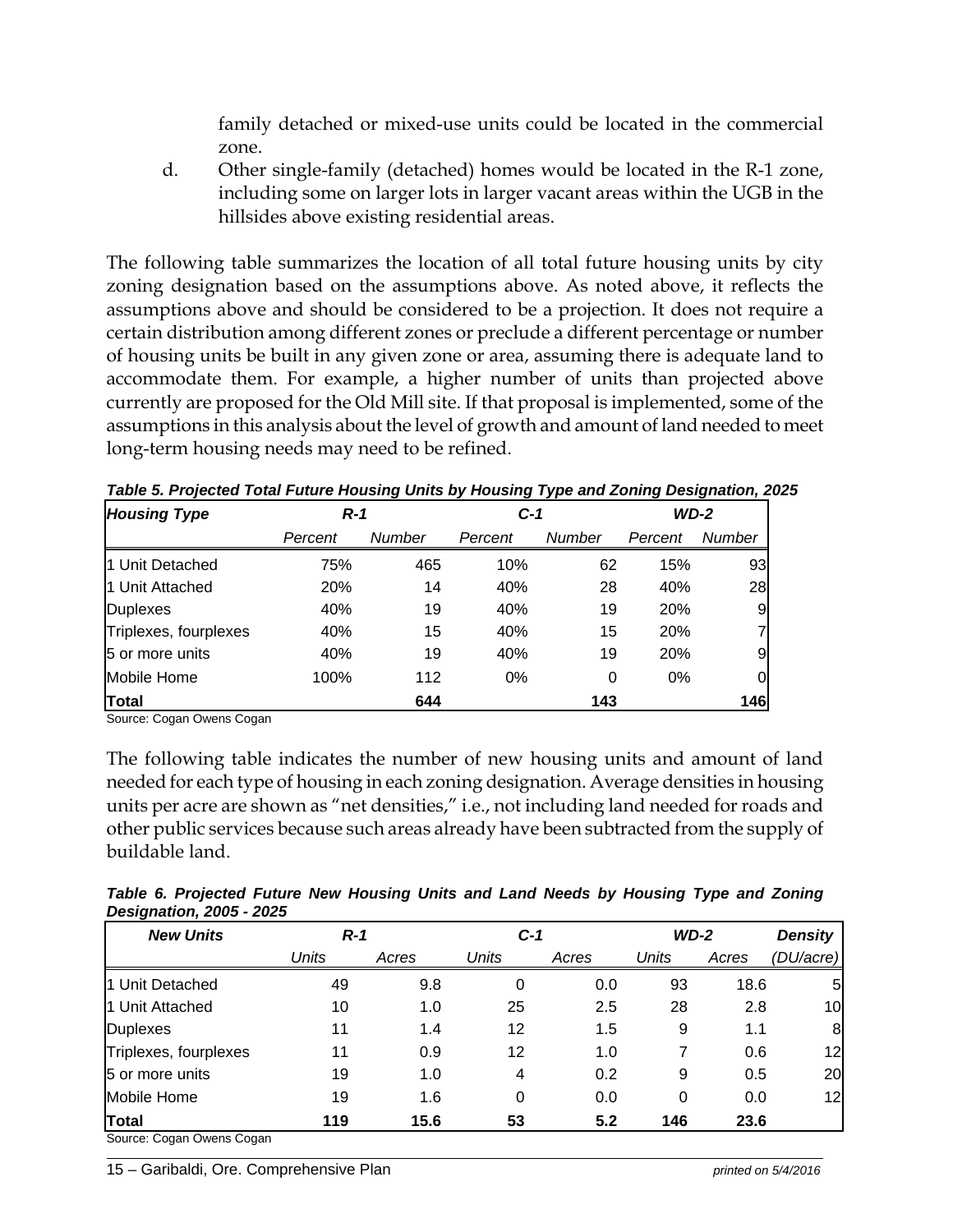Based on this analysis and set of assumptions, the City of Garibaldi has adequate land within the UGB to meet future housing needs.

## 4. GOALS

- a Provide opportunities for development of housing in a range of types and price ranges to meet the needs of future residents.
- b. Support maintenance and rehabilitation of the community's existing housing stock.
- c. Support the efficient development of housing and land to minimize environmental impacts and provide public services in a cost-effective manner.

## 5. POLICIES

- a. Zone adequate land to meet identified future housing needs for a broad range of housing types, including single-family attached and detached homes, manufactured homes, duplexes and multi-family dwellings.
- b. Support efforts of public, private and nonprofit entities to provide needed low and moderate-income housing.
- c. Provided opportunities to cluster development, through the planned unit development provisions of the zoning ordinance, as a method of minimizing development impacts in areas with sensitive natural features.
- d. Encourage development of housing in locations that are easily accessible through walking and bicycling to municipal and commercial services and facilities.
- e. Provide flexibility in development regulations to develop sites with unique conditions in an environmentally-sensitive manner.
- f. Encourage the use of sustainable development and building materials including use of energy-efficient materials and design principles.
- g. Allow for manufactured housing to be located in all residential zones, consistent with Oregon law.
- h. Encourage and support the development of housing units in conjunction with commercial development (e.g., housing located above commercial uses) to provide diversity and security in commercial areas and a range of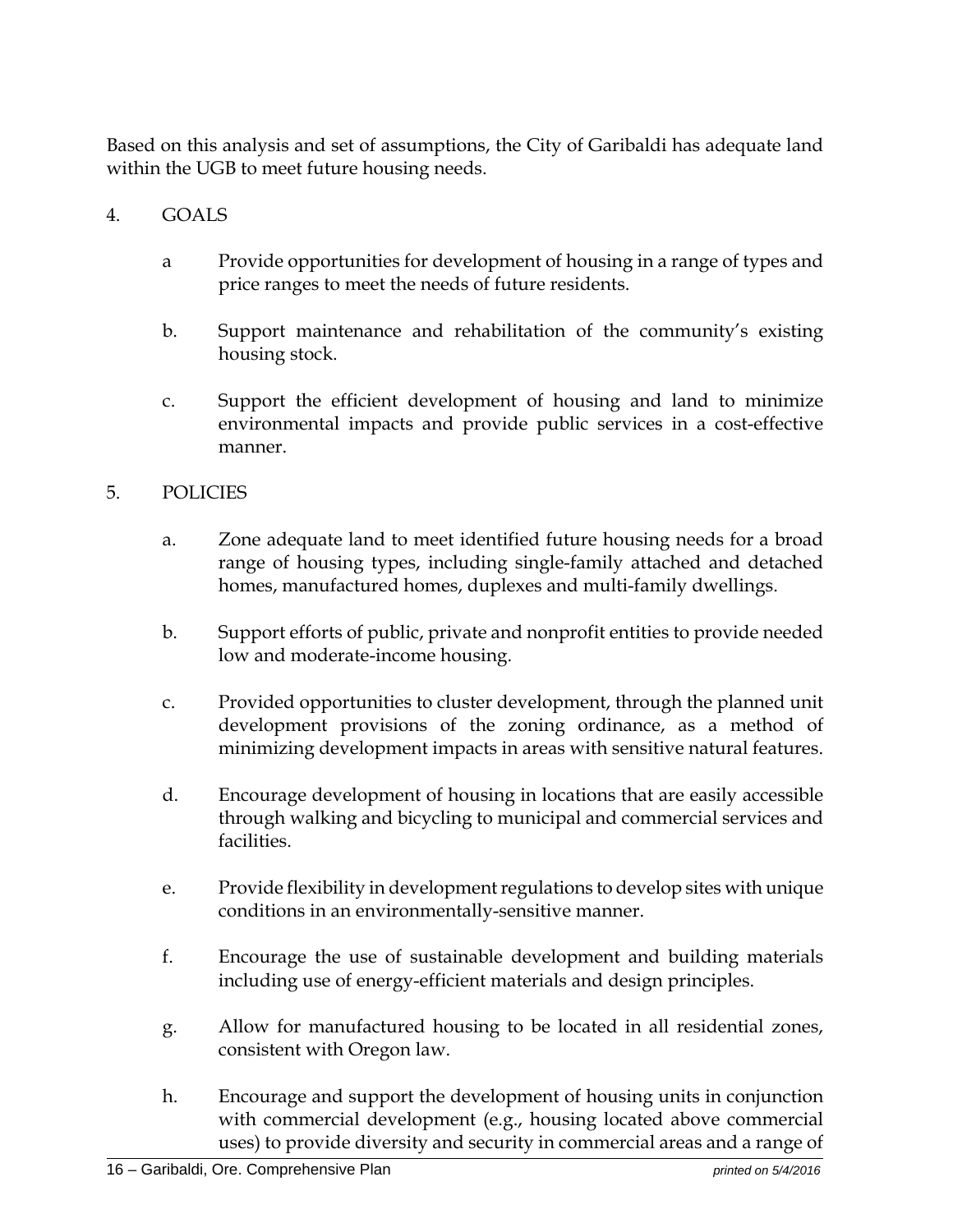housing options.

- i. Comply with federal and state fair housing laws that affirm access to housing opportunities for all people in Garibaldi.
- j. Allow for accessory dwelling units (i.e., "granny flats") for permanent residents in residential zones, consistent with other city goals and policies.

#### 6. STRATEGIES

- a. Help identify opportunities for builders and developers to consolidate buildable land to promote more efficient development.
- b. Regularly update the city's inventory of buildable land (approximately every five years or more frequently if the rate of growth is more rapid) and use it both to identify housing development opportunities and assess the ability to meet future housing needs.
- c. Examine the city's zoning ordinance and development regulations to ensure that they include adequate provisions to protect environmental resources, provide flexibility in developing unique sites, allow for a broad range of housing types and do not create barriers to the creation of affordable housing.
- d. Work with the development community to ensure creation of new housing that meets identified future needs.
- e. Consider adoption of commercial and mixed-use design guidelines or standards to ensure that new mixed-use development is consistent with community character and enhances Garibaldi's attractiveness and livability and addresses accessibility and other design issues.
- f. Monitor pubic facility capacity to ensure that proposed new housing can be adequately served by water, sewer, transportation, drainage and other public facilities.
- g. Update the city's zoning ordinance to include provisions for accessory dwelling units targeted to permanent residents. Ensure regulations address issues related to accessibility, impacts on adjacent residents and adequate public and other facilities.
- h. Work cooperatively with nonprofit housing developers (e.g., Habitat for Humanity) to support the development of affordable housing; assist in identifying potential sites for such housing and explore the feasibility of donating city-owned property for such purposes.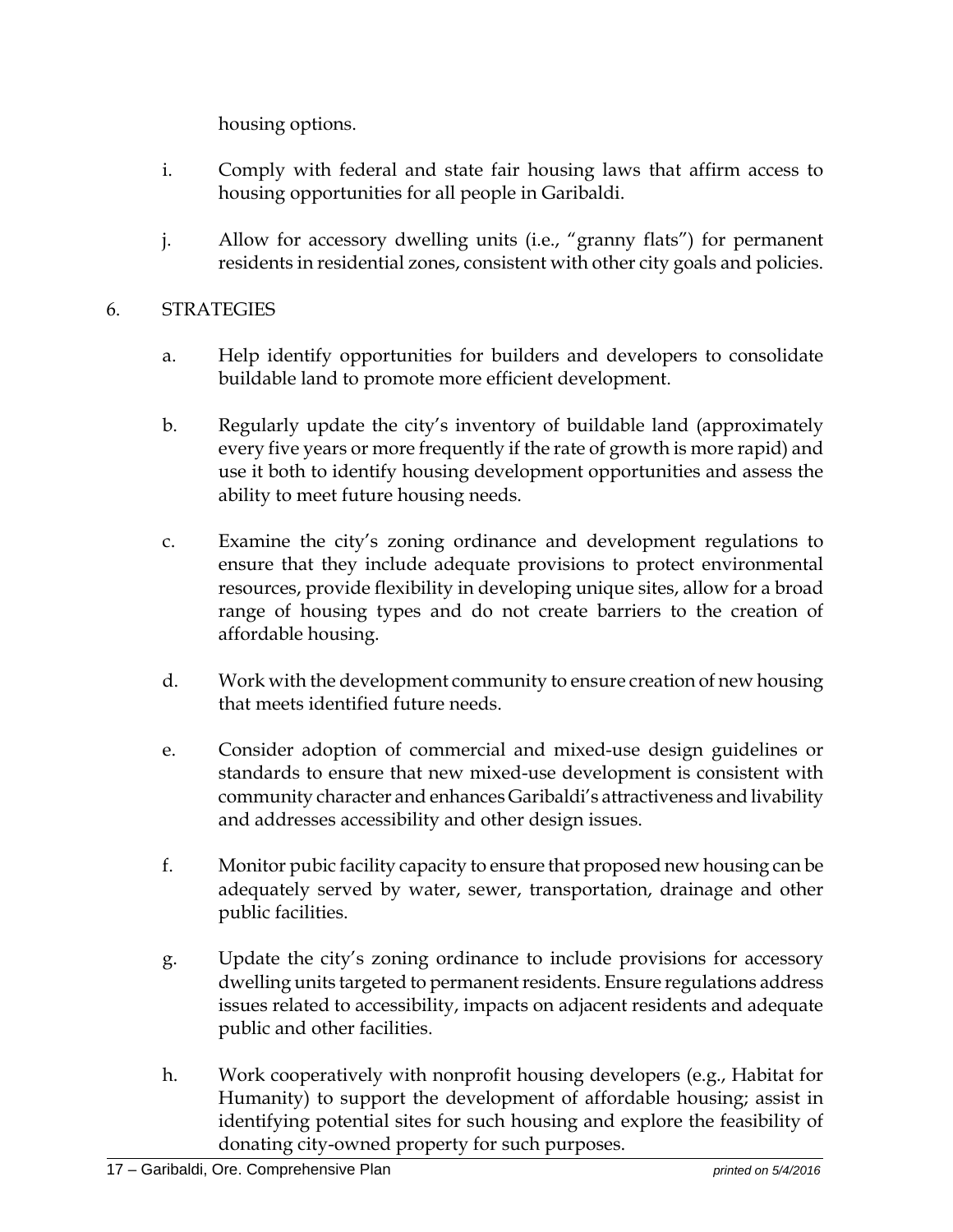## **VII. HAZARDS**

- A. Where development is proposed for areas with a slope of 20% or greater, a site investigation report by a registered geologist shall be required prior to the approval of a building permit, land division or other proposed development.
- B. The requirements of the City's Flood Damage Prevention Ordinance shall be used to regulate development in identified flood hazard areas.

## **VIII. ENERGY POLICIES**

- A. The City supports energy conservation efforts including:
	- 1. Programs undertaken by the Tillamook County Public Utility District;
	- 2. Efforts of organizations to weatherize and insulate homes of low income persons; and
	- 3. Tillamook County's recycling program.

## **IX. URBAN GROWTH BOUNDARY POLICIES**

- A. The City and Tillamook County shall establish an urban growth boundary management agreement that establishes Garibaldi as having the primary authority for making land use decisions within the urban growth boundary.
- B. Changes in the urban growth boundary shall be permitted only with the mutual finding by the City and County that the following criteria have been met:
	- 1. There is a demonstrated need to accommodate long-range urban population growth;
	- 2. There is a need for housing, employment opportunities and livability that the change would provide;
	- 3. The change would result in an orderly and economic provision for public facilities;
	- 4. The change would allow for efficient land use and utility patterns;
	- 5. Environmental, energy, economic and social consequences;
	- 6. Changes in the Urban Growth Boundary shall also conform to the procedures and requirements of Goal #2, Part II, Exceptions.
- C. Annexations of land to the City limits shall be permitted where the following criteria have been met:
	- 1. Adequate sewer and water system capacity is available at the time of the request and the services can be extended in an orderly and economic fashion.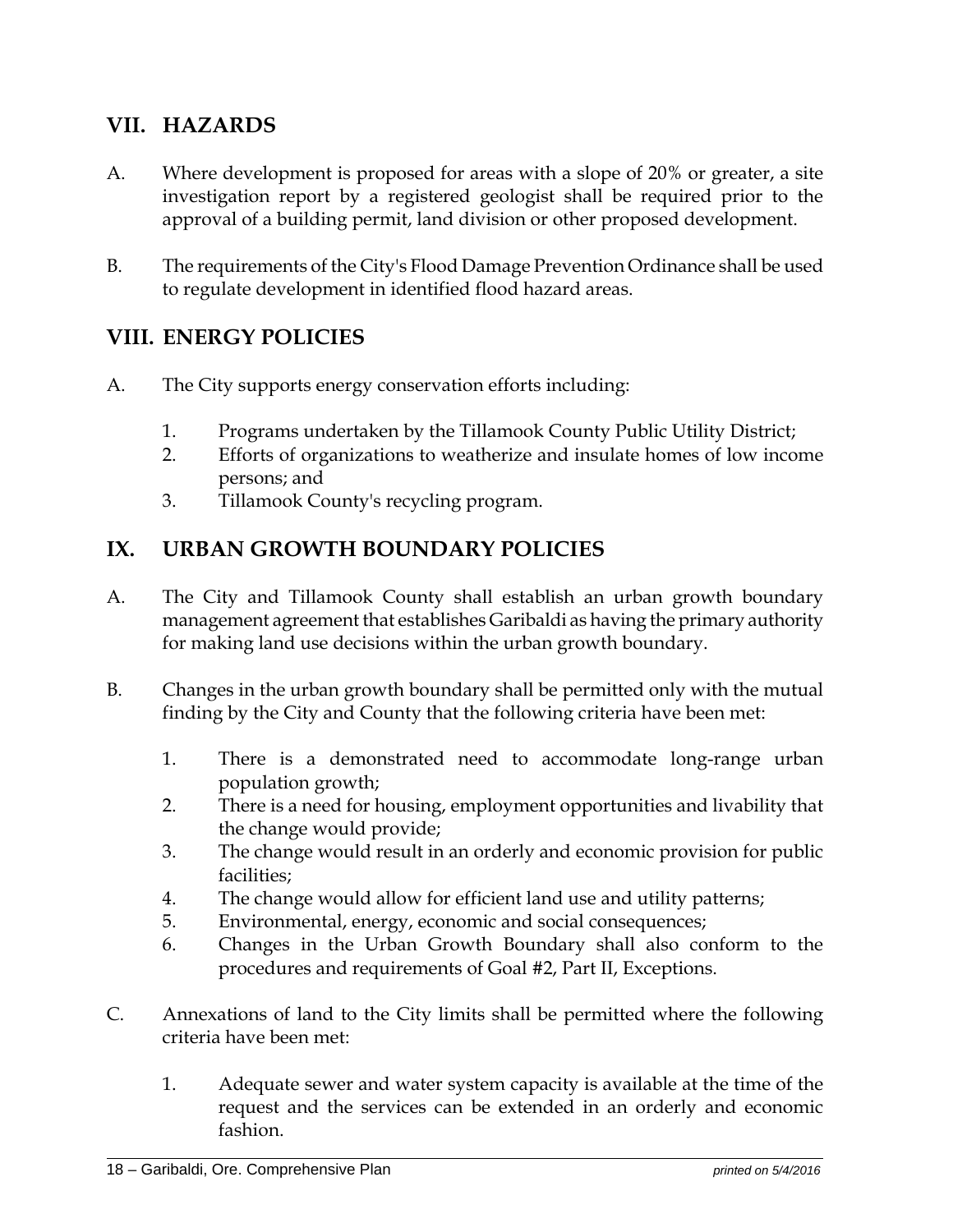## **X. GOAL 11 - PUBLIC FACILITIES**

*[NOTE: Chapter X "Public Facilities" was produced by Cogan Owens Cogan, Portland, Ore. through a DLCD Technical Assistance Grant and formally adopted by Council through Ord. No. 289 on June 19, 2006.]* 

The City of Garibaldi must be able to provide adequate public facilities and services to support the community's growth and quality of life. To date, Garibaldi has been successful in its efforts to provide services and facilities adequately. The community's ability to continue this trend will have a direct bearing on future growth. This Public Facilities Element is intended to generally describe existing facilities and services, improvements needed to accommodate future forecasted growth and available funding sources. To meet the needs of future growth and development, Garibaldi will have to continue to upgrade existing facilities and services while also finding new and, perhaps, innovative methods of meeting demands.

For the purposes of this Comprehensive Plan and consistent with Oregon statutes and administrative rules, this element of the Plan focuses on those facilities covered under Statewide Goal 11 (Public Facilities) and which are provided primarily by the City or in close partnership with local utilities, including the following:

- Water
- Wastewater
- Stormwater
- Transportation

For each of these types of services, the Plan includes information related to existing conditions, future plans, and financing strategies and sources. This section of the plan also includes goals, policies and strategies related to public facilities. Proposed specific capital improvements are described in the city's facility master plans.

## **A. Existing Public Facilities Conditions**

1. Water

Garibaldi adopted a Water System Master Plan prepared by HGE, Inc. in 2004. The city currently relies on two developed groundwater sources to supply the city's water needs. The wells are located approximately one mile northeast of Garibaldi, near the confluence of Moss Creek and the Miami River. Lagler Creek and Struby Creek serve as an emergency supply. The system includes three ground-level reservoirs and three pump stations. There is one relatively large upper-level pressure zone and two small upperlevel zones. Distribution mains within the city total over 13 miles and range in diameter from 1½ inches to 10 inches. Funding for the water system comes from an existing water fund balance, rate revenue and various grants and fees.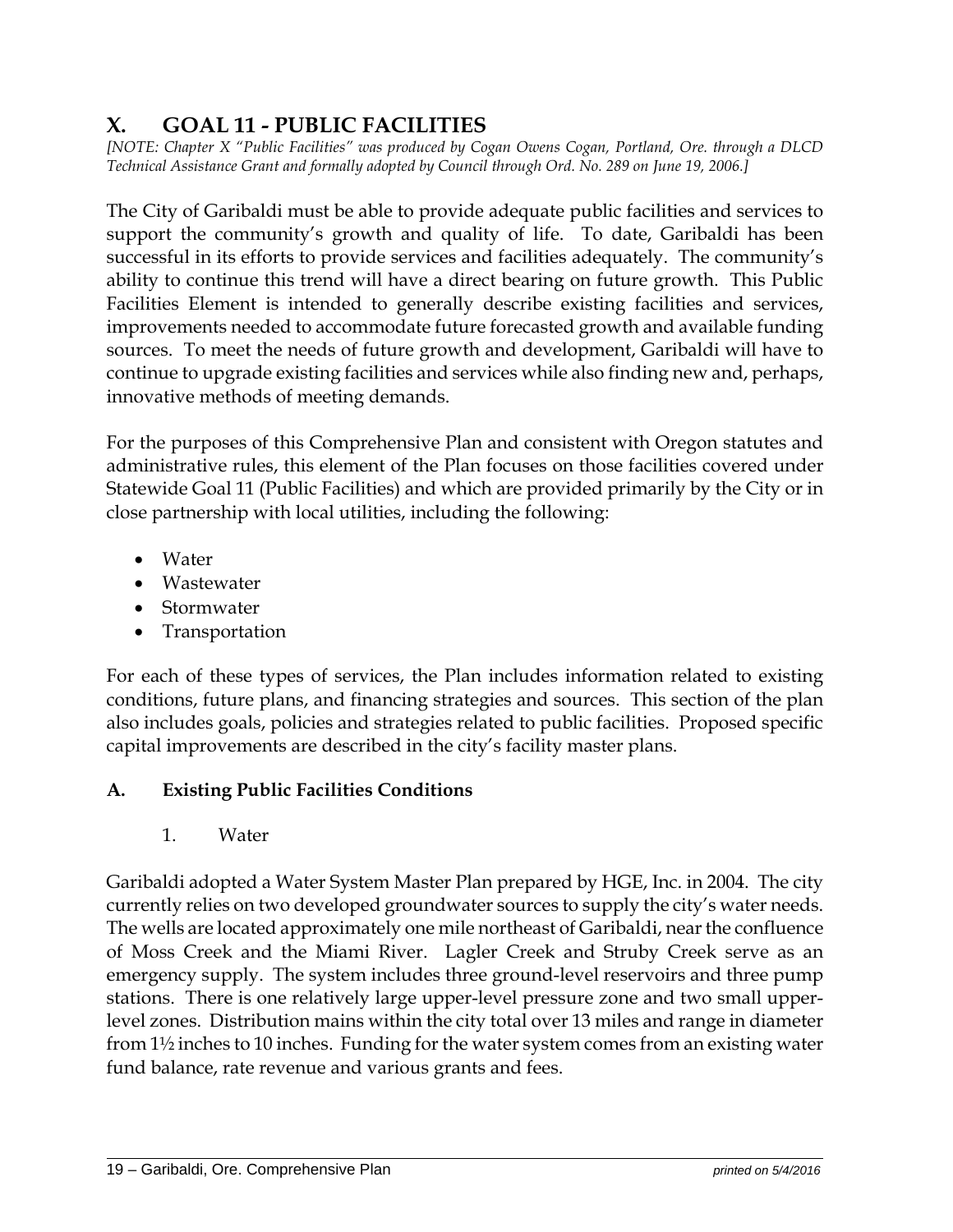## 2. Wastewater

Garibaldi adopted a Wastewater Facilities Plan prepared by GHE, Inc. in 1998 and revised it in 1999. The City owns and operates a wastewater system originally constructed in the 1940s and 1950s. The system consists of a gravity flow collection system with five pump stations and a wastewater treatment plant. The existing treatment facility is a completemix activated sludge plant constructed in 1972. In addition to revenue from billing rates, Garibaldi may use one or more of the following sources to fund needed wastewater maintenance activities and improvements:

- Sale of bonds by acquiring federal or state grants and/or loans
- Special assessments
- Local Improvement Districts
- Serial levies
- Capital improvements funds
- Systems development charges
	- 3. Stormwater

Garibaldi adopted a Stormwater Management Plan, prepared by Wallis Engineering, in 1995. Currently, most city streets are unimproved and therefore lack curbs. Except for a small area in the south part of the city, stormwater is discharged to open channel drainageways that extend in a north-south direction throughout the city. Most of the runoff from the streets flows to adjacent yards and percolates into the ground through the soil or runs downhill to the drainageways. Additional growth and runoff has created capacity problems in the conveyance system throughout the city. It also has resulted in ponding in some residential areas. The City's Stormwater plan recommends that Garibaldi fund capital improvements through the Community Development Block Grant Program and explore options for establishing a drainage utility to fund system maintenance.

4. Transportation

Garibaldi's Transportation System Plan (TSP), prepared by CH2M Hill and Angelo Eaton & Associates, was adopted in 2003. The TSP establishes a system of transportation facilities and services adequate to meet the city's transportation needs to the year 2022. Road ownership in Garibaldi is shared by the Oregon Department of Transportation, Tillamook County, the Port of Garibaldi and the City. The City has an arterial and collector street system to serve existing and future land development. U.S. 101 is the only designated arterial. Miami Foley Road, located outside Garibaldi's urban growth boundary, is designated as a rural major collector. All other roadways are designated as local roads. Overall, approximately 7.5 miles of city streets are paved and 2 miles are unpaved. The majority of street intersections are controlled by stop signs. Except along U.S. 101 and the Port of Garibaldi area, the pedestrian system does not provide consistent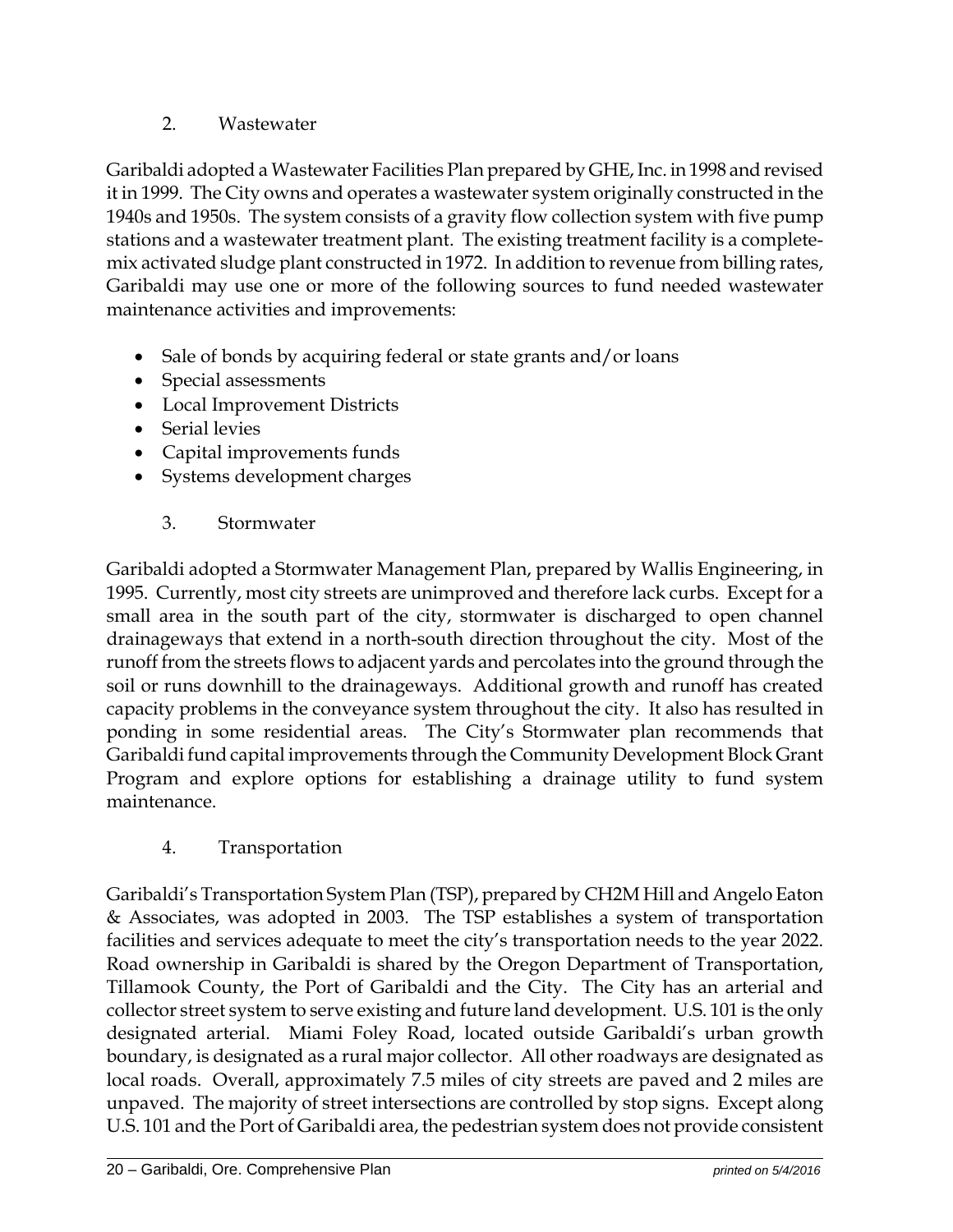connectivity. Sidewalks and/or shoulders are infrequent. Garibaldi's primary source of transportation revenue is state gas tax revenue.

## **B. Future Public Facilities Conditions**

1. Water

A year 2025 population of 1,190 was projected using the "low growth" estimate from the city's recent periodic review. Using this average annual growth rate of 1.13%, the year 2025 average water demand will be approximately 30% higher than current demand.

Water rights are adequate for the planning period. Future growth beyond the planning period may require using numerous surface water rights not in use by the City. Development of surface water sources would necessitate treatment and considerable expense. The City should pursue conservation as a means of limiting the need for additional source development.

The most important water issue for the city is that of lost water. Reduction of lost water to a level of approximately 28% results in production requirements for year 2025 that are identical to current conditions. The Master Plan makes recommendations to help the City achieve its goal to reduce unaccounted-for water from 50% to 10% of the supply:

The city's large concrete reservoir was constructed more than 75 years ago and has numerous deficiencies. It has effectively outlived its useful and reliable life and it should be replaced with a new 700,000-gallon reservoir and pump station. In addition, the existing steel reservoir is in need of rehabilitation. Other recommendations include improving disinfection methods, completing transmission lines and enhancing the hydraulic system. These plans may need to be accelerated to accommodate the proposed Old Mill development. In addition, water lines will need to be constructed to serve the Old Mill site if it is redeveloped. A new, higher reservoir or pump station will be needed to serve new developments on land along the northern portion of the urban growth boundary.

## 2. Wastewater

The planning period for Garibaldi's wastewater system is through the year 2023. A projected population of 1,449 reflects a 1.5% average annual growth rate. Approximately 25% of the sewer collection lines meet current standards. The following deficiencies will need to be addressed to provide wastewater collection and treatment to all areas expected to be developed through 2023:

- Inadequately-sized main pump station
- Insufficient treatment (hydraulic) capacity
- Digester and sludge-holding facilities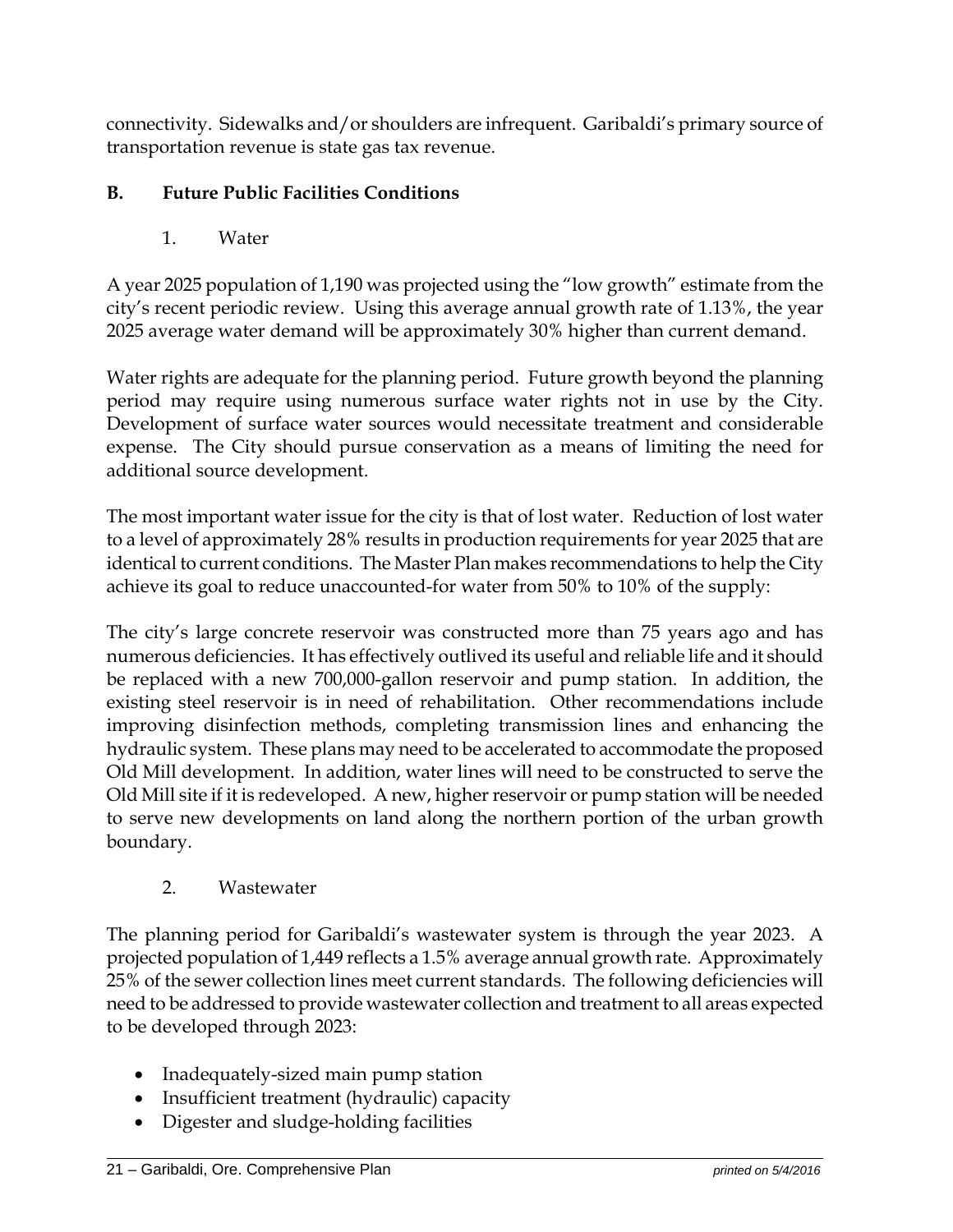- Lack of grit-removal facilities
- Worn-out equipment
- Lack of disinfection facilities
- Inadequate laboratory space
- Undersized emergency power generator
- Serious roofing problems
	- 3. Stormwater

The Stormwater Management Plan recommends discharging stormwater to open channel drainageways. Additionally, it suggests that the City rely upon strict development standards regarding the use of biofiltration swales or sediment ponds to address erosion problems and protect and improve water quality. Curbs and gutters with piped drainage to drainage swales also may be required for streets serving new development, including U.S. 101. The City is expected to work with property owners and developers to implement some combination of these facilities as properties are developed or redeveloped to provide adequate stormwater drainage and minimize impacts on the city's existing system, as well as to the natural environment.

4. Transportation

Recommended improvements for Garibaldi include several intersection upgrades along U.S. 101 and the railroad to enhance traffic and pedestrian safety. Many local roads that serve lower volumes of traffic are in poor condition and pavement improvements may be necessary. It is possible that areas with steep slopes cannot be served due to state regulations. The TSP recommends several street connections to improve east-west connectivity. Pedestrian and bicycle system improvements are recommended to address gaps in connectivity, lack of crosswalks, and other safety considerations.

## **C. Goals, Policies and Strategies**

- 1. Goals
	- a. Plan for and provide water, sewer, drainage and transportation services in an orderly, cost-effective and efficient manner.
	- b. Equitably fund the costs of service provision among new and existing residents.
- 2. Policies
	- a. Provide city water and sewer service only to developments within the city limits, except that the City, after consultation with Tillamook County and the Oregon Department of Land Conservation and Development, may extend water and sewer service to areas outside the Urban Growth Boundary where such an extension is necessary to alleviate a certified health hazard.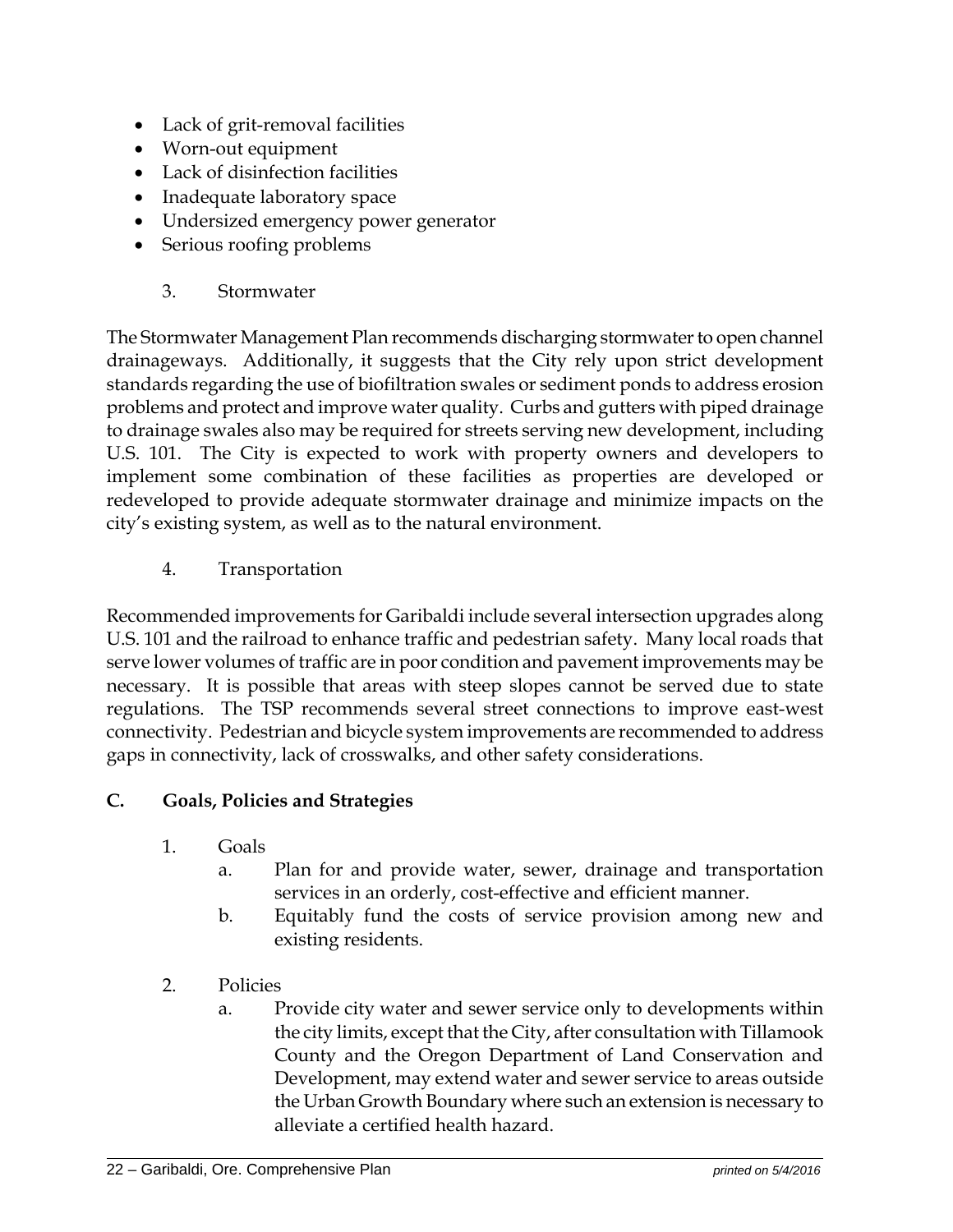- b. Require that all urban level development in the city and the urbanizable area of the urban growth boundary be served with city sanitary sewer and water service.
- c. To minimize the cost of providing public services and infrastructure, discourage urban development that lacks adequate public services and promote efficient use of urban and urbanizable land within the city's UGB.
- d. Require all properties within the UGB that receive urban services to either annex to the city or enter into an agreement for future annexation when contiguous to city limits.
- e. Require that all new residential developments have water service, sewer service, streets and other necessary facilities installed as part of the initial construction pursuant to improvement standards specified in the City's Subdivision Ordinance.
- f. Support development that is compatible with the City's ability to provide adequate public facilities and services.
- g. The City may prioritize the extension of water, sewer, and transportation infrastructure within the UGB based on cost, efficiency, available resources or other factors.
- h. Periodically review and update long-range master plans for its water, sewer, storm drainage and transportation systems.
- i. Periodically update and adopt master plans for water, sewer, storm drainage, and transportation systems.
- j. Comply with state and federal regulations for utility systems.
- k. Generally require that the extension of water, sewer, and transportation infrastructure be financed by the property owners benefiting from service extensions.
- l. The City may adopt System Development Charges (SDCs) to help finance new infrastructure as allowed by state law, and adjust SDCs to keep them up-to-date with current construction costs.
- m. Establish and maintain utility rates and user fees that equitably allocate costs for the operation and maintenance of public facilities to users.
- n. Take steps to protect the city's surface drinking water supply and to enhance the water quality and quantity of its groundwater supplies.
- o. The City will require all urban-level development within the city's UGB to connect to the sanitary sewer system and will encourage the incremental extension of sewer service, consistent with the capacity of the system to serve such development.
- p. Establish and maintain standards for stormwater management that require, wherever feasible, on-site management of stormwater runoff using techniques such as detention ponds, bio-swales, and discharge to natural drainage ways.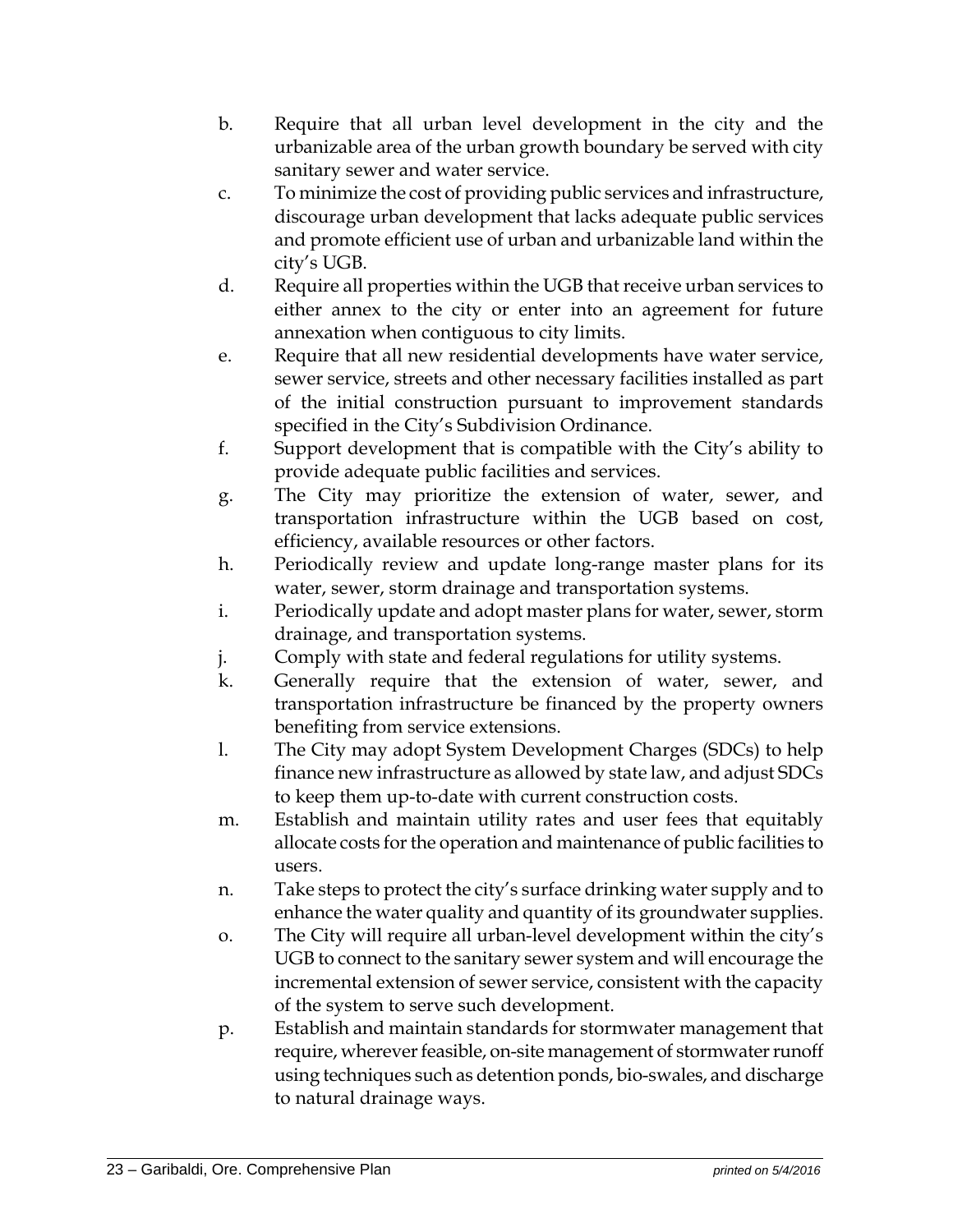q. Take steps to minimize adverse impacts from construction site erosion and other sources of erosion and sedimentation in natural drainage ways and storm drainage facilities.

## **XI. TRANSPORTATION POLICIES**

- A. Road construction in hillside areas should be designed to minimize the need for cutting and filling.
- B. Prior to accepting a street into the City system, the City staff shall certify that the street conforms to City standards.
- C. The City should support street vacations where it is demonstrated that the platted right-of-way is inappropriate because of terrain, except where vacation of the right-of-way in question would reduce or impair public access to Tillamook Bay.
- D. The City should study the feasibility of purchasing an area(s) to provide additional off-street parking in the downtown area.
- E. The City will cooperate with the State Highway Division in the implementation of any improvements to U.S. Highway 101 through Garibaldi.
- F. The City will cooperate with the State Highway Division in the implementation of its U.S. Highway 101 corridor study.
- G. The City will work with the State Highway Division in the development of improvements to U.S. Highway 101 that will:
	- 1. Improve the flow of through traffic and reduce congestion.
	- 2. Enhance vehicular and pedestrian access across Highway 101.
	- 3. Provide for appropriate parking improvements.
	- 4. Provide for an appropriate level of landscaping.
- H. Chapter 5 of the Transportation System Plan is included as an element of the City of Garibaldi Comprehensive Plan. The entire TSP is included in the Garibaldi Comprehensive Plan as a Technical Appendix.
- I. The City of Garibaldi shall protect the function, safety and operation of existing and planned roadways as identified in the Garibaldi Transportation System Plan.
- J. The City of Garibaldi shall include consideration of land use impacts on existing or planned transportation facilities in all land use decisions.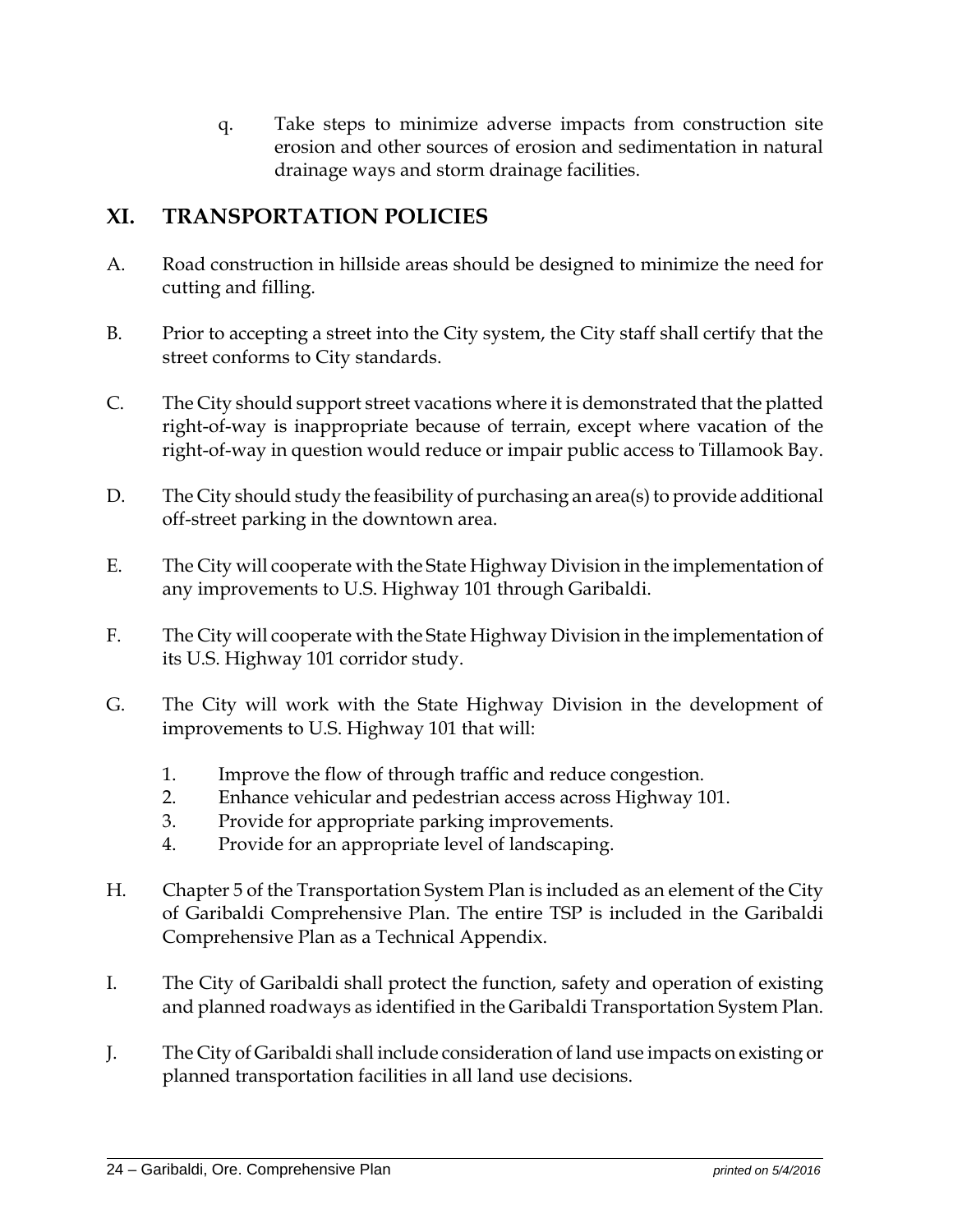## **XII. COASTAL SHORELANDS POLICIES**

- A. Existing public ownership right-of-way, and similar public easements that provide access to or along Tillamook Bay shall be retained or replaced if sold, exchanged or transferred. Rights- of-way may be vacated to permit redevelopment of shoreland areas provided public access across the affected site is retained.
- B. Riparian vegetation shall be maintained and where appropriate restored or enhanced consistent with the requirements of water- dependent uses.
- C. Identified priority dredge material disposal sites shall be protected from new uses and activities that would prevent their ultimate use for dredge material disposal.
- D. Identified mitigation sites shall be protected from new uses and activities that would prevent their ultimate restoration or addition to the estuarine ecosystem.
- E. The requirements of the City's Flood Damage Prevention Ordinance shall be used to regulate development in flood hazard areas.
- F. All water-front development shall, where appropriate, provide public access to the water.
- G. The City, in cooperation with the Department of Fish and Wildlife, will develop a program for improving existing public access to Tillamook Bay in the area west of 12th Street. Consideration will be given to purchasing property in this area to provide additional parking.
- H. The City, in cooperation with the State Highway Division, will examine the feasibility of making public access improvements between the Division's roadside rest area and Tillamook Bay.

## **XIII. GOAL 9 - ECONOMY**

*[NOTE: Chapter XIII "Economy" was produced by Cogan Owens Cogan, Portland, Ore. through a DLCD Technical Assistance Grant and formally adopted by Council through Ord. No. 289 on June 19, 2006.]* 

A. Existing Economic Development Conditions

The Port of Garibaldi is home to many key businesses, including an RV park, restaurants, shrimp and fish processing facilities, a lumber mill, recreational businesses and the U.S. Coast Guard. The marina has moorage for 300 vessels and serves as the base of operation for several commercial fishing and charter operators. Garibaldi's tourist industry revolves around recreational fishing and boating. The largest industry sectors (in order) are: accommodation and food services; educational, health and social services; retail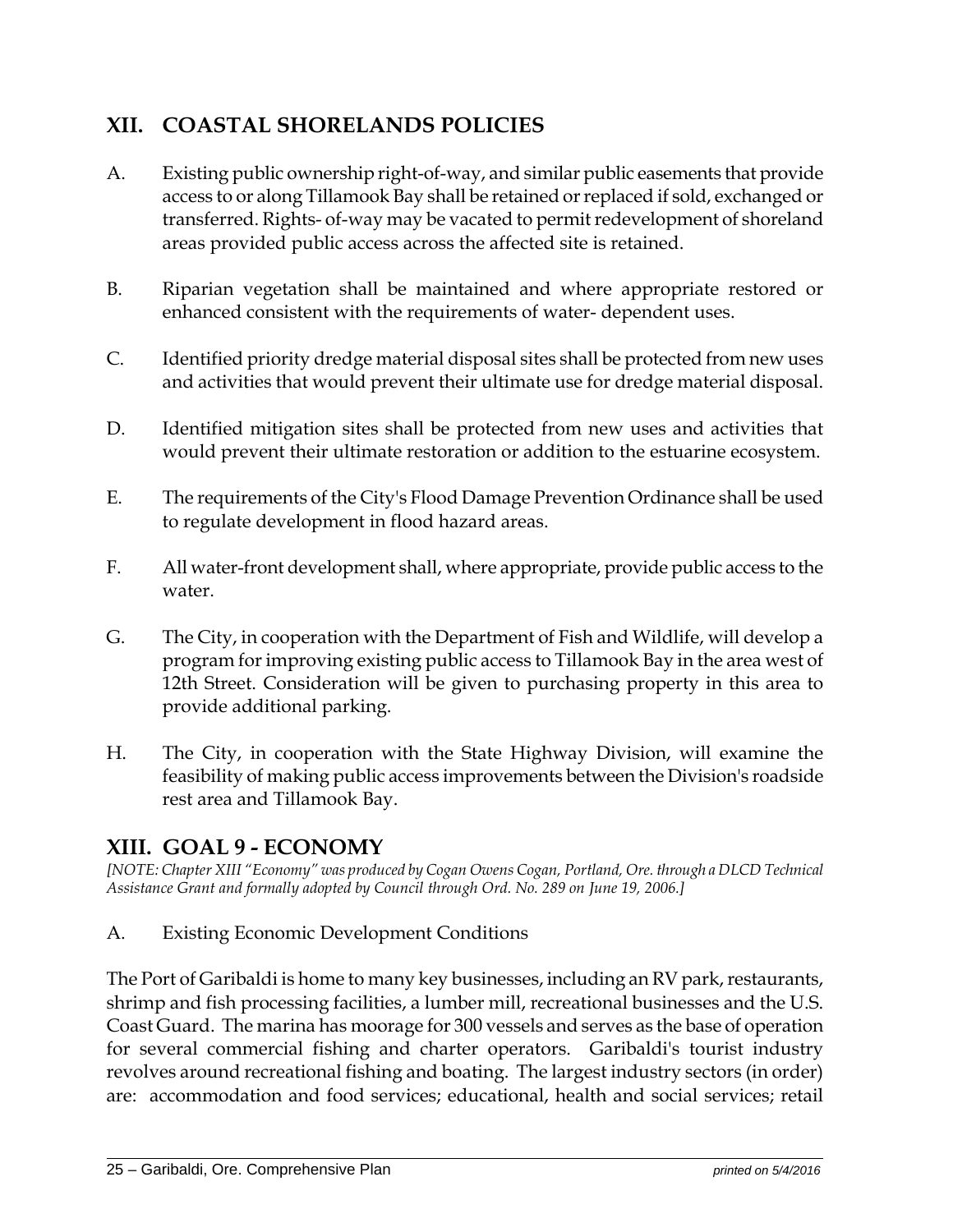trade; manufacturing; and construction<sup>3</sup>.

The Oregon Employment Department estimates that in 2005, 297 people worked in Garibaldi at 55 establishments. The majority of these establishments (70.9%) have less than five employees. According to the 2000 U.S. Census, 406 Garibaldi residents are in the labor force. Of those 406, 374 are employed.

Garibaldi has four zoning designations that can support different levels of employment:

- 1. The commercial zone (C-1) is intended to centralize commercial uses along Highway 101 and maintain primary commercial uses such as stores, banks and offices in the central area of downtown. Large land users are intended to be located on the fringes of the commercial zone.
- 2. Parcels zoned for industrial use (I-1) provide sites for industrial activities requiring large land areas, and which have generally greater impacts on the community, and which may be incompatible with other uses. Proximity to highway and railroad transportation also is considered important.
- 3. Lands that extend farthest into the bay are part of the waterfront development zone (WD). The WD zone is intended to provide an area in which primarily waterdependent and water related uses are located for the support of the marine industry. This designation allows residential or commercial uses only as secondary and subordinate uses to a primary water dependent use.
- 4. Other parcels on the peninsulas are in the waterfront mixed use zones (WM). The WM zone is intended to provide additional potential areas for water-dependent uses, as well as for land uses that support or are complementary to waterfront uses, and for non-water-dependent and water-related uses in a waterfront setting. In addition to industrial uses, the WM zone allows for residential and commercial uses.

In 2006, there were more than 50 net acres of vacant, partially vacant and redevelopable employment lands zoned within Garibaldi's UGB. Employment lands include parcels zoned as commercial, industrial, and waterfront development. More than 19 acres of the land is zoned for commercial use and located along Highway 101. In addition, there is approximately 19 acres of WM land that allows for commercial development. While there is only 0.58 acres of vacant industrial land, both the WD and WM zones allow some level of industrial use, totaling more than 26 acres.

| Zone                          | <b>Acres</b> | <b>Parcels</b> | <b>Allowed Uses</b>                   |  |
|-------------------------------|--------------|----------------|---------------------------------------|--|
| Commercial                    | 19.51        | 16.            | Commercial                            |  |
| Industrial                    | 0.58         |                | Industrial                            |  |
| <b>Waterfront Development</b> | 7.27         | 2.             | Water-related Industrial              |  |
| Waterfront Mixed Use          | 18.68        |                | 3 Residential, Commercial, Industrial |  |
| Total                         | 46.04        | 22             |                                       |  |

#### **Table 1. Buildable Employment Lands**

3 Source: 2000 US Census.

 $\overline{a}$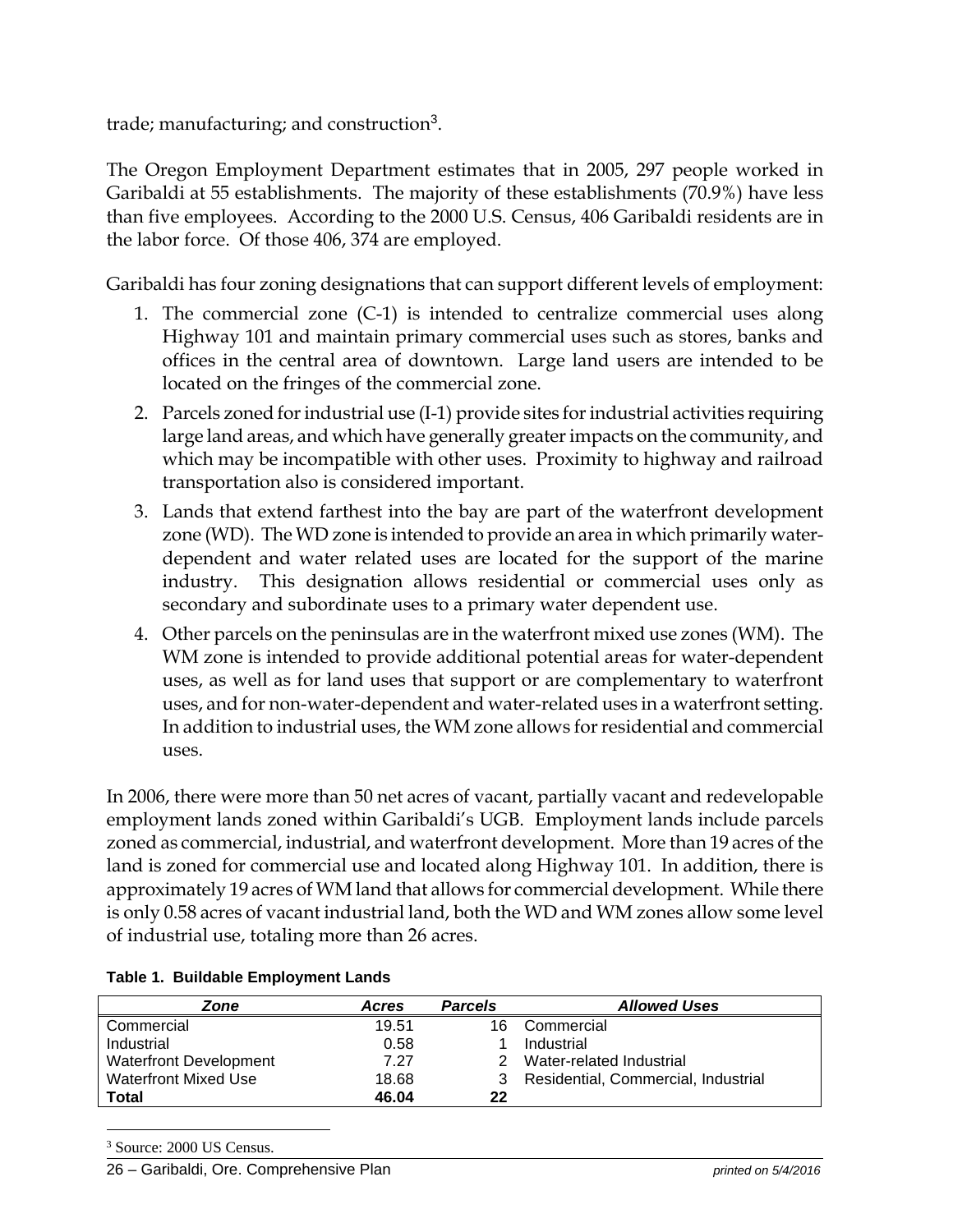The projected 5-year demand for employment lands and associated facilities is 1.44 acres, and the 20-year demand totals 4.31 acres.<sup>2</sup> This results in a surplus of nearly 45 acres to accommodate jobs in the next five years and more than 42 acres to accommodate jobs over the next 20 years. Table 2 shows that the majority of surplus land is designated for commercial use. Garibaldi can expect the majority of future jobs to be the service sector. Specifically, employment projections show the greatest increase in jobs coming in the commercial tourism industry.

| Zone                    | Supply | 5-Year<br>Demand | 5-Year<br><b>Surplus/(Deficit)</b> | 20-Year<br>Demand | 20-Year<br>Surplus/(Deficit) |
|-------------------------|--------|------------------|------------------------------------|-------------------|------------------------------|
| Industrial <sup>1</sup> | 7.85   | 0.08             |                                    | 0.25              | 7.60                         |
| Commercial <sup>2</sup> | 38.19  | 1.12             | 37.07                              | 3.35              | 34.84                        |
| Total                   | 46.04  | 1.20             | 44.84                              | 3.60              | 42.44                        |

|  |  |  |  | Table 2. Employment Lands Needs by Industry Type (Acres) |
|--|--|--|--|----------------------------------------------------------|
|--|--|--|--|----------------------------------------------------------|

<sup>1</sup> Includes I-1 and WD zones

2 Includes C-1 and WM zones

Source: Cogan Owens Cogan

#### B. Future Economic Development Conditions

While the local economy of Garibaldi has been dependent on fisheries, tourism and forest products, with limited population growth forecast in the immediate future, Garibaldi's future commercial demand will be tied to an expanding visitor market and the opportunities presented by the redevelopment of key opportunity sites within the community—most notably the Port of Garibaldi and Old Mill Marina properties adjacent to the harbor.

Many of the parcels owned by the Port of Garibaldi are zoned WD in accordance with Goal 17. The purpose of this zoning designation is to provide adequate land for waterdependent uses and, therefore, does not allow for non-water-dependent uses as primary uses. Although the economic opportunity analysis shows that Garibaldi does not need additional commercial and industrial land to meet future employment needs, there is a desire from the City to examine zoning designations in hopes of providing for a more flexible set of uses along the waterfront. Due to the loss of industrial activity on the Port of Garibaldi site, it is believed that there may be an excess of lands zoned strictly for water-dependent uses. The City of Garibaldi is exploring options to allow some smallscale commercial uses on Port of Garibaldi lands that would cater to adjacent waterdependent uses.

Implementation of commercial development strategies in the Port of Garibaldi Five-Year Plan, the Old Mill redevelopment project and the recently completed Garibaldi Connections Project prepared by 1000 Friends of Oregon are critical to attracting and sustaining the visitor market. With the investment planned or occurring through these and other key community initiatives, Garibaldi is poised to fulfill the market vision of being the 'last authentic fishing village' on the Oregon coast.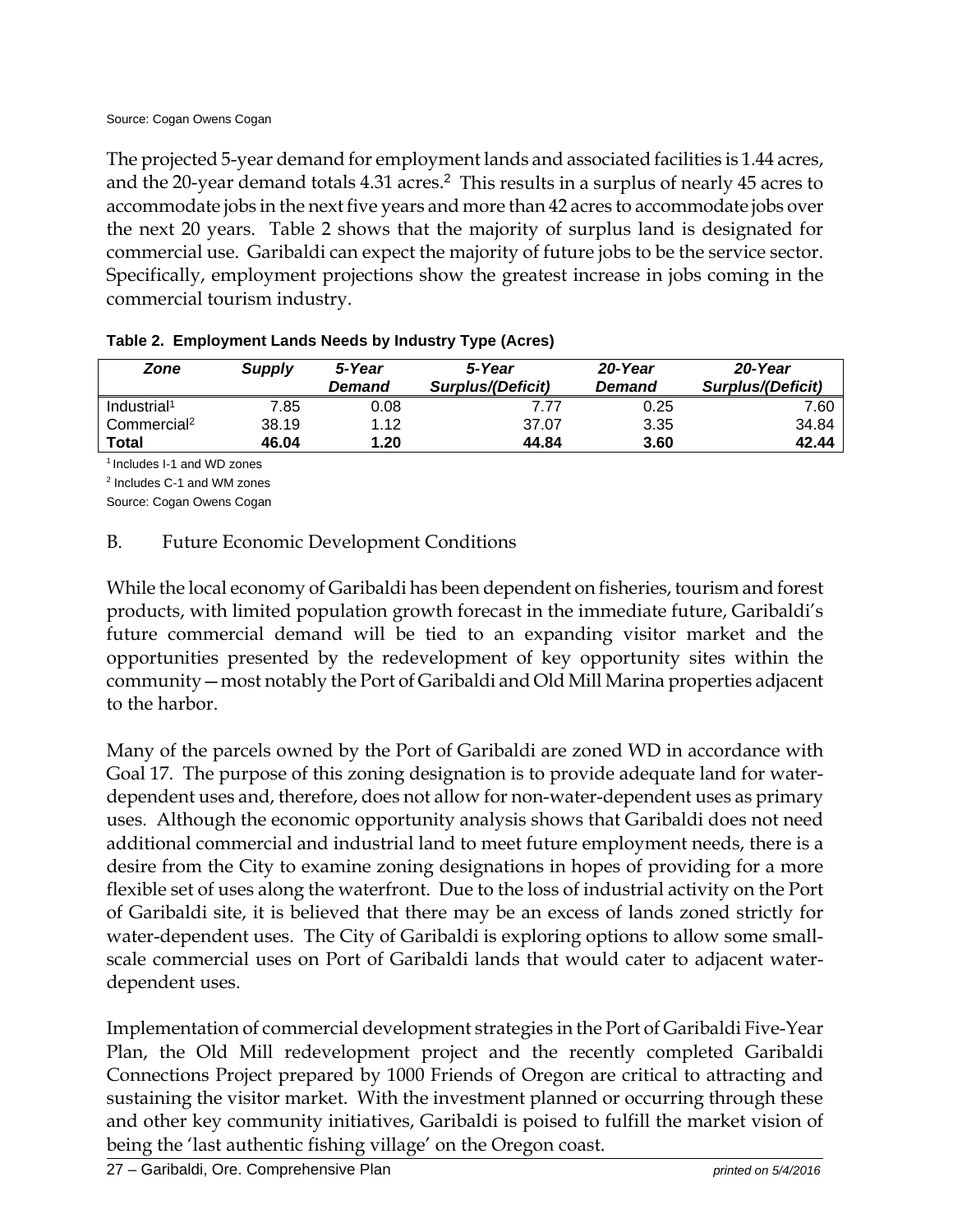Garibaldi has numerous assets to attract and serve the visitor market. From ecotourism, recreational fishing, outdoor recreation, local/coastal history and numerous quality special events, meeting space at the Old Mill, and over 100 hotel/RV spots, Garibaldi has a lot to offer. The economic impact of visitors can be significant. Visitor spending in Tillamook County has grown dramatically through the last decade from \$101 million in 1995 to \$151 million in 2004. Fifty-six percent of visitor spending is tied to retail sales and dining out. (Source: Dean Runyan Associates)

- C. Goals, Policies and Actions
- 1. Goals
	- a. Retain, strengthen and expand the existing industrial and commercial business base in Garibaldi.
	- b. Recruit or encourage businesses that will complement and improve the existing employment mix and will enhance Garibaldi's attractiveness to its target markets.
	- c. Support businesses that provide needed jobs for area residents.
- 2. Policies
	- a. Support the efforts of the Port of Garibaldi and private individuals to increase the number of commercial and recreational moorages available to the City.
	- b. Encourage the expansion of tourist accommodation.
	- c. Work with the local business community to strengthen the downtown commercial area as an important tourist and commercial center.
	- d. Maintain an adequate supply of vacant commercial, industrial and waterfront development property to provide for the economic growth of the community.
	- e. Work with the Tillamook Economic Development Committee to strengthen Garibaldi's economy.
	- f. Encourage the expansion of non-water-dependent industrial uses.
	- g. Encourage residents, businesses and civic organizations to shop locally.
	- h. Encourage, support and assist existing businesses.
	- i. Incubate, support and "grow" new businesses.
	- j. Target new firms to add to the business mix and strengthen the overall economic base.
	- k. Ensure public facilities and services are available to serve existing and prospective new businesses.
	- l. Work with the Port, community groups, and local businesses to identify and implement effective economic development strategies.
- 3. Actions
	- a. Encourage open communication between business and local government.
	- b. Identify top merchandise and businesses to promote.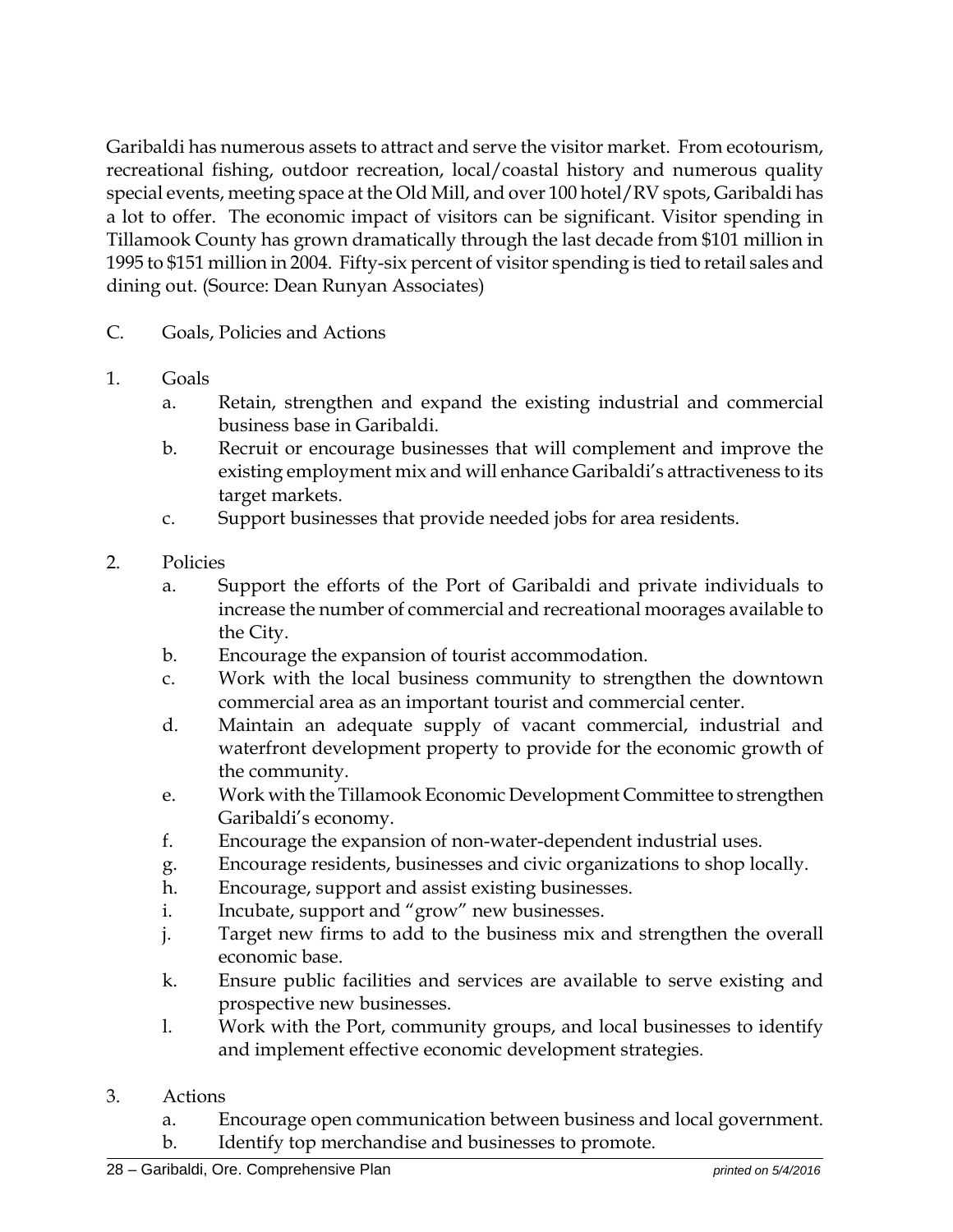- c. Implement recommendations from the 1999 Oregon Downtown Development Association.
- d. Implement the Garibaldi Connections recommendations to create a more appealing "destination community."
- e. Work with Tillamook County and local businesses to identify opportunities for business and employee Customer Service Training to enhance customer relations with local and visitor markets.
- f. Organize regular co-op business advertising, especially linked to the Crab Races or other special events.
- g. Prepare and regularly update an inventory of available buildings and land, including price, features, utilities, infrastructure, maps, photos and contact information.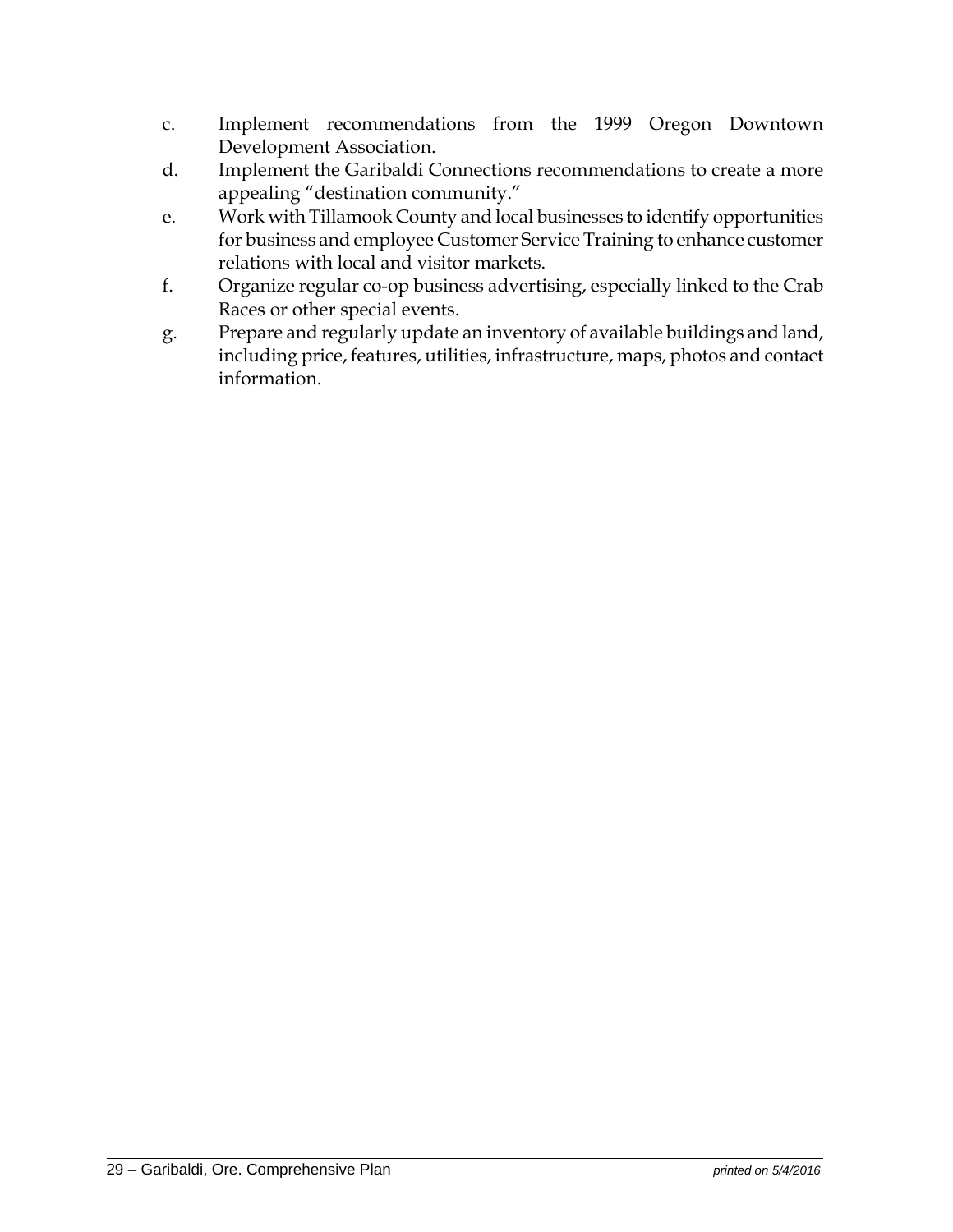## **XIV. EXCEPTION FOR EXPANDING THE GARIBALDI BOAT BASIN**

An exception is being taken to the Goal 16 management unit requirements to designate as Estuary Development a 6.4 acre intertidal area that qualifies as a conservation management unit. An exception is also being taken to requirements for uses allowed in conservation management units to provide for the development of commercial moorage facilities in this area that is adjacent to the existing Garibaldi Moorage Basin. Figure 1 shows the exception area.

## A. PHYSICAL AND BIOLOGICAL CHARACTERISTICS OF THE EXCEPTION AREA

The area of the proposed exception is an approximately 6.4 acre intertidal area. It contains approximately 0.6 acres of intertidal mudflat and 5.8 acres of intertidal seagrass and algae beds east of the Garibaldi Boat Basin. The seagrass within the area is eelgrass (Zostera Marina). A 1977 survey of this eelgrass bed indicates that the density of eelgrass is sparse. The substrata within the exception area is shown as mud on the 1978 ODF & W Habitat Map of Tillamook Estuary, as a mixture of sand and mud by Gaumer (1977).

Studies of the populations of benthic invertebrates within the area were conducted by Hancock (1979) and Gaumer (1977). Both studies indicate beds of softshell clams, bentnose clams, and irus clams within the intertidal flat and seagrass and algae beds to the east have been identified as a tideflat use area or a principle clam digging area.

Utilization of the exception area by fish has also been documented. The Garibaldi Boat Basin and the exception areas to the east of the Boat Basin have been identified as a herring spawning area. Between May 1974 and 1976, all of the exception area was included within the Boat Basin study site, which was sampled regularly to determine species composition, distribution and relative abundance of the fish in Tillamook Estuary. With the exception of the catch/set for shiner perch and rockfish, the Boat Basin was not characterized by high catch/set ratios.

The exception area is surrounded by estuarine areas that have been historically altered. To the south is the authorized and maintained navigation channel and turning basin of Tillamook Bay. To the west is the Garibaldi Boat Basin. To the north and east of the exception area is a 50-acre area of formerly submersible land that was filled for the old Oregon Washington plywood mill.

## B. REASONS WHY THE STATE POLICY EMBODIED IN GOAL 16 SHOULD NOT APPLY.

The Port of Garibaldi operates a boat basin consisting of approximately 23 acres of water surface area. There are approximately 300 permanent moorage spaces for boats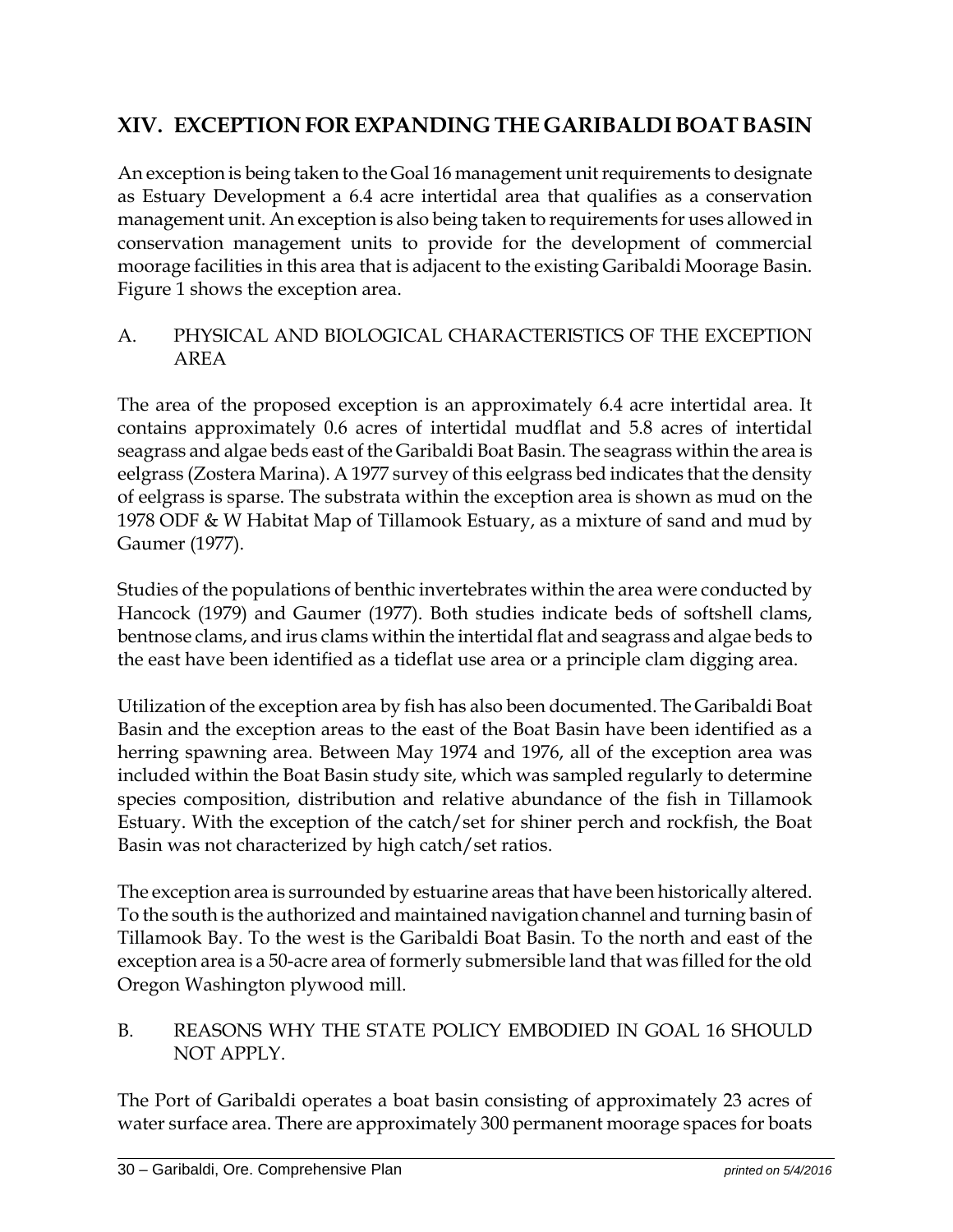under 70 feet, generally divided equally between commercial and recreational moorages, including charter boats. There are two to three pier-side moorages for larger fishing boats, although boats larger than 70 feet are generally discouraged because of the damage they do to pilings and docks. The south area of the basin is used for unloading fish from commercial and charter boats.

Approximately 99% of the basin is currently occupied. It had been fully occupied until the onset of the current economic slump. The basin does not have any surplus slips for transient moorage, especially moorage for boats larger than 65 feet. This year, there has been as many as 500 boats in the basin; 200 more boats that berths. There is a special problem with boats over 65 feet in length. In 1979, there were as many as 20 of these boats in the harbor with no moorage facilities adequate to handle them.

There is available space at the nearby Old Mill Marina for boats less than 26 feet although during the 1979 and 1980 seasons this marina was at 100% occupancy. The Old Mill Marina cannot handle larger boats because the authorized 12-foot navigation channel does not extend to the Marina. There are no other present or planned facilities in Tillamook Bay for berthing larger boats.

It is difficult to predict the number of transient boats that will arrive at the Garibaldi Basin in future years. In large part, it depends on the fishing conditions that exist in any given year. If fishing is good off the Tillamook County coastline, fishing boats will come into Tillamook Bay to sell the catch. This saves them at least a day that they would otherwise have to spend traveling to Astoria or Newport to offload the catch.

In 1978 when the commercial fleet in Oregon included 223 boats that were larger than 50 feet (ECO, p. 131), the number of large transient boats in the Garibaldi Boat Basin peaked at 20. Using PSU projections of Oregon's population growth and ECO's relationship between the growth of Oregon's population and the number of large commercial boats (ECO, p. 149) we can project that in the year 2000 that there will be 450 new large commercial boats in Oregon. If the 1978 relationship between the number of large commercial boats in Oregon and the possible peak number of those boats using Garibaldi holds true in 2000, then we can expect the potential for as many as 40 new large commercial boats using Garibaldi in the year 2000.

It is not feasible to project planning for additional transient commercial moorage because when the fishing conditions are right, fishing boats will come to the Garibaldi Boat Basin regardless of whether there is suitable moorage. Without planning, we can expect an increasing overcrowding problem.

Approximately one half acre is needed for a perimeter pier that will allow for emergency and maintenance vehicle access. Another 2.9 acres is needed for boat berths and docks, approximately 3000 feet per boat. The remaining 3.2 acres, half the area, is needed for travel lanes in the moorage facility.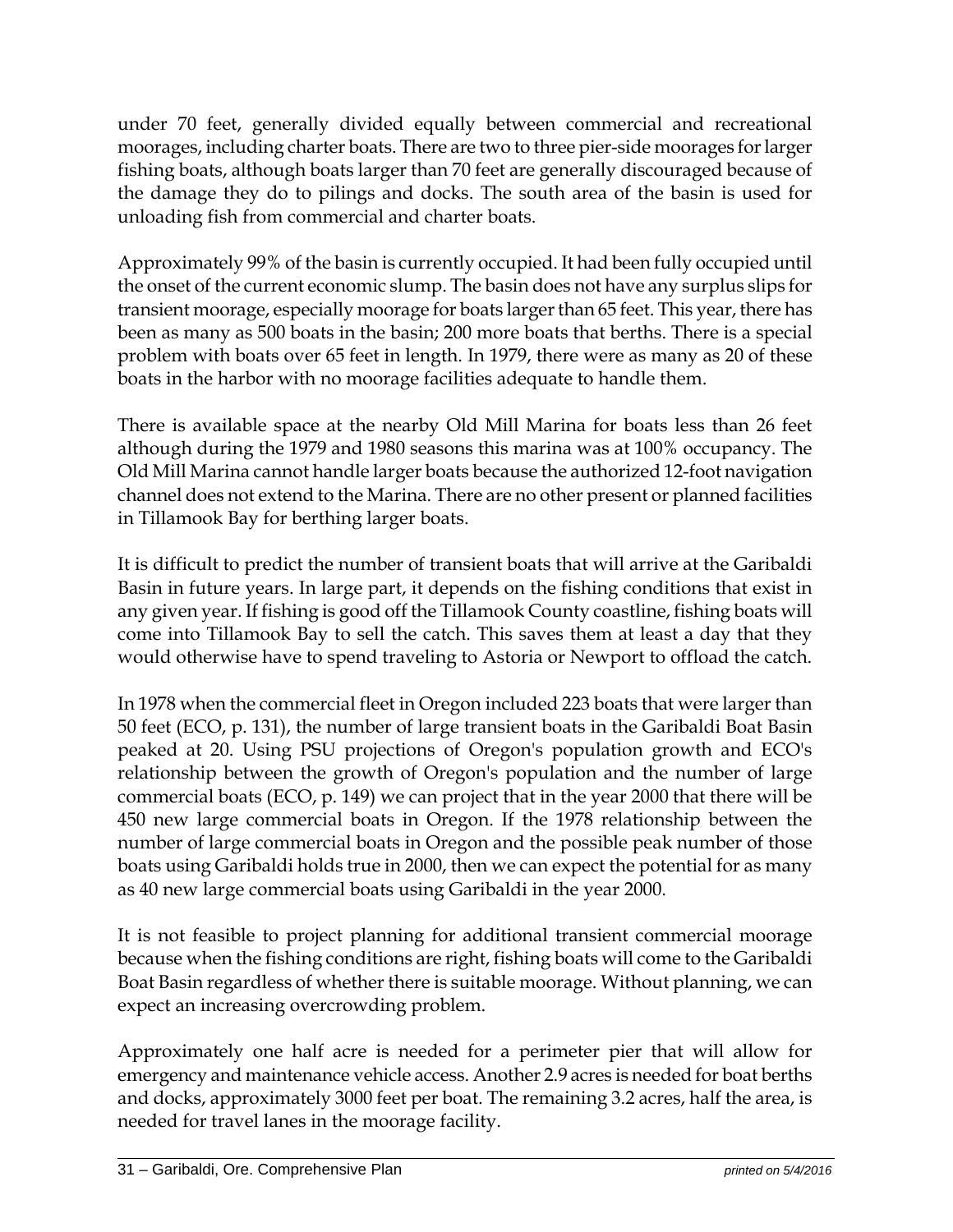#### C. AREAS WHICH DO NOT REQUIRE A NEW EXCEPTION CANNOT REASONABLY ACCOMMODATE THE USE

For an alternative area to be able to reasonably accommodate the use, it must have access to the maintained channel and it must be adjacent to the shoreline. The areas in Tillamook Bay that meet these conditions are all adjacent to the Garibaldi waterfront. They include the tideflat located between the Coast Guard docks, the southwest shore of the waterfront, the southeast shore of the waterfront, and the east shore of the Old Mill Marina area. Figure 2 shows these areas that are designated as areas 1, 2, 3 and 4 respectively. Areas outside of Tillamook Bay are not reasonable alternatives because they do not have fish receiving capabilities.

Area 1 would require an exception to be able to accommodate the use because it is a tideflat. Area 2 cannot reasonably accommodate the use. Although an exception is needed only for use of the western half of the area, the width between the navigation channel and the shoreline, approximately 200 feet, is too narrow to be able to accommodate the moorage. In addition, this area has no protection from wind and waves. Area 3, of which the subject exception area is part, would require an exception if any parts of it were to be used. If the existing marina in Area 4 was to be expanded to accommodate the use, an exception would also be needed. In sum, there are no areas not requiring an exception that can reasonably accommodate the use.

D. THE LONG TERM ENVIRONMENTAL, ECONOMIC, SOCIAL AND ENERGY CONSEQUENCES RESULTING FROM THE USE AT THE PROPOSED SITE WITH MEASURES DESIGNED TO REDUCE ADVERSE IMPACTS ARE NOT SIGNIFICANTLY MORE ADVERSE THAN WOULD TYPICALLY RESULT FROM THE SAME PROPOSAL BEING LOCATED IN AREAS REQUIRING A GOAL EXCEPTION OTHER THAN THE PROPOSED SITE.

More dredging would be required to use Area 1 in order to provide access to the navigation channel and the shoreline. Therefore, development of this area would have more adverse environmental and economic consequences than the proposed exception. Social and energy consequences would differ insignificantly.

Using the portion of Area 3 outside of the proposed exception site would not result in any less adverse environmental because an equal area of dredging is required. Economic impacts would be slightly greater because the area is farther from the rest of the boat basin and so would be more difficult to manage. Social and energy consequences would not be significantly different.

The use of Area 4 would have more adverse environmental impacts because more dredging would be necessary to provide access, current access to this area does not have deep enough water for commercial boats.

Economic impacts would be more adverse because of the increased dredging costs and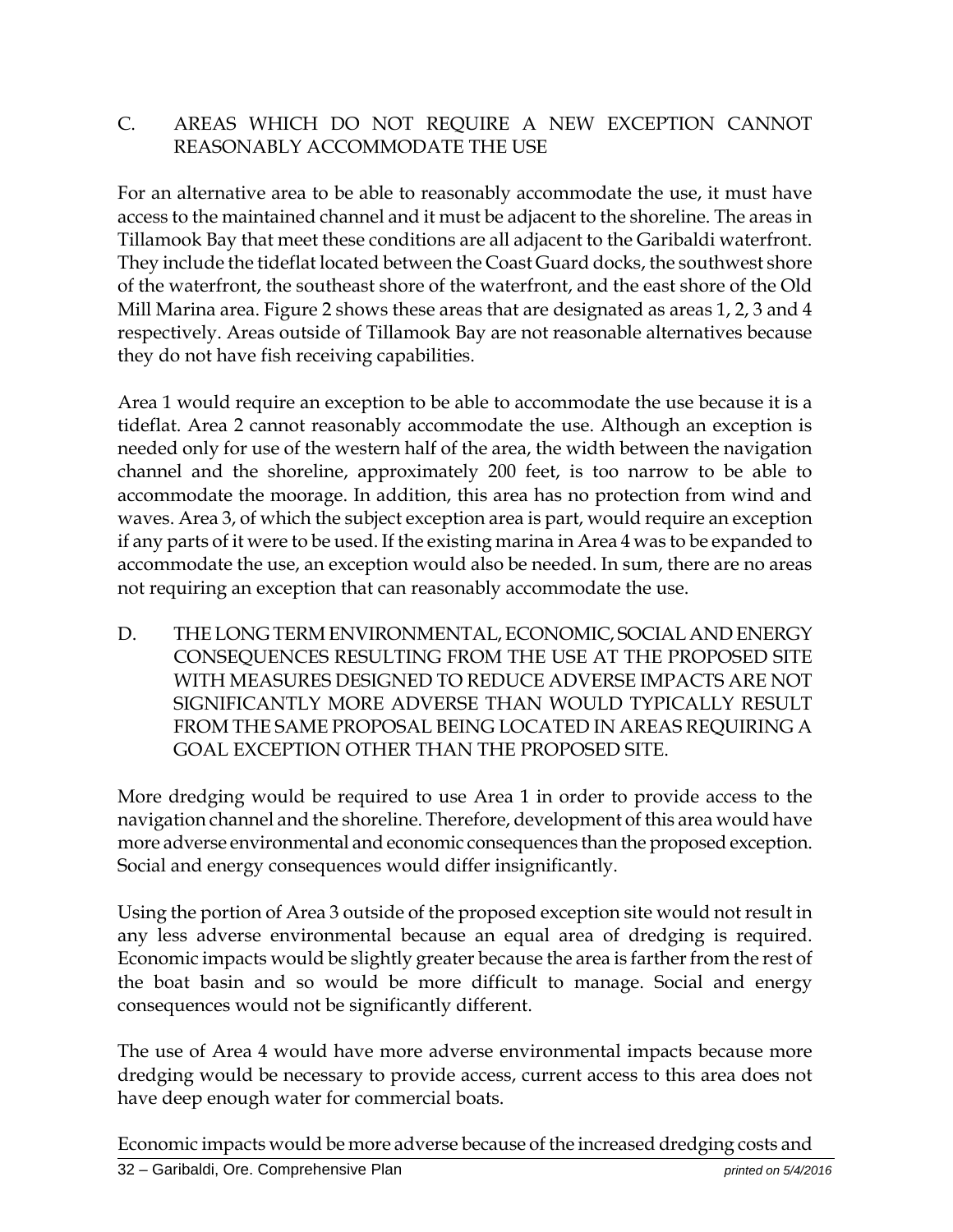the increased difficulty of managing an area so far removed from the rest of the harbor. Social impacts would be more adverse because of the increased conflicts between the recreational and commercial users of the marina. Energy consequences would not be significantly different.

E. THE PROPOSED USES ARE COMPATIBLE WITH OTHER ADJACENT USES OR WILL BE SO RENDERED THROUGH MEASURES DESIGNED TO REDUCE ADVERSE IMPACT.

The proposed moorage is surrounded by existing or proposed development uses. To the west is the Garibaldi Boat Basin. To the north are water dependent development shorelands. To the east is an estuarine area zoned Estuary Conservation 2 and able to be developed with facilities on pilings. To the south is the maintained channel. The moorage is similar in character and compatible with the present and potential future of these surrounding areas.

- 1. Oregon Department of Fish and Wildlife, Habitat Map of Tillamook Estuary, Research Section, Oregon Department of Fish and Wildlife, 1978
- 2. Gaumer, T., etal., *Resource Assessment Maps of Netarts Bay and Tillamook Bay: Distribution of Clam Populations, Substrata Materials, Eelgrass Density,* Oregon State University Sea Grant College Program, June 1977.
- 3. Hancock, D.R., etal., *Subtidal Clam Populations: Distribution, Abundance and Ecology,* Oregon State University Sea Grant College Program Publication No. ORESU-T-79-00s, 1979, p. 49.
- 4. Gaumer, T., etal., *1971 Tillamook Bay Resource Use Study,* Fish Commission of Oregon, August 1973, p. 25.
- 5. Ibid, page 28.
- 6. Forsbert, B., etal., *Identification, Distribution and Notes on Food Habits of Fish and Shellfish in Tillamook Bay, Oregon,* Federal Aid Progress Report on Fisheries, 1977, 177 pp.
- 7. Oregon Department of Fish and Wildlife (1978).
- 8. Hancock (1979), p. 50.
- 9. Division of State Lands, *Inventory of Filled Lands in Tillamook Bay,* 1972.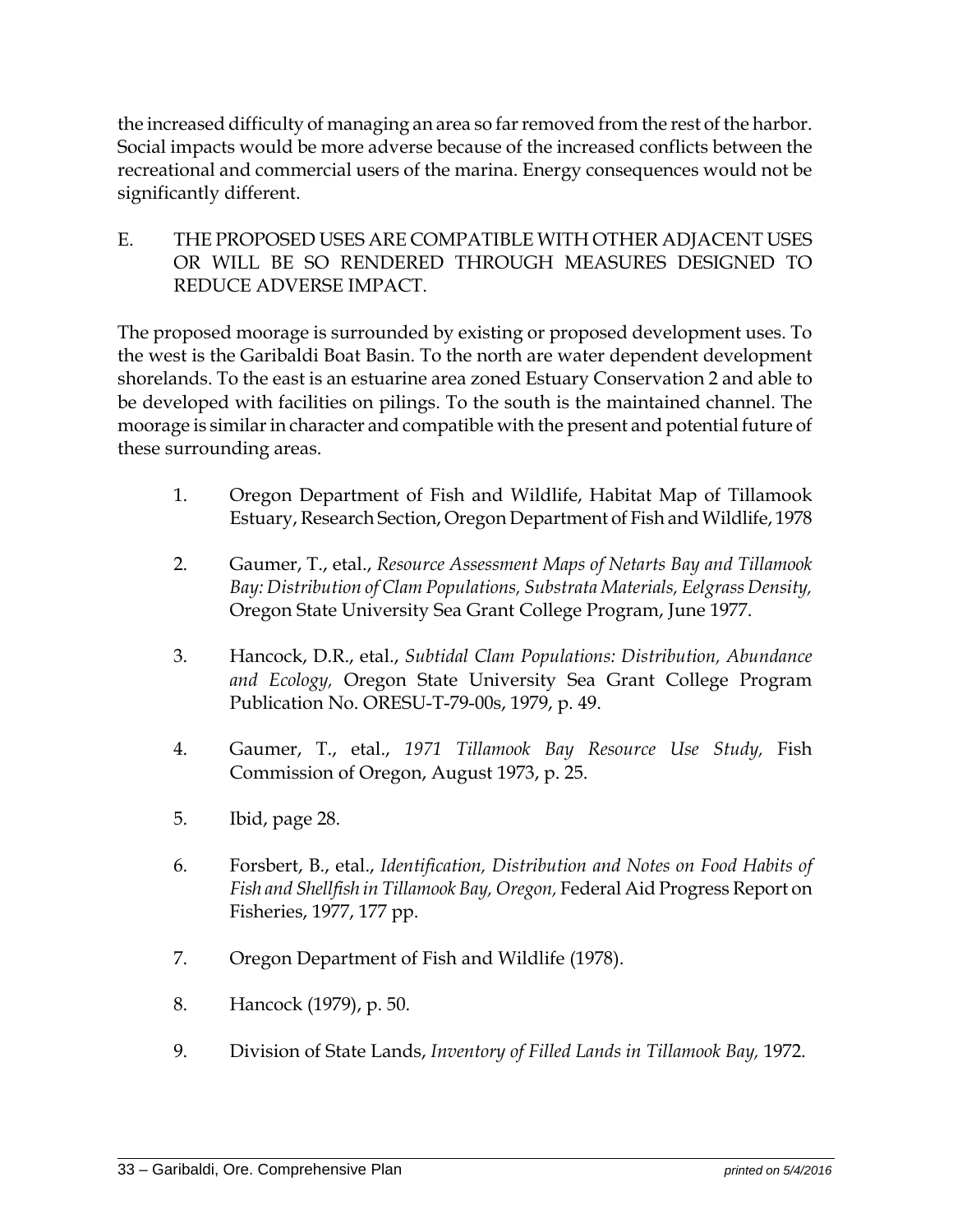## **XV. ESTUARY AND SHORELAND POLICIES**

#### **A. AQUACULTURE FACILITIES**

- 1. As a general policy, the Garibaldi City Council is opposed to the outside zoning of land and water areas within the city limits.
- 2. Existing aquaculture facilities and areas designated as possessing significant aquaculture potential shall be identified and protected from conflicting uses or uses that would create water quality problem.
- 3. In all shoreland areas, aquaculture facilities shall be sited, designed and operated to minimize adverse impacts on navigation channels, and public access points to publicly owned lands.
- 4. In the Estuary Natural (EN) zones, aquaculture facilities and water dependent portions of aquaculture facilities shall be limited to temporary or easily removable benthic or pelagic structures (stakes, racks, trays, long lines or rafts), that will not require dredging or fill other than incidental dredging for harvest of benthic species or removal of in-water structures.
- 5. In the Estuary Natural Zone (EN), aquaculture shall be allowed only where it is determined to be consistent with the resource capabilities and purpose of the management unit. This determination shall be made by the Oregon Department of Agriculture and the Oregon Department of Fish and Wildlife, in instances where the City of Garibaldi finds that it does not have the resources of abilities to make such a determination.
- 6. The City of Garibaldi recognizes the statutory authority of the Oregon Department of Fish and Wildlife and the Oregon Department of Agriculture to regulate aquaculture and oyster culture. These departments shall forward their findings to Garibaldi prior to issuance or denial of aquaculture permits.
- 7. In Estuary Conservation (EC1 and EC2) zones, aquaculture facilities will require a resource capability determination where dredging, fill or other alterations of the estuary is needed, other than the incidental dredging for the harvest of benthic species or removal of inwater structures.
- 8. Aquaculture facilities in Estuary Development (ED) zones will not preclude the provision or maintenance of navigation or other needs for commercial and industrial water-dependent use, and will not prevent the use of shorelands equally suited for water-dependent development.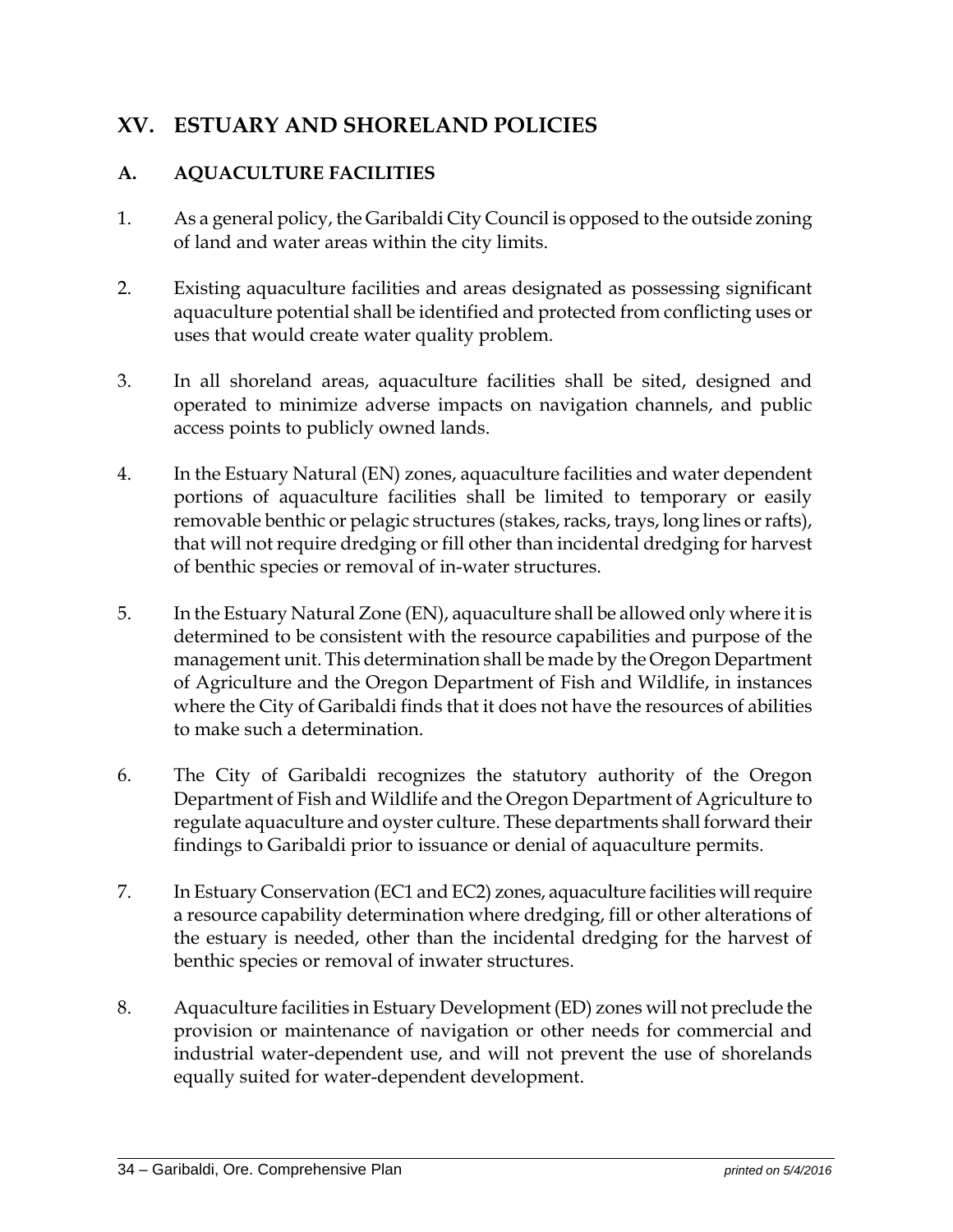#### **B. DIKING**

- 1. Maintenance and repair of existing dikes, tidegates, drainage systems, farm roads and bridges and other existing farm structures shall be permitted within all estuary zones and shoreland areas. Dike maintenance and repair shall be permitted for:
	- a. Existing serviceable dikes, including those that allow some seasonal inundation; and
	- b. Dikes that have been damaged by flooding, erosion or tidegate failure where the area behind the dike has not reverted to estuarine habitat; and
	- c. Dikes that have been damaged by flooding, erosion or tidegate failure where the area behind the dike has not reverted to estuarine habitat only if this area is in the Farm (F-1) zone and has been in agricultural use for three of the last five years and reversion to estuarine habitat has not occurred more than five years prior. Garibaldi will rely on the U.S. Army Corps of Engineers and the Division of State Lands to determine whether an area has reverted to estuarine influence.
- 2. Construction of temporary (60 days or less) dikes for the purposes of flood protection in emergency situations or in the interest of safety or welfare of the public shall be permitted within all estuary zones, and within shoreland zones and other shoreland areas.
- 3. Dredging within estuarine waters, intertidal areas or tidal wetlands to obtain fill for dike repair or maintenance shall not be permitted. However, dredged material obtained from an approved dredging project may be used for dike repair or maintenance. Dredged material stockpile sites may be used as a source of fill material for dike repair and maintenance whenever practicable.
- 4. Breaching or removal of functional dikes on productive agricultural land shall not be allowed as part of a restoration or mitigation project unless an exception to the Agricultural Lands Goal is taken and included as an amendment to the Garibaldi Comprehensive Plan. The Tillamook County Agricultural Criteria shall be used to evaluate the value or productivity of Agricultural land. Mitigation policies shall apply.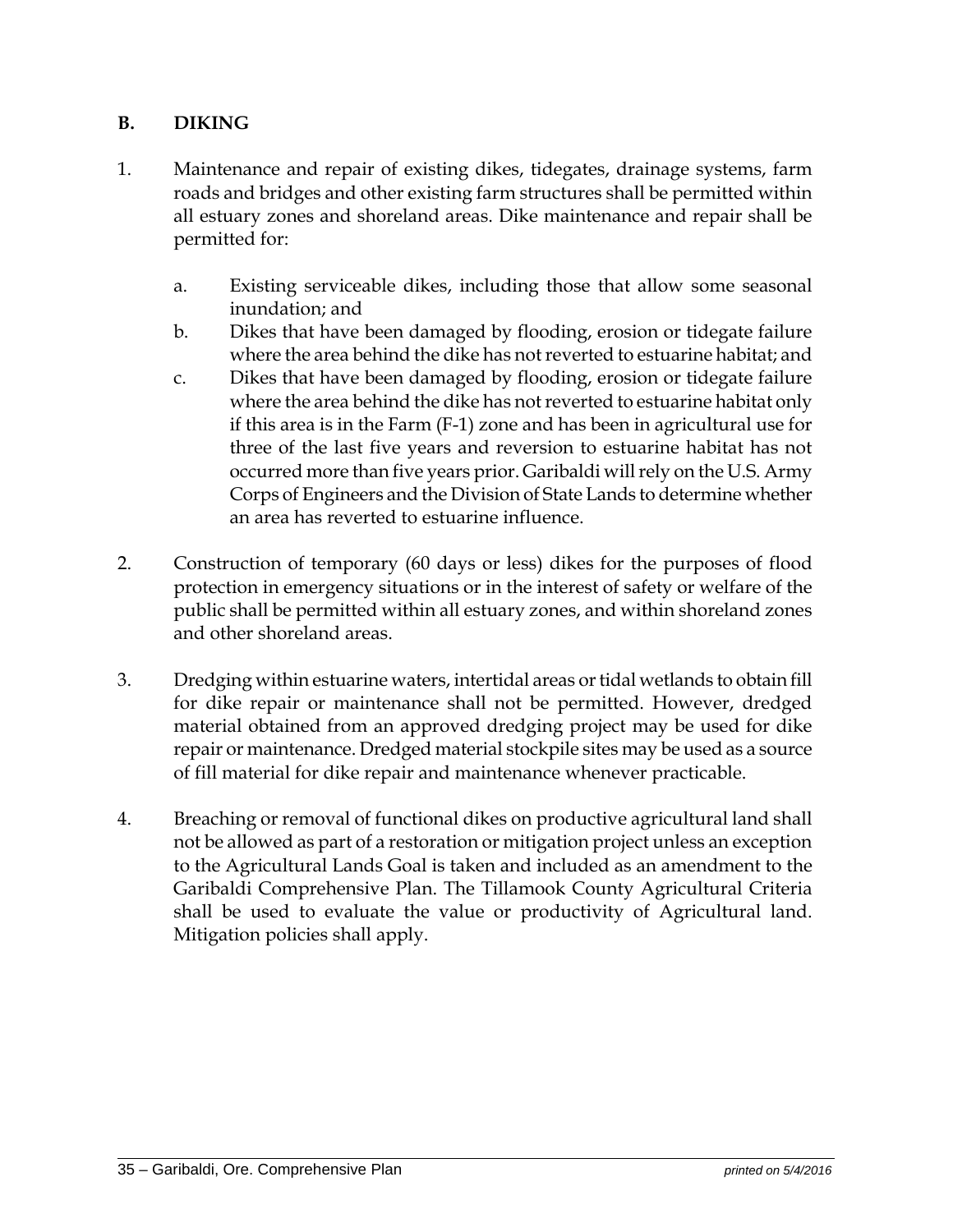- 5. New diking of intertidal areas and tidal marshes shall be limited to Estuary Development (ED) zones and shall be permitted only:
	- a. For a water-dependent use that requires an estuarine location or is specifically allowed by the management or zone; and
	- b. If adverse impacts are avoided or minimized to be consistent with the purposes of the area.
	- c. A need (i.e. substantial public benefit) is demonstrated and the use or alternative does not unreasonably interfere with public trust rights.

## **C. BOAT RAMPS, DOCKS AND MOORAGES**

- 1. Maintenance and repair of existing docks and moorages shall be permitted within all estuary zones, and within shoreland zones and other shoreland areas.
- 2. Safe navigational access to boat ramps, docks and moorages should be provided and maintained.
- 3. New boat ramps, docks and moorages shall be allowed only where sufficient backup land exists without the need to fill tidelands or marshlands.
- 4. To encourage the most efficient use of waterfront and water surface area, alternatives to individual, single purpose docks and moorages (such as cooperative use facilities, mooring buoys or dryland storage) are encouraged. New subdivisions and planned developments in areas adjacent to estuaries, rivers, streams and coastal lakes shall provide for cooperative use facilities whenever possible.
- 5. Conflicts with navigation and other water surface uses, such as commercial fishing or recreational boating, shall be avoided or minimized.
- 6. To preserve significant fish and wildlife habitats and provide continued biological productivity, docks and moorages shall not be permitted within Estuary Natural (EN) zones. Boat ramps for public use where no dredging or fill for navigational access is needed shall be allowed, where consistent with the resource capabilities of the area and the purpose of the management zone.
- 7. Boat ramps, docks and moorages in Estuary Conservation 1 and Estuary Conservation 2 zones shall be permitted only if consistent with the resource capabilities of the area and the long-term use of renewable resources, and if they do not constitute a major alteration of the estuary. Boat ramps for public use where no dredging or fill for navigational access is needed shall not require a resource capability determination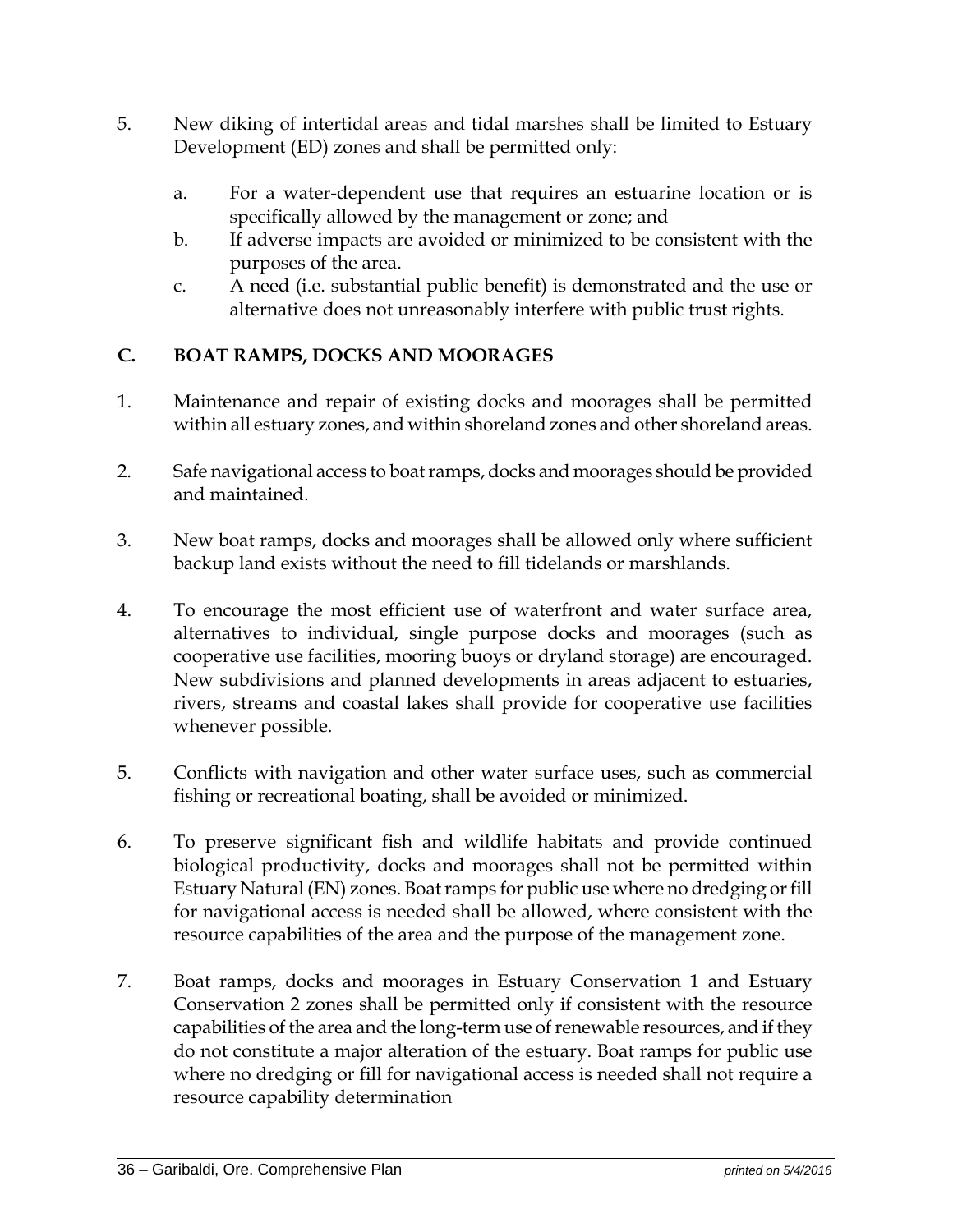### **D. DREDGED MATERIAL DISPOSAL**

- 1. The Tillamook Bay Dredged Material Disposal Plan shall evaluate dredging needs over a five year period and shall establish priorities on areas for dredged material disposal based on the following economic, engineering and environmental considerations:
	- a. Engineering feasibility;
	- b. Probable methods of dredging;
	- c. Distance from dredging project;
	- d. Elevation;
	- e. Cost of site acquisition, preparation, and containment of dredged materials;
	- f. Size of site;
	- g. Cost of, ability or necessity to revegetate or develop on top of the dredged material;
	- h. Impacts on biological productivity, aquatic communities and habitats, water quality, wetlands, and floodplains;
	- i. Ownership (public or private);
	- j. Habitat, scenic, recreational, archaeological or historic values of the site;
	- k. Conformity of the final use after dredged material disposal, to the Comprehensive Plan.
- 2. Whenever practicable, ocean disposal in an approved ocean disposal site shall be the preferred method of disposal of dredged materials taken from the main navigational channels. The designation of additional ocean disposal sites shall occur only after a formal site review and impact analysis by all federal and state agencies with regulatory authority, and is subject to a final approval by the U.S. Army Corps of Engineers and the Environmental Protection Agency. Copies of site review and impact analysis shall be made available to local governments.
- 3. When engineering or economic considerations preclude the use of approved ocean disposal sites for dredged materials disposal, sites identified in the Tillamook Bay DMD Plan and Garibaldi Comprehensive Plan as "Presently Acceptable" shall be used for dredged material disposal.
- 4. Sites identified in the Tillamook Bay DMD Plan as "Presently Acceptable" for dredged material disposal shall be used for disposal of dredged material only after an amendment to the Tillamook and/or Garibaldi Comprehensive Plan and Zoning Ordinance. If rezoning of an area to provide for dredged material disposal involves an exception to the Statewide Land Use Planning Goals, the exception shall be included as part of the amendment. Coordination with affected state and federal resource agencies shall occur during this amendment process. State and federal permits must be obtained prior to disposal of dredged material.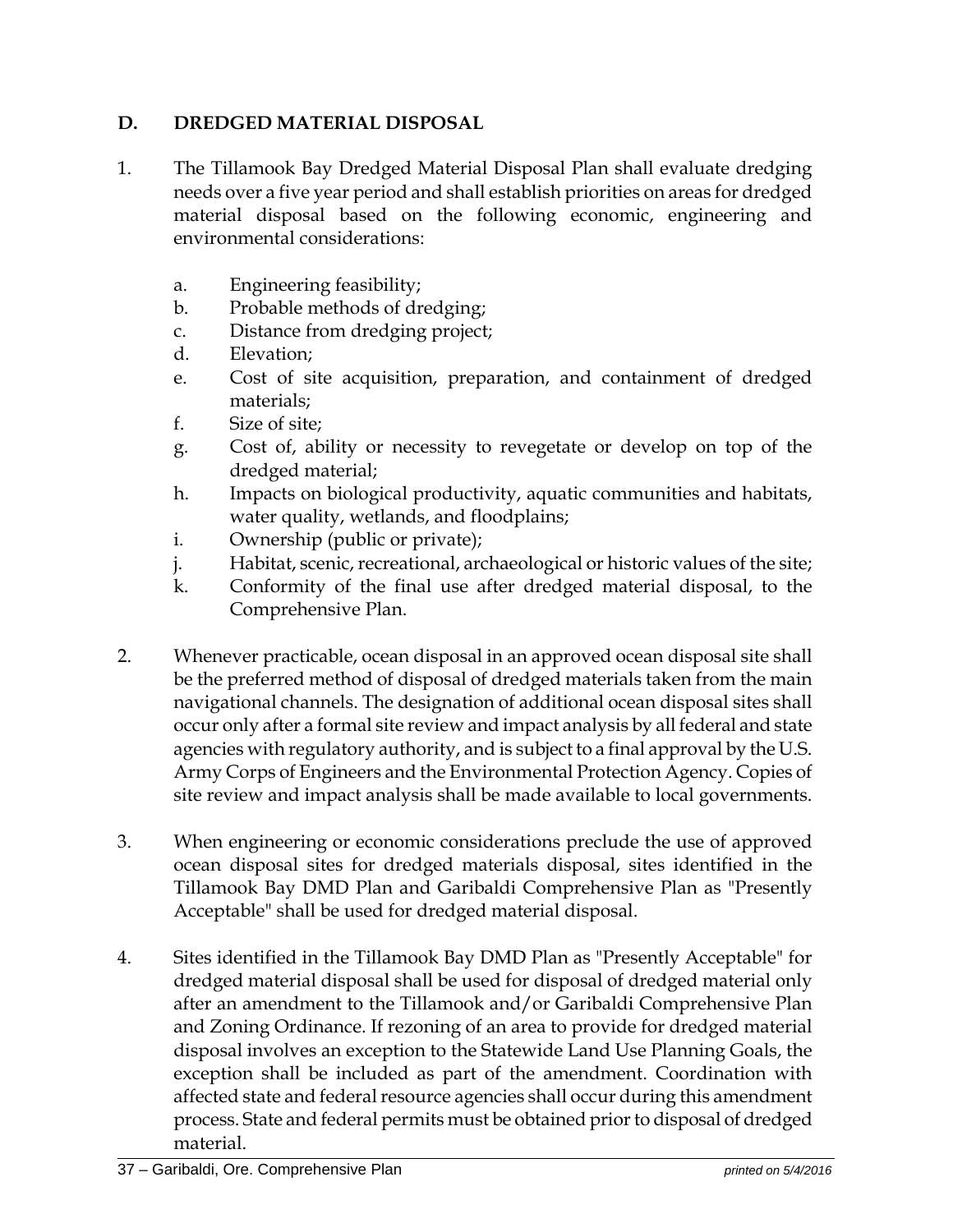- 5. As needs arise, additional disposal sites shall be approved for dredged material disposal. Designation of additional dredged material disposal sites shall be coordinated with state and federal resource agencies with regulatory authority over dredged material disposal. An amendment shall be made to the Garibaldi Comprehensive Plan and Zoning map if rezoning of an area is necessary in order to provide for dredged material disposal. If rezoning of an area to provide for dredged material disposal involves an exception to the Statewide Land Use Planning Goals, the exception shall be included as part of the Plan amendment.
- 6. Tillamook County, with the cooperation of the City shall identify a sufficient number of dredged material disposal sites to accommodate dredged material disposal needs identified in the Tillamook Bay DMD plans. Sites identified as priority sites shall be preserved for future dredged material disposal use. The City shall cooperate with local ports and affected local jurisdictions to preserve these sites for future disposal use.
- 7. Tillamook County, in conjunction with local ports, affected local jurisdictions, and State and Federal resource agencies, shall review the dredged material disposal plans for Tillamook Bay at no more than five year intervals to reexamine dredging needs, site availability, new permit requirements and degree of plan implementation.
- 8. Use of dredged material from navigational or other dredging actions as fill for approved fill projects shall be encouraged. Prior determination shall be made to ensure that the structural characteristics of the material are suitable for this use.
- 9. Whenever practicable, stockpile sites of dredged material suitable for use as fill shall be established and the dredged material sold. Particular emphasis shall be given to establishing stockpile sites in areas where acceptable disposal sites are presently, or likely to be limited.
- 10. Flow lane disposal of dredged material shall be limited to Estuarine Development zones and shall be monitored to assure that estuarine sedimentation is consistent with the resource capabilities and purposes of the affected Natural and Conservation management units.
- 11. Dredged material disposal is subject to the requirements of the Clean Water Act of 1977 (P.L. 95-217), the State Fill or Removal Law and other state and federal laws which regulate the disposal of dredged material.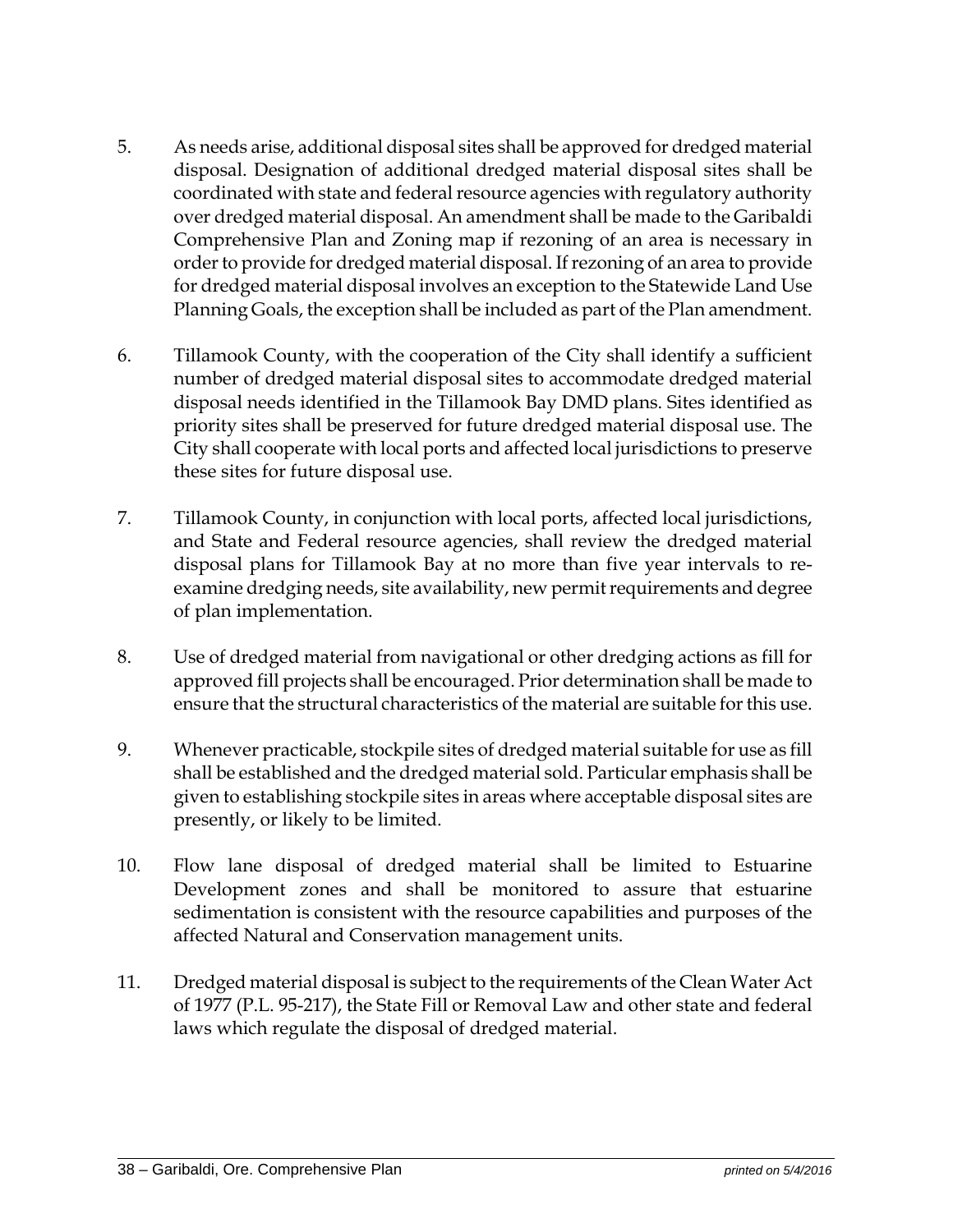#### **E. DREDGING IN ESTUARINE WATER, INTERTIDAL AREAS AND TIDAL WETLANDS**

- 1. Dredging in estuarine waters, intertidal areas and tidal wetlands shall be allowed only if required for:
	- a. Navigation, port facilities, marinas or other water-dependent uses that require and estuarine location; or
	- b. An approved active restoration, estuarine enhancement, or mitigation project deemed necessary to fulfill a public need and for the future environmental well being of the estuary (subject to Restoration and Mitigation policies and standards); or
	- c. On-site maintenance of existing drainage tiles, drainage ditches or tidegates; or
	- d. Mining and mineral extraction (subject to Mining and Mineral Extraction policies and standards); or
	- e. Installation or maintenance of bridge support structures, electrical transmission line support structures or water, sewer or gas lines.
	- f. Incidental dredging for harvest of benthic species or removal of inwater structures such as stakes or racks.
	- g. Temporary alterations.
- 2. Dredging in estuarine waters, intertidal areas or tidal wetlands shall be allowed only if:
	- a. Required for navigation or other water-dependent uses that require an estuarine location or are specifically allowed by the management unit or zone; and
	- b. A public need (i.e. a substantial public benefit) is demonstrated and the use or alteration does not interfere with public trust rights; and
	- c. No feasible alternative upland location exists; and
	- d. Adverse impacts are avoided or minimized to be consistent with the purposes of the area. Dredging shall be the minimum amount possible to accomplish the proposed use.
- 3. Dredging in intertidal areas or tidal wetlands shall be subject to the requirements of the Mitigation policies and the State Fill and Removal Law (ORS 541.605-541.695).
- 4. Proposals for new dredging projects in the Tillamook Estuary shall be reviewed against the long-range dredged material disposal (DMD) plan for the estuary to ensure that sufficient DMD sites are available to meet initial and maintenance dredged material disposal needs.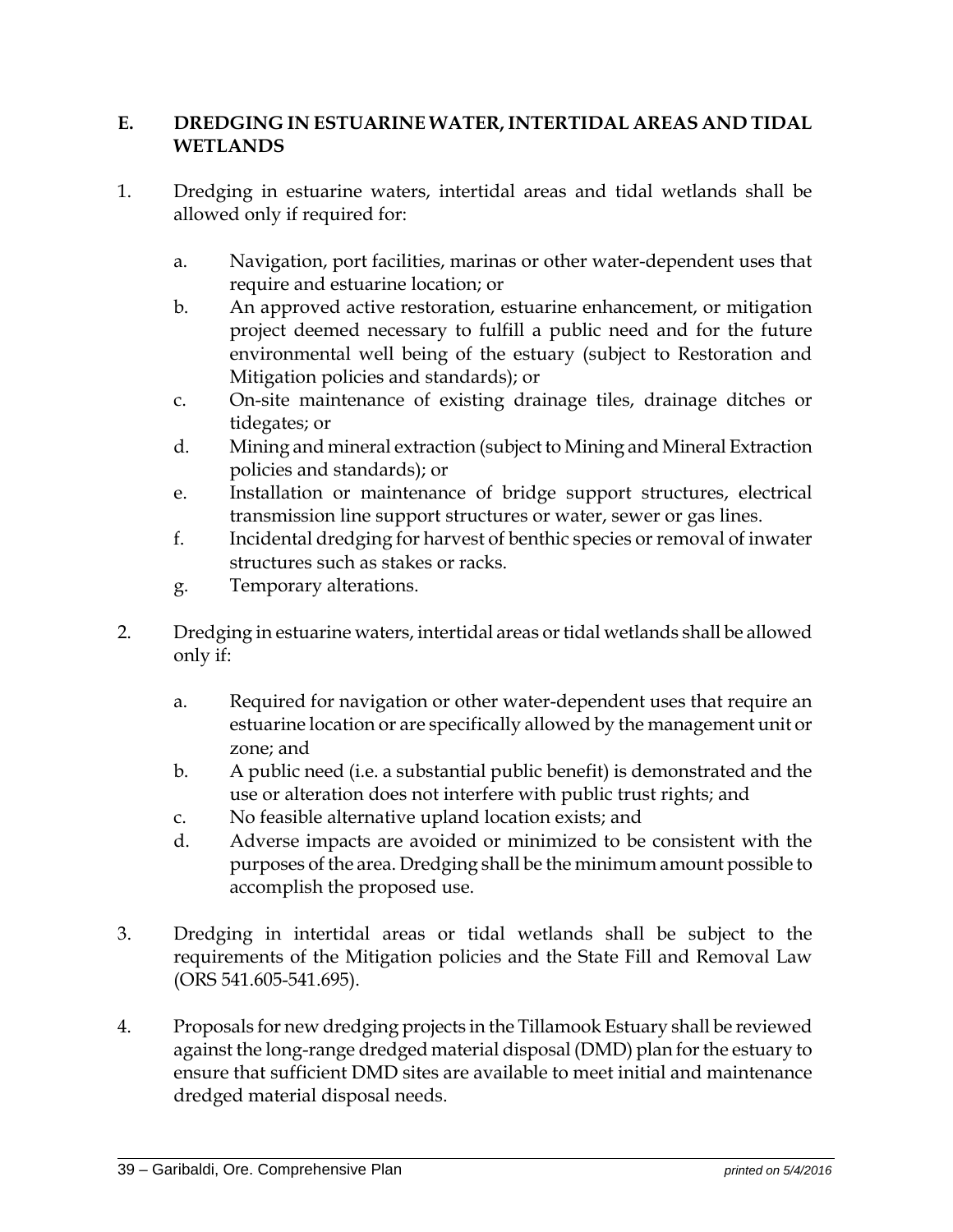- 5. Dredging in Estuary Natural (EN) zones shall be permitted only for:
	- a. An approved restoration or estuarine enhancement project (subject to Restorations Standards); or
	- b. On-site maintenance of existing drainage tiles, drainage ditches, tidegates, bridge crossing support structures, or electrical transmission lines; or
	- c. Installation or maintenance of water intake facilities, sewer, gas or communication lines; or
	- d. Installation or maintenance of an electrical transmission line or support structure; or
	- e. Bridge crossing support structures; or
	- f. Temporary alterations; or
	- g. Public boat ramps (excluding dredging for navigational access; or
	- h. Incidental dredging for harvest of benthic species or removal of in-water structures such as stakes or racks.
- 6. Dredging in Estuary Conservation 1 (EC1) zones shall be permitted only for:
	- a. Items 5 (A-H) above.
	- b. Mining and mineral extraction.
	- c. Minor navigational improvements.
	- d. Boat ramps.
	- e. Water-dependent portions of aquaculture facilities or operations.
- 7. Dredging in Estuary Conservation 2 (EC2) zones shall be permitted only for:
	- a. Items 6 (A-E) above.
	- b. High intensity water-dependent recreational facilities.
	- c. Maintenance dredging of existing facilities.
- 8. Dredging in Estuary Conservation 2 (EC2), Estuary Conservation 1 (EC1), or Estuary Natural (EN) zones shall be permitted only if consistent with the resource capabilities of the area and purposes of the management unit. This determination shall be made by the Division of State Lands and the U.S. Army Corps of Engineers during review of dredging permit applications.
- 9. Dredging within estuarine water, intertidal areas or tidal wetlands is subject to the requirements of the State Fill and Removal Law (ORS 541.605-541.665), the Rivers and Harbors Act of 1899 and other applicable state and federal law.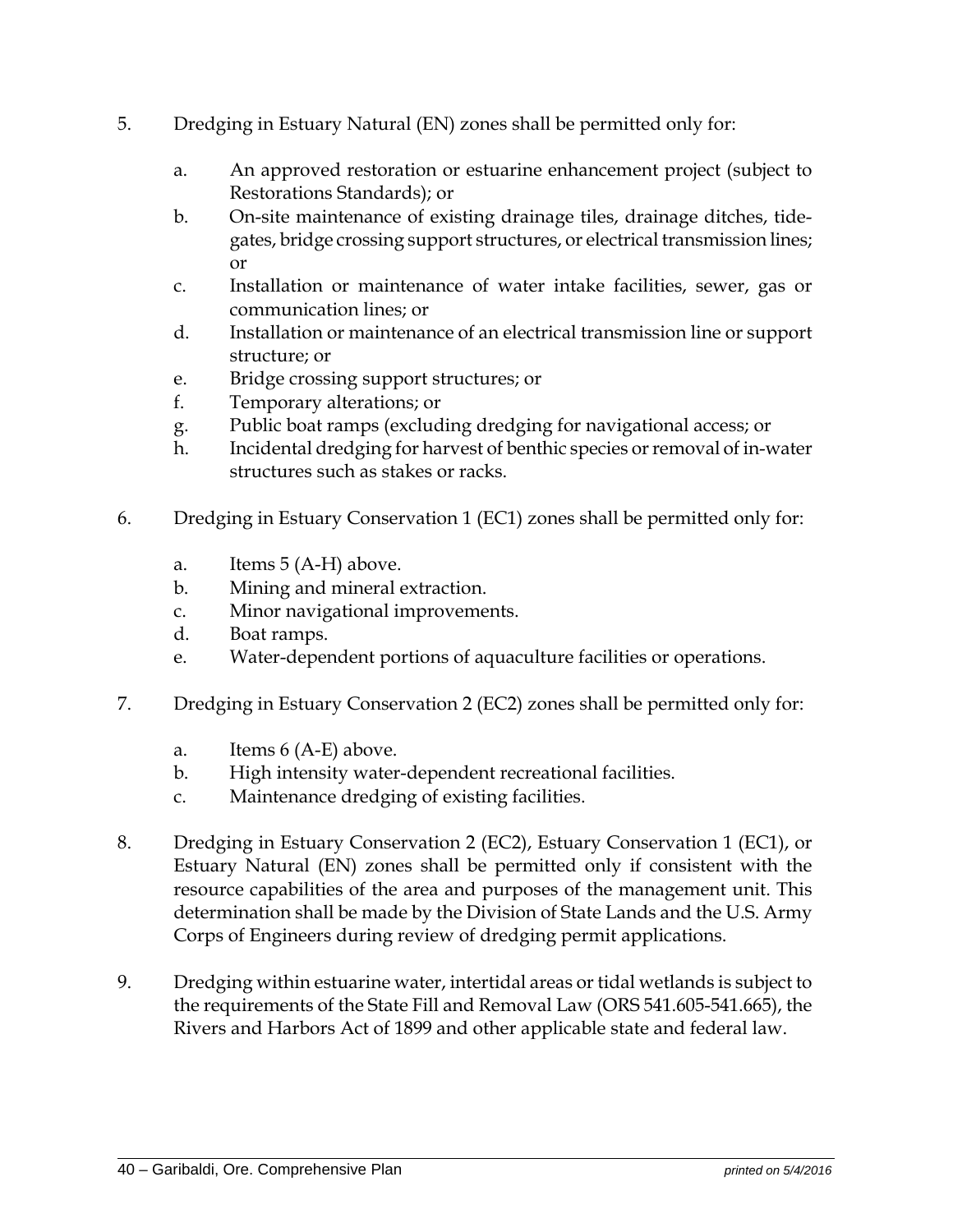#### **F. ENERGY FACILITIES AND UTILITIES**

- 1. Maintenance and repair of existing energy facilities and utilities shall be permitted in all estuary zones and in Water-Dependent (WD) shoreland zones and other shoreland areas.
- 2. In selecting sites for development of new energy facilities and utilities priorities are, from highest to lowest:
	- a. Non-shoreland sites;
	- b. Shoreland sites;
	- c. Estuary Development (ED) zones;
	- d. Estuary Conservation 2 (EC2) zones;
	- e. Estuary Conservation 1 (EC1) zones;
	- f. Estuary Natural (EN) zones.

The City, however, realizes that this priority list is subject to modification by economic consideration, or by the need for services in a particular area. The siteselection process shall weigh economic considerations and social benefits against environmental losses within estuaries and shorelands.

- 3. New energy facilities, including energy development from the tides, and utilities shall be designed and sited to be consistent with the protection of the natural values of identified major marshes, significant wildlife habitat, exceptional aesthetic resources and significant historical and archaeological sites within the shorelands planning boundary identified in the City's Comprehensive Plan. New energy facilities and utilities on coastal headlands shall be limited to wind generation facilities.
- 4. New energy facilities and utilities (with exception of waste water treatment plants) shall be permitted within the estuarine water intertidal wetlands only if:
	- a. A need (i.e. substantial public benefit) is demonstrated and the use or alteration does not unreasonably interfere with public trust rights; and
	- b. No feasible alternative upland locations exist; and
	- c. Adverse impacts are avoided or minimized.

Waste water treatment plants shall not be allowed within estuarine waters, intertidal areas and tidal wetlands.

5. Underground or underwater installation of power and communications lines is encouraged over overhead installation.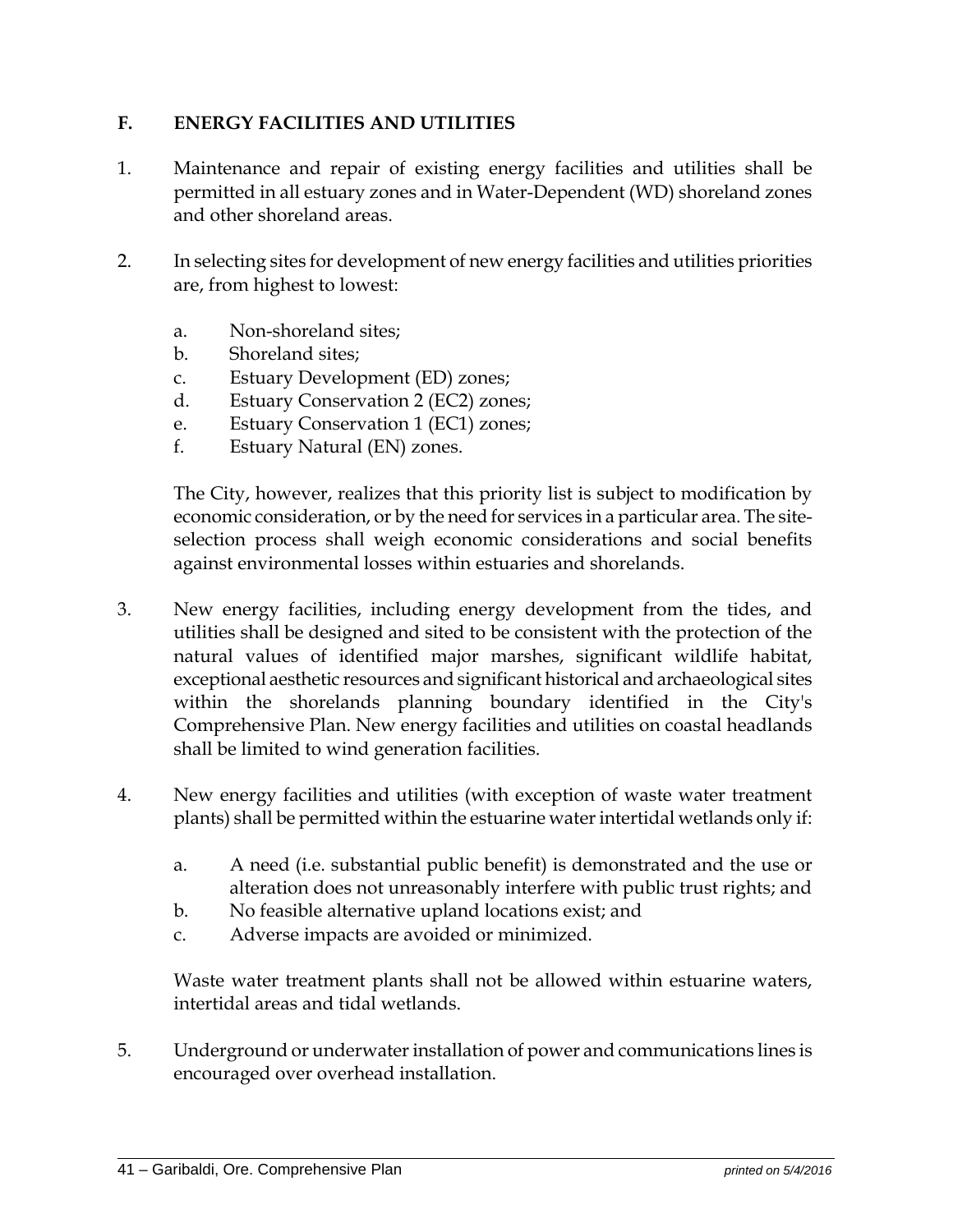- 6. In Estuary Natural zones, new energy facilities and utilities shall be permitted only if consistent with the resource capabilities of the area and the purpose of the management unit, and shall be limited to:
	- a. Electrical transmission lines and line support structures; or
	- b. Water, sewer and gas lines.
- 7. In Estuary Conservation 2 (EC2) and Estuary Conservation 1 (EC1) zones, new energy facilities and utilities shall be limited to:
	- a. Electrical transmission lines and line support structures;
	- b. Water, sewer and gas lines; or
	- c. Storm water and sewer outfalls (where consistent with the resource capabilities of the area, the purpose of the management unit and Water Quality policies.
- 8. New energy facilities and utilities in Estuary Development (ED) zones shall be permitted where consistent with the maintenance of navigation and other needed public commercial and industrial water dependent uses.
- 9. The City should encourage alternative energy sources such as wind, wave and tidal power. The City should also encourage the development of energy from wood by-products. Significant economic gains may be realized by developing this energy source while providing a means of solid waste disposal for the Tillamook County lumber industry.

### **G. FILL IN ESTUARINE WATER, INTERTIDAL AREAS AND TIDAL WETLANDS**

- 1. Fill for the purpose of on-site maintenance and repair of existing man-made structures of facilities, or the construction of temporary low-water bridges shall be permitted within all estuary zones.
- 2. New fill within estuarine water, intertidal areas or tidal wetlands shall be permitted only if:
	- a. Required for navigation or water-dependent uses or other uses for which an estuarine location is required; and
	- b. A need (i.e. substantial public benefit) is demonstrated and the use or alteration does not unreasonably interfere with public trust right.
	- c. No feasible alternative upland locations exists for the portion of the use requiring fill; and
	- d. No practicable alternative design or construction methods exist which would eliminate the use of fill. (Construction of facilities of structures on piling is preferred over construction on fill); and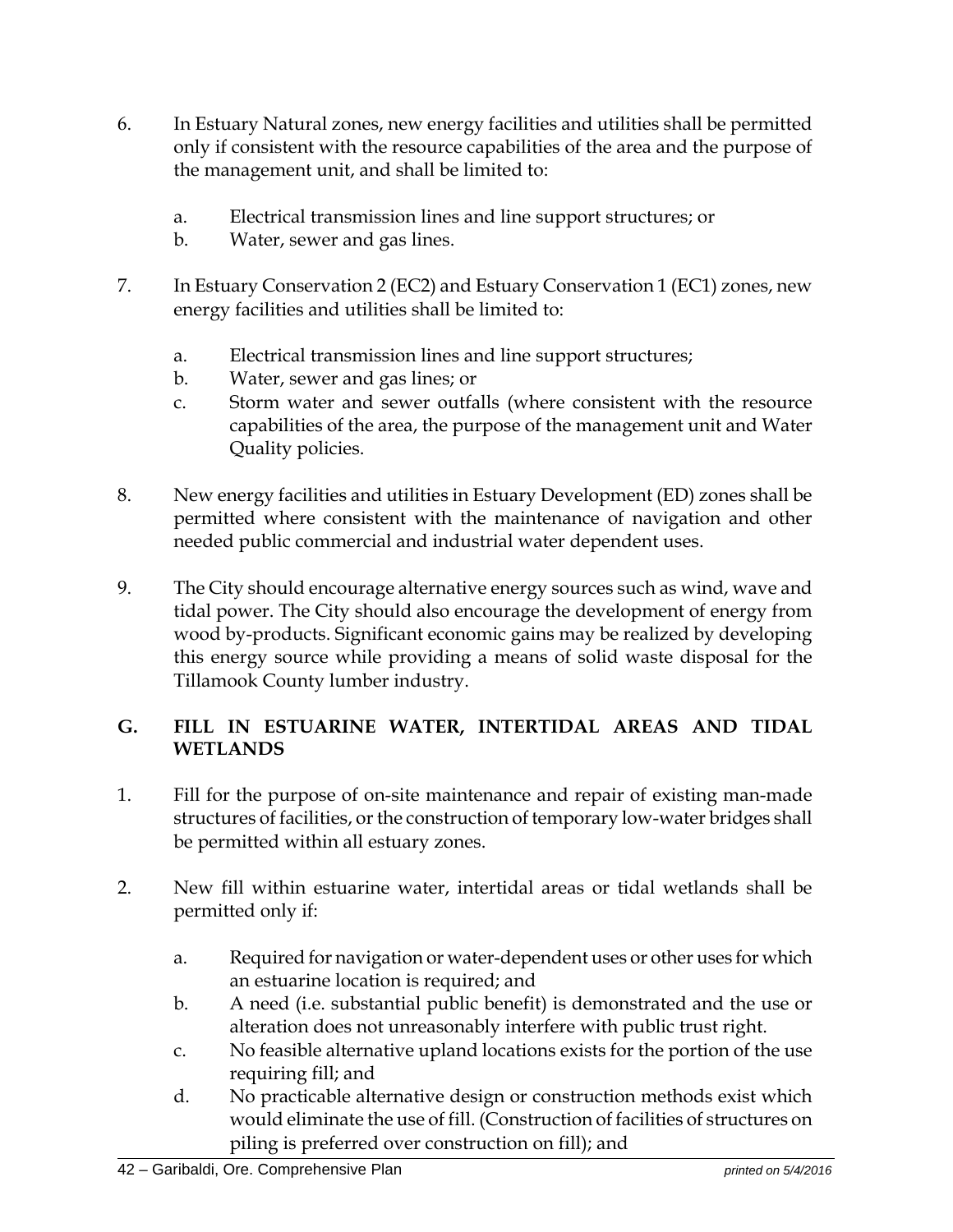- e. Potential adverse impacts have been identified and avoided or minimized to be consistent with the purposes of the area.
- 3. The placement of fill shall be consistent with the protection of property, estuarine habitat and diversity, aesthetics, water quality and recreational resources. Loss of estuarine surface area and volume shall be avoided or minimized and/or mitigated.
- 4. Fill within intertidal areas or tidal wetlands shall be subject to the requirements outlined in the Mitigation policies and the State Fill and Removal Law (ORS 541.605-541.665).
- 5. New fill in the EN zone shall be allowed only for:
	- a. An approved active restoration or estuarine enhancement project (subject to Restoration and Enhancement standards); or
	- b. On-site maintenance of dikes or bridge crossing support structures; or
	- c. Temporary alterations; or
	- d. Installation of public boat ramps or bridge crossing support structures.
- 6. New fill in Estuary Conservation 1 (EC1) zones shall be permitted only for:
	- a. Items 5 (A-D) above.
	- b. Flood control structures or structural shoreline stabilization subject to Shoreline Stabilization standards:
		- i. Required to protect a water-dependent use or an existing use, facility or structure; and
		- ii. Land use management practices and non-structural solutions are inadequate to protect the use.
	- c. Water-dependent portions of aquaculture facilities.
	- d. Temporary alterations.
	- e. Boat ramps.
- 7. New fill in Estuary Conservation 2 (EC2) zones shall be permitted only for:
	- a. Items 6 (A-E) above; or
	- b. Minor navigational improvements; or
	- c. Water-dependent recreational facilities.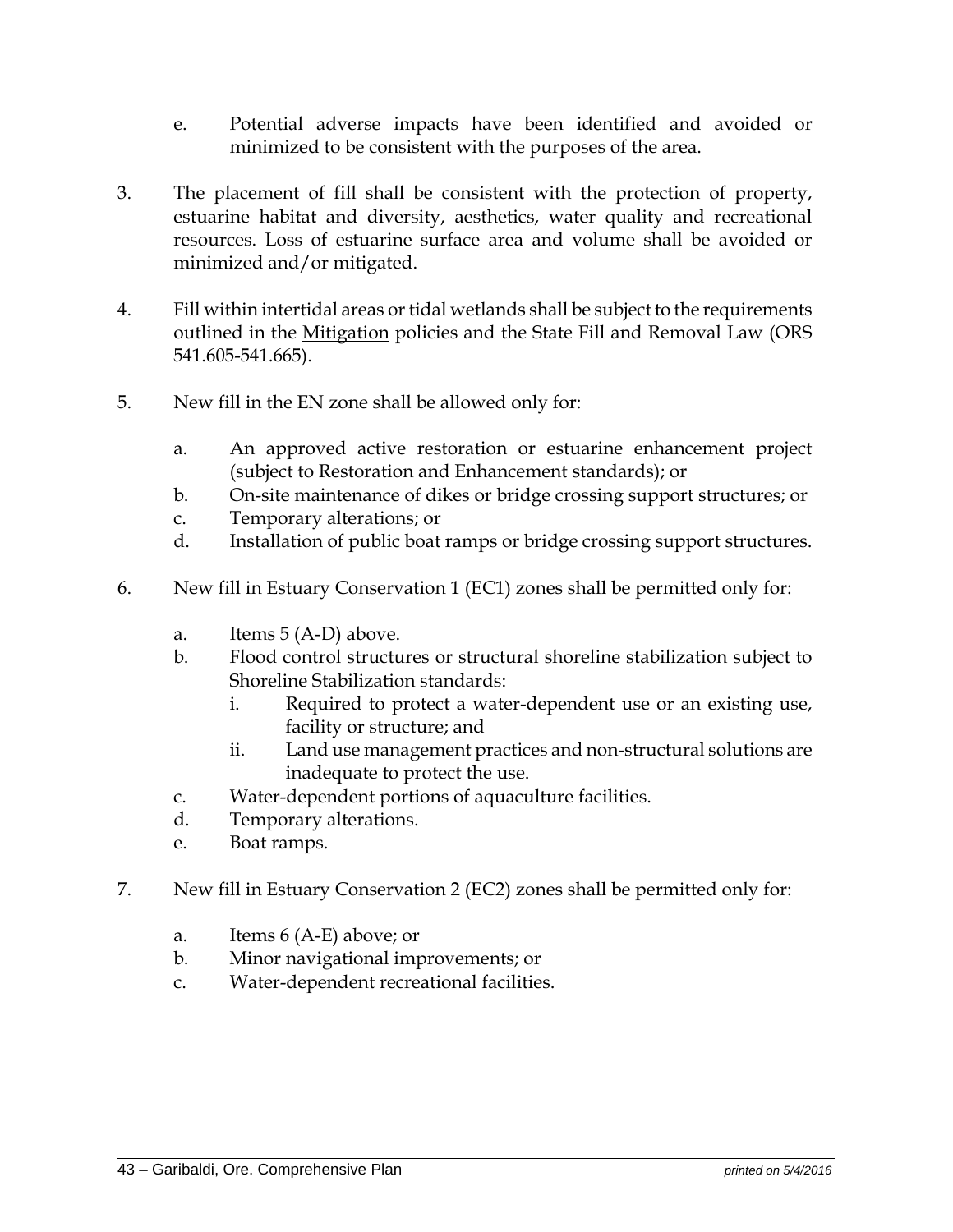- 8. New fill in Estuary Development (ED) zones shall be permitted only for:
	- a. Items 7 (A-C) above;
	- b. Navigational structures and navigational improvements;
	- c. Water-dependent uses that require an estuarine location;
	- d. Dredged material disposal, in conjunction with an approved fill project (Fill Standards shall apply); or
	- e. Communication facility support structures.
- 9. In Estuary Conservation 2 (EC2) and Estuary Conservation 1 (EC1) zones, only fills which do not constitute a major alteration to the estuary, and which are consistent with the resource capabilities of the area and the long-term use of renewable resources, shall be permitted. This determination shall be made by the Division of State Lands and the U.S. Army Corps of Engineers during review of fill permit applications.

#### **H. FISHERIES**

- 1. Intertidal flats, tidal marshes, subtidal and intertidal seagrass and algae beds and other estuarine areas of major significance for rearing and other life stages of marine fish and invertebrates have been identified in estuary inventory reports, and shall be protected from conflicting uses through designation as Estuary Natural (EN), Estuary Conservation 1 (EC1), and Estuary Conservation Aquaculture (ECA).
- 2. In order to maintain and improve fish runs and fisheries in the area, wise management of fishery resources, fish enhancement programs, and maintenance of reproductive stocks are strongly supported.
- 3. Within Conservation and Development estuaries, areas shall be designated as Estuary Development (ED) (in development estuaries only) or Estuary Conservation 2 (EC2) to provide for adequate dock and moorage space for present and anticipated future commercial and sport fishing vessels and for fish processing, cold storage and other water-dependent support facilities.
- 4. Traditional sport and commercial fishing area, shellfish harvesting areas and subtidal shell fish seed beds should be protected when dredging, filling, pile driving, constructing pile dikes or rocks or other disruptive in-water activities are permitted.
- 5. The City shall encourage the maintenance, improvement or enhancement of anadromous fish habitat or shellfish habitat, by assigning appropriate estuary zones (see Policy 1, above), by encouraging the establishment of protective stream corridors, and by controlling excessive sedimentation from agricultural and forested shorelands.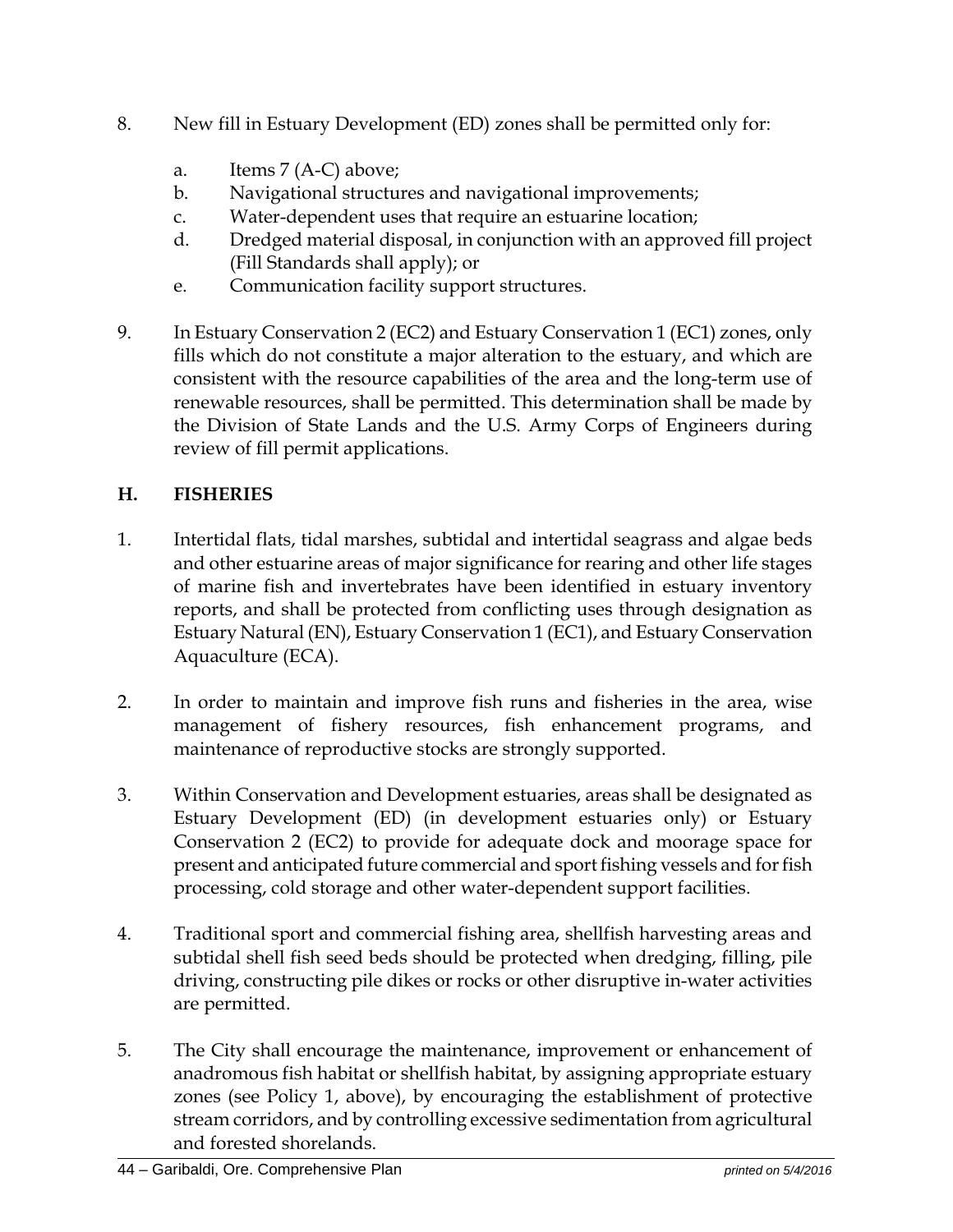- 6. Minimum tributary stream flows adopted by the State Water Resource Board or recommended by the Oregon Department of Fish and Wildlife shall be maintained except in those areas where over-appropriation of water has already occurred. Water Quality standards shall apply. In those streams where private water rights preclude maintenance of minimum flows, and where low flows interfere with fish migrations, state water resource management programs are encouraged to include provision for both the purchase of private water rights and construction of small impoundments on tributaries to maintain minimum flows. Impoundments to maintain minimum flows should be located as high in the headwaters of streams as possible, preferably in areas that are not utilized by anadromous fish and wildlife. Other impoundments of tributary streams are discouraged, unless provision is made for protecting the fishery and wildlife resources before construction.
- 7. The City will support any efforts of commercial or sport fishing interests to minimize the destruction of salmon by their natural predators, provided that these efforts are non-destructive and are not in violation of the Marine Mammals Protection Act or any other applicable state or federal laws providing for the protection of marine birds or mammals.

### **I. FORESTRY AND THE FOREST PRODUCTS INDUSTRY**

- 1. New or expanded log handling, sorting and storage areas shall be limited to Estuary Development (ED) zones, and shall be allowed only if:
	- a. The handling, sorting and storage area is an integral part of the process of water-dependent transportation of logs (i.e. is water dependent); and
	- b. A need (i.e. a substantial public benefit) is demonstrated and the use or alteration does not interfere with public trust rights; and
	- c. No feasible alternative upland locations exist; and if
	- d. Adverse impacts are minimized.

New or expanded log handling, sorting and storage areas shall not be located in shellfish beds, shallow spawning areas, or in areas where grounding of logs will occur.

- 2. New log handling, sorting and storage areas in water-dependent shorelands shall not preclude or conflict with existing or reasonable potential waterdependent uses on the site or in the vicinity, unless there is a public need for a storage or sorting yard as part of a water-dependent facility.
- 3. The City, in conjunction with the County, shall cooperate with the Department of Environmental Quality to develop standards for in- water log storage and handling facilities prior to their establishment in Tillamook County.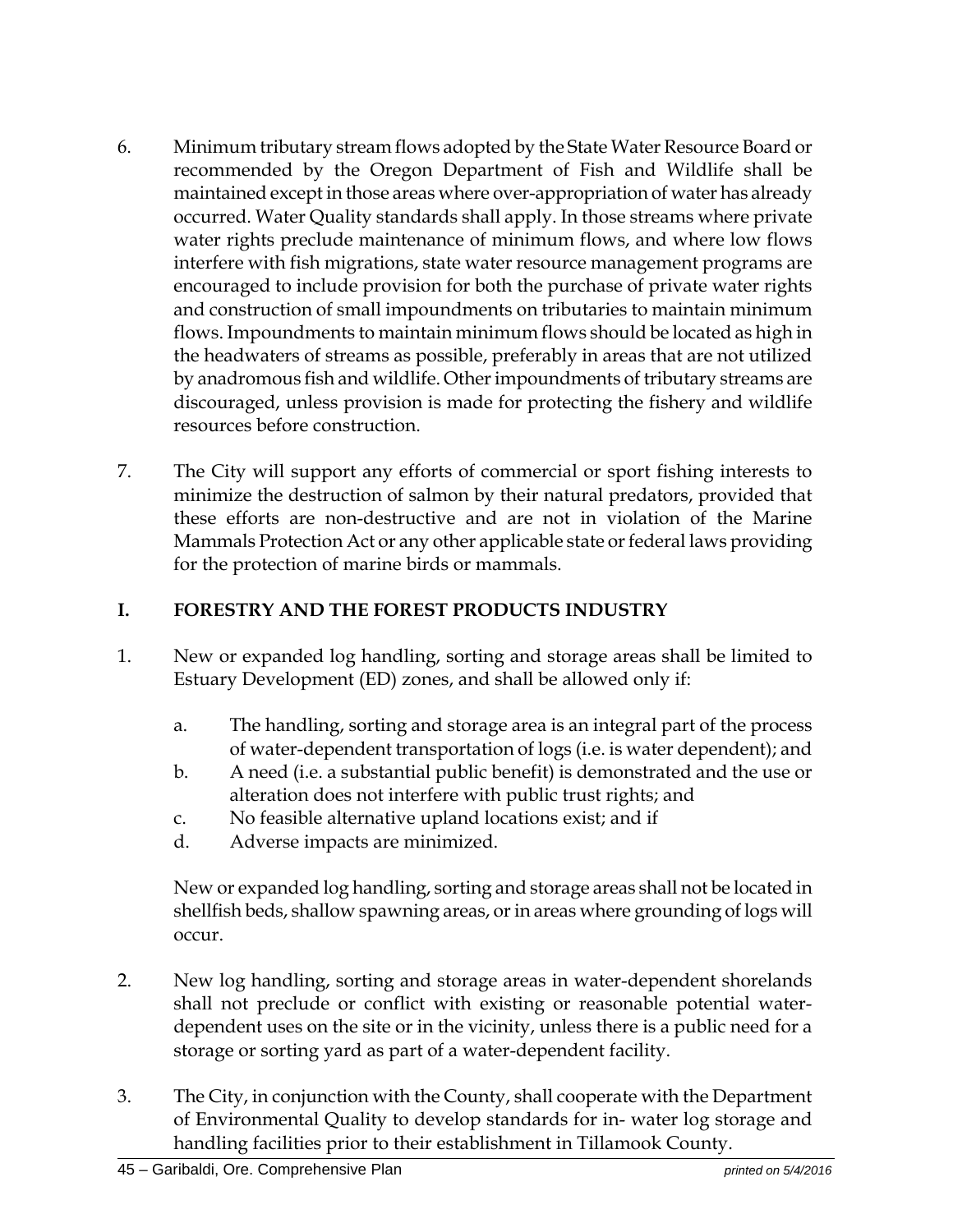4. The City encourages the development of energy from wood by- products. Significant economic gains may be realized by developing this energy source, while providing a means of solid waste disposal for the Tillamook County lumber industry.

### **J. IMPLEMENTATION**

- 1. The City of Garibaldi shall review the following for consistency with the Garibaldi Comprehensive Plan and Zoning Ordinance.
	- a. State and federal permit applications for uses and activities within estuaries.
	- b. A-95 project pre-application notification, by means of referral from and comment to the Clatsop-Tillamook Intergovernmental Council.

Where applicable, procedures for review shall be developed as part of the Garibaldi Zoning Ordinance. The review of actions which would potentially alter the estuarine ecosystem shall include an impact assessment unless this is already part of the comprehensive plan.

- 2. Garibaldi shall notify all state and federal agencies with mandates and authorities for planning, permit issuance, and resource decision making that they have the ability to make comment to the City before a City assessment of state and federal permits applications is made. The following agencies shall be notified: Oregon Department of Fish and Wildlife, Oregon Division of State Lands, Oregon Department of Land Conservation and Development, Oregon Department of Economic Development, U.S. Fish and Wildlife Service, National Marine Fisheries Service, Environmental Protection Agency, U.S. Army Corps of Engineers.
- 3. Dredge or fill shall be allowed only if:
	- a. Required for navigation or other water-dependent uses that require an estuarine location or is specifically allowed by the management unit or zone; and
	- b. A need (i.e. a substantial public benefit) is demonstrated and the use or alteration does not unreasonably interfere with public trust rights; and
	- c. No feasible alternative upland locations exist; and
	- d. Adverse impacts to aquatic life and habitat, recreation and aesthetic use, water quality and other physical characteristics of the estuary are minimized.

Other uses and activities which could alter the estuary shall only by allowed if the requirements in b, c and d are met.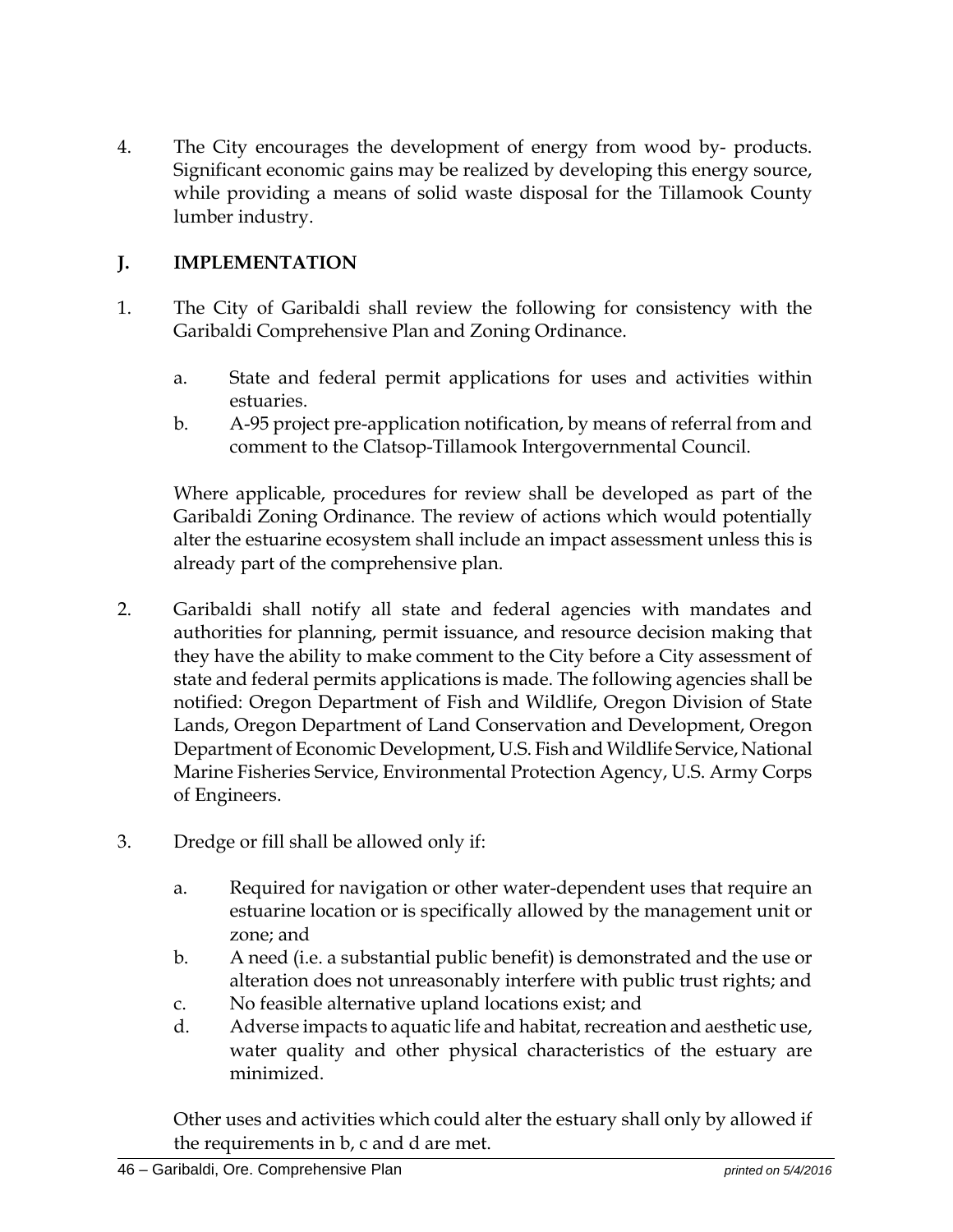- 4. Significant degradations or reductions of estuarine natural values include dredge, fill, in-water structures, riprap, log storage, application of pesticides and herbicides, flow-lane disposal of dredged material, water-intake or withdrawal and effluent discharge and other activities which will cause significant offsite impacts as determined by an impact assessment.
- 5. Dredging, fill, piling/dolphin installation, navigational structures, shoreline stabilization and dredged material disposal associated with an estuarine use or uses shall be reviewed as a whole subject to the respective policies for these activities and uses.

#### **K. INDUSTRIAL AND COMMERCIAL USES IN ESTUARINE WATER, INTERTIDAL AREAS AND TIDAL WETLANDS**

- 1. Maintenance and repair of existing industrial and commercial uses shall be permitted in all estuary zones. Expansion and new construction of industrial and commercial uses, other than water- dependent recreation facilities, shall be limited to ED and EC2 designated areas.
- 2. The following shall be considered in the designation of Estuary Development (ED) or Estuary Conservation 2 (EC2) zones for the purpose of new development of expansion of industrial or commercial uses:
	- a. Value of the area to local communities as an economic resource;
	- b. Proximity to land transportation facilities;
	- c. Availability of water and sewer service and power supplies;
	- d. Proximity to urban or urbanizable areas;
	- e. Availability of developable shorelands;
	- f. Degree of existing estuarine or shoreland alterations;
	- g. Type, extent and scarcity of biologic resources in the area;
	- h. Proximity to navigation channels.
- 3. Development and improvement of existing commercial and industrial sites is encouraged prior to development of new commercial industrial sites.
- 4. Water dependent industrial facilities, including, but no limited to:
	- a. Piers, wharfs and other terminal transfer facilities for passengers or water-borne commerce such as fish, shellfish or timber, or timber products;
	- b. Water intake and discharge facilities of timber processing plants;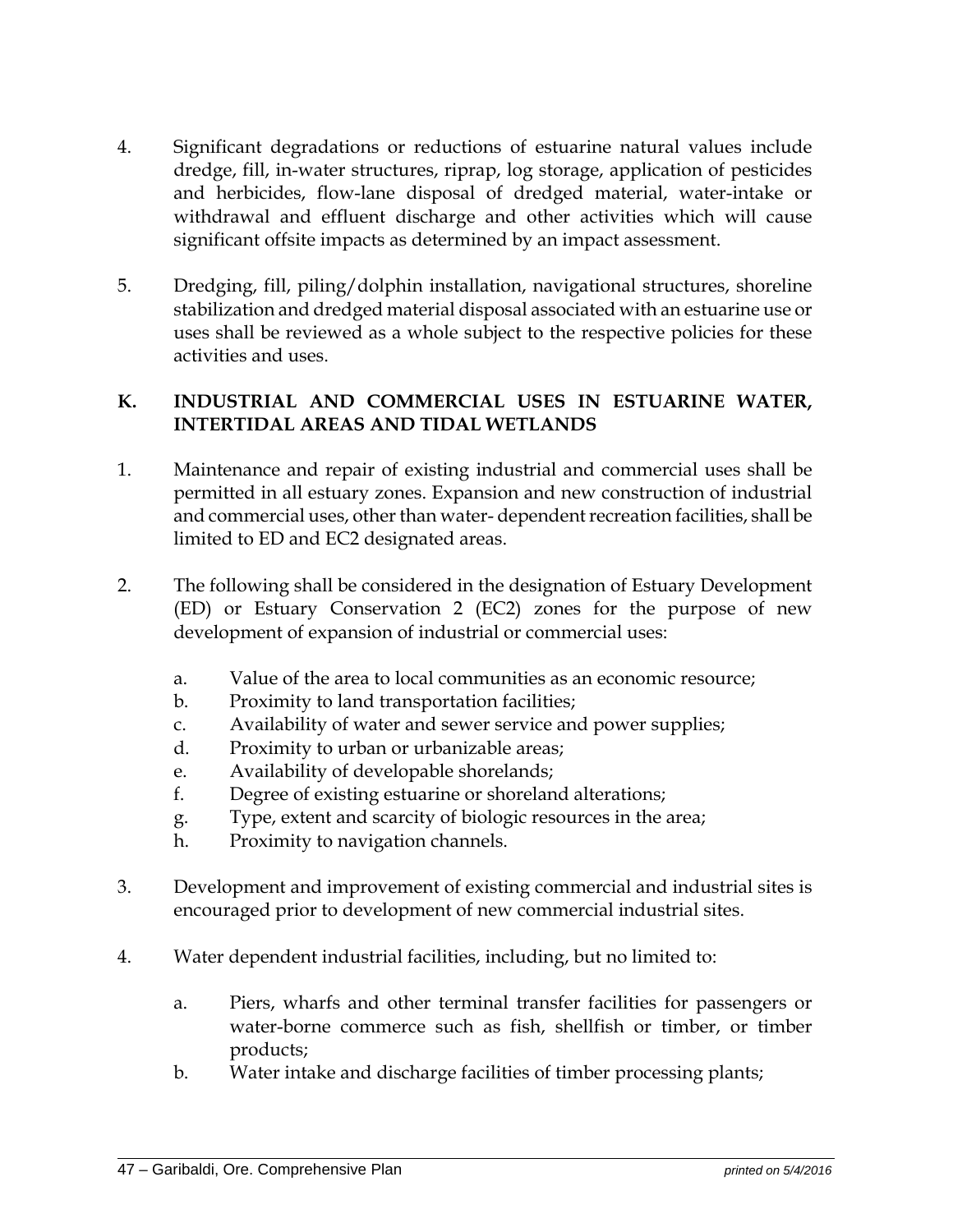- c. Portions of facilities for the extraction of mineral, aggregate, petroleum, natural gas, earth products or geothermal resources (as defined by subsection 4 of ORS 522.010), which require access to water during the extraction process;
- d. Portions of facilities for the refining or processing of minerals, aggregate, earth products or geothermal resources (as defined by subsection 4 of ORS 522.010), which require access to a water body for intake or release of water during the refining or processing procedure;
- e. Portions of facilities for manufacturing, assembly, fabrication, maintenance or repair of marine craft or marine equipment, which require access to a water body as part of the manufacture, assembly or fabricating process, due to the size of the craft or equipment which is being constructed;
- f. Portions of aquaculture facilities, including hatchery sites or fish release/recapture sites which require access to or use of water;
- g. In-water handling, sorting and storage of logs in association with water borne transportation of logs.
- 5. Water-dependent commercial facilities, including but not limited to: commercial marinas and moorages (including seaplane moorages) and auxiliary facilities, such as marine craft or equipment repair facilities or fueling stations.
- 6. Other uses not listed in 4 and 5 above may be determined to be waterdependent if the use can only be carried out on, in or adjacent to water and the location or access is needed for:
	- a. Water-borne transportation;
	- b. Recreation; or
	- c. A source of water (such as energy production, cooling of industrial equipment or wastewater, or other industrial processes).
- 7. Industrial uses shall be identified as water-related industrial uses on a case-bycase basis, with consideration given to the public loss of quality in goods or services which would result if the use were not offered adjacent to water. Water-related industrial uses could include:
	- a. Fish or shellfish processing plants;
	- b. Warehousing and/or other storage areas for marine equipment or waterborne commerce.
- 8. Commercial uses shall be identified as water-related commercial uses on a caseby-case basis, with consideration given to the public loss of quality in good or services which would result in the use were not offered adjacent to water. Water-related commercial uses could include: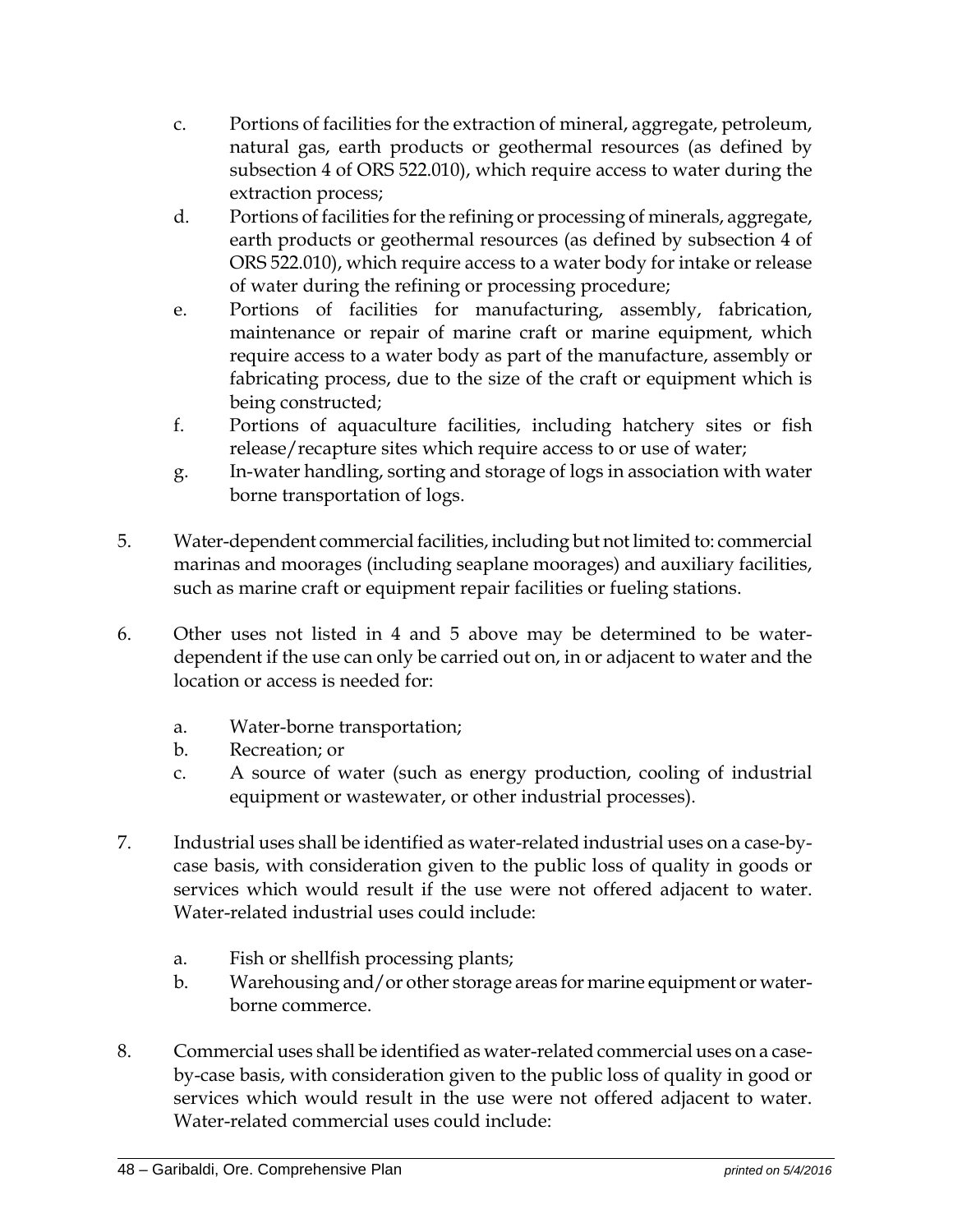- a. Fish or shellfish wholesale outlets;
- b. Marine craft or marine equipment sales establishments;
- c. Sport fish cleaning, smoking or canning establishments;
- d. Charter fishing offices;
- e. Retail trade establishments, providing primarily products necessary for the commercial and recreational fishing industry, such as ice, bait, tackle, nautical charts, gasoline or other products incidental to or used in conjunction with water-dependent use;
- f. Restaurants which provide a waterfront view.
- 9. Other uses not listed in 7 and 8 above may be determined to be water-related if the use:
	- a. Provides goods and/or services that are directly associated with waterdependent uses (supplying materials to, or using products of, waterdependent uses); and
	- b. If not located near the water, would experience a public loss of quality in the goods and services offered. Evaluation of public loss of quality shall involve a subjective consideration of economic, social and environmental consequences of the use.
- 10. Multipurpose and cooperative use of piers, wharfs, parking areas or handling and storage facilities shall be provided for, whenever practicable.
- 11. New commercial and industrial uses in Estuary Conservation 2 (EC2) zones, other than water-dependent recreation, shall be limited to water-dependent commercial and industrial facilities which:
	- a. Do not require dredging or filling; and
	- b. Are consistent with the resource capabilities of the area and the longterm use of renewable resources; and
	- c. Do not cause a major alteration of the estuary.
- 12. Water related and non-dependent, non-related industrial and commercial uses in Estuary Development zones shall be limited to those uses which:
	- a. Do not require the use of fill; and
	- b. Do not preclude the provision or maintenance of navigation and other needed public, commercial and industrial water- dependent uses.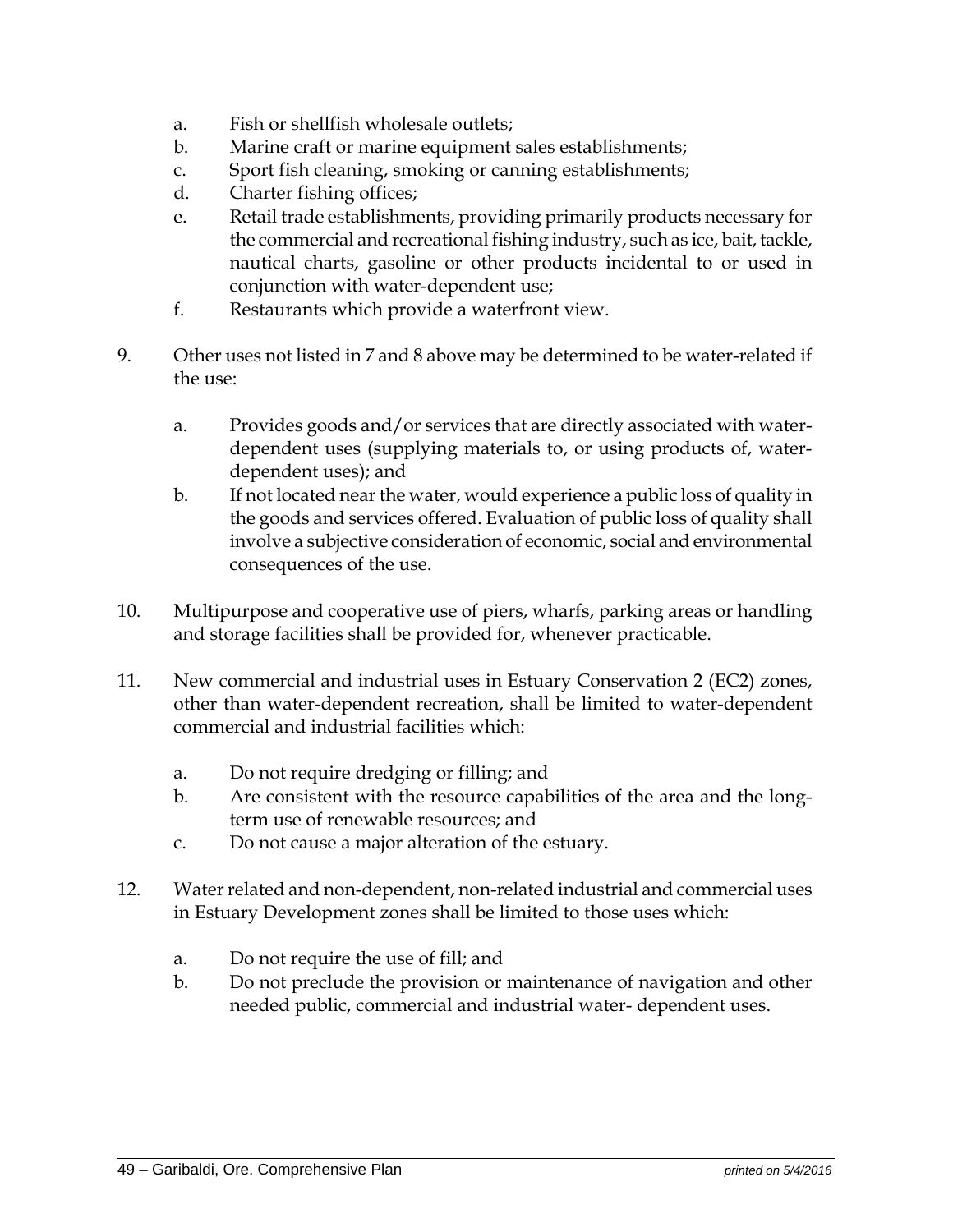#### **L. TRANSPORTATION FACILITIES**

- 1. Maintenance and repair of existing roads, railroads, airports, bridge crossing support structures and bridge approach ramps, and establishment of low water bridges shall be allowed in all estuary zones and in shoreland areas. Replacement of bridge crossing support structures and bridge approach ramps may be considered a form of maintenance if the resulting bridge support structure or ramp is the minimum size necessary to accommodate the same number of traffic lanes as exist on that portion of the highway.
- 2. In selecting sites for development of new land transportation facilities, priorities are, from highest to lowest:
	- a. Upland sites;
	- b. Shoreland sites;
	- c. Estuary Development (ED) zones;
	- d. Estuary Conservation 2 (EC2) zones;
	- e. Estuary Conservation 1 (EC1) zones;

The City, however, realizes that this priority list is subject to modification by economic considerations, or by the need for services in a particular area.

- 3. New land transportation facilities within estuarine waters, intertidal marshes or tidal wetlands shall be permitted only if:
	- a. No feasible alternative route exists; and
	- b. A need (i.e. a substantial public benefit) is demonstrated and the use or alteration does not unreasonably interfere with public trust rights; and
	- c. Adverse impacts are avoided or minimized.
- 4. In Estuary Conservation 1 (EC1) and Estuary Conservation 2 (EC2) zones, new land transportation facilities shall be limited to bridge crossing support structures and temporary low-water bridges.
- 5. New land transportation facilities in Estuary Development (ED) zones shall be permitted only if consistent with the purpose of the management area and the maintenance of navigation and other needed public commercial and industrial water-dependent uses.
- 6. When bridge crossing support structures are needed, the amount of estuarine surface area occupied shall be the minimum amount possible. Bridges, piers, and trestles shall be designed so as not to impair tidal flow in respect to volume, velocity or direction.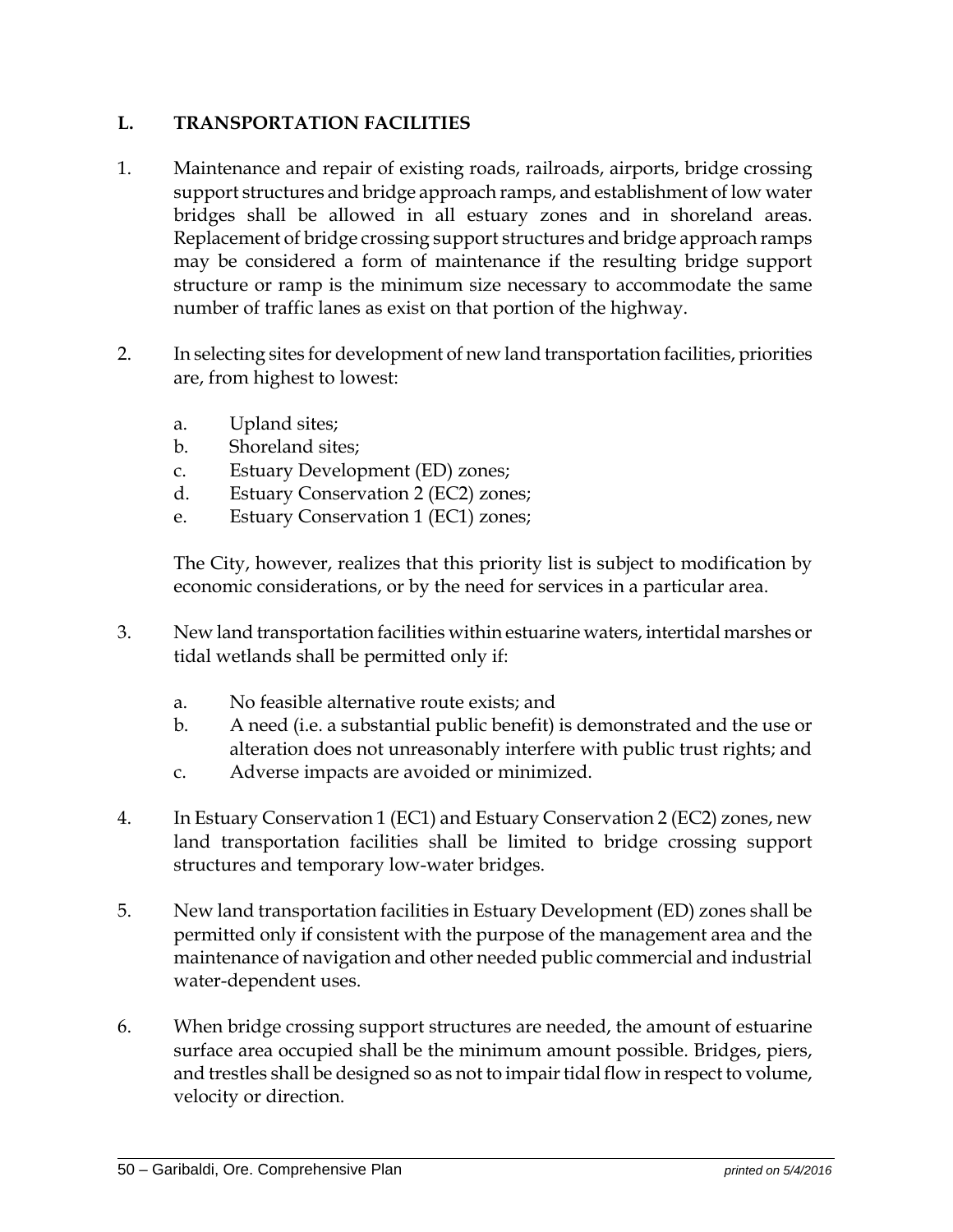- 7. Proposals for new land transportation facilities shall be reviewed locally to determine land and water use capability and resource capabilities.
- 8. Dredged material stockpile sites shall be used as a source for fill material for land transportation facilities whenever practicable.
- 9. Roadway construction shall be scheduled to avoid critical periods of breeding, feeding and migration of coastal species.
- 10. New land transportation facilities should be designed and located to take advantage of natural topography so as to cause minimum disruption to the shoreline area.
- 11. Construction and maintenance of land transportation facilities should be timed and conducted so that mass soil wasting or excessive surface erosion does not occur. The City recommends increased coordination between the State and County Highway Departments and state natural resource agencies in order to meet this objective.
- 12. In order to preserve significant fish and wildlife habitats and maintain biological productivity, new land transportation facilities in Estuary Natural (EN) zones shall be limited to low- water bridges, bridge crossing and bridge crossing support structures. Bridge crossing support structures are allowed only if consistent with the resource capabilities of the area and the purposes of the management unit.

# **M. MINING AND MINERAL EXTRACTION**

- 1. Location of valuable mineral, sand, aggregate, clay, natural gas and petroleum deposits within estuarine waters, intertidal areas, tidal wetlands and shorelands shall be identified, and these sites protected from preemptive use until the resources are extracted.
- 2. Petroleum extraction and drilling operations shall not be allowed in estuarine waters, intertidal areas or tidal wetlands. Petroleum may, however, be extracted from beneath aquatic areas using equipment located on adjacent shorelands. Petroleum exploration not involving exploratory drilling shall be permitted within all estuary zones and shoreland zones and other shoreland areas.
- 3. To ensure the preservation of significant fish and wildlife habitats and the maintenance of biological productivity within estuaries, mining and mineral extraction shall not be permitted within Estuary Natural (EN) zones. However, future decreases in the supply of mineral and aggregate resources may require the extraction of resources from areas that are currently designated as Estuary Natural (EN). In such cases, an exception to the Estuarine Resources Goal shall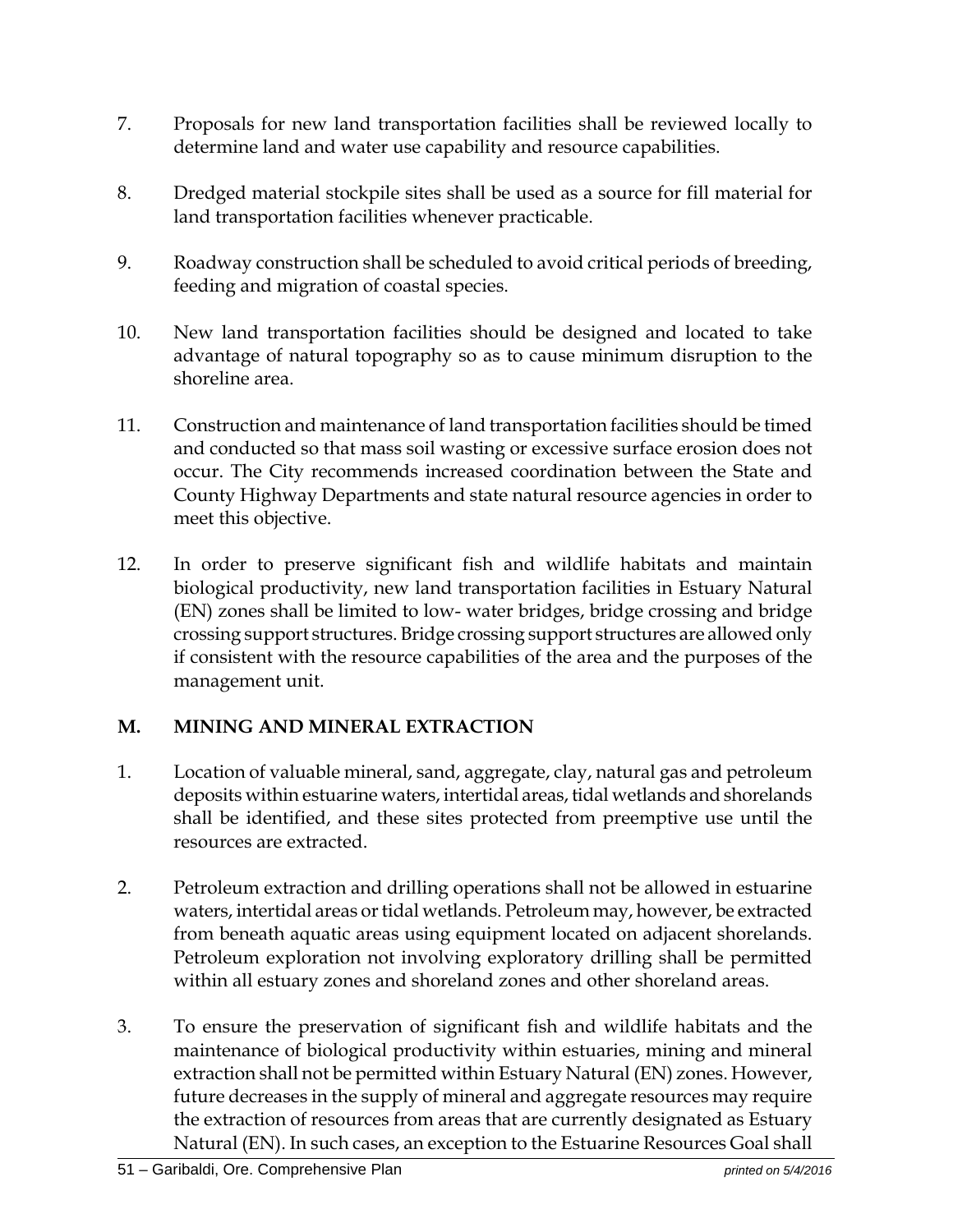be taken and included as an amendment to the City's Comprehensive Plan. Coordination with affected state and federal resource agencies shall occur during this amendment process.

- 4. Mining and mineral extraction in Estuary Conservation 2 (EC2) and Estuary Conservation 1 (EC1) zones shall be permitted only if consistent with the resource capabilities of the area and the long-term use of renewable resources, and if it does not cause a major alteration of the estuary.
- 5. Mining and mineral extraction in Estuary Development (ED) zones shall be permitted only if consistent with the maintenance of navigation and other needed public, commercial and industrial water-dependent use.
- 6. Mining and mineral extraction in shoreland zones shall be permitted only if:
	- a. There is a public need for the extracted resource; and
	- b. If the mining and mineral extraction project will not preclude or conflict with existing or reasonable potential water-dependent uses on the site or in the vicinity.
- 7. The City encourages the Division of State Lands to lower the charge for minerals and aggregate to be in line with local market prices.

# **N. MITIGATION**

- 1. The City of Garibaldi is opposed to the concept of mitigation and mitigation banking. However, the City will comply with the legal requirements for mitigation contained in the State Fill and Removal Law (ORS 541.605-541.695).
- 2. Dredging or fill within intertidal areas or tidal wetlands shall be mitigated by the creation, restoration or enhancement of similar estuarine areas.
- 3. Mitigation projects shall comply with the requirements of the State Fill and Removal Law (ORS 541.605-541.665).
- 4. An exception to the Agricultural Lands Goal shall be taken and included as an amendment to the City Comprehensive Plan before productive agricultural land is lost due to breaching or removal of functional dikes for purposes of mitigation. The Tillamook County Agricultural Criteria shall be used to elevate the value or productivity of agricultural land. Significant wildlife habitat should not be lost through breaching or removal of dikes.
- 5. Mitigation sites that generally correspond to the types and quantity of intertidal area proposed for dredging or filling shall be identified in the mitigation plan element of the City Comprehensive Plan. Priority sites shall be preserved for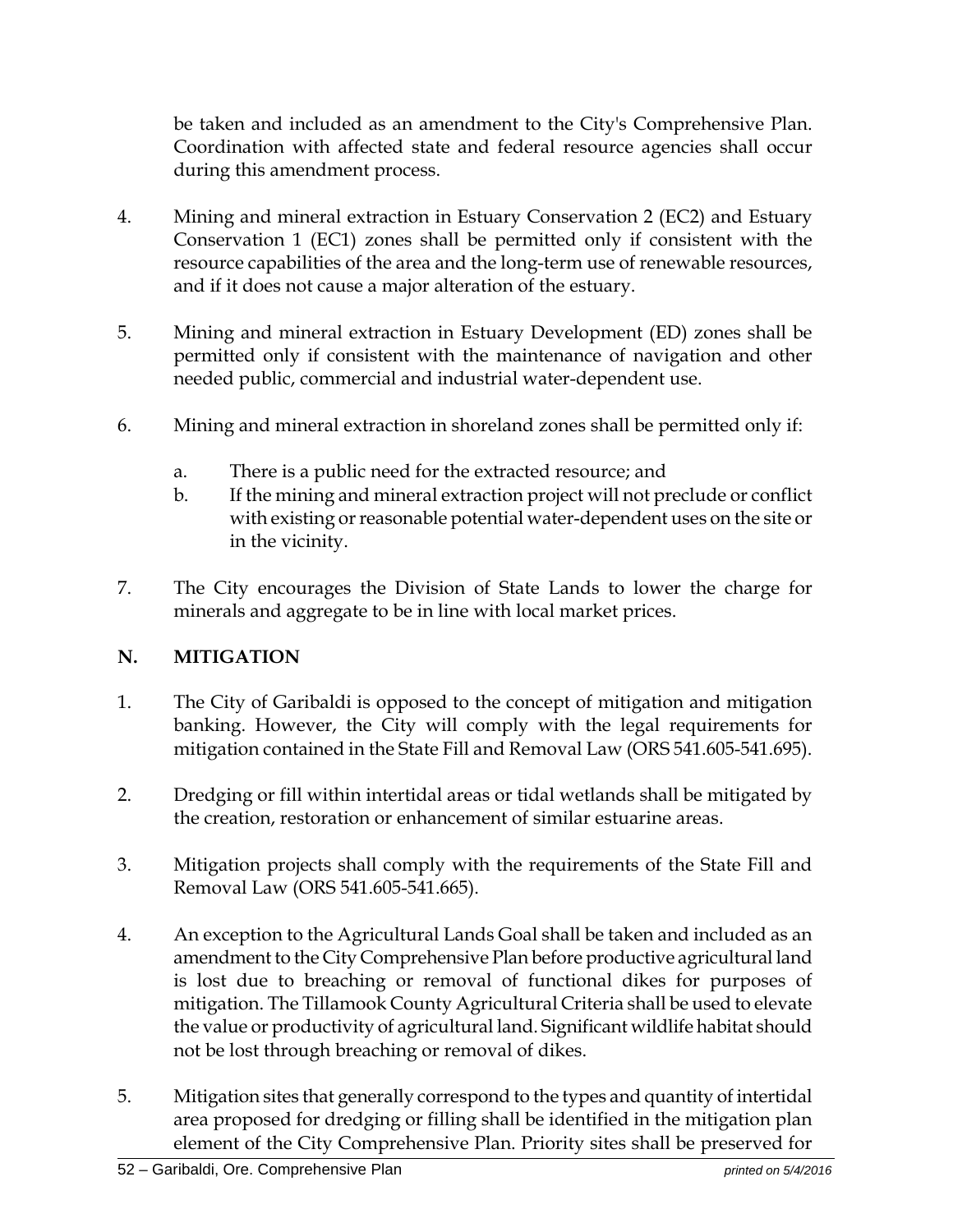future mitigation use. The City shall cooperate with local ports and the County to preserve priority sites for future mitigation use.

## **O. NATURAL HABITAT AND RESOURCE AREA**

- 1. A portion of all types of ecosystem in the City's estuaries and shorelands shall be designated and managed accordingly to ensure habitat diversity, in conjunction with the Tillamook County Plan.
- 2. Estuarine habitat shall be designed and managed as follows:
	- a. Except where goal exceptions have been taken in the City's Comprehensive Plan, Estuary Natural (EN) zones shall contain at a minimum, all major tracts of salt marsh, tideflats, seagrass and algae beds. The purpose is to:
		- i. Assure the protection of significant fish and wildlife habitats; and
		- ii. Retain diversity of native ecosystems and continued biological productivity within each estuary.

The management objective is to preserve those natural resources in recognition of dynamic natural, geological and evolutionary processes. Permissible uses within these areas shall be consistent with this management objective and shall recognize the low tolerance level of intensive human use.

- b. Except where goal exceptions have been taken in the Tillamook County Comprehensive Plan, Estuary Conservation 1 (EC1) zones shall contain, at a minimum:
	- i. Tracts of tidal marshes, tideflats, seagrass and algae beds which are smaller or of less biological importance than those designated as Estuary Natural (EN).
	- ii. Native and commercial clam, shrimp and native oyster beds;
	- iii. Productive recreational or commercial fishing areas;
	- iv. Areas that are partially altered and adjacent to existing development of moderate intensity which do not possess the resource characteristics of natural or development units.
	- v. Areas with potential for shellfish culture (excluding platted oyster beds in Tillamook Bay); and
	- vi. Subtidal channel areas adjacent to rural or agricultural shorelands.

The management objective is to:

- i. Provide for the long-term maintenance and enhancement of biological productivity;
- ii. Provide for activities allowing the long term utilization of renewable resources and not requiring major alterations of the estuary, except for the purposes of active restorations; and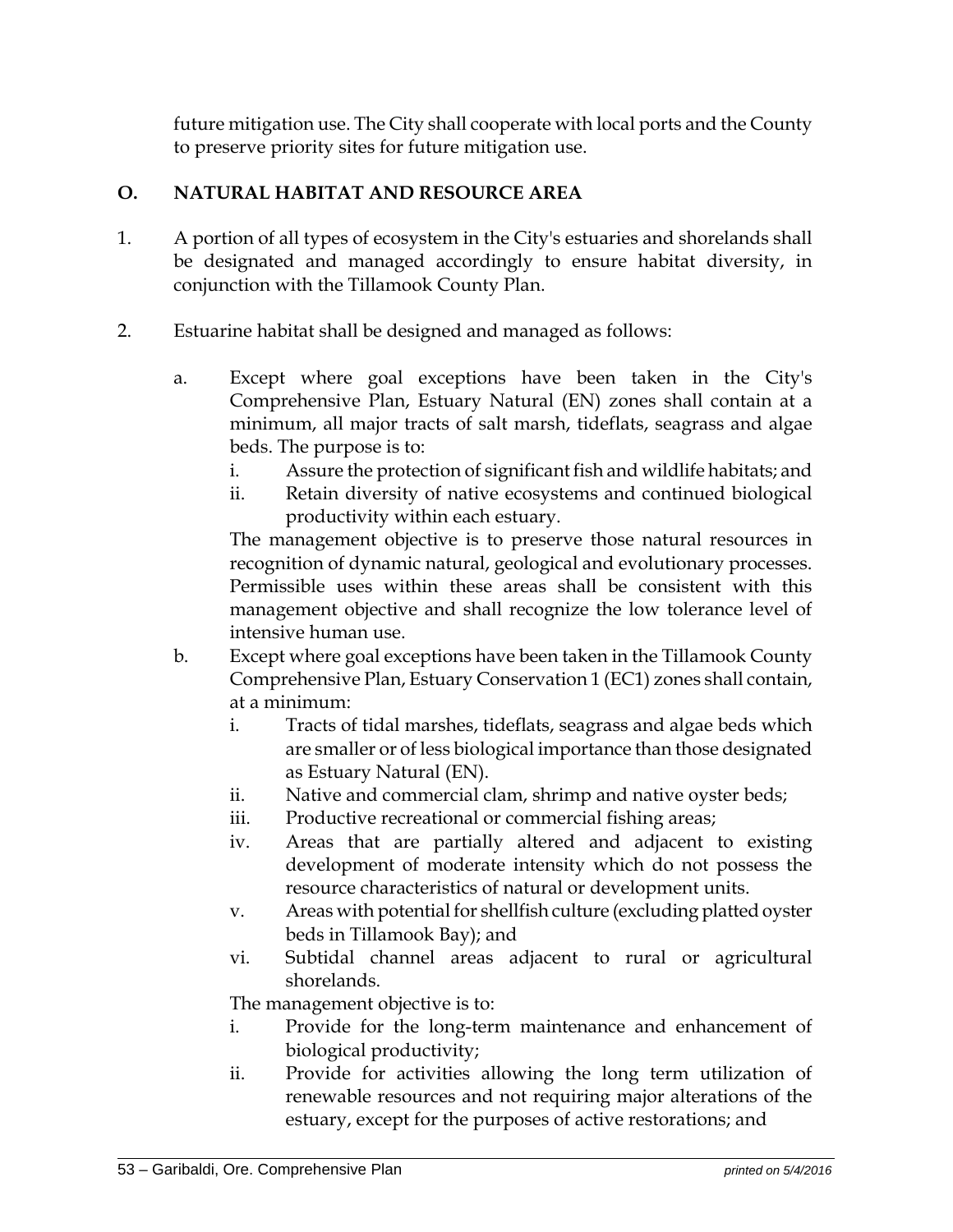- iii. Provide for the long term maintenance of the aesthetic values of estuarine areas, in order to promote/enhance low intensity recreational use of estuarine areas which are adjacent to rural or agricultural shorelands.
- c. Except where goal exceptions have been taken in the City's Comprehensive Plan, Estuary Conservation 2 (EC2) zones shall contain:
	- i. Tracts of significant habitat not qualifying for EN or EC1 designation;
	- ii. Areas containing existing water-dependent facilities which require periodic dredging to maintain water access;
	- iii. Partially altered estuarine areas or estuarine areas adjacent to existing water-dependent development, and which do not otherwise qualify for EN, EC1, or ED designations; and
	- iv. Subtidal navigable areas that are adjacent to urbanized areas, which do not qualify for EN, or EC1 designation, and which are not federally authorized and maintained navigation channels.

The management objective is to:

- i. Provide for long-term use of renewable resources that do not require major alterations of the estuary, except for purposes of restoration; and
- ii. Other than minor navigational improvement, aquaculture facilities and water-dependent recreational facilities provide for new water-dependent industrial and commercial uses only where dredging and filling are not necessary, and where consistent with the resource capabilities of the area and purposes of the management unit.
- d. Estuary Development (ED) zones shall contain:
	- i. Areas that contain public facilities that are utilized for shipping, handling or storage of waterborne commerce, or for moorage or fueling of marine craft;
	- ii. Subtidal channel areas adjacent to or in proximity to the shoreline that are currently used or needed for shallow draft navigation (including authorized maintained channels and turning basins);
	- iii. Areas of minimum biologic significance needed for uses requiring alteration of the estuary not included in EN, EC1, or EC2 zones; and
	- iv. Where an acknowledged Goal 16 exception has been taken, areas of biological significance which are potentially suitable for commercial, recreational, or industrial development, due to their proximity to subtidal channels developed or developable shorelands or developed estuarine areas, and to the availability of services.

The management objective is to:

i. Provide for long-term maintenance, enhancement, expansion or creation of structures and facilities for navigational and other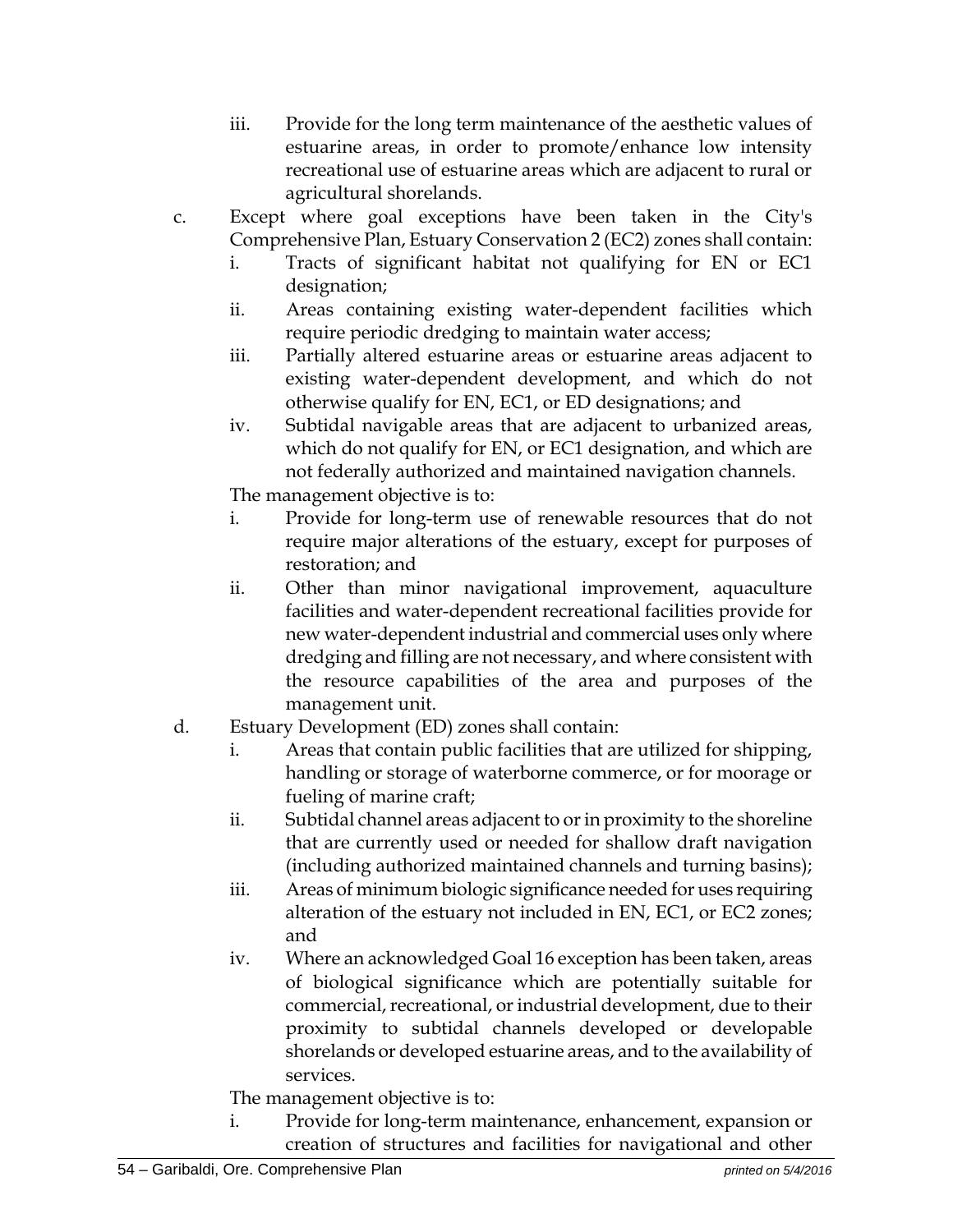water-dependent commercial, industrial or recreational uses; and

- ii. Provide for the expansion or creation of other commercial, industrial or recreational facilities as outlined in the subsection on Industrial and Commercial Uses.
- iii. Developments that require surface water appropriation and diversion shall be located where stream flows are not reduced below the minimum recommended levels. Water Quality policies shall apply.
- iv. Non-hazard snags adjacent to streams, sloughs and in forested areas should be left in order to increase habitat diversity.

## **P. NAVIGATIONAL STRUCTURES AND NAVIGATIONAL AIDS**

- 1. Navigational aids (beacons, buoys, channel markers) and maintenance and repair of existing navigational structures (breakwaters, jetties, groins and pile dikes) shall be permitted within all estuary zones. Expansion or new construction of navigational structures is only permitted in Estuary Conservation 1 (EC1), Estuary Conservation 2 (EC2) and Estuary Development (ED) zones.
- 2. Navigational structures shall be permitted only if:
	- a. Required for navigation or in conjunction with a water- dependent recreational, commercial or industrial use for which there is a need (i.e. substantial public benefit) demonstrated and the use or alteration does not unreasonably interfere with public trust rights; and
	- b. Adverse impacts on water currents and erosion accretion patterns are avoided or minimized to be consistent with the purposes of the area; and
	- c. In Estuary Conservation 1 (EC1) and Estuary Conservation 2 (EC2) zones, navigational structures shall be limited to floating breakwaters, which shall be permitted only if consistent with the resource capabilities of the area and the long-term use of renewable resources, and if they do not cause a major alteration of the estuary.

# **Q. PILING/DOLPHIN INSTALLATION**

- 1. Replacement of existing pilings and dolphins shall be permitted within all estuary zones.
- 2. In Estuary Natural (EN) zones, new pilings shall be limited to: individual unconnected pilings in conjunction with an approved aquaculture facility or a navigational aid; or temporary alterations; or active restoration and estuarine enhancement (Aquaculture Facilities and Navigation Structures an Aids policies and standards shall apply).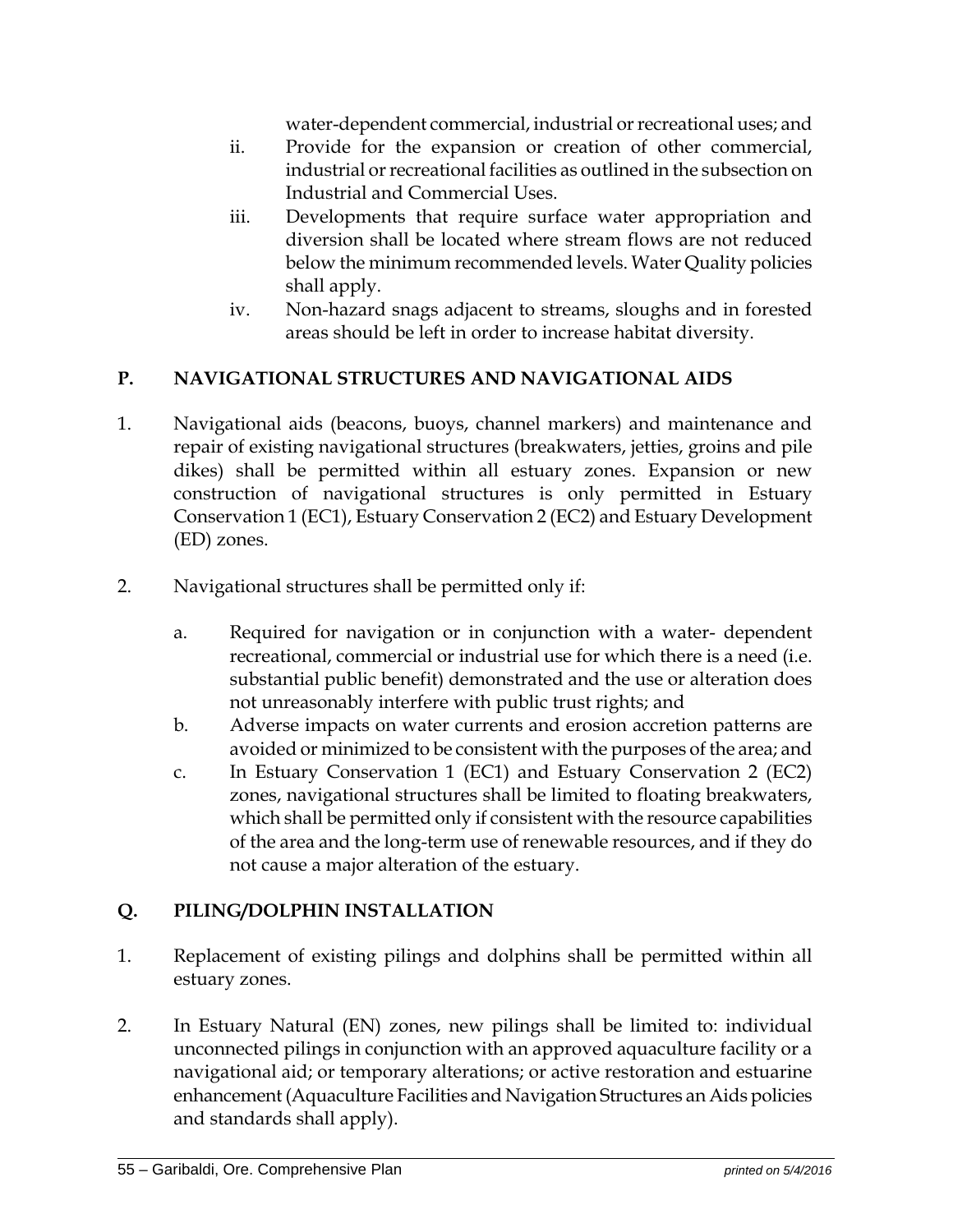- 3. Piling and dolphin installation in Estuary Conservation 2 (EC2) and Estuary Conservation 1 (EC1) zones shall be allowed only for navigation or a waterdependent use for which no practicable alternative locations exist, and shall be permitted only if consistent with the resource capabilities of the area and the long-term use of renewable resources, and if it does not cause a major alteration of the estuary.
- 4. Piling and dolphin installation in Estuary Development (ED) zones shall be permitted if:
	- a. Required in conjunction with navigation of a water-dependent use for which no feasible alternative upland locations exist; or
	- b. Required in conjunction with a water-related use of a non- dependent, non-related use, only if consistent with the maintenance of navigation and other needed public and industrial water-dependent uses.
- 5. Replacement of existing pilings and dolphins and installation of new pilings and dolphins shall be subject to the requirements of the Rivers and Harbors Act of 1899, and other applicable state and federal laws.

### **R. PUBLIC ACCESS TO THE ESTUARY AND ITS SHORELANDS**

- 1. The City recognizes the value of maintaining and improving public access to its publicly owned estuaries, for all people.
- 2. Further acquisition, sale or development of shorelands owned by the County, federal, state and local governments shall be carried out in a manner to retain existing public access and maximize future public access to these publicly owned shorelands, consistent with resource capabilities and site sensitivity to human use. To this end;
	- a. Existing public ownership, rights-or-way and similar public easements that provide access to or along coastal water shall be retained or replaced if sold, exchanged or transferred. Rights-of-way may be vacated to permit redevelopment of shoreland areas, provided public access across the affected site is retained.
	- b. Governments should avoid closing their lands to public use unless protection of fragile resources outweighs the benefits to be derived from public use.
	- c. All units of government providing or supporting public access to the public coastal areas should give particular attention to use capabilities in order to protect areas from over-use and to prevent potential damage to resources.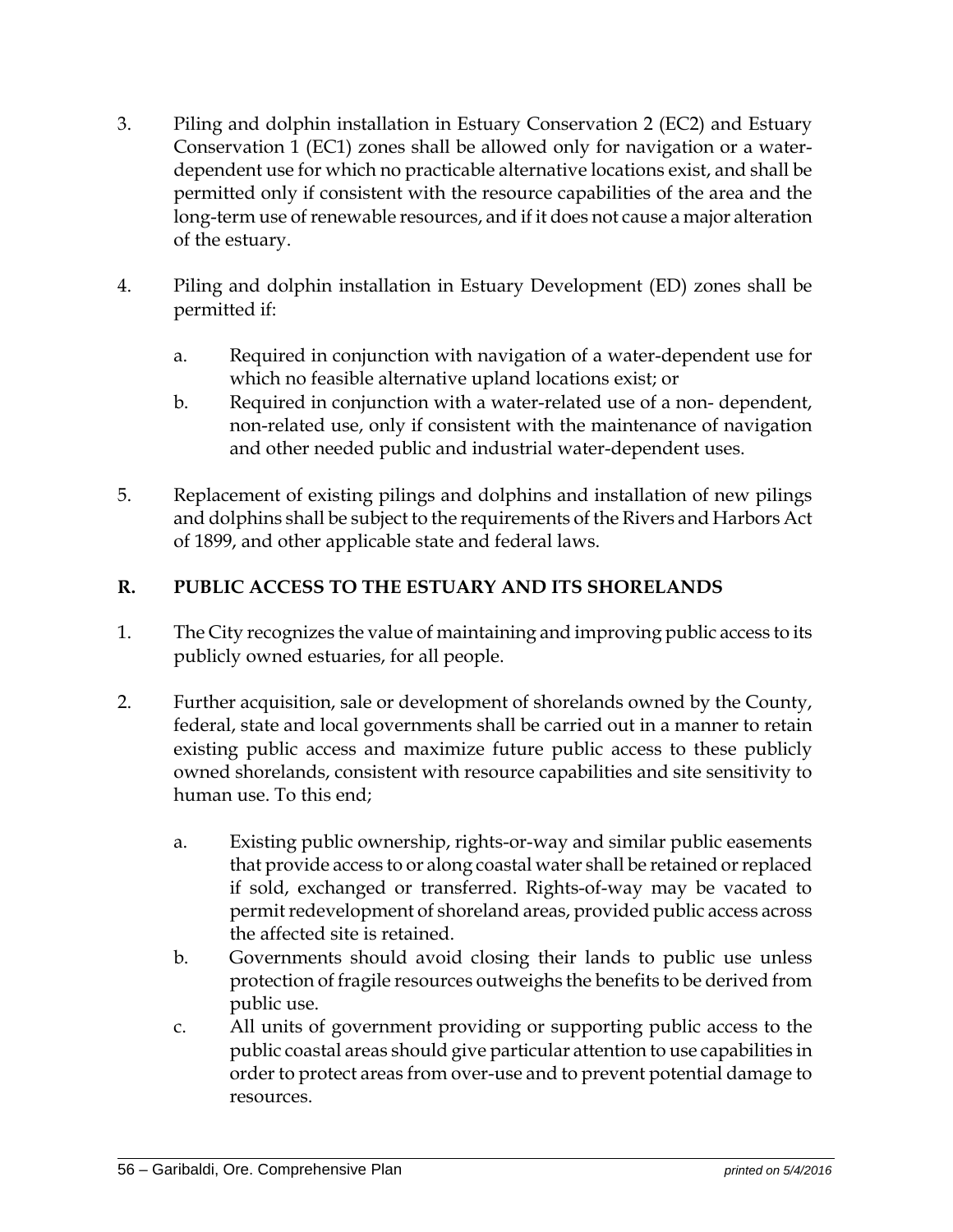- d. Public access to shorelands owned by federal, state and local government should be improved where feasible and consistent with authorized use.
- e. The City should consider the purchase of conservation or scenic easements whenever opportunities are available to increase public access.
- f. The City supports the voluntary use of the open space special tax assessment law when it will result in property owners maintaining natural areas or providing visual or physical access to public areas.
- g. Special consideration should be given to making some designated areas of the City's publicly owned shorelands available to the elderly, handicapped, and physically disabled.
- 3. The private use of privately owned intertidal areas, tidal wetlands and shorelands is legitimate and must be protected against encroachment. Public access through, and the use of, private property shall require the consent of the owner, and is trespass unless appropriate easements and accesses have been acquired in accordance with the law.
- 4. Where major shoreline developments are allowed, they should not, in combination with other developments in the area, exclude the public from shoreline access to areas traditionally used for fishing, hunting or other shoreline activities.
- 5. Special consideration of the need to retain open space and improve public access to publicly owned shorelands is necessary in urban areas. Industrial and commercial facilities such as canneries, ports and marinas should, where feasible, provide physical or visual access to coastal waters and shorelands.
- 6. The creation of waterfront parks is strongly encouraged as a means of providing public access and open space. Future proposals for waterfront restoration shall include a detailed description of the areas to be restored and the activities involved in restoration. Shoreland Development policies shall apply.

# **S. RECREATION AND RECREATIONAL FACILITIES**

- 1. Maintenance and repair of existing docks, moorages, marinas and other recreational facilities shall be permitted within all estuary and shoreland zones, and other shoreland areas.
- 2. Low-intensity water-dependent recreation shall be permitted within all estuary and shoreland zones, and other shoreland areas.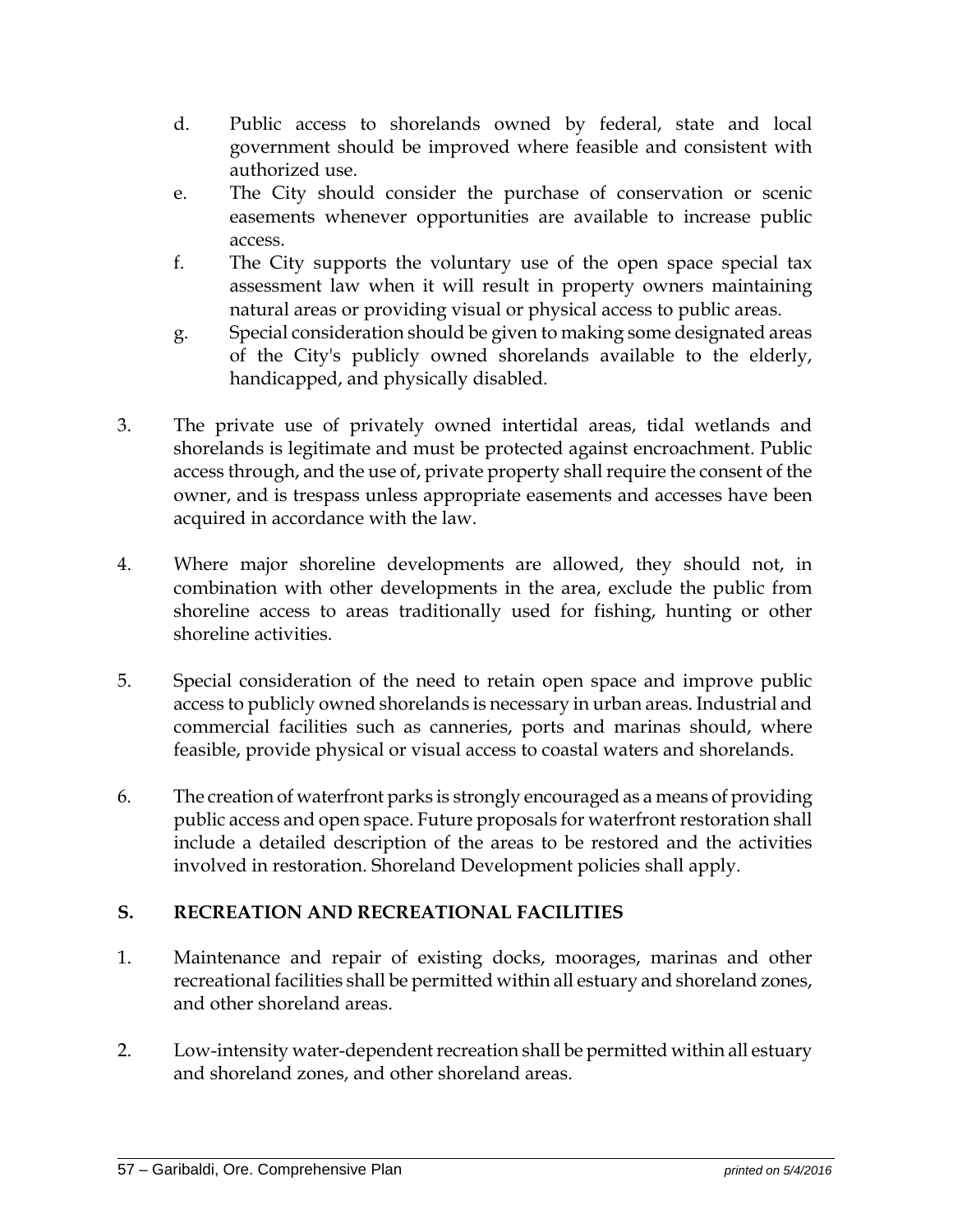- 3. To reserve significant fish and wildlife habitat and provide for continued biological productivity, recreation in Estuary Natural (EN) zones shall be limited to boat ramps for public use where no dredging or fill for navigational access is needed.
- 4. Boat ramps for public use, where no dredging or fill for navigational access is needed, are permitted in Estuary Conservation 1 and Estuary Conservation 2 zones. Other water- dependent recreational facilities shall be permitted only if consistent with the resource capabilities of the area and the long-term use of renewable resources, and if they do not cause a major alteration of the estuary.
- 5. The siting of recreational developments and areas where recreational activities are focused within the shoreland area shall comply with the following conditions:
	- a. Areas of concentrated public access and recreational development that experience heavy use, where appropriate, include auxiliary facilities such as parking and sanitation;
	- b. Parking areas should be located away from the waterfront, with access to beach and waterfront areas provided by walkways and other methods;
	- c. The design and siting of high intensity recreational facilities should account for possible adverse impacts on adjacent or nearby private property.
- 6. Recreational off-road vehicle use shall not be permitted in estuarine waters, intertidal areas or tidal wetlands. Recreational off-road vehicle use in shorelands should be permitted only in designated areas where the activity can be regulated. Particularly fragile areas should be signed to avoid use or overuse.
- 7. Consistent with demand, natural resource values, private property rights and the need for other more intensive development, local, state and federal agencies are encouraged to provide for recreational facilities and public access to points of ocean, estuaries, rivers and shorelands. Adequate law enforcement shall be provided by the local, state or federal agency responsible for these recreational use areas.
- 8. Wherever practicable, scenic views and vistas shall be protected to retain recreational appeal of the City.
- 9. Docks, moorages and marinas shall be subject to the respective standards for these activities.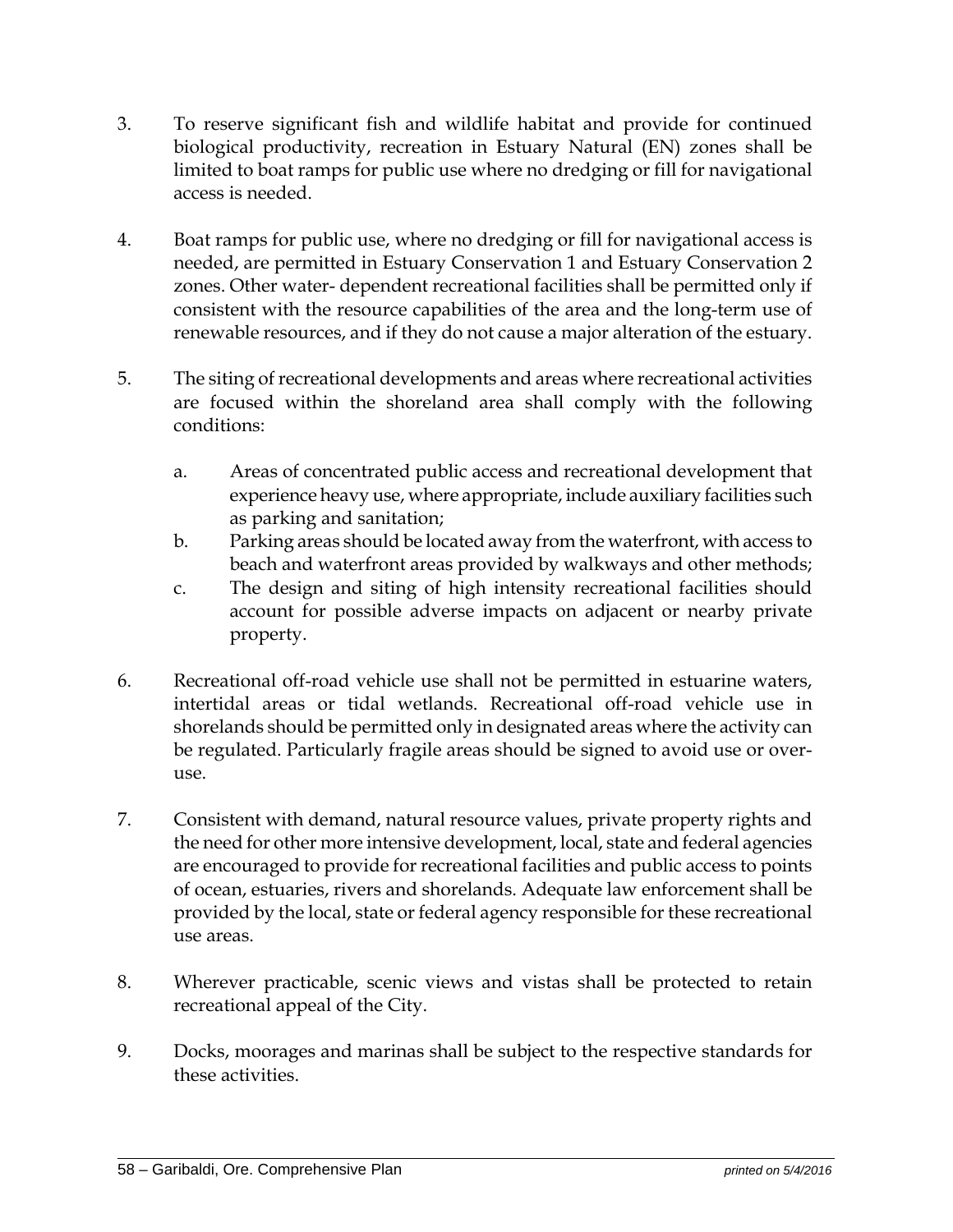10. Dredge, fill, shoreline stabilization or piling/dolphin installation in conjunction with recreational facilities shall be subject to the respective policies and standards for these activities.

### **T. RESTORATION AND ENHANCEMENT**

- 1. Habitat types, resources or amenities which are in shortest supply as compared with historical abundance shall be identified as part of the restoration plan element of the Tillamook County Comprehensive Plan, and shall be priority sites for restoration projects.
- 2. Passive restoration is the use of natural processes, sequences and timing that occur after the removal or reduction of adverse stresses without other specific positive remedial action. Passive restoration shall be permitted in all estuary zones.
- 3. Restoration and enhancement activities may serve as part of a mitigation project, subject to the requirements of State Fill and Removal Law (ORS 541.605- 541.665) and other applicable state and federal laws.
- 4. Estuarine restoration means to revitalize or re-establish functional characteristics and processes of the estuary diminished or lost by past alterations, activities or catastrophic events. Al restored area must be a shallow subtidal, or an intertidal, or tidal marsh area after alterations work is performed and may not have been a functioning part of the estuarine system when alteration work begins. The following types of restoration work are recognized but not limited to:
	- a. Diked lands restoration Priority shall be given to restoration or agriculturally marginal or unused low-lying diked areas adjacent to estuarine wetland or tideland. This may be accomplished by either active means such as contouring to provide the potential for diverse habitats (mudflat and marsh) of dikes, or by passive means such as breaching a dike to allow tidal flushing. An exception to the Agricultural Lands Goal shall be taken and included as an amendment to the Garibaldi Comprehensive Plan before productive agricultural land is lost due to breaching or removal of functional dikes for purposes of restoration. The Tillamook County Agricultural Criteria shall be used to evaluate the value or productivity of agricultural land. Significant wildlife habitat should not be lost through breaching or removal of dikes. Incentives should be provided to landowners to encourage the re-restoration of unused diked tidal marsh areas with minimal agricultural value to aquatic production.
	- b. Removal of fills to estuarine surface area.
	- c. Establishment of tidal marsh vegetation.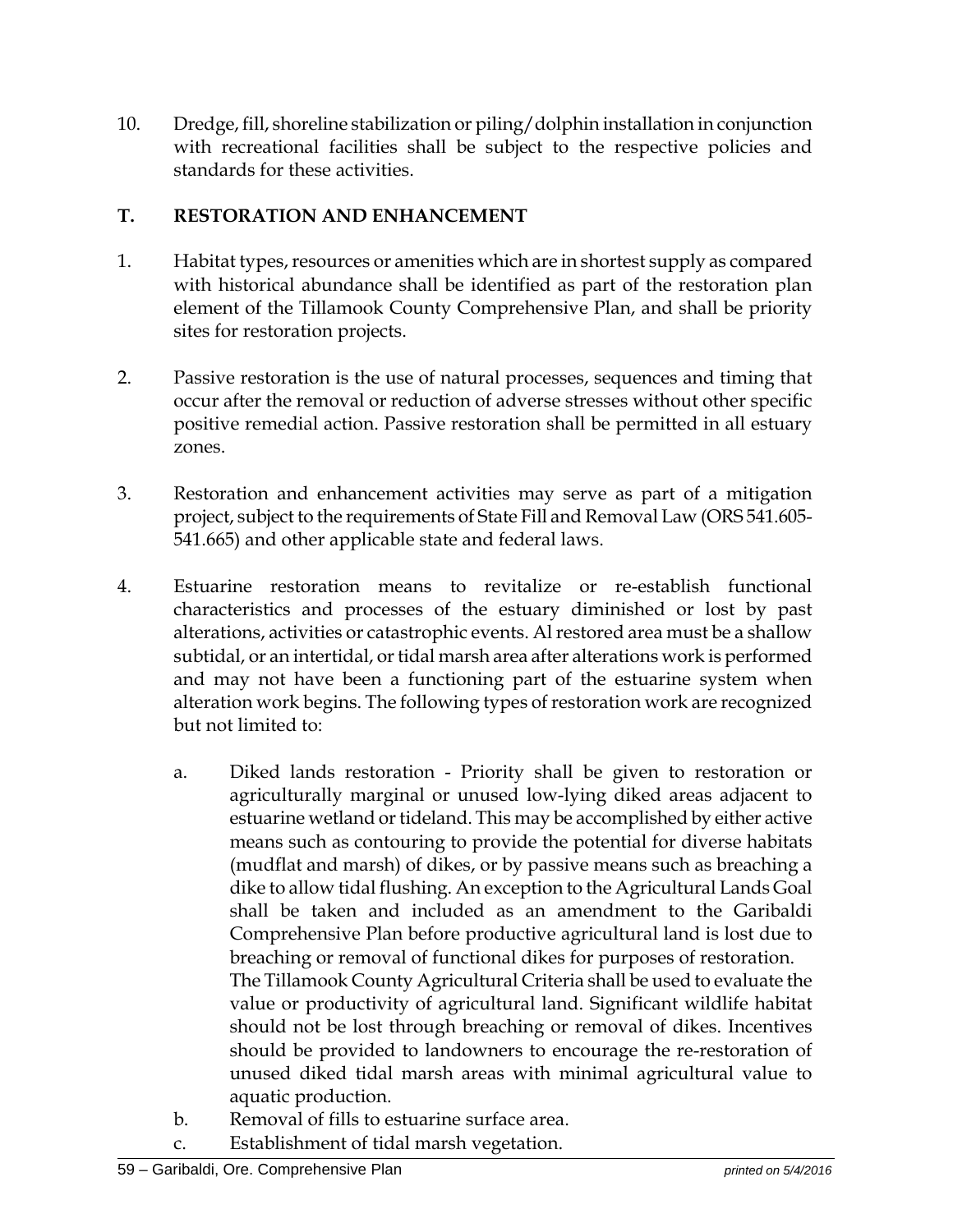- 5. Estuarine enhancement is an action that results in the long term improvement of an existing estuarine functional characteristics and processes that is not the result of a creation or restoration action. Estuarine enhancement includes but is not limited to:
	- a. Removal of old pilings and structures Priority shall be given to the removal of old pilings, buildings or navigational structures which are a hazard to navigation, pose a danger to life and property, are structurally unsound or serve no demonstrated public use.
	- b. Restoration of shoal areas Priority shall be given to estuarine channel areas where excessive shoaling has resulted in loss or decrease in navigability.
	- c. Restoration of eroded areas Priority shall be given to areas where erosion constitutes a hazard.
	- d. Restoration of river channels and mouths for purposes of flood control. Priority shall be given to river channels and mouths where shoaling or a concentration of debris has occurred. Proposed restoration projects for the purposes of flood control must demonstrate that flooding conditions will be reduced to those which existed at the time of the physical dimensions (e.g. depth and width to which the channel is being restored).
	- e. Salmon habitat/spawning restoration projects Priority shall be given to projects involving the regraveling of streams where excessive siltation has occurred, and/or removal of bypass constructions, such as old tidegates, dams or waterfalls.
	- f. In Estuary Development (ED) zones, only those passive restoration projects shall be permitted which do not:
		- i. Interfere with the provision or maintenance of navigation and other needed public, commercial and industrial water-dependent uses; or
		- ii. Pre-empt the use of adjacent shorelands especially suited for water-dependent development.
	- g. Active restoration and estuarine enhancement as defined above shall be permitted in all estuary zones, subject to the following requirements.
		- i. In Estuary Natural (EN), active restoration shall be limited to restoration of fish and wildlife habitat or water quality. Active restoration and estuarine enhancement shall be consistent with the resource capabilities of the area and the purposes of the management unit.
		- ii. In Estuary Conservation zones, a resource capability determination shall be required for active restoration for purposes other than restoration of fish and wildlife habitat or water quality.
		- iii. In Estuary Development zones, active restoration shall not interfere with the provision or maintenance of navigation and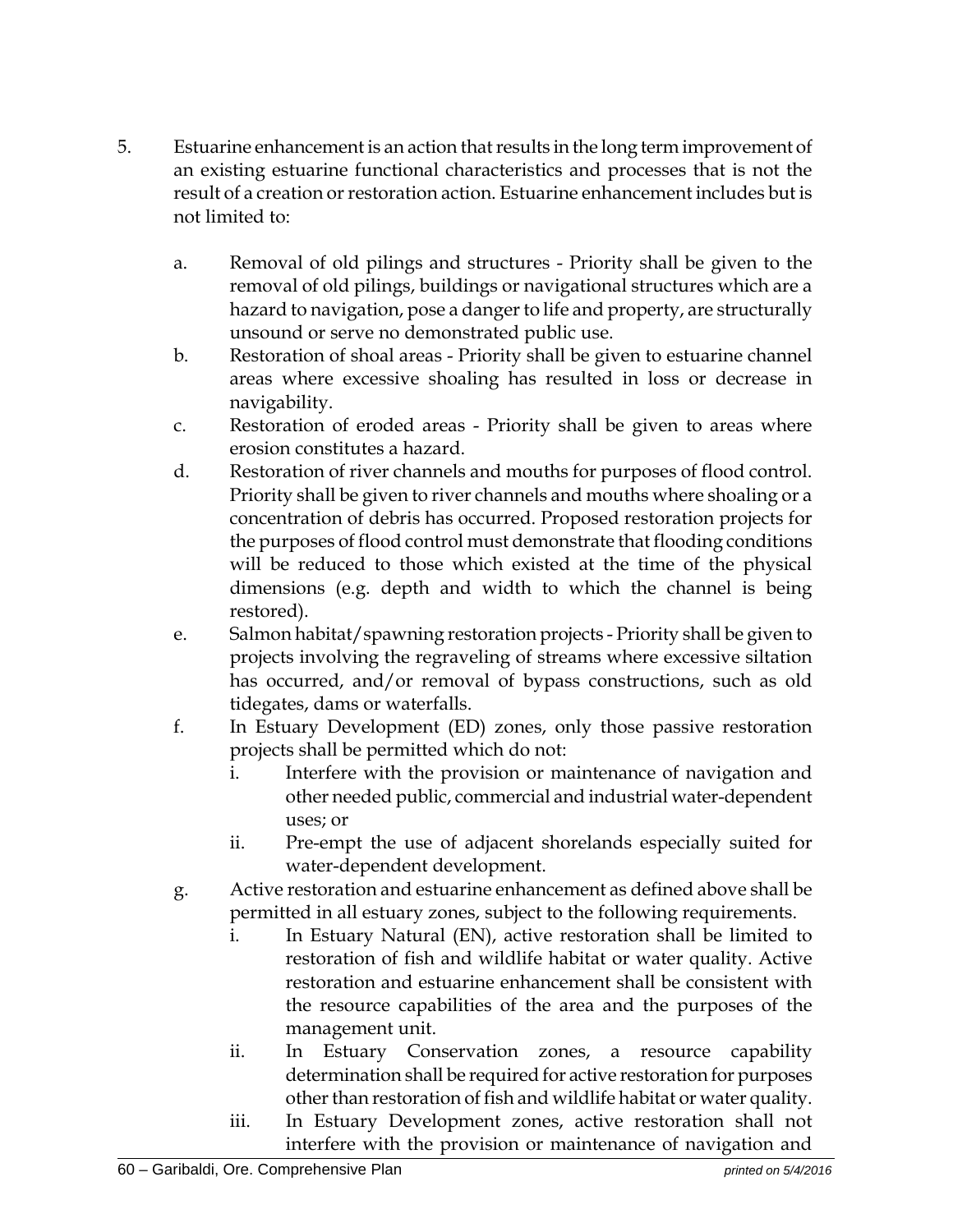other needed public, commercial and industrial water-dependent uses or the use of adjacent shorelands especially suited for waterdependent development.

- iv. In Shoreland zones, active restoration shall not preclude or conflict with existing or reasonable potential water-dependent uses on the site or in the vicinity.
- v. In major marshes, significant wildlife habitat, coastal headlands and exceptional aesthetic resources within coastal shorelands, active restoration shall be consistent with the protection of natural values.

### **U. SCIENTIFIC RESEARCH, PLANNING AND PUBLIC EDUCATION IN ESTUARIES AND SHORELANDS**

- 1. To ensure local coordination and to provide useful information for local estuary management decisions, all agencies, consultants, university personnel and private individuals conducting research or developing plans in the City should:
	- a. Contact Tillamook County and the City during the project planning stage, to outline the research objectives and schedules, and the means of reporting project results; and
	- b. Convey research results to local government agencies.
- 2. Tillamook County shall continue to compile physical and biological inventory material on the estuaries and shorelands of Tillamook County and shall make all available material accessible to citizens, particularly those proposing projects requiring state and federal permits.

# **V. SHALLOW DRAFT PORT FACILITIES AND MARINAS**

- 1. Maintenance and repair of existing port facilities and marinas shall be permitted within all estuary zones. Expansion and new construction of port facilities is only allowed in Estuary Development (ED) and Estuary Conservation 2 (EC2) zoned areas.
- 2. In shallow draft development estuaries (Tillamook Bay), the depth of those portions of the main channel which are maintained by dredge shall not exceed 22 feet in depth.
- 3. The following shall be considered in the designation of areas for the purpose of port facility or marina development or expansion:
	- a. Proximity to navigation channel;
	- b. Degree of existing estuarine or shoreland alteration;
	- c. Resource capabilities when located in EC2 zones;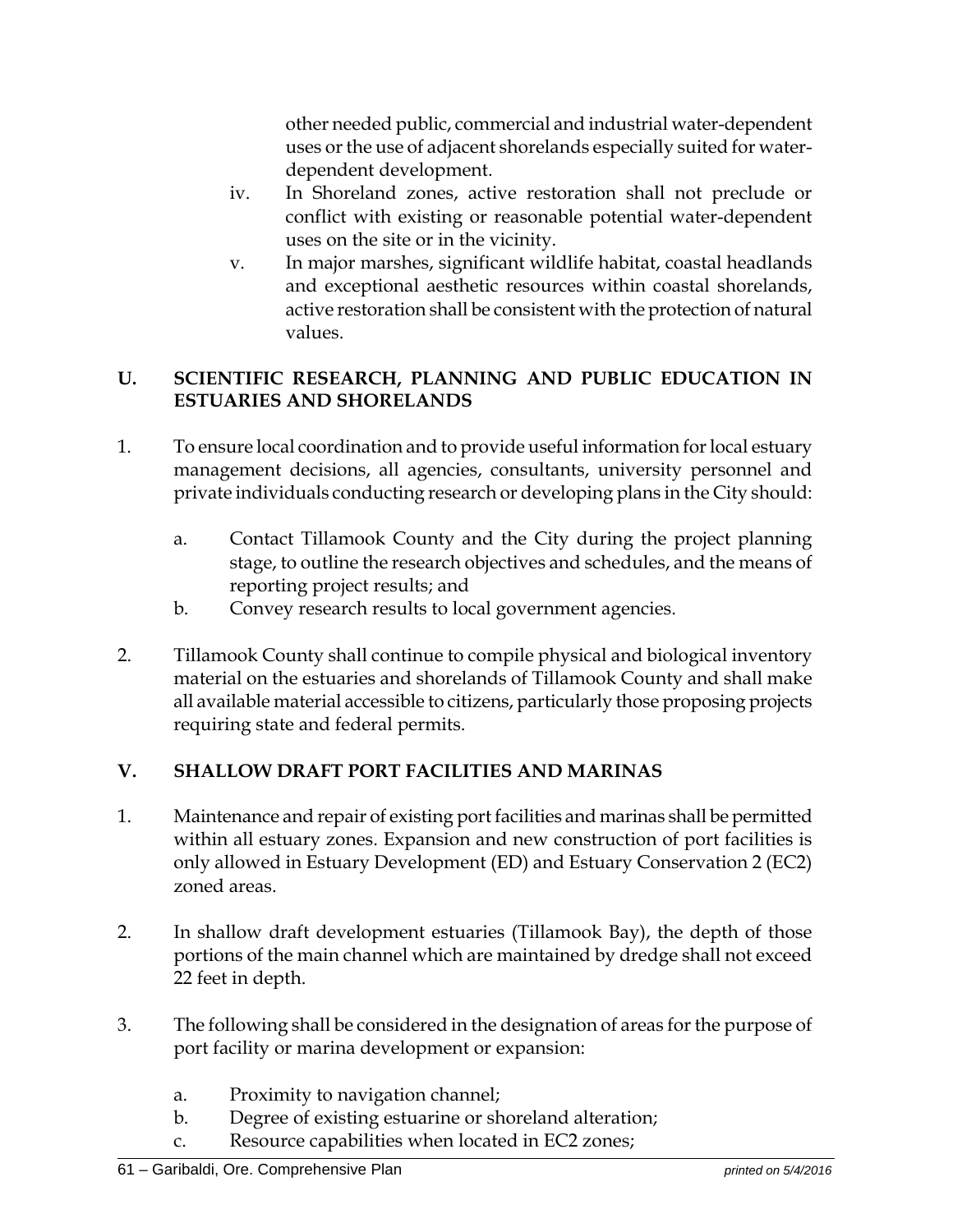- d. Relative biological significance;
- e. Proximity to land transportation facilities;
- f. Availability to water and sewer service and power supplies;
- g. Value of the area to the community as an economic resource;
- h. Proximity to urban or urbanizable areas;
- i. Need for, and availability of, developable shorelands;
- j. Proximity to industrial areas or potential upland industrial sites;
- k. Initial and long-term dredging and dredged material disposal requirements, and availability of dredged material disposal sites.
- 4. Safe navigation access to existing and future port facilities shall be maintained.
- 5. To encourage the most efficient use of waterfront and water surface area:
	- a. Public or private community marina facilities are encouraged over proliferation of individual, single-purpose piers and mooring facilities;
	- b. Concentrated marinas are preferred over small, widely distributed marinas:
	- c. Dryland, rather than in-water storage of boats is preferred when feasible.
- 6. Development or expansion in EC2 zones shall be permitted only if:
	- a. Consistent with the resource capabilities of the area and the long-term use of renewable resources; and
	- b. No major alterations of the estuary would result.

### **W. SHORELAND DEVELOPMENT: INDUSTRIAL, COMMERCIAL, RESIDENTIAL**

- 1. New shoreland development, expansion, maintenance or restoration of existing development and restoration of historic waterfront areas shall be sited, designed, constructed and maintained to minimize adverse impacts on riparian vegetation, water quality, significant natural resources, wildlife habitat and aquatic life and habitat in adjacent estuaries, rivers, streams and coastal lakes and to be consistent with existing hazards to life and property posed by eroding areas and flood hazard areas. To accomplish this:
	- a. Riparian vegetation shall be retained, unless removal is required for direct water access in conjunction with a water- dependent use. Restoration and enhancement of riparian vegetation is encouraged, where appropriate and consistent with water-dependent uses.
	- b. Shoreland development shall be sited and designed to be consistent with the protection of the natural values of identified major marshes and significant wildlife habitat, identified in the City Comprehensive Plan.
	- c. Shoreland setbacks shall be established to protect riparian vegetation.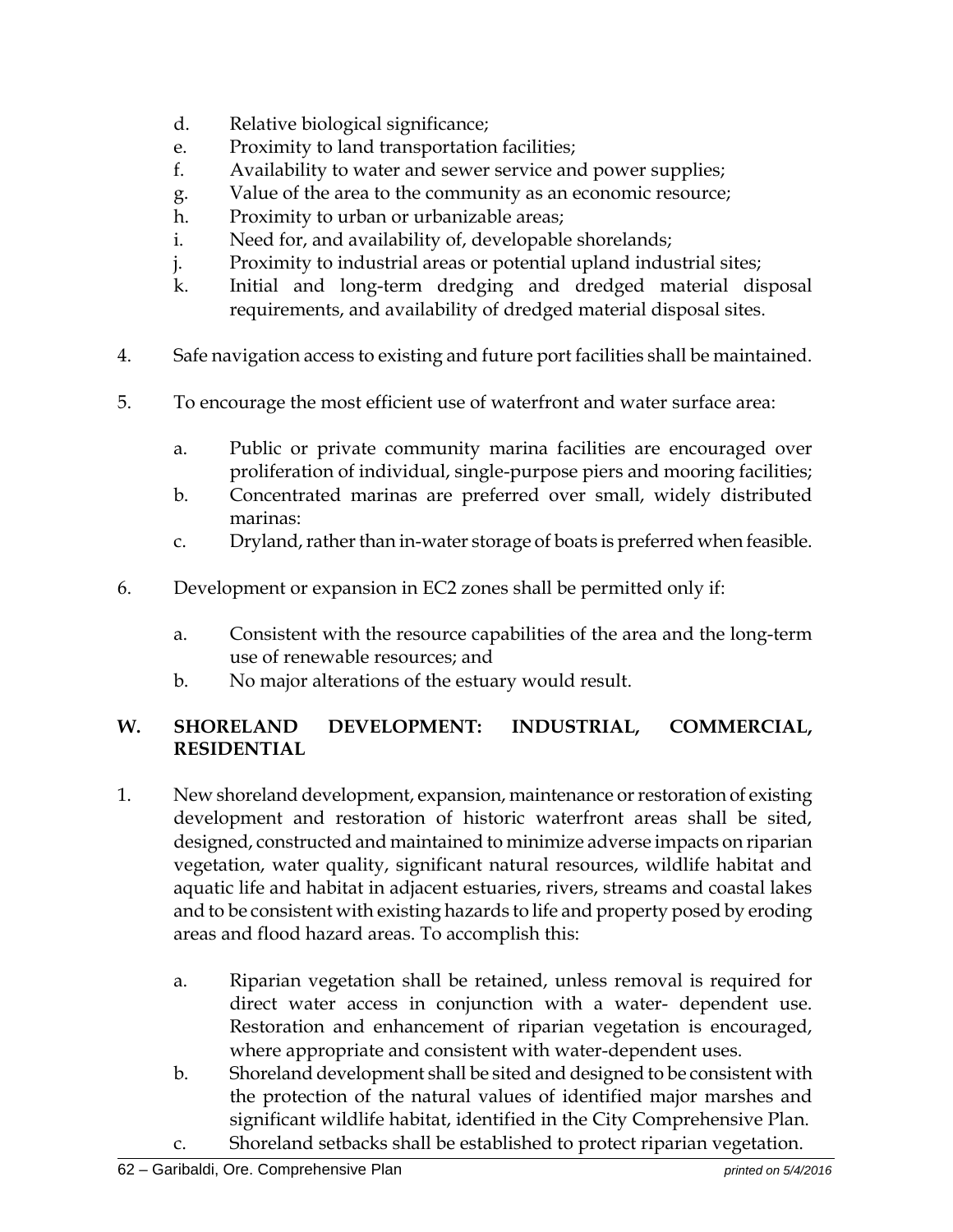- d. Priority shall be given to nonstructural rather than structural solutions to problems of erosion and flooding.
- e. Existing state and federal authorities referenced in the Water Quality policies shall be utilized for maintaining water quality and minimizing man-induced sedimentation in aquatic areas.
- 2. New shoreland development, expansion, maintenance or restoration of existing development and restoration of historic waterfront areas shall be designed to promote visual attractiveness and scenic views and provide, where appropriate, visitor facilities, public viewpoints and public access to the water.
- 3. Multiple use of shorelands shall be encouraged when the integration of compatible uses and acclivities is feasible.
- 4. Water-dependent industrial and commercial uses include, but are not limited to:
	- a. Industrial
		- i. Piers, wharfs and other terminal and transfer facilities for passengers or water borne commerce such as fish, shellfish, timber or timber products.
		- ii. Water intake and discharge facilities of timber processing plants;
		- iii. Portions of facilities for the extraction of minerals, aggregate, petroleum, natural gas, earth products or geothermal resources (as defined by subsection (4) ORS 522.010) which require access to water during the extraction procedure;
		- iv. Portions of facilities for the refining or processing of minerals, aggregate, earth products or geothermal resources (as defined by subsection (4) ORS 522.010) which require access to water body for intake or release of water during the refining or processing procedure;
		- v. Portions of facilities for manufacturing, assembly, fabrication or maintenance of marine craft or marine equipment which require access to a water body as part of the manufacture, assembly or fabricating process, due to the size of the craft or equipment which is being constructed;
		- vi. Portions of aquaculture facilities, including hatchery sites or fish release/recapture sites which require access to or use of water;
		- vii. In-water sorting, storage or handling of logs in association with water-borne transportation of logs.
	- b. Commercial
		- i. Commercial marina and moorages (including seaplane moorages) and ancillary facilities such as marine craft or equipment repair facilities or fueling stations.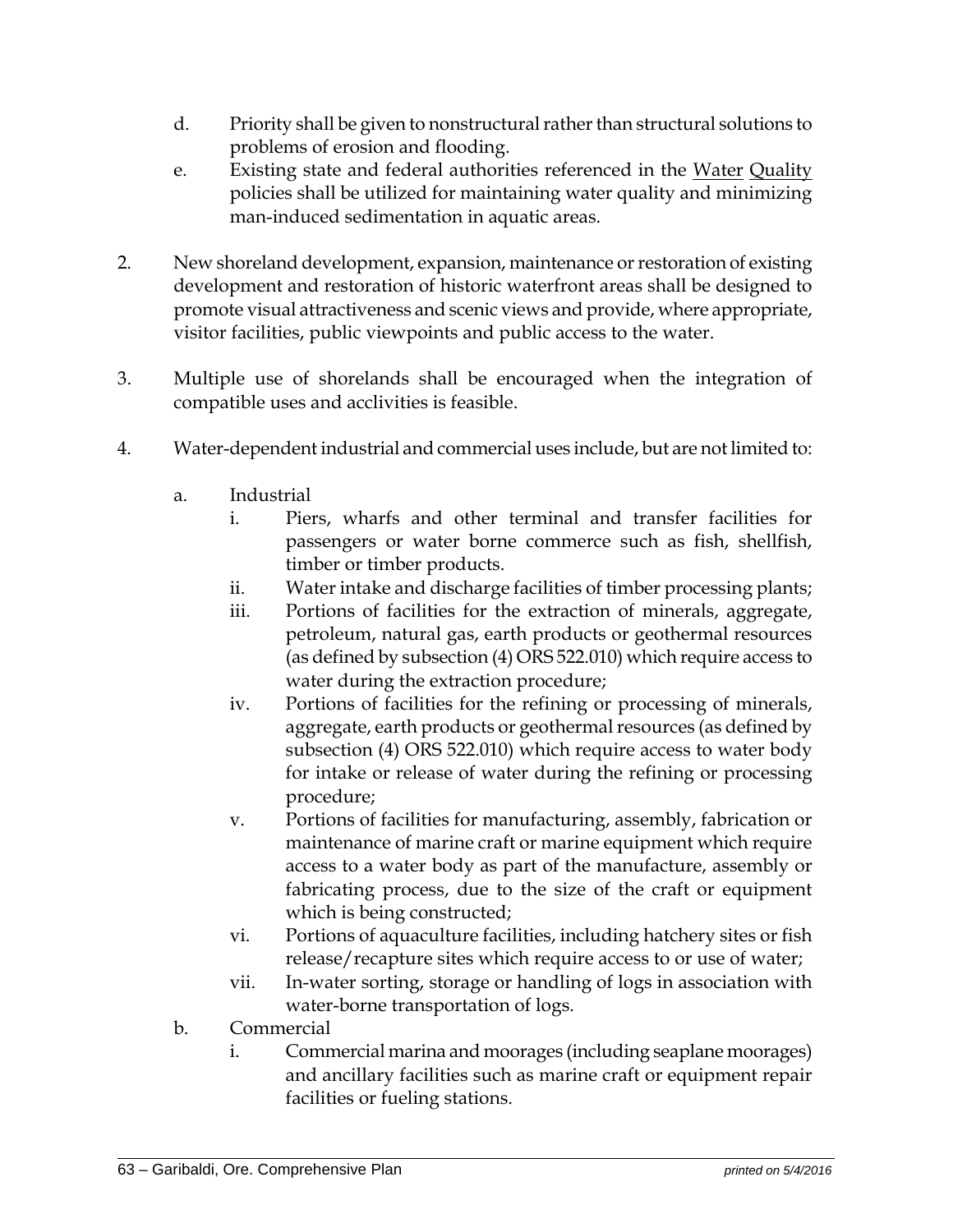- ii. Other uses may be determined to be water-dependent, if they can only be carried out on, in or adjacent to water, and the location or access is needed for:
	- (a) Water-borne transportation;
	- (b) Recreation; or
	- (c) A source of water (such as energy production, cooling of industrial equipment or wastewater, or other industrial processes.)
- 5. Industrial and commercial uses shall be identified as water- related on a caseby-case basis, with consideration given to the public loss of quality in goods or services which would result if the use were not offered adjacent to water. Water-related industrial and commercial uses could include, but are not limited to:
	- a. Industrial
		- i. Fish or shellfish processing plants;
		- ii. Warehousing and/or other storage areas for marine equipment or water-borne commerce
	- b. Commercial
		- i. Fish or shellfish retail or wholesale outlets;
		- ii. Marine craft or marine equipment sales establishments;
		- iii. Sport fish cleaning, smoking or canning establishments;
		- iv. Charter fishing offices;
		- v. Retail trade facilities in which the majority of products are products such as ice, bait, tackle, nautical charts, gasoline, or other products incidental to, or used in conjunction with, a waterdependent use;
		- vi. Restaurants which provide a waterfront view.
		- vii. Other uses may be determined to be water-related if the use:
			- (a) Provides goods and/or services that are directly associated with water dependent uses (supplying materials to, or using products of, water-dependent uses); and
			- (b) If not located near the water, would experience a public loss of quality in the goods and services offered. Evaluation of public loss of quality will involve a subjective consideration of economic, social and environmental consequences of the use.
- 6. Shorelands in areas especially suited for water-dependent development shall be reserved for water-dependent recreational, commercial and industrial uses through appropriate ordinance provisions. The following factors shall be considered in the designation of WD1 shorelands: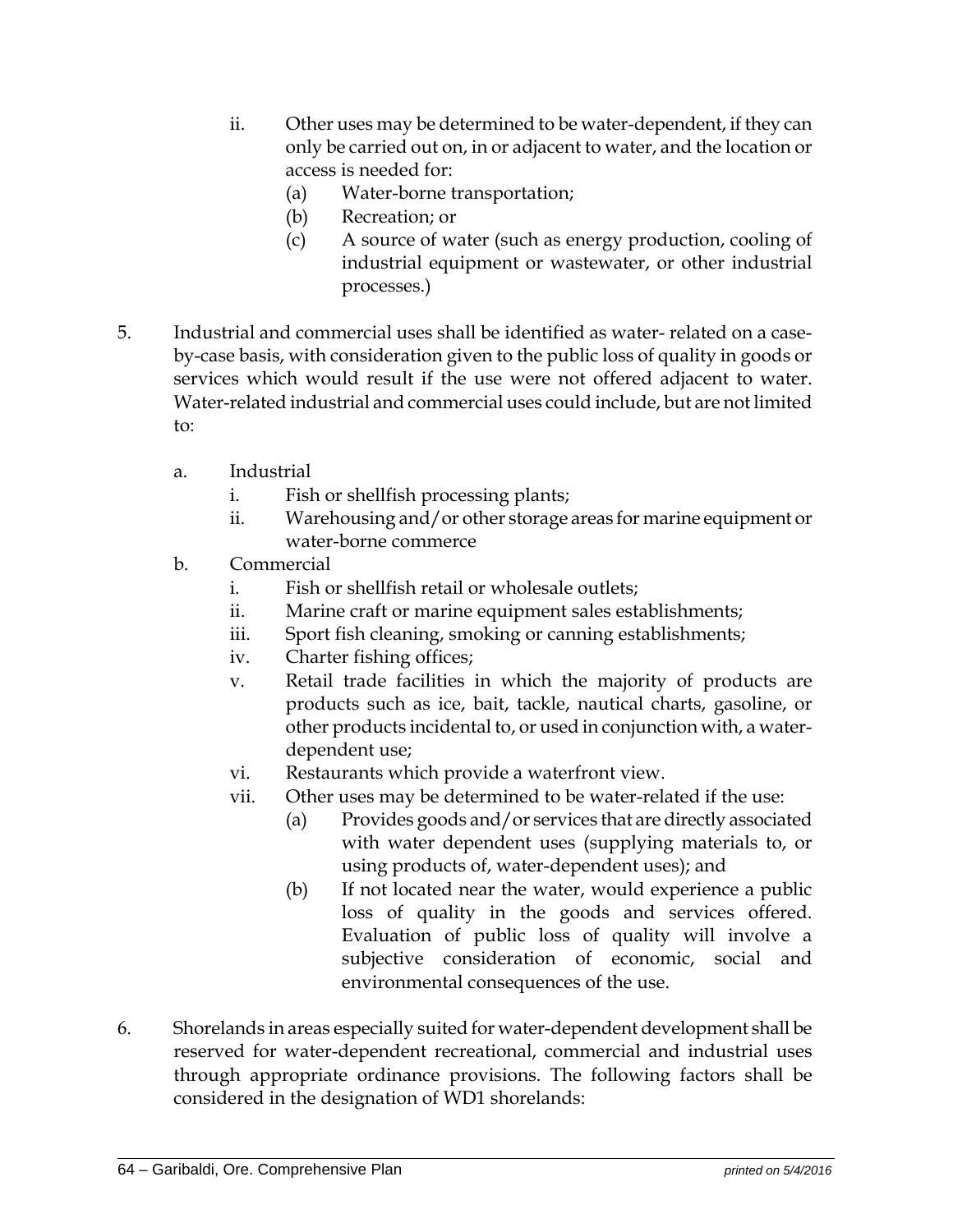- a. Proximity of deep water suitable for transportation of water- borne commerce, recreational or commercial boating or other water dependent uses;
- b. Availability of land transportation facilities;
- c. Availability of water, sewer and power supplies;
- d. Degree of existing estuarine or shoreland alteration;
- e. Value to local communities as an economic resource;
- f. Type, extent and scarcity of biological resources within the area or within adjacent estuary zones.
- 7. Water-related and non-dependent/related uses shall be permitted within Water Development 1 (WD1) shorelands only upon a finding that:
	- a. There is a demonstrated public need; and
	- b. The proposed use will not preclude or conflict with existing or reasonable potential water-dependent uses on the site or in the vicinity; or
	- c. The use is an accessory use in conjunction with a water- dependent use for which there are no practical alternative locations.

Water-related and non-dependent/related uses which are accessory uses in conjunction with a water-dependent use, which share existing structures with a water-dependent use, and for which there are no practicable alternative locations shall be given priority over water- related and non-dependent/related uses which do not meet this criteria.

8. Shoreland areas suitable as Dredged Material Disposal (DMD) or mitigation sites shall be identified in the City Comprehensive Plan. Dredged Material Disposal and Mitigation Standards shall apply.

#### **X. SHORELINE STABILIZATION**

- 1. Maintenance and repair of existing shoreline stabilization measures shall be permitted within all estuary and shoreland zones, and other shoreland areas.
- 2. Within estuarine waters, intertidal areas, tidal wetlands and along shoreland zones, and other shoreland areas, general priorities for shoreline stabilization for erosion control are, from highest to lowest:
	- a. Proper maintenance of existing riparian vegetation;
	- b. Planting of riparian vegetation;
	- c. Vegetated rip-rap;
	- d. Non-vegetated rip-rap;
	- e. Groins, bulkheads and other structural methods.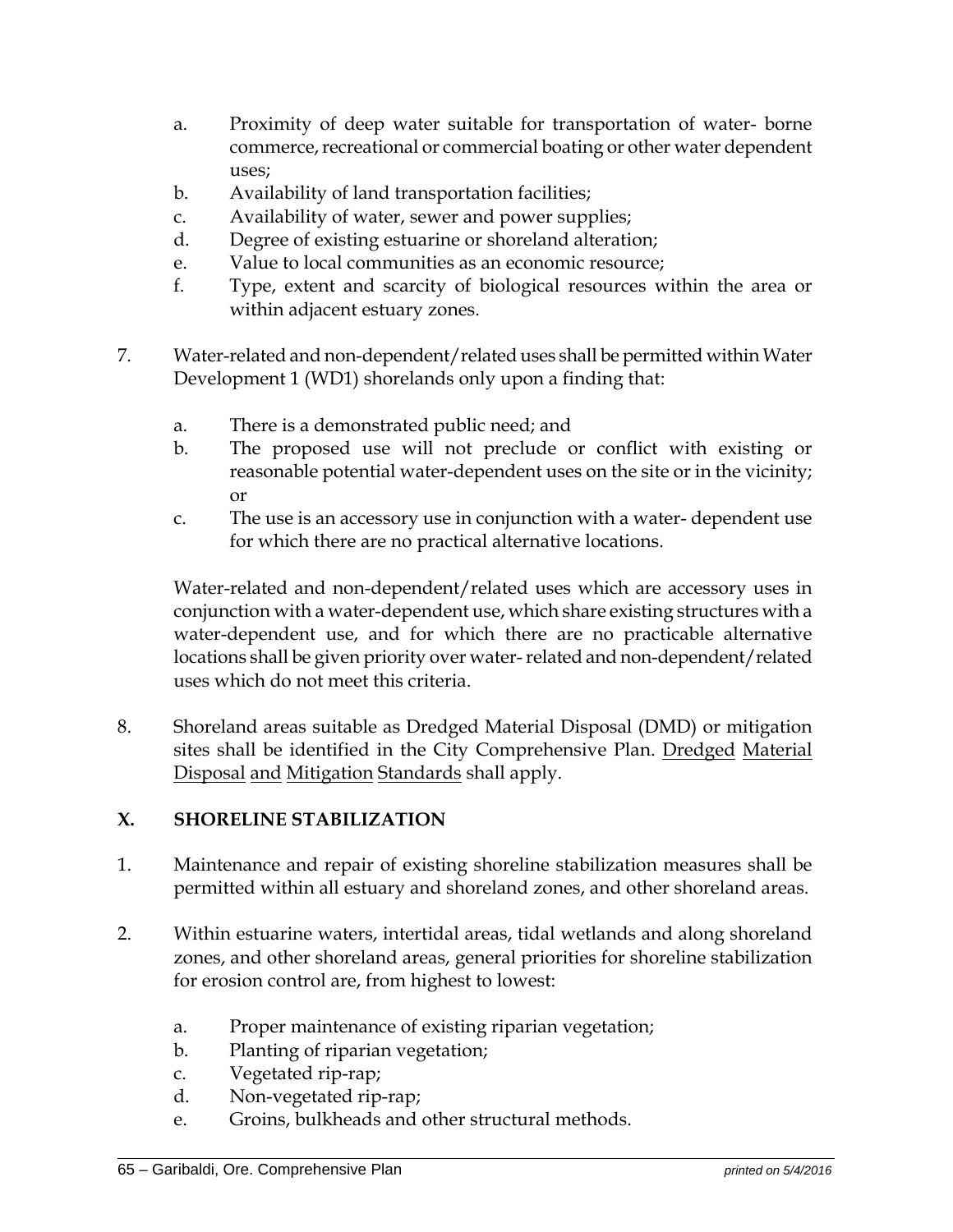- 3. Proper maintenance of existing riparian vegetation and planting of additional vegetation for purposes of shoreline stabilization shall be permitted within all estuary zones, and along shoreland zones and other shoreland areas. The City supports the efforts of the Tillamook Soil and Water Conservation District to maintain and improve streamside habitat along the County's rivers and streams.
- 4. Structural shoreline stabilization methods within estuary and shoreland zones, or other shoreland areas shall be permitted only if:
	- a. Flooding or erosion is threatening a structure or an established use or there is a demonstrated need (i.e. a substantial public benefit) and the use or alteration does not unreasonably interfere with public trust right.
	- b. Land use management practices or non-structural solutions are inappropriate because of high erosion rates, or the use of the site, and
	- c. Adverse impacts on water currents, erosion and accretion patterns and aquatic life and habitat are avoided or minimized.
- 5. In Estuary Natural (EN) zones, structural shoreline stabilization shall be limited to rip-rap, which shall be permitted only if consistent with the resource capabilities and purposes of the management unit. Rip-rap in Estuary Natural (EN) zones shall be allowed only to protect:
	- a. Existing structures or facilities which are in conformance with the requirements of this ordinance, or non-conforming structures or facilities established prior to October 7, 1977;
	- b. Unique natural resources or sites with unique historical or archaeological values;
	- c. Established uses on private property.

A resource capability determination shall be required for rip-rap in EN zones for purposes other than the protection of unique natural resources, historical and archaeological values, public facilities and uses existing as of October 7, 1977.

- 6. In Estuary Conservation 1 (EC1) and Estuary Conservation 2 (EC2) zones, structural shoreline stabilization (rip-rap, groins or bulkheads) shall be permitted only if:
	- a. Consistent with the longterm use of renewable resources; and
	- b. Does not cause a major alteration of the estuary.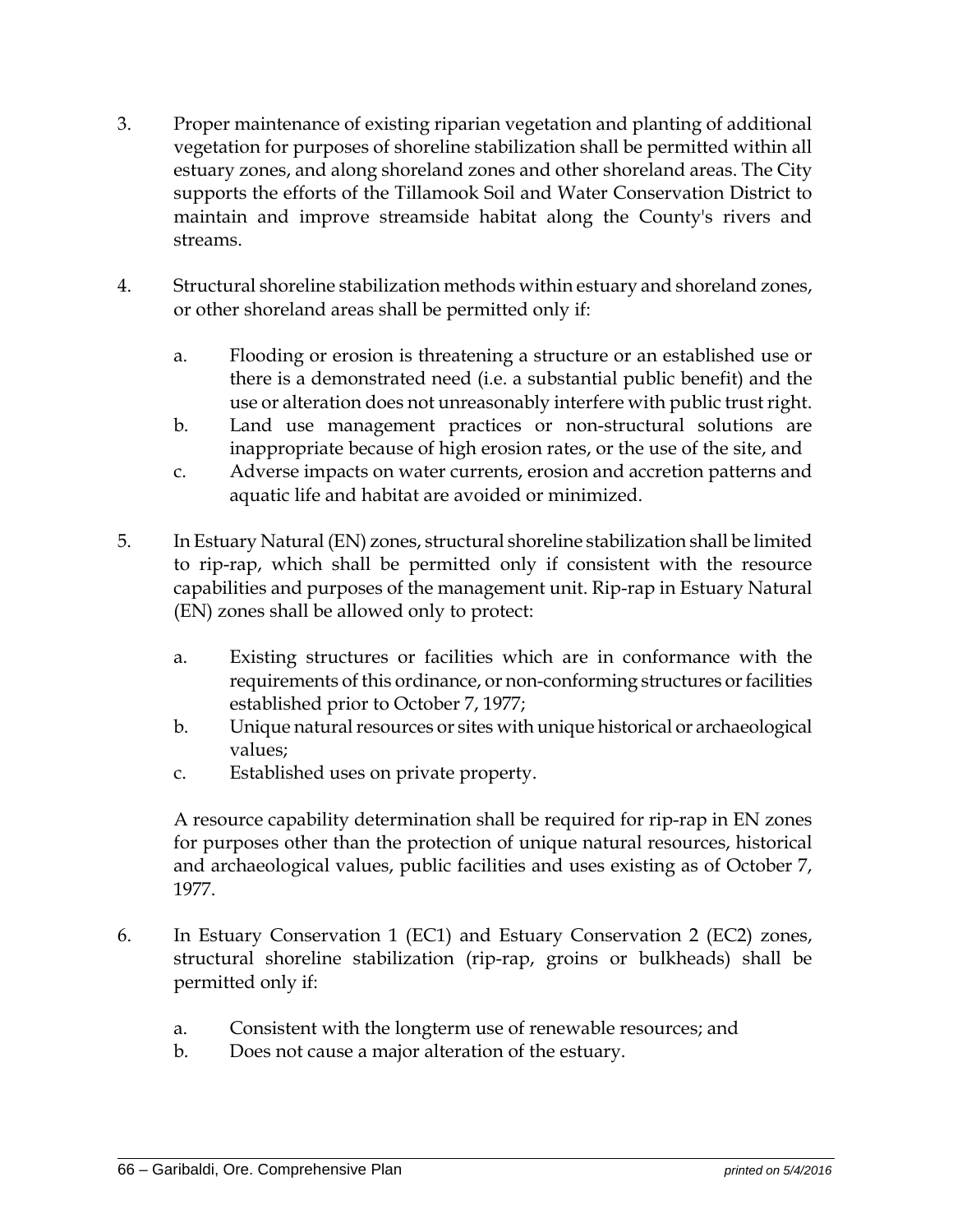- 7. In Estuary Development (ED) zones, structural shoreline stabilization (rip-rap, groins or bulkheads) shall be permitted only if consistent with the maintenance of navigation and other needed public, commercial and industrial waterdependent uses.
- 8. Structural shoreline stabilization in Water-Dependent Development (WDD) shoreland zones shall not preclude or conflict with existing or reasonable potential water-dependent uses on the site or in the vicinity.
- 9. The City shall coordinate with affected state and federal resource agencies, affected local jurisdictions and project applicants to ensure that state and federal laws governing environmental quality, resource protection and public health and safety are met in the design, siting, construction and maintenance of structural shoreline stabilization projects and that adverse impacts are avoided or minimized.

### **Y. WATER QUALITY**

- 1. The following state and federal authorities shall be utilized for maintaining water quality and minimizing man-induced sedimentation in estuaries:
	- a. The Oregon Forest Practices Act and Administrative Rules for forest lands are defined in ORS 527.610 -527.730, 572.990;
	- b. The non-point source discharge water quality program administered by the Department of Environmental Quality under Section 208 of the Clean Water Act of 19787 (P.L. 92-500).
	- c. The Fill and Removal Permit Program administered by the Division of State Land under ORS 541.605 - 541.665; and
	- d. The program of the Soil and Water Conservation Commission and local districts and the Soil Conservation Service for Agricultural lands;
	- e. Sections 404 and 402 of the Clean Water Act of 1977 (P.L. 92- 500).
- 2. The City supports the efforts of the Department of Environmental Quality to identify the quantities of bacterial wastes derived from non-point pollution sources, and to develop a bacterial management plan for Tillamook Bay. The City shall review the Tillamook Bay Bacteria Management Plan and incorporate appropriate elements of the plan into county policies and standards.
- 3. Gasoline and oil sales on the waterfront should be limited to the servicing of water-dependent facilities and marine craft.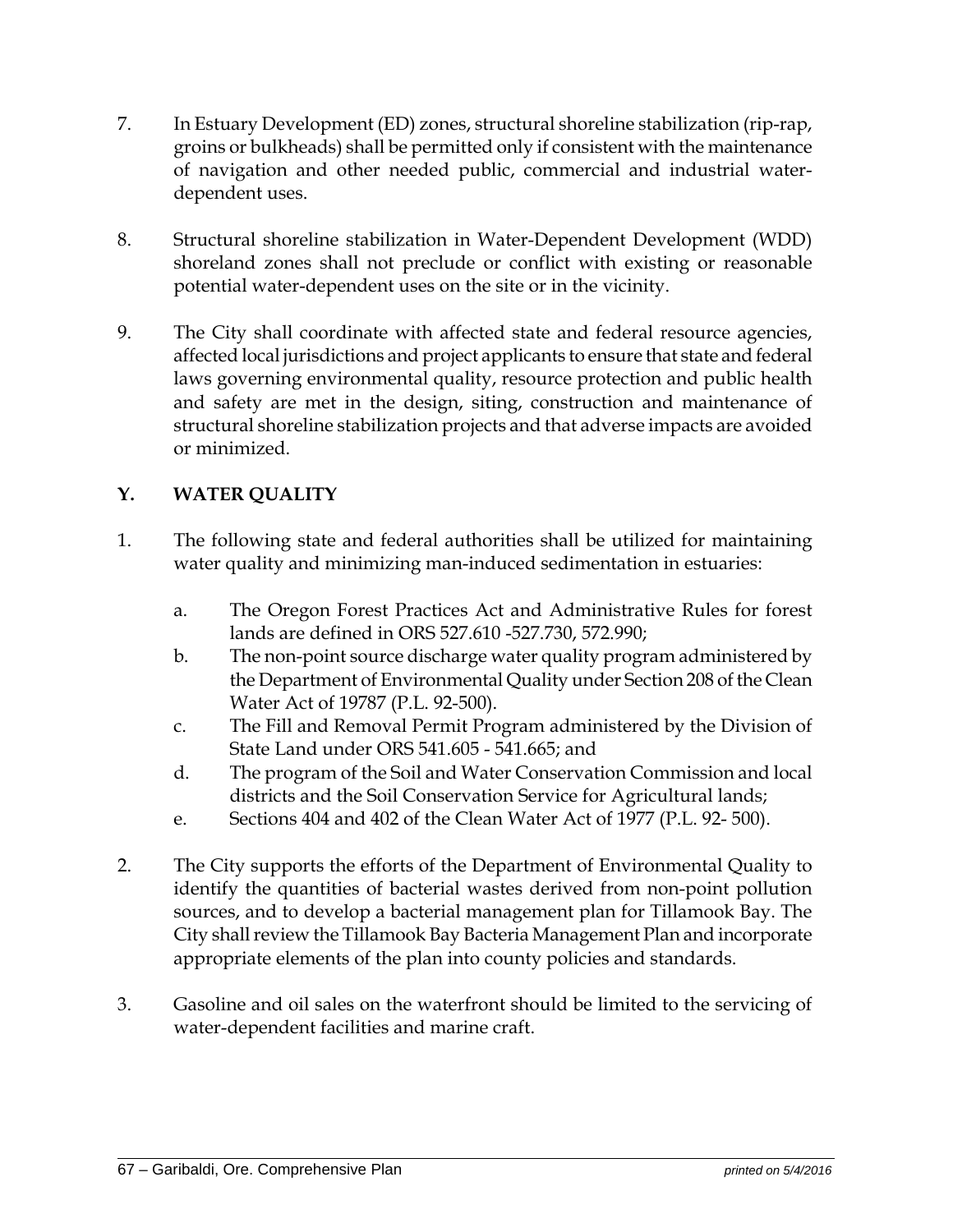- 4. Uncontrolled release of pollutants into ocean, river or estuarine waters is prohibited by state and federal law. Controlled release of treated industrial, domestic and agricultural wastes into ocean, river or estuarine waters shall be permitted only if no practicable alternatives exist. In this case, waste disposal into the ocean or rivers is preferred over estuarine waste disposal.
- 5. All projects involving dredging, fill, piling/dolphin installation, or navigational structures shall be constructed so that flushing capacity is maintained or improved and so that changes in circulation patters will not result in water quality problems.
- 6. Garibaldi recognizes the statutory authority of the Oregon Department of Agriculture to regulate the application of pesticides and herbicides, the Oregon Department of Environmental Quality to regulate the impacts of chemical substances on estuarine water quality, and the Oregon Department of Environmental Quality to regulate water withdrawal and effluent discharge into estuarine waters. Preparation of impact assessments for these activities shall be the responsibility of these agencies.

## **Z. SOLID WASTE DISPOSAL AND SANITARY LANDFILLS**

- 1. Solid waste disposal shall occur only on approved sites which have been identified in the Tillamook County solid waste disposal plan, and shall be strictly confined to the site. Aesthetic impacts of solid waste disposal shall be minimized, whenever feasible.
- 2. Solid waste disposal sites shall not be permitted within estuarine waters, intertidal areas, tidal wetlands or shoreland zones.
- 3. Solid waste disposal sites shall be allowed on shorelands only when other alternative upland locations are not feasible.
- 4. Solid waste disposal sites shall not be permitted within identified major marshes, significant wildlife habitat, exceptional aesthetic resources and significant historical and archaeological sites within the shoreland planning boundary identified in the City Comprehensive Plan.
- 5. Aesthetic impacts of solid waste disposal shall be minimized by screening the sites with fences or vegetation, wherever feasible. Sanitary landfills shall not be permitted within estuary zones, shoreland zones or other shoreland areas.
- 6. The location and operation of solid waste disposal sites shall be subject to all relevant state and federal air quality, water quality and solid waste disposal regulations. Leaching of harmful substances into ground or surface water shall be avoided, and public health and safety maintained.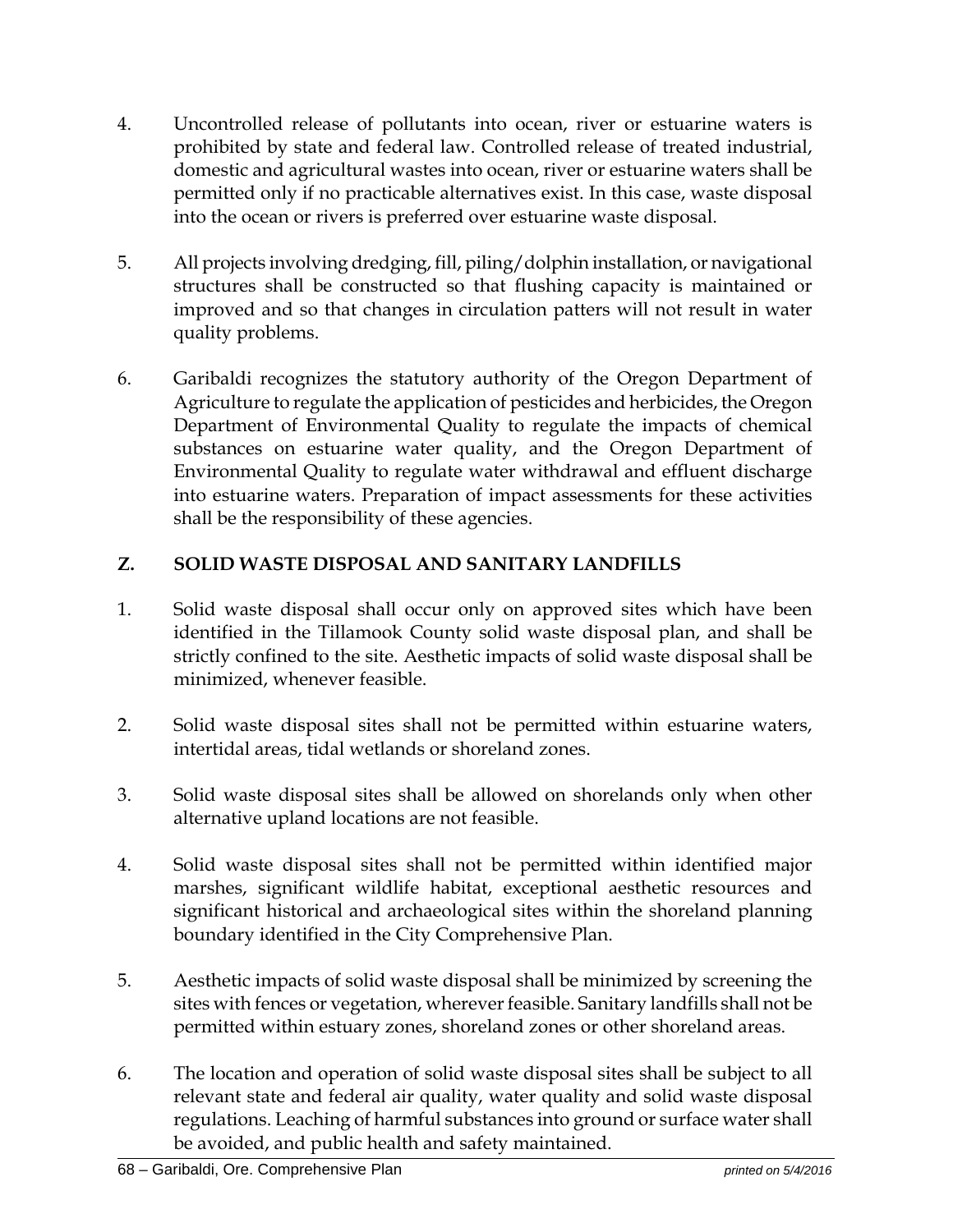## **AA. ESTUARY AND COASTAL SHORELAND PLAN UPDATE**

The City will cooperate with other jurisdictions on Tillamook Bay in revising the overall Tillamook Bay Estuary Plan when necessary.

## **BB. FUTURE DEVELOPMENT SITES**

Management Unit 6 is considered by the City of Garibaldi and the Port of Garibaldi as a potential development site for small boat moorage. The City finds that this site has a number of characteristics which contribute to its potential future use as a small boat basin:

- 1. Proximity to the existing boat basin, this proximity would allow the utilization of existing upland marine support facilities.
- 2. Proximity to existing Corps authorized channel.
- 3. The site has fewer significant environmental resources than other potential sites (e.g., Management Unit 4). If the need for additional small boat moorage facilities can be demonstrated, the City will pursue an exception to the appropriate Goal 16, Estuarine Resources requirements.

If the need for additional small boat moorage facilities can be demonstrated, the City will pursue an exception to the appropriate Goal 16, Estuarine Resources requirements.

### **CC. WATERFRONT CONCEPT PLAN**

*[NOTE: Section CC "Waterfront Concept Plan" was produced by Cogan Owens Cogan, Portland, Ore. through a DLCD Technical Assistance Grant and formally adopted by Council through Ord. No. 289 on June 19, 2006.]* 

The City of Garibaldi is adjacent to Tillamook Bay, close to the Pacific Ocean. Garibaldi's waterfront area consists of more than 91 acres on two peninsulas that extend into the bay. Land on the western peninsula and the western part of the eastern peninsula is owned by the Port of Garibaldi and is where a majority of employers in the city are located. The second peninsula, known as the "Old Mill" site, consists mainly of vacant land and is the location of an RV park and boat storage area. A mixed-use development of homes, businesses, and open space has been proposed for the Old Mill site.

Land on Garibaldi's waterfront is zoned for a variety of uses:

- One parcel is zoned for medium-density residential development (R-1). This zone is intended to provide an area of primarily single-family homes, duplexes and manufactured homes, with apartments allowed as a conditional use.
- Several parcels are zoned for industrial use (I-1). These lands provide sites for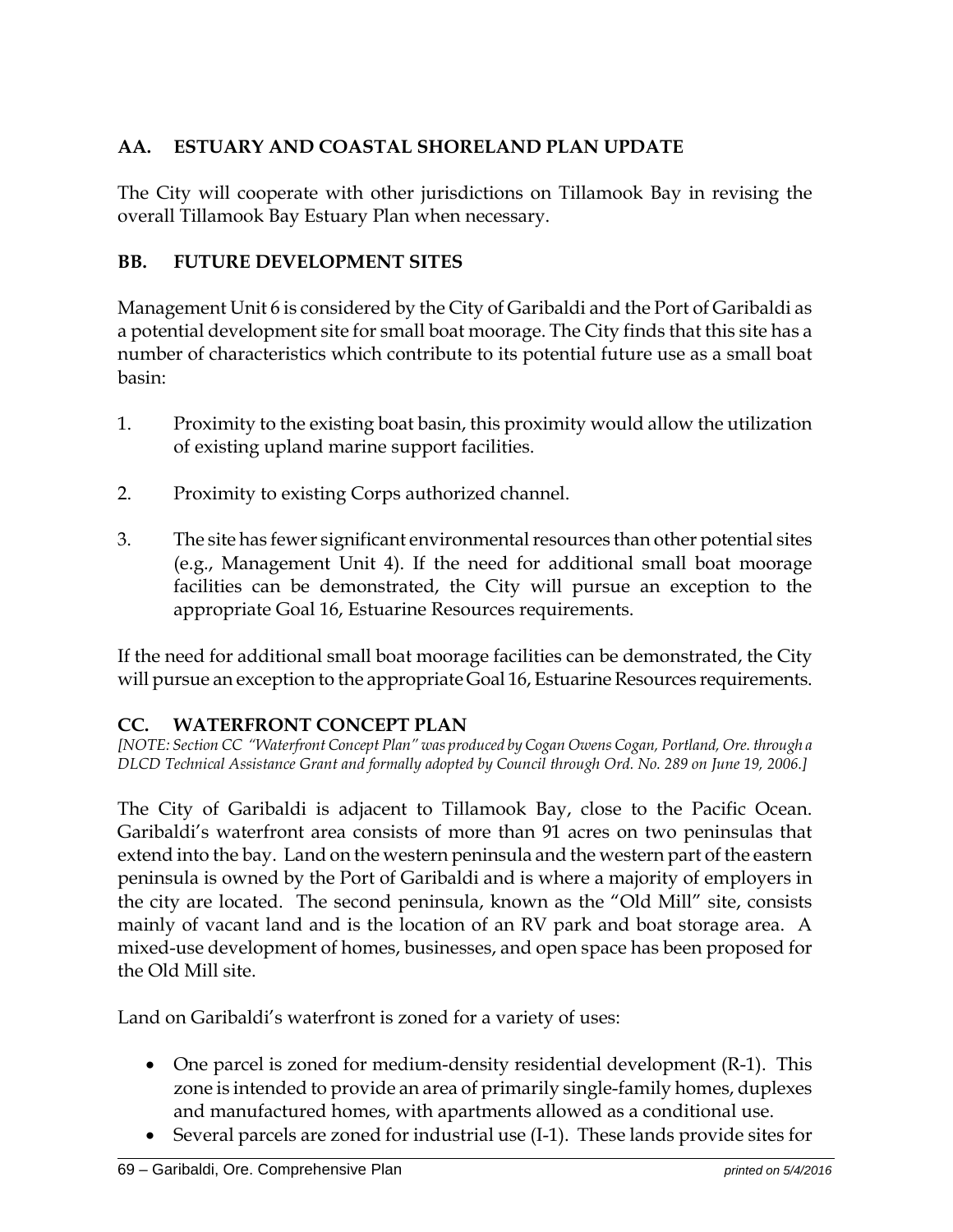industrial activities requiring large land areas, and which have generally greater impacts on the community, and which may be incompatible with other uses. Proximity to highway and railroad transportation is considered important.

- Lands that extend farthest into the bay are part of the waterfront development zone (WD). The WD zone is intended to provide an area in which primarily water-dependent and water-related uses are located for the support of the marine industry.
- Other parcels along on the peninsulas are zoned to support waterfront mixed uses (WM). The WM zone is intended to provide additional potential areas for water-dependent uses, as well as for land uses that support or are complementary to waterfront uses, and for non-water-dependent and water-related uses in a waterfront setting.

Many of the Garibaldi's key businesses, including a recreational vehicle (RV) park, restaurants, shrimp and fish processing facilities, a lumber mill, recreational businesses and the U.S. Coast Guard, are on the Port of Garibaldi's 48-acre site. The marina has moorage for 300 vessels and serves as the base of operation for several commercial fishing and charter operators. The Port property contains a majority of the city's WD1 and I1 zones. The land zoned WD1 is directly adjacent to the bay and includes the marina. Waterfront properties are described in more detail below. In addition, a map and database of waterfront properties describing land uses have been prepared as part of this analysis.

### **1. Port of Garibaldi**

The Port is served by a road network, water and sewer services. A number of road improvements are recommended for the Port, including the addition of bicycle trails and sidewalks. Several of these recommendations are related to upgrading the safety of railroad crossings at South 3rd and 7th Streets. A sewer lift station located on Port property is scheduled to be replaced. The Port has some National Pollutant Discharge Elimination System concerns. A recent study completed for the Port of Garibaldi addressed drainage issues in the Port's developed industrial area. There are a few areas to the east of the Port's property that were formerly industrial sites. As these areas develop, stormwater issues and NPDES requirements will have to be addressed. The nature of these will depend upon the type of development proposed.

# **2. Old Mill Marina**

 $\overline{a}$ 

The Old Mill site encompasses nearly 30 net acres extending into Tillamook Bay<sup>4</sup>. This accounts for more than half of the buildable employment land in Garibaldi. In the past, the site was used for industrial purposes. Lumber mills and a plywood manufacturing plant operated there until the early 1970's. New owners of the site have proposed a mixed-use development consisting of housing, businesses and open space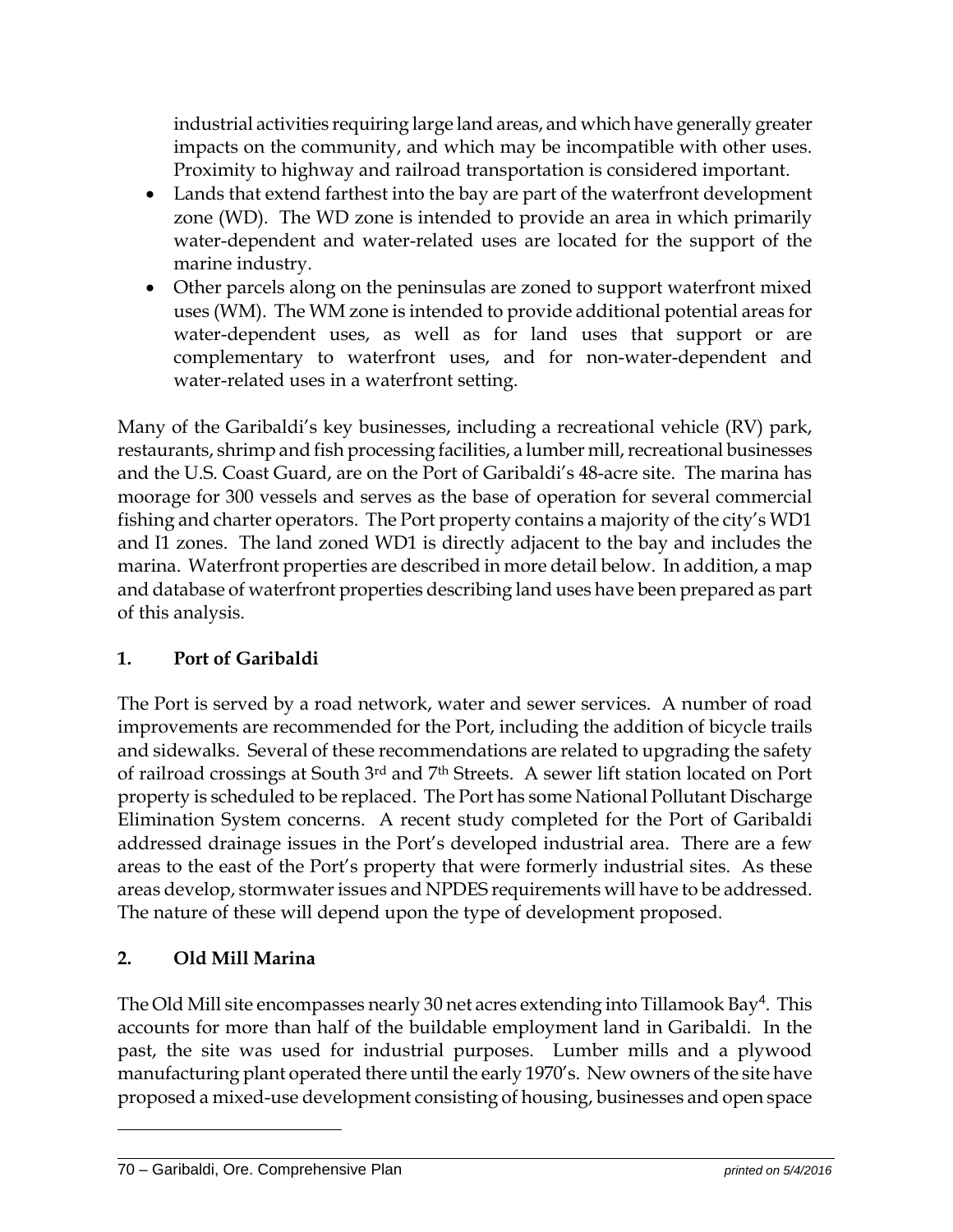along with utilities and roads to serve the area. More than 500 units of housing are proposed, the majority of which will be single-family attached homes, although approximately 100 smaller, loft units also are planned. Some of these units will be incorporated into the commercial development. Approximately 250,000 square feet of commercial space is proposed as well as a 120-room hotel. Park and open space areas would be incorporated along the entrance to the site (see buildable lands map, parcel 68) and surrounding the smoke stack (see waterfront maps, parcel 40). A path network is proposed along the perimeter of the peninsula, as well as throughout the interior of the site that would tie into the Bay Shore Trail.

Plans for the Old Mill site include a road network to facilitate the new development. One major improvement will be needed - moving the site's entrance from South 3rd Street to South 2nd Street. Main water lines extend to the site and serve the RV park. However, additional water lines within the site will need to be constructed and plans for new water storage facilities will need to be accelerated to accommodate the proposed development. Sewer lines run to the site, but additional lines within the site will need to be constructed. Stormwater drainage facilities also will be required for streets serving the new development, including potential improvements on Hwy. 101. Facilities may include a combination of curbs and gutters, drainage swales or other onsite facilities.

A buildable lands inventory and Goal 9 economic opportunities analysis (EOA) conducted for the City of Garibaldi show that the city has a surplus of more than 42 acres of commercial and industrial land to meet 20-year employment needs. The majority of this land is located on the Old Mill site.

# **DD. GOAL 17 ANALYSIS – CONDUCTED 2012**

Garibaldi has traditionally been a fishing port, relying on commercial and sport fishing. The commercial fishing industry has seen significant declines over the years and given way, in large part, to sport fishing as the main waterfront industry. With the exception of the remaining mill in Garibaldi, medium to large industrial uses of the past no longer exist in the city. For example, the Oregon Washington Plywood Mill closed around 1972. It was the largest lumber mill on the coast and, with its closure, the Garibaldi waterfront no longer contains large-scale industrial uses, although there is a small hardwood mill near Highway 101 and 7th Street.

Many of the parcels owned by the Port of Garibaldi are zoned WD in accordance with Goal 17. The purpose of this zoning designation is to provide adequate land for waterdependent uses and, therefore, does not allow for non-water-dependent uses. Although the economic opportunity analysis (EOA) prepared as part of the City's Comprehensive Plan Update process shows that Garibaldi does not need additional commercial and industrial land to meet future employment needs, there was a desire from the City to examine zoning designations in hopes of providing for a more flexible set of uses along the waterfront. Due to the loss industrial activity on the Port of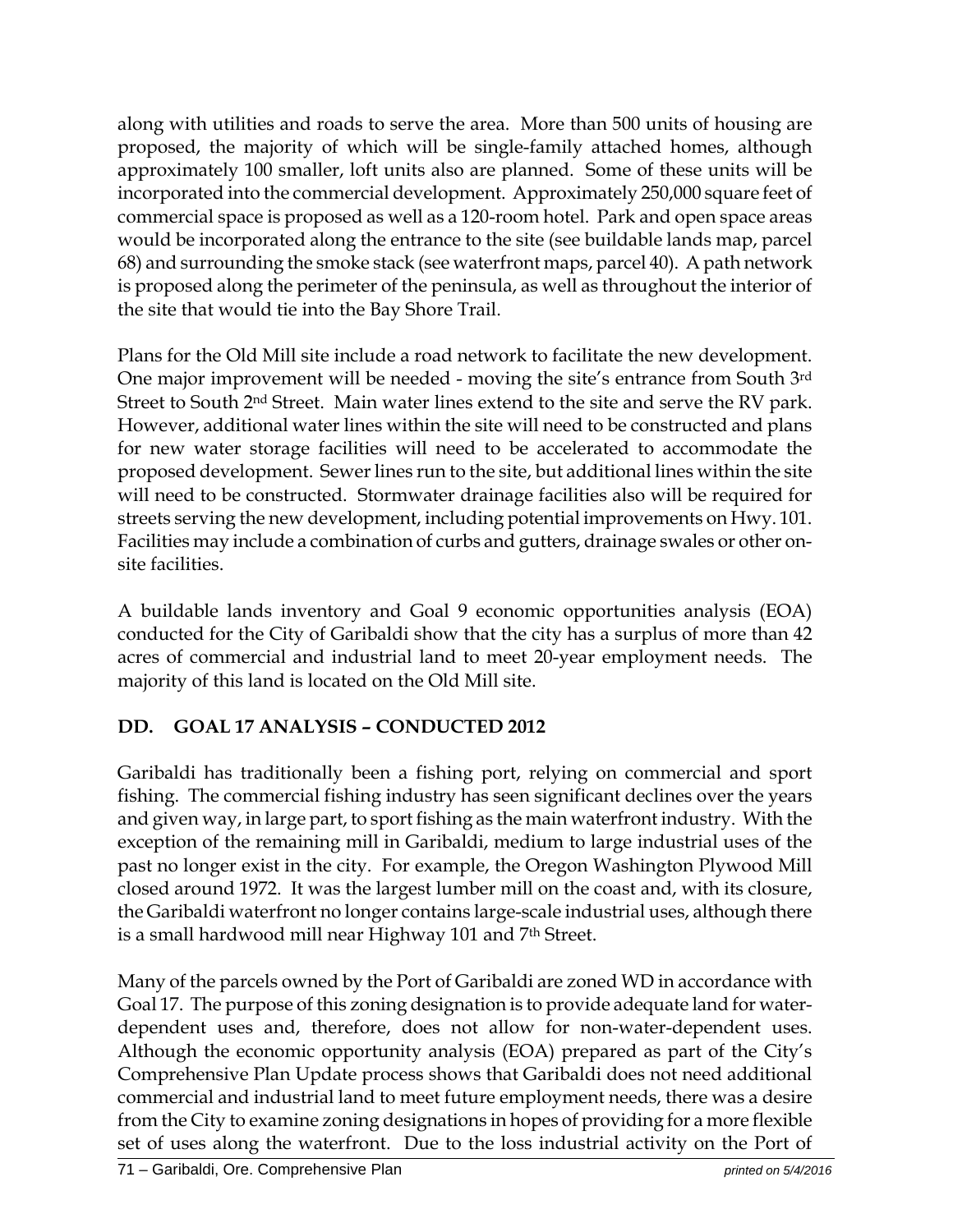Garibaldi site, it was believed that there may be an excess of lands zoned strictly for water-dependent uses. It was recommended that the City of Garibaldi undertake a Goal 17 analysis as a second phase of this study in previous Comprehensive Plans, and in 2012 the City conducted a re-evaluation of these issues in cooperation with the State of Oregon Department of Land Conservation and Development (DLCD). This evaluation contained the following elements and conclusions.

**a. Overview and Background**: Previous Comprehensive Plans included an inventory of coastal shorelands that are subject to the Statewide Planning Goal 17 requirements. These lands were identified on prior versions of the City's official Zone Map as the Water-Dependent Development Zone (WD-1) and the Waterfront Development Support Zone (WD-2). The land-use regulations on those lands identified on the City's Zone Map were implemented by Garibaldi Municipal Code Sections 18.35 and 18.40. At that time, the City's Zone Map provided 28.2 acres of land zoned for waterdependent use (now zoned as WD). The purpose of WD zoning is to provide an area in which primarily water-dependent and water-related uses are located for the support of the marine industry. It also provides the minimum land supply for water-dependent lands required by Goal 17. WM zoning (formerly WD-2 zoning) is intended to provide a backup area for waterfront uses, and a location for non-water-dependent and waterrelated uses in a waterfront setting.

**b. Need for Analysis**: In 2006 the Comprehensive Plan was amended to include a recommendation for analysis of lands subject to Goal 17. The Garibaldi Peninsula contained 28.2 acres of land area zoned to meet the requirements of Goal 17 at that time, with much of that land undeveloped. Historically, the peninsula had undergone significant economic transformation from activities initially stemming from logging and sawmill industries, and later from development of two marinas and a working wharf supporting commercial and recreational fishing. From 2006 to 2011 undeveloped property conditions remained the same, and in 2012 the City established a goal to reevaluate the quantity of Goal 17 regulated land, as well as the standards and development criteria for shorelands in Garibaldi. In cooperation with DLCD, the City evaluated the location, distribution, and amount of Goal 17 lands in the city's jurisdiction in 2012, as well as the development standards and allowed uses in the WD and WM zones.

**c. Oregon's Statewide Planning Goal 17 – Water-Dependent Shorelands**: There is a finite amount of coastal shorelands in the State suitable for water dependent use. Oregon's Statewide Planning Goal 17 requires the protection of important coastal shorelands for water-dependent uses because, by its very nature, water-dependent development can only occur in shoreland areas determined to be suitable. Suitability is determined considering several factors including water access, land transportation and infrastructure, and surrounding land-use compatibility. The Goal 17 requirement for the protection of water dependent shorelands is implemented through Oregon Administrative Rules (OAR) Chapter 660-37, which establishes how communities must evaluate, identify, and provide a minimum supply of water dependent shorelands. The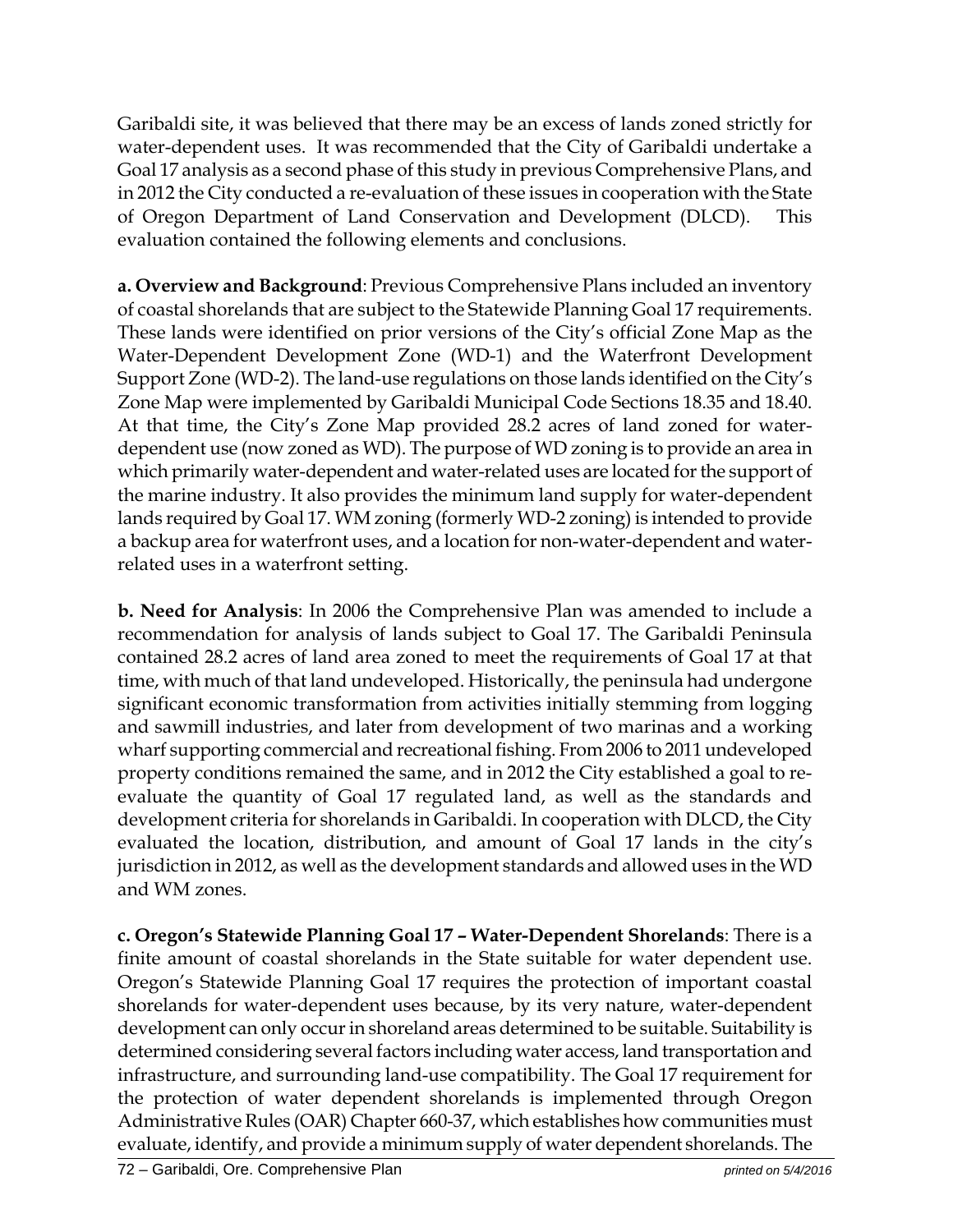analysis conducted by City staff in 2012 and adopted into this Comprehensive Plan is consistent with rules and process requirements of OAR 660-37.

**d. Scope of Analysis and Study Area**: The Goal 17 water dependent shorelands analysis considered all lands within the Garibaldi City Limits and adjacent to the Tillamook Bay Estuary, focusing on the large peninsula where commercial and recreational water-dependent uses historically have taken place. Other shorelands within the City's jurisdiction with adjacent shallow tidelands were considered, but the focus of this analysis is on the peninsula where the land has historically supported, and continues to support a variety of water-dependent and water-related uses.

**e. Process**: City staff gathered information from a variety of sources identified in the Analysis of Goal 17 Water-Dependent Lands Inventory Report dated September 25, 2012, which is included as an appendix to the Comprehensive Plan Background Report. The study attempted to accurately identify historic uses of the land along the shoreline and adjacent lands, including the evaluation and interpretation of historic aerial photographs dated between 1939-1994. Additional details of historic use provided by the Port of Garibaldi include a spreadsheet of historic use by location. Information about existing uses in the study area relied principally on staff observation (physical reconnaissance) of the subject properties, G.I.S aerial photographs and spatial analysis, records of the Tillamook County Assessor, and interviews with Port of Garibaldi staff.

**f. Findings**: The analysis indicated that within the study area, a total of 20.6 acres of land are required to be protected for water dependent uses. This contrasted with the existing WD Zone which encompasses a total of 28.2 acres of land, as calculated on GIS mapping tools. Based on the results of the analysis, it was evident that the City had been maintaining a surplus of water-dependent shorelands subject to Goal 17. Analysis of land zoned WM (WD-2 at that time) indicated that standards and development requirements for this zone could be changed to increase development opportunities.

**g. Proposed Map and Text Amendments**: Because a surplus of required waterdependent lands existed, the City amended its zoning code and zoning map in 2013. Land zoned as WD-1 was re-named WD (Water-dependent Development). The WD zone includes the required minimum supply of water-dependent lands protected by Goal 17 (20.6 acres), and includes an additional surplus of .85 acre as a buffer for a total of 21.45 acres. Uses allowed in the WD as amended are consistent with the uses allowed on water-dependent lands consistent with Goal 17 Rules, and uses that were established prior to this amendment that were determined to be consistent with the economic and livability goals of the City were left in place. Land that was zoned WD-2 was re-named WM (Waterfront Mixed-Use), and zoning regulations were amended to expand the allowed uses. The WM zone continues to provide a backup area for waterfront uses and a location for water-dependent, water-related and compatible nonwater-dependent and water-related uses in a waterfront setting. The following sites were re-zoned to WD, and the City's Zone Map was amended to reflect these changes: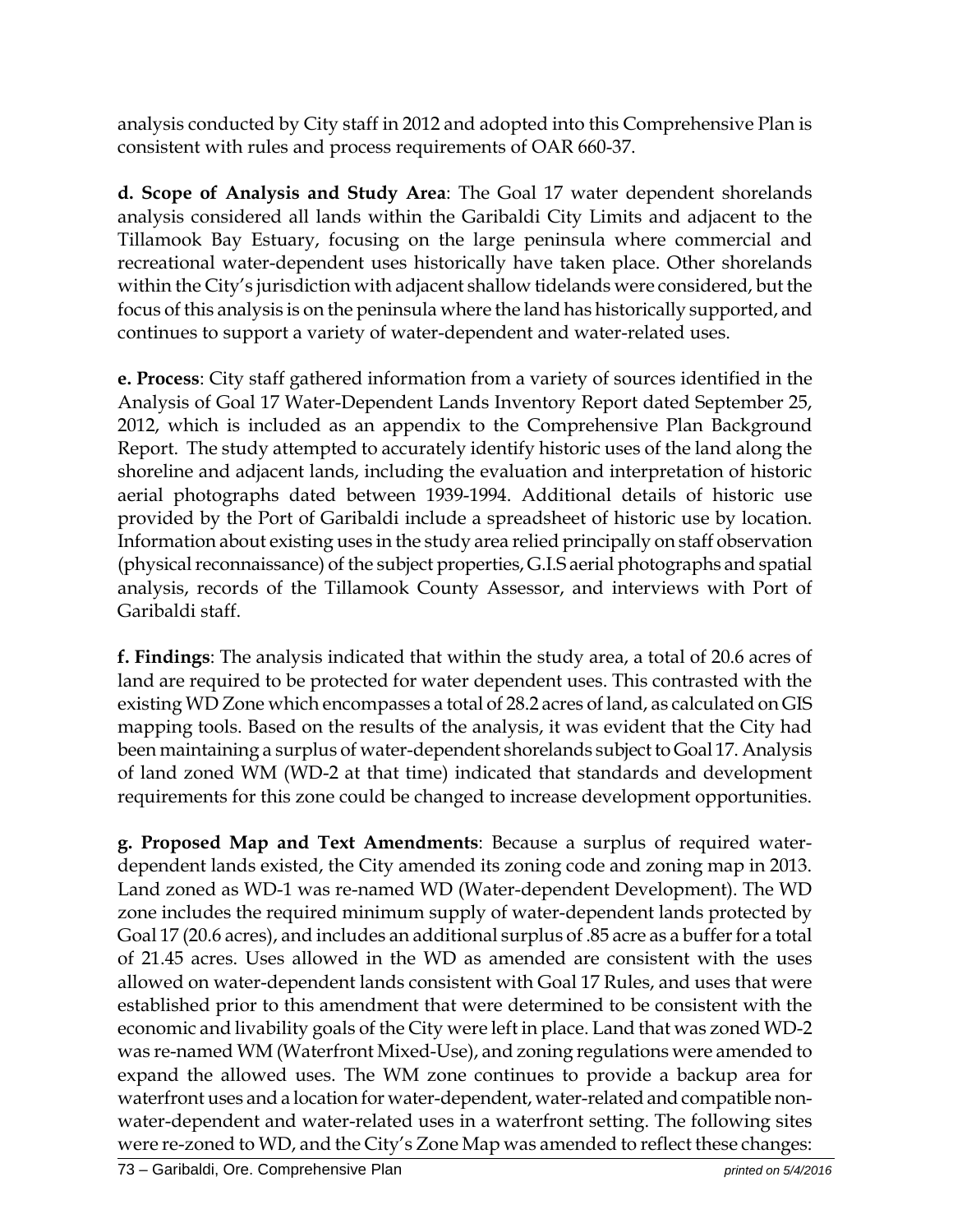**1) Old Mill Marina**: An area that included a boat launch, trailer parking area and former marina store on the east side of the Garibaldi Peninsula. This area was previously zoned WD-2, and historically had been used for waterdependent purposes. This area is utilized as a functional marina despite the deteriorated condition of the docks and shallow depth of the moorage from lack of dredging. Because the facilities continue to be utilized periodically, and because the adjacent Estuary Conservation (EC-2) zone allows dredging as a conditional use, there is sufficient potential for restoration of the marina as a viable water-dependent use in the future. These factors indicate that the site is suitable for water-dependent use which is required for designation of the WD Zone.

**2) Pier's End Parking**: A parking lot that serves the old Coast Guard boathouse and water-dependent recreational use of the shoreline is located at the west end of Bay Lane. This area was previously zoned R-1 for residential use, and historically was the location of three residences that have since been demolished. The land has been acquired by the State of Oregon for public use, and an inter-governmental agreement places the responsibility for its management on the Port of Garibaldi and the City of Garibaldi. This area is an essential component of the Port's facilities because it provides the only public parking area that serves the existing pier and boathouse over the estuary, and for water-dependent recreational use of the adjacent shore and tidelands. Based on these considerations, this area is considered suitable for water-dependent use and its zone designation is proposed to be amended from R-1 to WD.

**3) Reductions in WD Surplus**: Three areas that include the Old Mill RV Park, a portion of the RV Park at the Port of Garibaldi, and the area that encompasses the Troller's restaurant, Port and Estuary Partnership offices, and undeveloped land currently used for crab pot storage were re-zoned from WD-1 (WD) to WM. These reductions were determined to be appropriate based on historical and current uses of these sites, development potential expressed by the Port of Garibaldi and owners of the Old Mill property, and geographical relationships to marine and transportation infrastructure.

All amendments to the City's Zone Map resulted in a net reduction lands meeting development and management requirements of Goal 17 by 6.75 acres.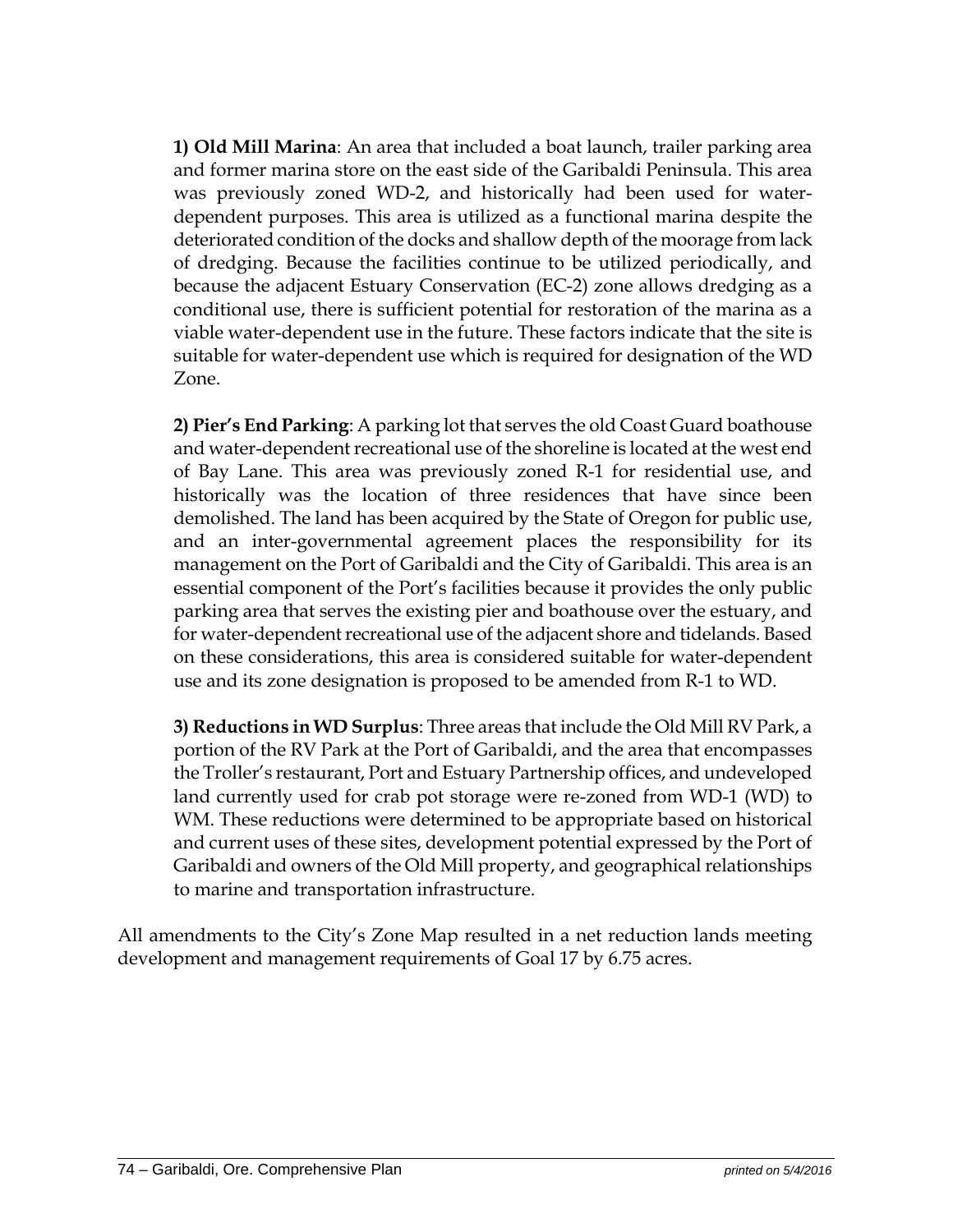# **XVI. CHAPTER 5 OF THE TRANSPORTATION SYSTEM PLAN**

## **A. INTRODUCTION**

This section comprises the actual TSP for adoption by the City of Garibaldi and the State of Oregon. The rest of the document provides background documentation for the contents of this section.

This section begins with the TSP goals and objectives and identifies how the TSP meets the goals and objectives. The remainder of this section identifies the transportation projects and policies recommended for implementation during the next 20 years in Garibaldi, along with estimated costs and timing.

## **B. TSP GOALS AND OBJECTIVES**

As described in Section 2, goals and objectives were developed at the beginning of the TSP process. They are intended to provide a framework for the planning process, to represent the values of the city, and be consistent with and supportive of the policies of relevant agencies. The goals and objectives are implemented through the specific projects and policies identified in the TSP. These projects and policies are summarized for each goal listed below and are described in the subsections that follow the goals and objectives.

**1. Goal 1: Coordination.** Maintain a TSP that is consistent with the goals and objectives of the City of Garibaldi, Tillamook County, Oregon.

## **Objectives**

- a. Provide a transportation system that is consistent with other elements and objectives of the City of Garibaldi Comprehensive Plan (consistent with State Planning Goal 12 and the TPR) and other planning documents.
- b. Ensure consistency with state policies, including the OTP and the OHP, regarding transportation issues related to U.S. 101.
- c. Coordinate with the Port of Garibaldi on transportation-related issues.
- d. Coordinate land use and transportation decisions to efficiently use public infrastructure investments to:
	- i. Maintain the mobility and safety of the roadway system
	- ii. Foster compact development patterns
	- iii. Encourage the availability and use of transportation alternatives
	- iv. Enhance livability and economic competitiveness
- e. Establish a local street master plan for the City of Garibaldi.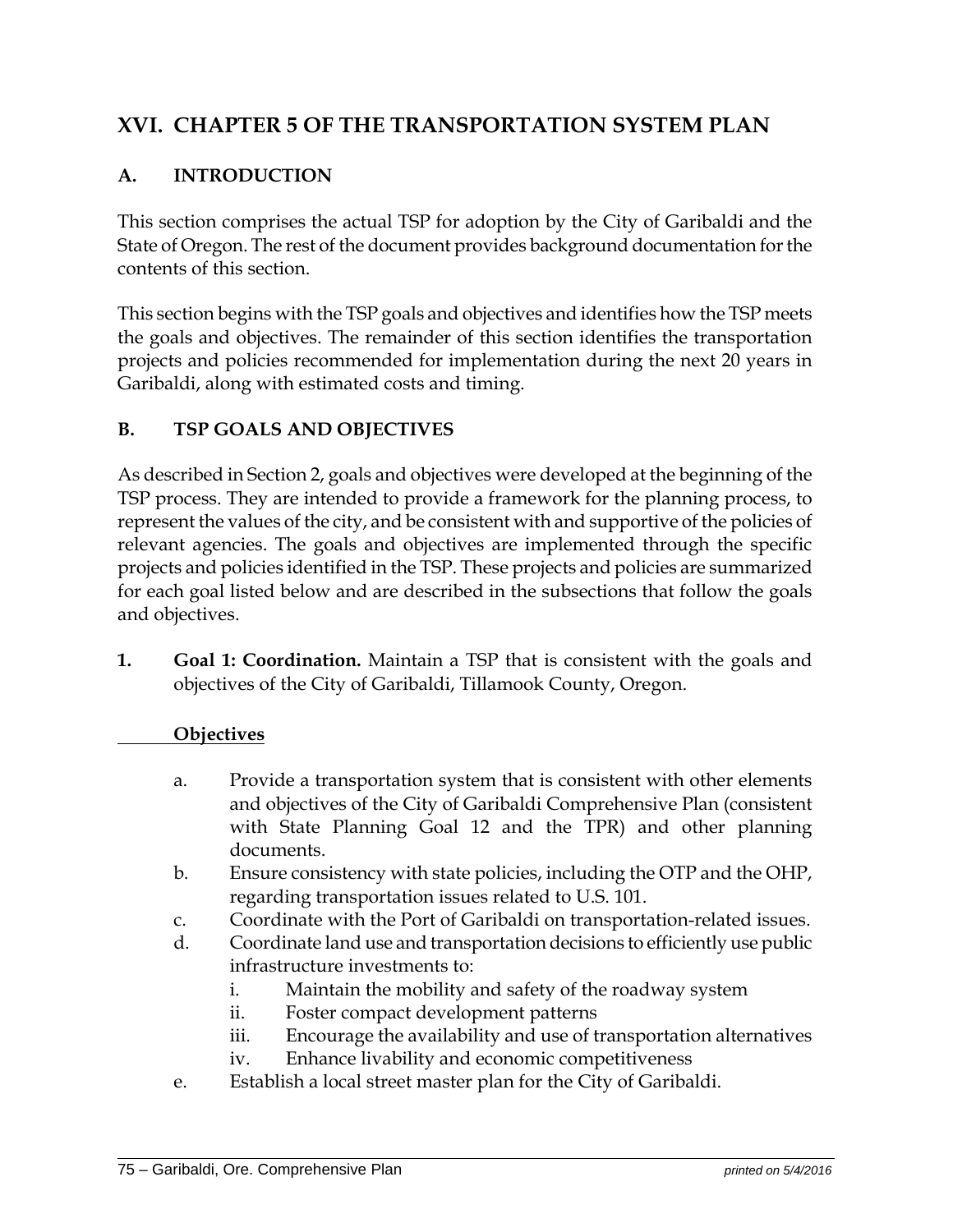## **Strategies**

The TSP process has been coordinated with the plans and policies of relevant agencies through the plan and policy review conducted at the beginning of the process (See Background Document) and through meetings of the PAC. Consistency with relevant sections of the OHP and the TPR are documented throughout the TSP and in Table 7-1.

**2. Goal 2: Circulation and Mobility.** Develop an interconnected multimodal transportation system that serves the travel needs of Garibaldi.

## **Objectives**

- a. Provide a network of arterials, collectors and local streets that are interconnected, appropriately spaced and reasonably direct.
- b. Balance the simultaneous needs to accommodate local traffic and through-travel while incorporating traffic calming provisions.
- c. Minimize travel distances and vehicle-miles traveled.
- d. Safely, efficiently and economically move motor vehicles, pedestrians, bicyclists, transit, trucks and trains to and through Garibaldi.
- e. Develop and adopt design standards for local streets, collectors and arterials describing minimum right-of-way width, pavement, pedestrian service, bicycle travel and other parameters.
- f. Encourage development patterns that offer connectivity and mobility options for members of the community.
- g. Recognize and balance freight needs with needs for local circulation, safety and access.
- h. Recognize the need for sufficient parking for commercial development.
- i. Balance the need for truck, RV and boat trailer access to industrial and waterfront areas with the desire for minimization of disruptions to downtown and commercial areas.
- j. Improve signage for streets, bicycle and pedestrian ways, and trails as well as directional signs to points of interest.
- k. Create and implement a local travel route in Garibaldi as an alternative to traveling on U.S. 101.
- l. Provide opportunities for safe pedestrian routes at railroad crossings.

#### **Strategies**

Circulation and mobility improvements and policies are found throughout the TSP, including projects to improve east-west mobility in the city and to reduce reliance on U.S. 101 for local trips; numerous improvements to the pedestrian and bicycle system and related policies; changes to street design standards; parking improvements; pedestrian crossings of the railroad; and freight circulation.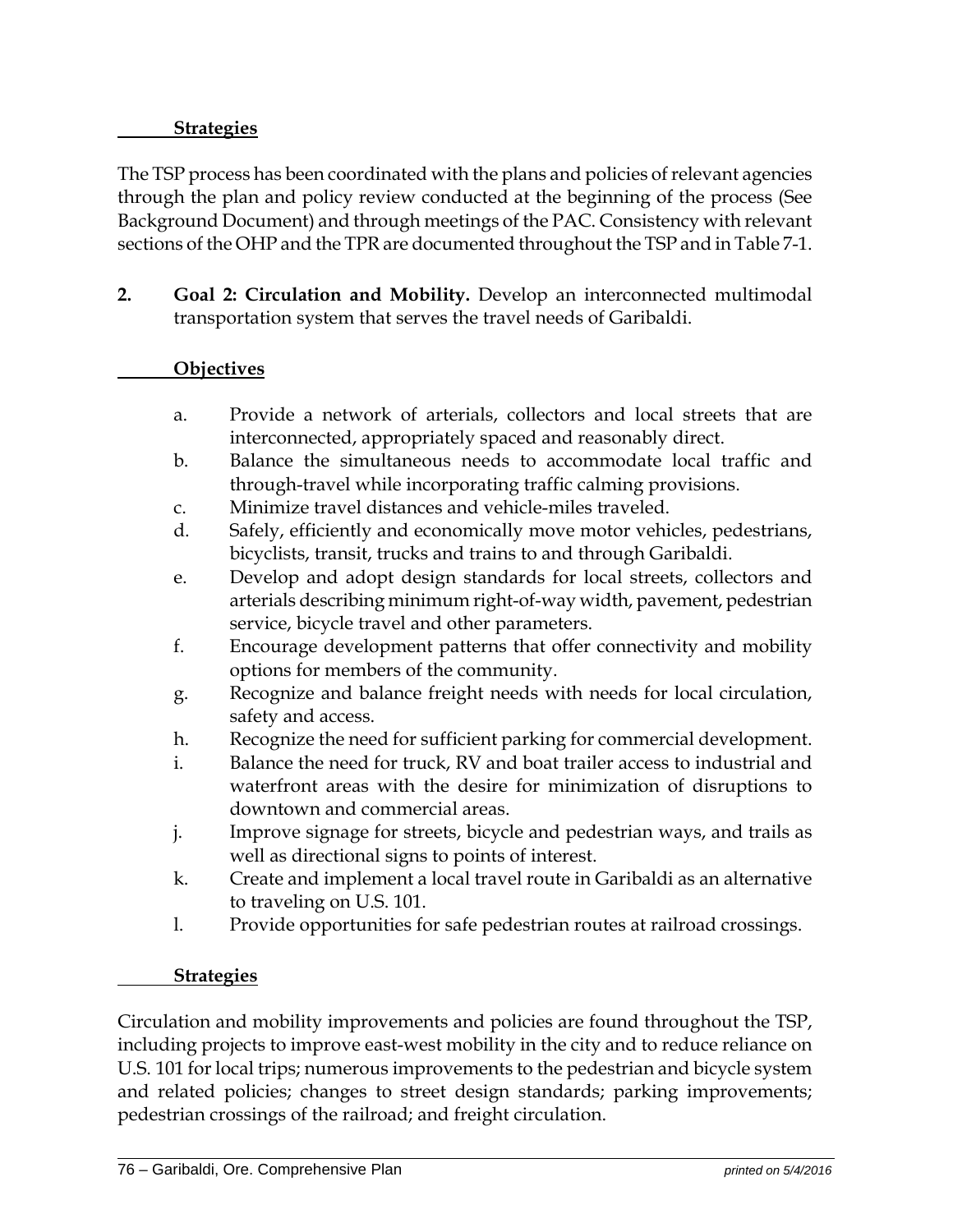**3. Goal 3: Access and Circulation on U.S. 101.** Provide a transportation system that balances access to U.S. 101 and the performance of U.S. 101 with the community desire to maintain a pleasant, economically viable city, consistent with the OHP.

#### **Objectives**

- a. Preserve and improve the coastal bicycle route along U.S. 101.
- b. Improve streetscapes along U.S. 101 by adding pedestrian improvements such as landscaping, planters and benches as feasible.
- c. Improve opportunities to cross U.S. 101 by all modes, without adding new access locations.

#### **Strategies**

On U.S. 101, the plan includes specific improvements for sidewalks (including ADAcompliant ramps) and curb extensions to shorten crossing distances for pedestrians. Outside of the downtown area, widened shoulders are recommended for the coastal bike route. Several locations for bicycle parking on U.S. 101 are identified.

**4. Goal 4: Downtown Area Transportation Facilities.** Improve transportation and parking facilities to be supportive of economic development in the city's downtown.

#### **Objectives**

- a. Provide for additional options for parking in the downtown area to encourage economic development of the downtown.
- b. Develop design standards for transportation improvements in the downtown area to encourage pedestrian connection between the downtown area and adjacent businesses and employment areas.

#### **Strategies**

The plan includes projects to improve and increase downtown parking. New street cross sections include provisions for sidewalks to improve pedestrian circulation.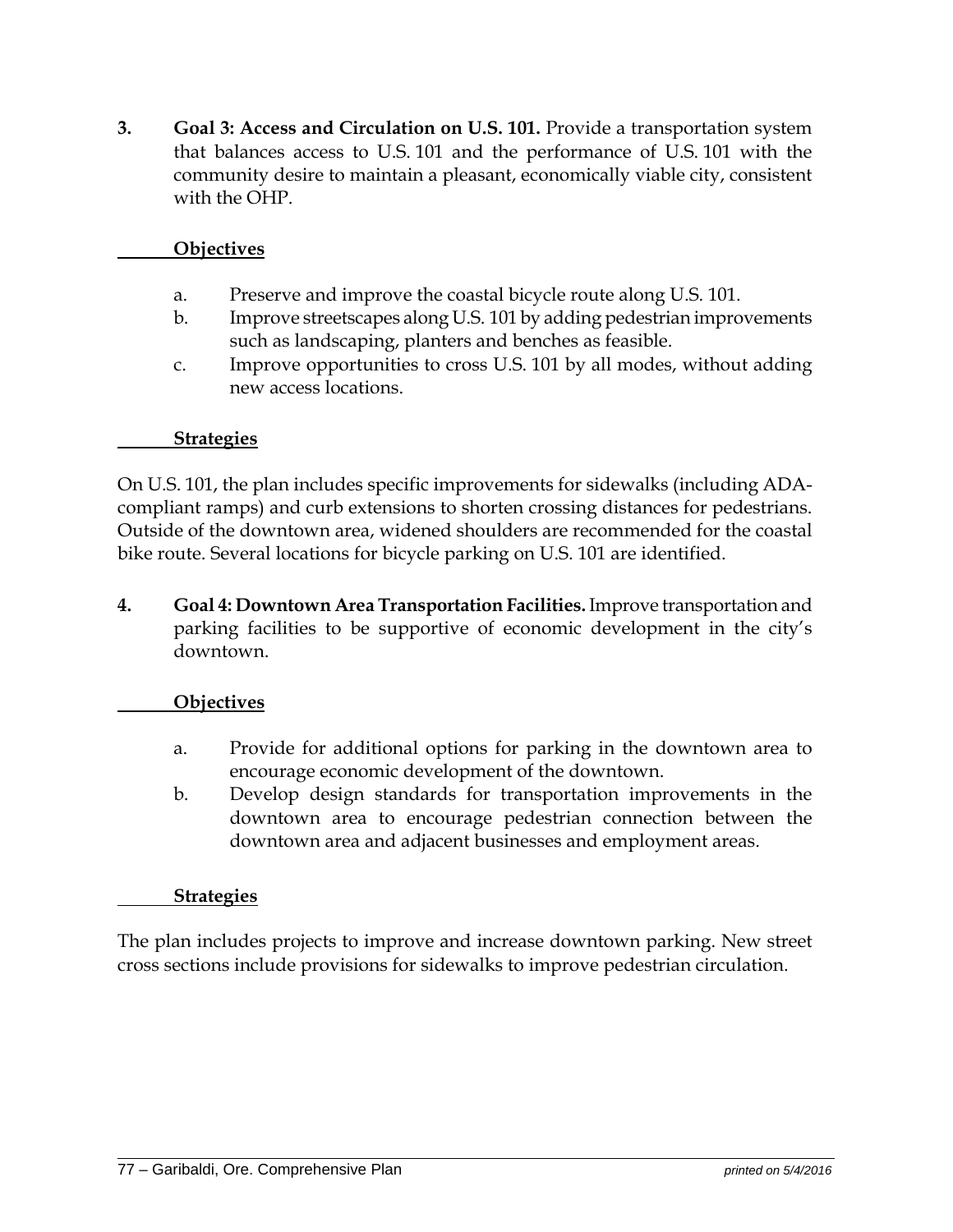**5. Goal 5: Livability and Economic Viability.** Provide a transportation system that balances transportation system needs with the community desire to maintain a pleasant, economically viable city.

## **Objectives**

- a. Minimize adverse social, economic and environmental impacts created by the transportation system, including balancing the need for street connectivity and the need to minimize neighborhood cut-through traffic.
- b. Improve transportation facilities without major disruption of existing neighborhoods or downtown areas.
- c. Promote pedestrian-oriented design and the provision of pedestrian amenities in the downtown area, such as pedestrian-scale lighting.
- d. Ensure adequate vehicle and bicycle parking and parking signage in the downtown commercial area, using techniques such as shared parking areas where appropriate.
- e. Minimize traffic congestion in the downtown commercial area.
- f. Develop and implement a street tree program, with emphasis on the downtown area.
- g. Discourage through-traffic and high speeds in residential areas.

## **Strategies**

The plan preserves the existing balance between the commercial area on U.S. 101 and the adjacent residential area to the north. Changes to the transportation system are focused on improving the existing system rather than creating new routes. The eastwest connectivity projects would improve connectivity for all modes. Several parking projects are included in the plan (improving exploring shared parking areas) to enhance the commercial viability of the downtown area. Traffic congestion issues are addressed through the potential future signal and/or emergency activated sign at 7th Street.

**6. Goal 6: Pedestrian and Bicycle Facilities.** Provide for an interconnected system of pedestrian and bicycle facilities in Garibaldi.

## **Objectives**

- a. Develop safe, connected pedestrian and bicycle facilities near schools, high-density residential districts, commercial districts and waterfront areas.
- b. Develop bicycle lanes or shoulder bikeways on arterial streets (U.S. 101) and collectors.
- c. Adopt, implement and maintain appropriate design and construction standards for pedestrian access in new subdivisions, offices, shopping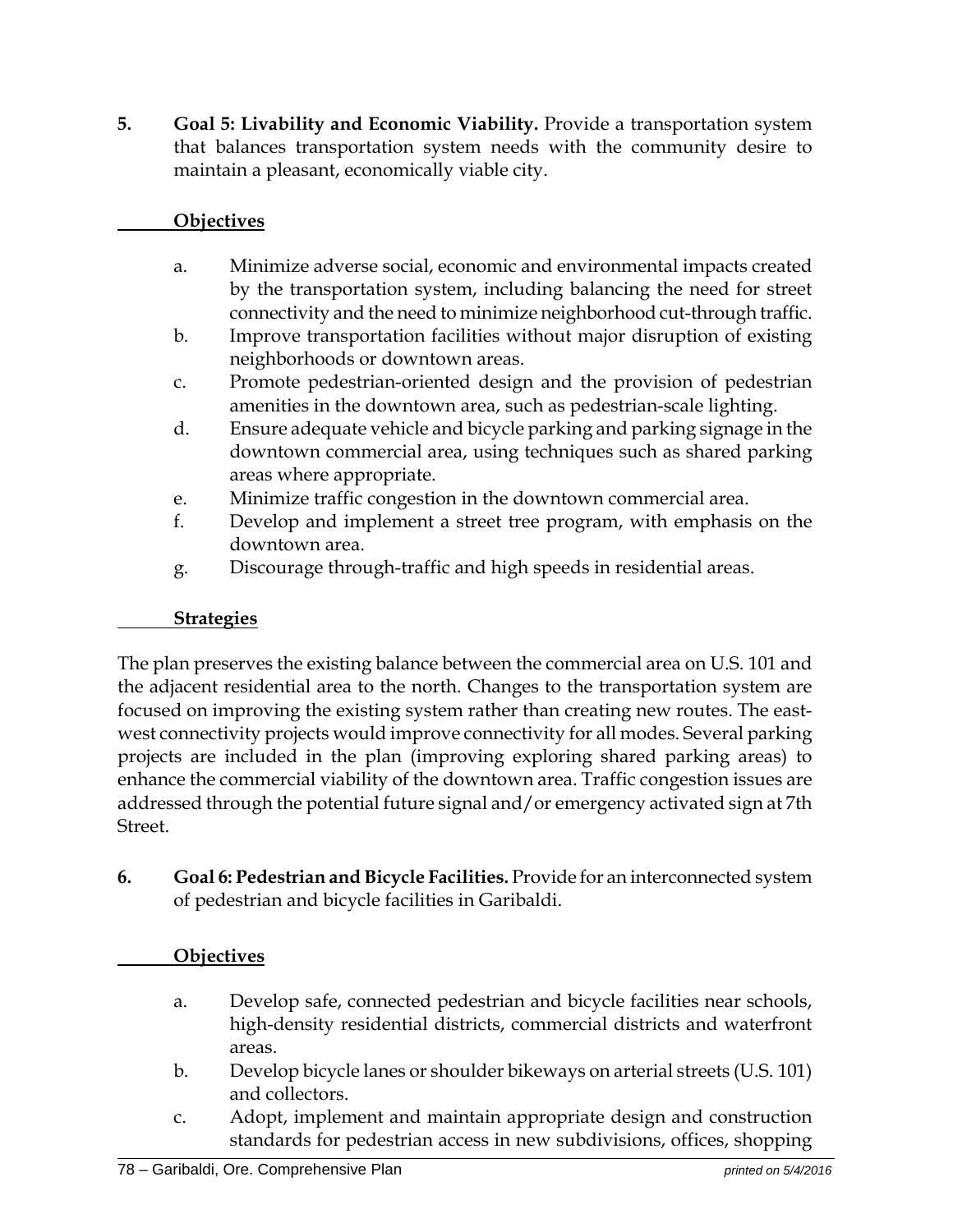centers and public building developments.

- d. Ensure adequate pedestrian access on all streets in commercial zones.
- e. Use unused rights-of-way for greenbelts, walking trails or bike paths where appropriate.
- f. Improve public access to the waterfront and trails along the waterfront.
- g. Promote multimodal connections where appropriate.
- h. Support and encourage increased levels of bicycling and walking.
- i. Develop safe and convenient pedestrian and bicycle systems that link all land uses, provide connections to transit facilities, and provide access to publicly owned land intended for general public use, such as the beach or park facilities.
- j. Adopt and maintain development standards that support pedestrian and bicycle access to commercial and industrial development, including (but not limited to) direct pathway connections, bicycle parking facilities and signage where appropriate.

## **Strategies**

Many improvements to the pedestrian and bicycle system are included in the plan, particularly near pedestrian generators, such as the downtown area and the school. Trail improvements also are included.

**7. Goal 7: Accessibility.** Provide a transportation system that serves the needs of all members of the community for all routes and all available modes of transportation.

## **Objectives**

- a. Consider the transportation disadvantaged when developing alternatives to meet growing transportation needs.
- b. Upgrade existing transportation facilities and work with public transportation providers to provide services that improve access for all users.
- c. Develop and maintain travel routes for pedestrians, bicyclists and the physically handicapped.

#### **Strategies**

No new public transportation facilities are included in the TSP. However, the many pedestrian, bicycle and trail projects will aid pedestrians, bicyclists and those who use these modes in combination with transit. Of particular note are the improvements to pedestrian ramps that bring them up to ADA guidelines.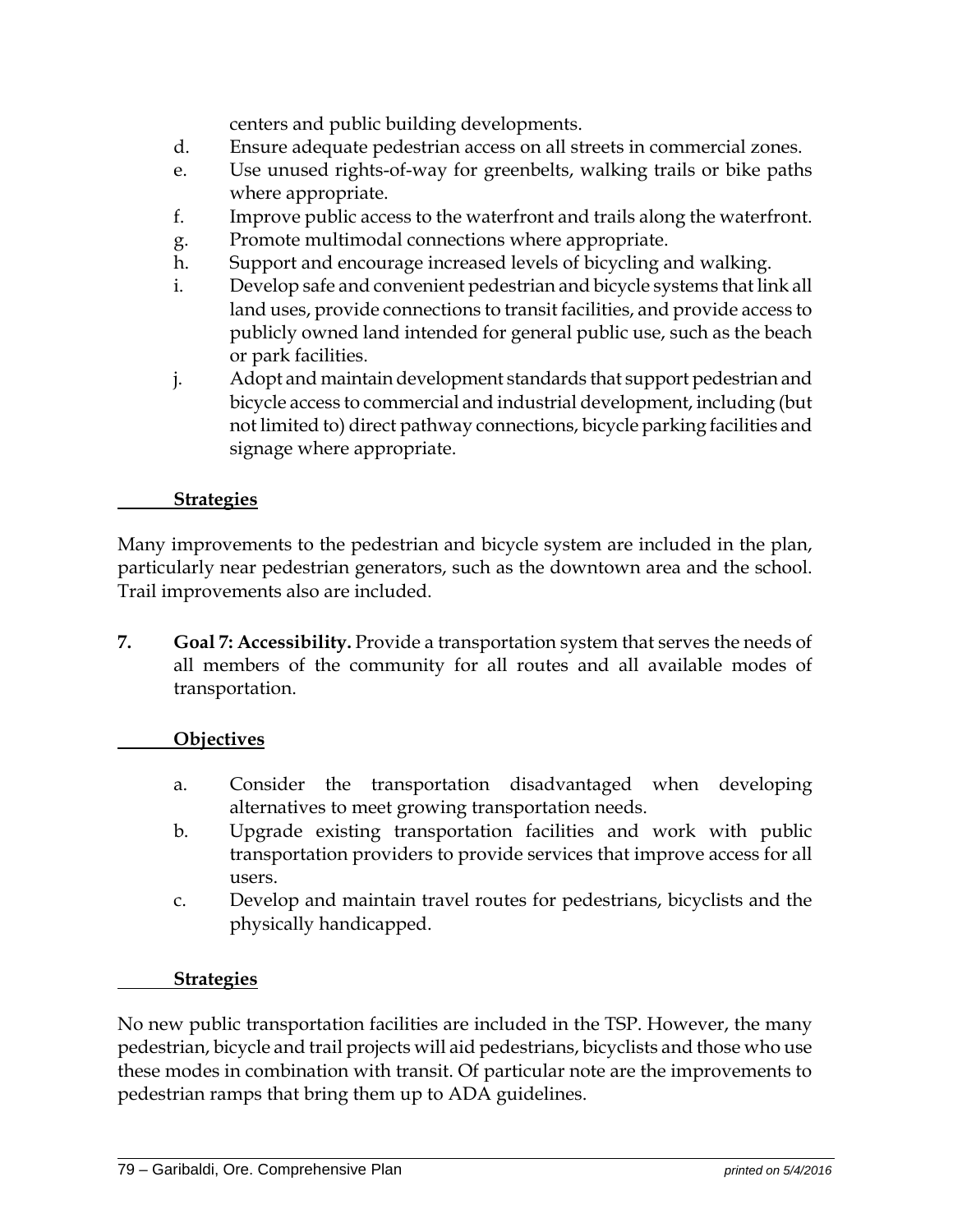**8. Goal 8: Public Transportation.** Work to improve cost-effective and safe public transportation through and within Garibaldi.

## **Objectives**

- a. Work with the TCTD to develop transit systems and stations, and related facilities in convenient and appropriate locations that adequately and efficiently serve Garibaldi.
- b. Work to improve the signage and amenities at transit stops and stations.
- c. Work with TCTD to expand transit service as necessary during summer months of peak travel.
- d. Provide for the transportation disadvantaged by complying with state and federal regulations and cooperating with TCTD and other agencies.

#### **Strategies**

The TSP has been coordinated with the TCTD. While no new public transportation facilities are included in the TSP, the many pedestrian, bicycle and trail projects will aid pedestrians, bicyclists and those who use these modes in combination with transit.

**9. Goal 9: Environment.** Provide a transportation system that balances transportation services with the need to protect the environment and significant natural features.

#### **Objectives**

- a. Allow for maintenance and repair of transportation facilities.
- b. Allow for transportation facilities in estuary and shoreline zones.
- c. Regulate construction of transportation facilities in estuary zones according to need, purpose, compatibility with resources, siting and alternatives available.
- d. Schedule transportation facility construction to avoid effects to critical periods of coastal wildlife.
- e. Design transportation facilities to take advantage of natural topography to avoid shoreline disruption.
- f. Promote a transportation system that encourages energy conservation, in terms of efficiency of the roadway network and the standards developed for street improvements.
- g. Encourage use of alternative modes of transportation and encourage development that minimizes reliance on the automobile.
- h. Balance transportation needs with the preservation of significant natural features and viewsheds.
- i. Minimize transportation impacts on coastal and inland natural resources.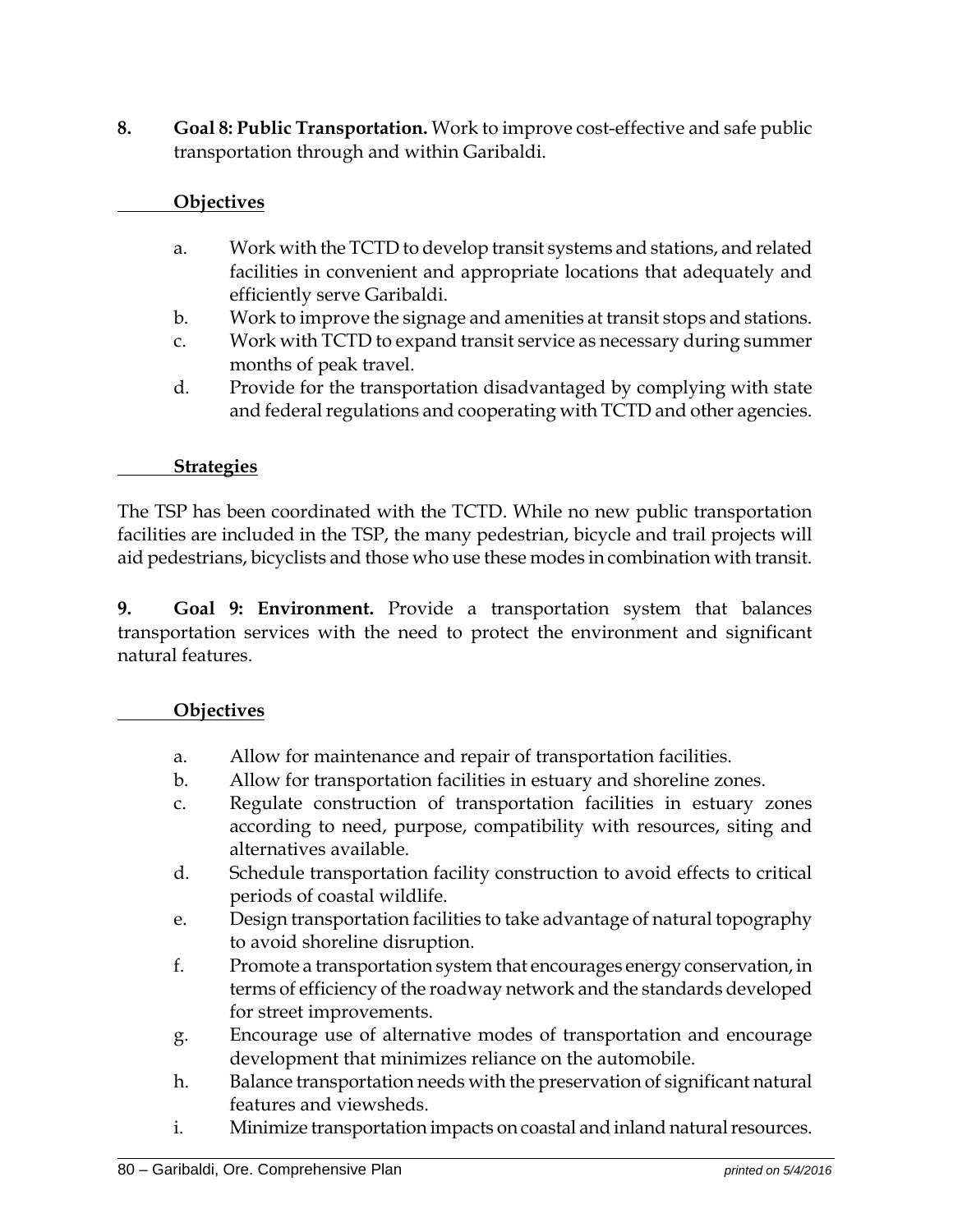#### **Strategies**

Potential adverse environmental impacts were considered and identified through the project evaluation process. Where substantial environmental impacts would result from a proposed project, these are noted. Some projects with substantial impacts were eliminated from further consideration in the evaluation process. Beneficial environmental impacts will result from the connectivity/mobility projects and from pedestrian, bicycle and trail projects that support the use of non-motorized transportation in the city.

**10. Goal 10: System Preservation.** Work to ensure that development does not preclude the construction of identified future transportation improvements and that development mitigates the transportation impacts it generates when appropriate.

#### **Objectives**

- a. Require developers to aid in the development of the transportation system by dedicating or reserving needed rights-of-way, by constructing half or full street improvements needed to serve new development, and by constructing off-street pedestrian, bicycle and transit facilities when appropriate.
- b. Consider transportation impacts when making land use decisions, and consider land use impacts (in terms of land use patterns, densities and designated uses) when making transportation-related decisions.
- c. Ensure that development does not preclude the construction of identified future transportation improvements.

## **Strategies**

Several changes to the Garibaldi zoning code are recommended to coordinate future development with transportation system needs and address the impacts of development.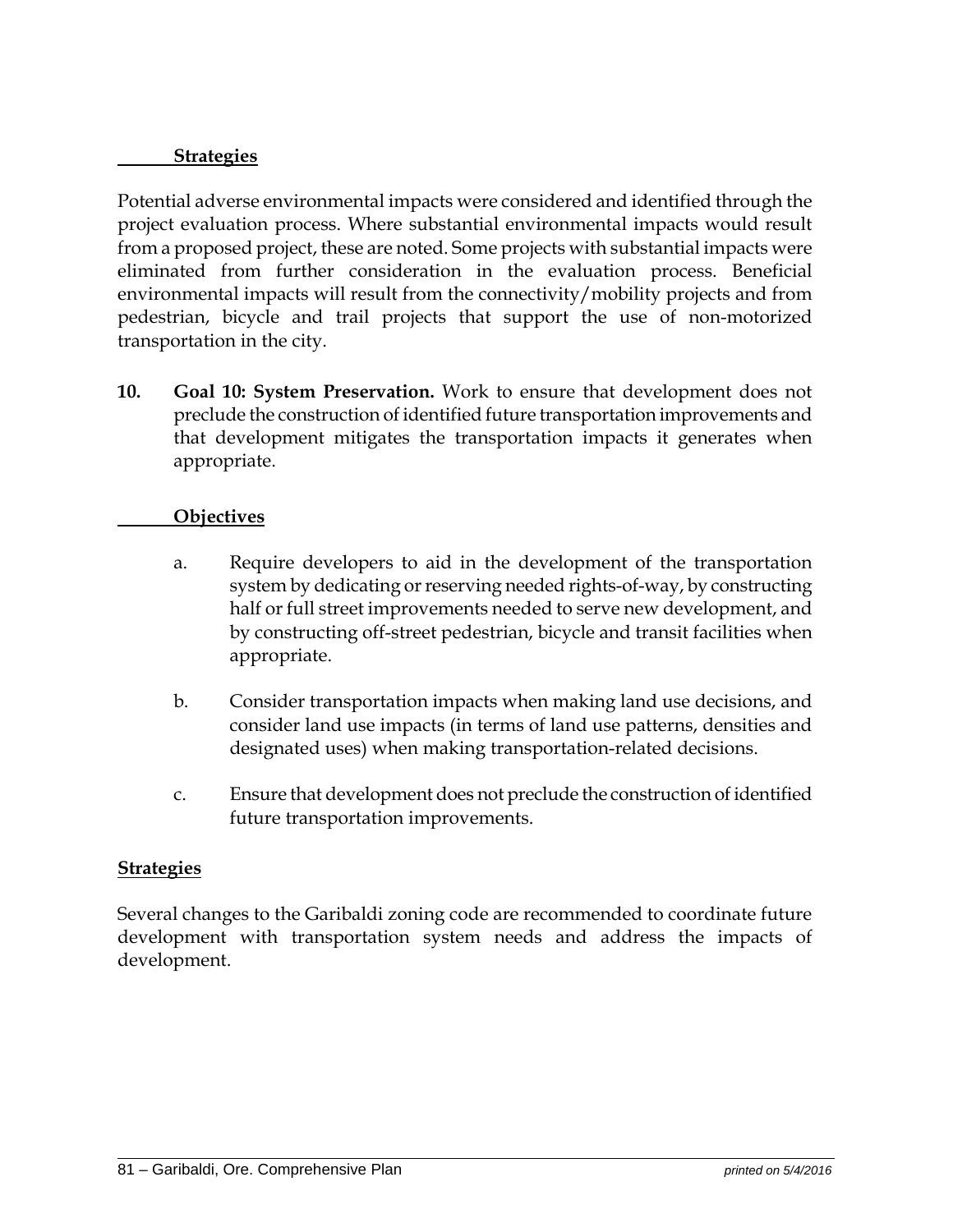**11. Goal 11: Capacity.** Provide a transportation system that has sufficient capacity to serve the needs of all users.

## **Objectives**

- a. Protect capacity on existing and improved roads to provide acceptable service levels to accommodate anticipated demand.
- b. Limit access points on highways and major arterials, and use techniques such as alternative access points when possible to protect existing capacity.
- c. Minimize direct access points on to arterial rights-of-way.
- d. Update and maintain required access management standards for new development and work toward modifications of existing development to preserve the safe and efficient operation of roadways, consistent with functional classification.
- e. Establish and maintain access spacing standards to protect capacity.
- f. Consider acceleration/deceleration lanes and other special turning lanes for capacity maintenance where appropriate.

#### **Strategies**

Capacity needs were studied as part of the existing and future conditions analysis. In general, roadway capacity is not a concern for the Garibaldi transportation system. Access management is addressed in several areas in the TSP.

**12. Goal 12: Safety.** Provide a transportation system that maintains adequate levels of safety for all users.

#### **Objectives**

- a. Undertake, as needed, special traffic studies in problem areas, especially around schools, to determine appropriate traffic controls to effectively and safely manage vehicle and pedestrian traffic.
- b. Improve the safety of rail, bicycle, and pedestrian routes and crossings.
- c. Identify safe connections for vehicles, bicycles and pedestrians across U.S. 101.
- d. Develop lifeline and tsunami/evacuation routes with local, state and private entities.
- e. Improve emergency vehicle access across U.S. 101 and the railroad tracks.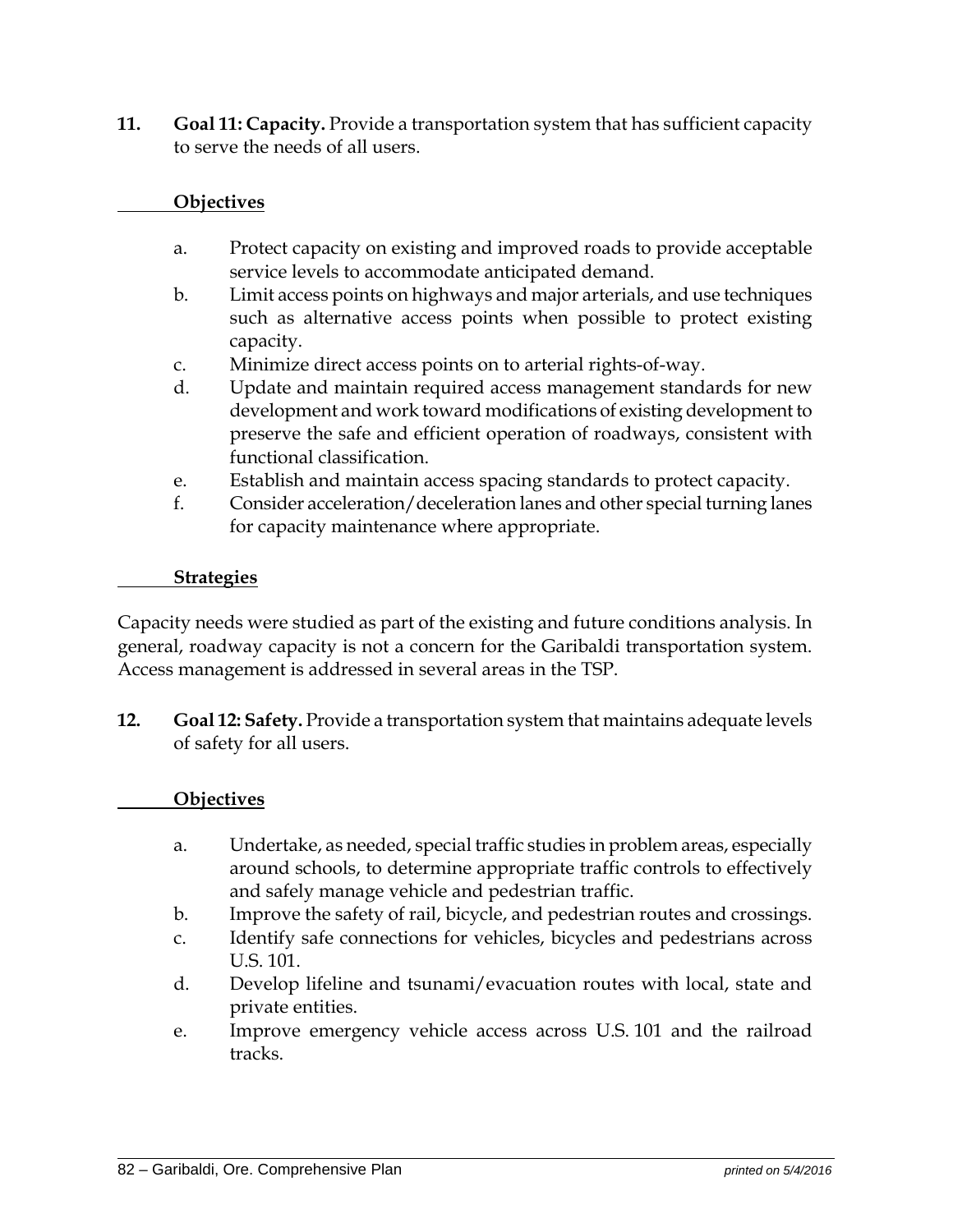## **Strategies**

Several safety projects are included in the plan, based on the review of existing and future conditions and input from the PAC.

**13. Goal 13: Transportation Funding.** Provide reasonable and effective funding mechanisms for city transportation improvements identified in the TSP.

#### **Objectives**

- a. Develop a financing program that establishes transportation priorities and identifies funding mechanisms for implementation.
- b. Develop a plan with sufficient detail to qualify for funding of engineering and construction phases.
- c. Identify funding opportunities for a range of projects and coordinate with county, state and federal agencies.
- d. Develop designs that meet applicable local, county, state and federal plans, standards and criteria.

#### **Strategies**

Section 6 of the TSP document includes the transportation financing plan, which addresses this goal.

## **C. TRANSPORTATION SYSTEM PLAN**

This subsection identifies the transportation improvements and policies that should be implemented in the next 20 years in Garibaldi to improve motor vehicle operations, safety, and pedestrian and bicycle travel. The plan also includes public transportation, rail and water elements. The transportation improvements and policies in this section were included on the basis of the information presented in previous sections of this document, including the analysis of existing and future, forecasted, no-build conditions; the analysis of alternatives and projects; and the selection of a preferred alternative.

The transportation system plan is divided into the following plan elements:

- 1. State Roadway System
- 2. Local Roadway System
- 3. Bicycle and Pedestrian System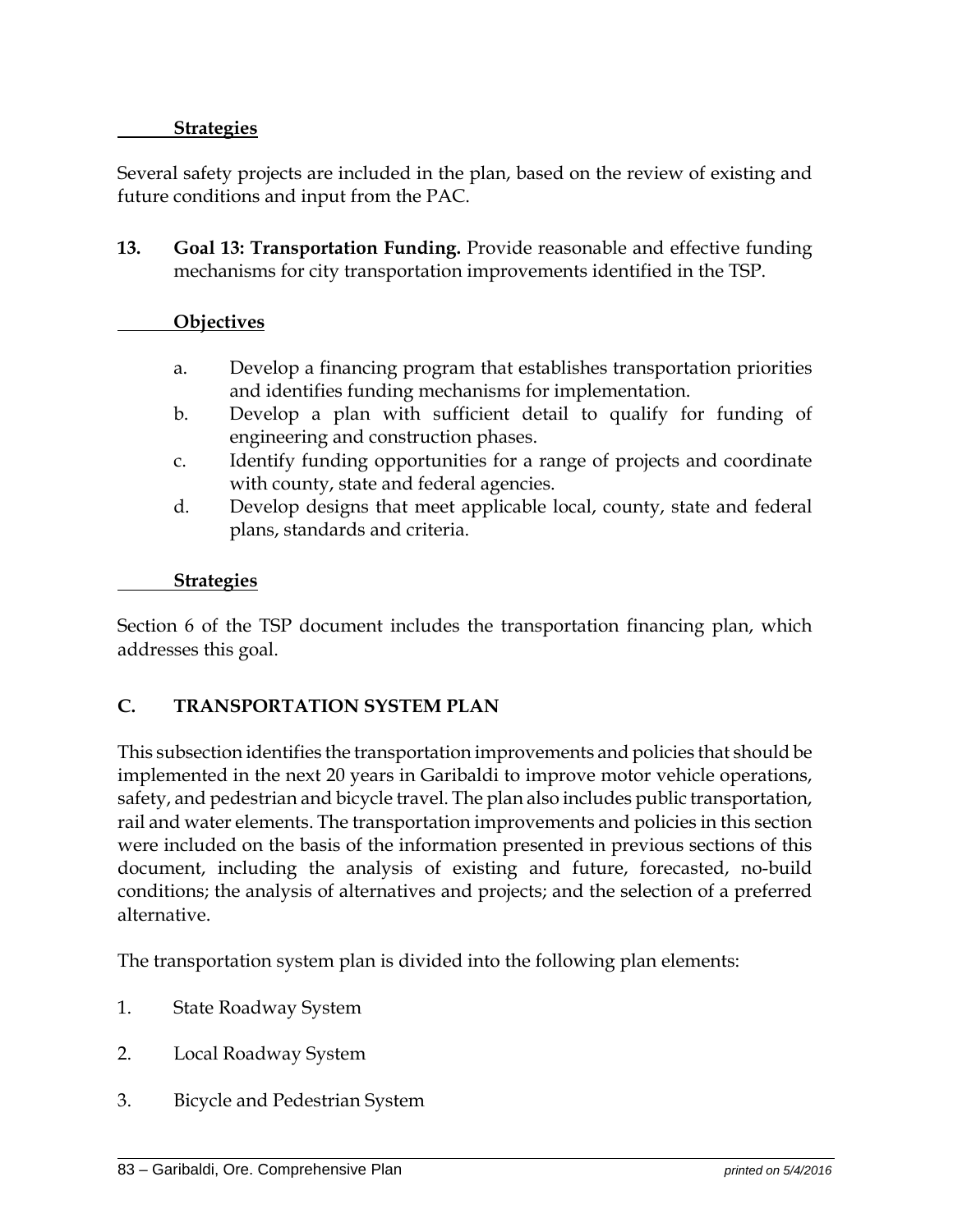- 4. Public Transportation System
- 5. Rail System
- 6. Water System

Figure 5-1 shows the locations of the roadway capacity and safety projects included in the TSP.

Because not all of the projects are likely to be funded under existing revenue sources, each project is given a priority in terms of years. The priorities are based on the measures of effectiveness and input from stakeholders, including the PAC. An orderof-magnitude cost also is included for most projects. The list of projects does not represent a financially constrained plan.

## **D. STATE ROADWAY SYSTEM**

The state roadway network in Garibaldi (U.S. 101) serves both local and through traffic. Capacity and safety improvements recommended on U.S. 101 are outlined below. In addition, recommendations are made regarding highway segment designations, planning studies, functional classifications and lifeline routes.

## **1. Capacity Improvements**

Table 5-1 presents the capacity improvements that are recommended for U.S. 101 in Garibaldi. The projects are numbered and shown in Figure 5-1.

*Table 5-1 Recommended Capacity Improvements on U.S. 101* 

| Project<br>Number | Location and Description                                                                                                                                          | <b>Estimated Priority</b><br>Cost | (years) |
|-------------------|-------------------------------------------------------------------------------------------------------------------------------------------------------------------|-----------------------------------|---------|
|                   | Install an emergency sign with activated flashing lights (or<br>emergency activated signal if warranted) along U.S. 101<br>near 6th and 7th Streets. <sup>5</sup> | \$5,000 to $0-5$<br>\$150,000     |         |
| 2                 | Widen U.S. 101 shoulder to 6 feet outside of downtown<br>area. Include bike lane signing and striping.                                                            | \$200,000 5-10                    |         |
| 3                 | Reconstruct U.S. 101 and 7th Street intersection so that a<br>large vehicle can adequately turn. <sup>2</sup>                                                     | \$200,000 5-10                    |         |

 $\overline{a}$ <sup>5</sup> Any modifications to the traffic control along US 101 would have to be approved by the State Traffic Engineer.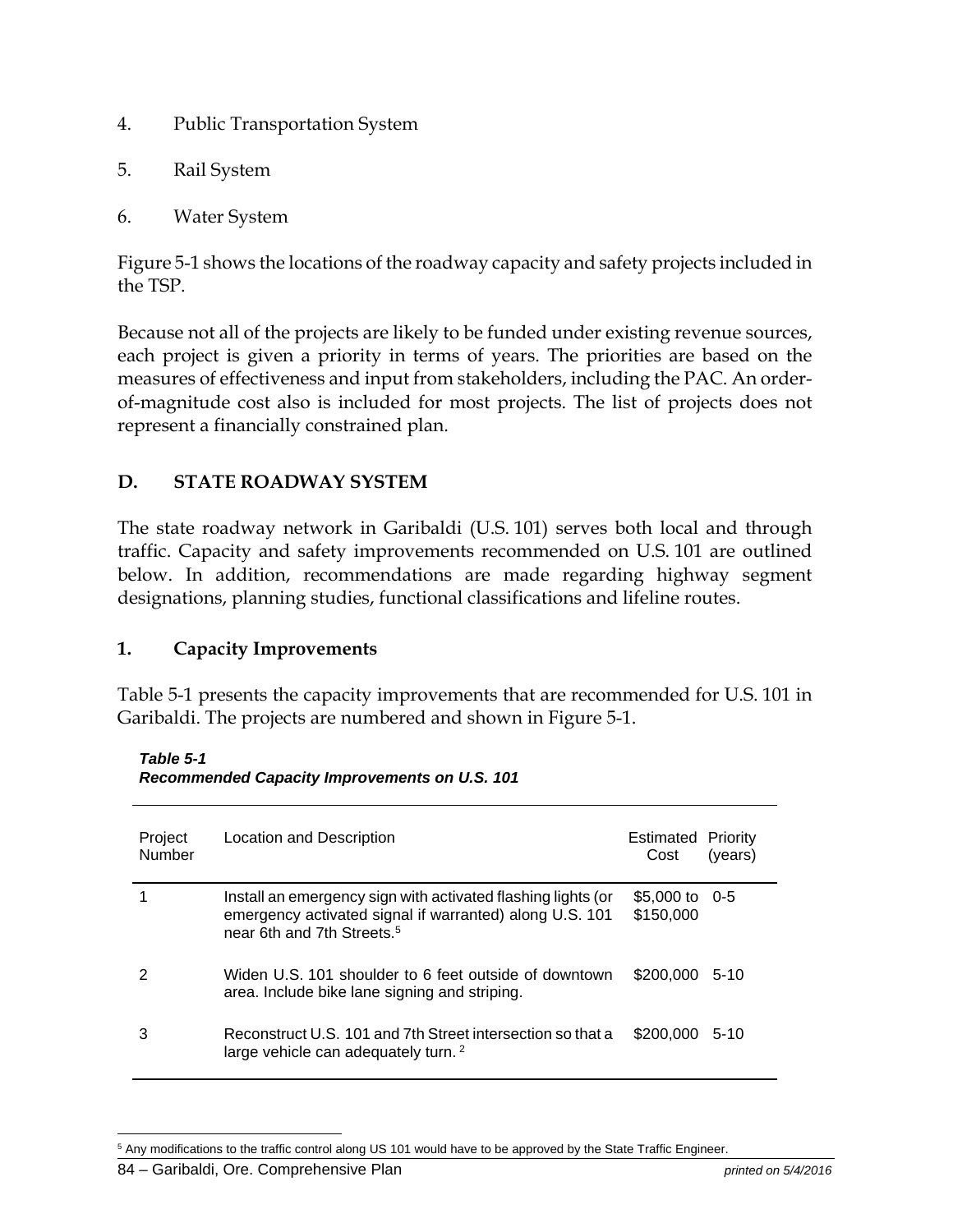## **2. Safety Improvements**

Table 5-2 presents the safety improvements that are recommended along U.S. 101 in Garibaldi. The projects are numbered and shown on Figure 5-1.

| Table 5-2                                          |  |
|----------------------------------------------------|--|
| <b>Recommended Safety Improvements on U.S. 101</b> |  |

| Project<br>Number | <b>Location and Description</b>                                                                                                                                                                                                             | Estimated<br>Cost        | Priority<br>(years) |
|-------------------|---------------------------------------------------------------------------------------------------------------------------------------------------------------------------------------------------------------------------------------------|--------------------------|---------------------|
|                   | Allow only right-out onto U.S. 101 at 1st Street (Note: left-in<br>and right-in movements from US 101 would be allowed.)                                                                                                                    | \$5,000                  | $0 - 5$             |
| 2                 | Provide for a right-out movement only at the 14 <sup>th</sup> St. approach<br>to US 101. Widen the 14 <sup>th</sup> St. approach to the east and<br>improve sight distance by removing a section of the existing<br>rock slope if possible. | Variable:<br>$$100,000+$ | $0 - 5$             |

## **3. Access Management**

Frequent accesses onto U.S. 101 are present in Garibaldi. One potential new access onto U.S. 101 is identified in the TSP: Provide new access into the port near U.S. 101 and 2nd Street. This would require an agreement with the current private development. This road would connect to South 3rd Street and South American Avenue, allowing the 3rd Street access with U.S. 101 to be closed.

If this access change were made, it would need to comply with the access management requirements of the OHP. Because the net accesses onto the highway would be unchanged and because there are infrequent accesses to U.S. 101 on the south side of U.S. 101, it is anticipated the change would meet access management requirements. It also would improve local access and circulation.

As discussed in Section 3, Garibaldi currently does not comply with the access management standards in the OHP because the classification at Garibaldi does not specifically identify it as a downtown area. To address this, the potential for a Special Transportation Area (STA) designation in Garibaldi should be explored.

To protect transportation facilities and to provide for safe multimodal transportation in Garibaldi, several changes have been proposed to the city's ordinances. A new section has been added to the city's Subdivision and Land Partition procedures, Section 41A, Access Management, which includes a requirement for completion of a traffic impact study, provides for the closing or consolidation of access points, and provides access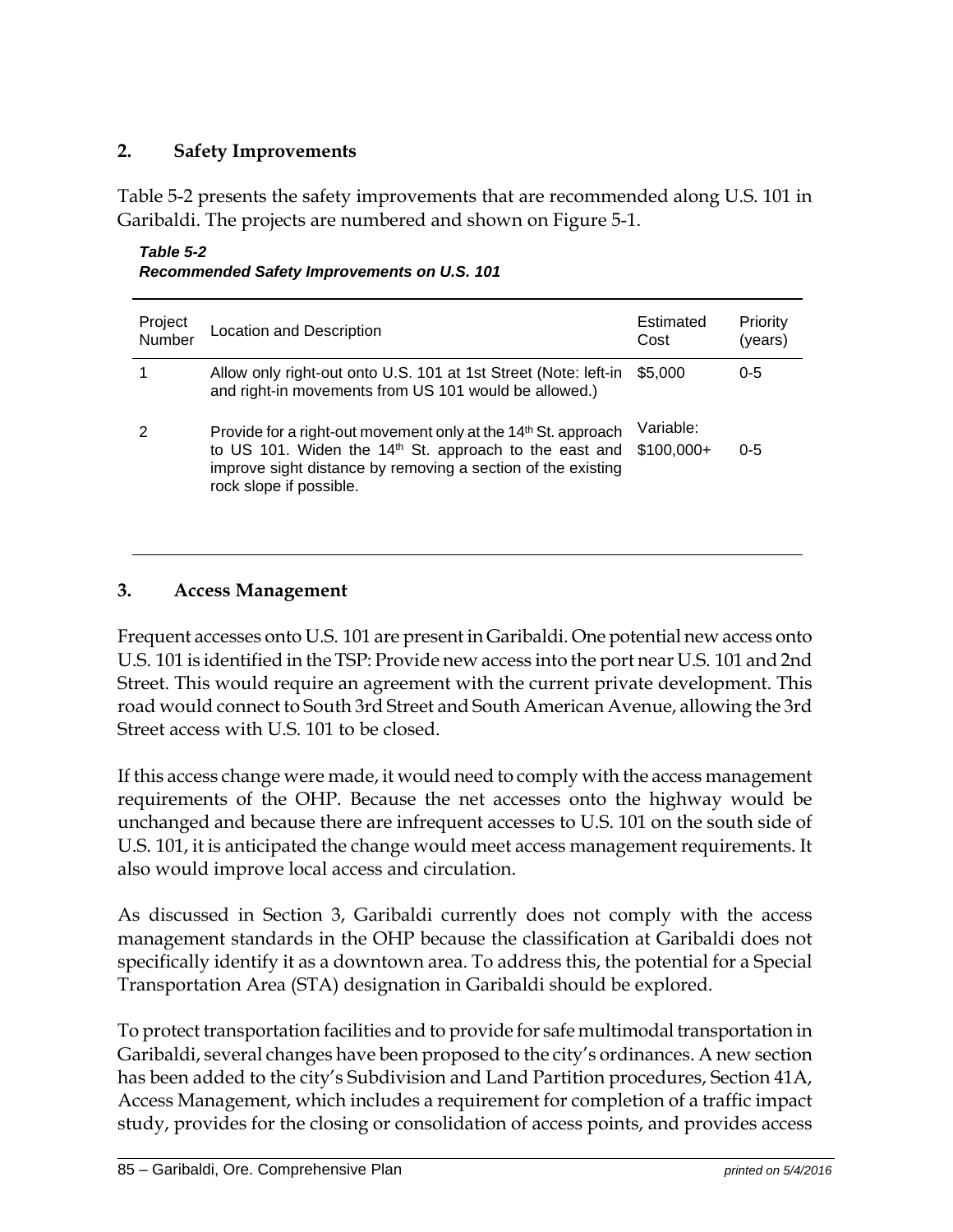spacing options to create walkable and safe pedestrian crossings. Optional language for shared driveways, vertical clearance and fire access has been included in Section 7.

## **4. Highway Segment Designation**

The OHP provides for special designation of certain highway segments to guide future planning and management decisions and to balance the needs of through traffic with local traffic and development. The designations, which include STAs, commercial centers, and urban business areas, have specific objectives for access management, automobiles, pedestrian and bicycle accommodation, transit amenities and development.

Based on a preliminary review of the requirements and characteristics of an STA (see Table 5-3), this designation should be explored further by the city and ODOT. The STA designation process requires a detailed study of the existing and future highway characteristics and development of an STA management plan. ODOT previously identified Garibaldi as a potential STA location with low priority.

| <b>STA Characteristic</b>                                                                                                                                                 | Is Characteristic<br><b>Present Today</b><br>or in the Future? | <b>Notes</b>                                                                                                                                                                            |
|---------------------------------------------------------------------------------------------------------------------------------------------------------------------------|----------------------------------------------------------------|-----------------------------------------------------------------------------------------------------------------------------------------------------------------------------------------|
| <b>LOCATION</b>                                                                                                                                                           |                                                                |                                                                                                                                                                                         |
| Must straddle a state highway; any new<br>development to be built off of the highway or<br>only on one side.                                                              | Yes                                                            | Assuming STA designated in downtown<br>area.                                                                                                                                            |
| Cannot be located on a freeway or expressway                                                                                                                              | Yes                                                            | US 101 is a statewaide highway and not<br>a freeway or expressway.                                                                                                                      |
| Area has a majority, if not all, of STA attributes,<br>either as existing or planned uses and<br>infrastructure through an adopted plan.                                  | Maybe                                                          | Issues listed as "maybe" in this table<br>would need to be resolved, such as<br>through future development.                                                                             |
| STA does not apply to entire city                                                                                                                                         | Yes                                                            | Proposed STA area would be in<br>downtown core area, such as 3rd to 7th or<br>$1st$ to $10th$ .                                                                                         |
| <b>TRAFFIC</b>                                                                                                                                                            |                                                                |                                                                                                                                                                                         |
| STA located in compact area with local street<br>network to facilitate local auto and pedestrian<br>circulation.                                                          | Yes                                                            | Development in downtown core area is<br>compact and there is a local street<br>network.                                                                                                 |
| Traffic speeds are slow, generally 25 mph or<br>less                                                                                                                      | Maybe                                                          | Current posted speed on US101 in the<br>downtown core area is 30 mph. Speeds<br>would need to be reduced.                                                                               |
| Identify strategies for addressing freight and<br>through traffic including speed, possible<br>signalization, parallel or other routes, actions<br>elsewhere in corridor. | Maybe                                                          | The TSP<br>includes provisions<br>for<br>improving signalization and parallel<br>routes for local traffic. However, parallel<br>routes for through traffic would not be<br>appropriate. |

*Table 5-3* 

*Preliminary Review of STA Characteristics as they relate to Garibaldi1*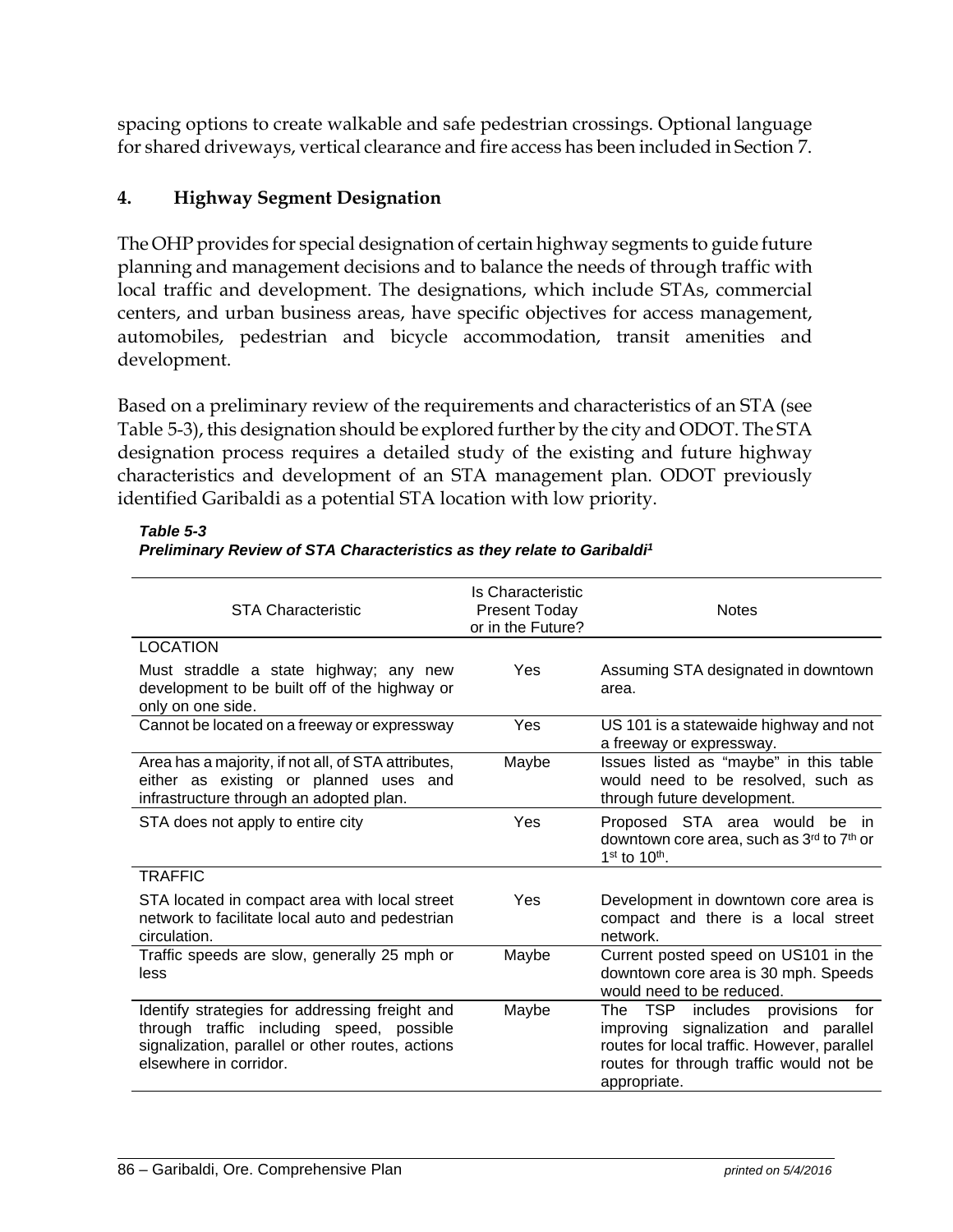| <b>DESIGN</b>                                                                                                  |       |                                                                                                                                                                                                |
|----------------------------------------------------------------------------------------------------------------|-------|------------------------------------------------------------------------------------------------------------------------------------------------------------------------------------------------|
| In STA area, there are mixed uses; buildings<br>are close together.                                            | Yes   | The downtown commercial area has<br>mixed uses; buildings are generally<br>close together.                                                                                                     |
| Sidewalks have ample width and are adjacent<br>to highways and buildings                                       | Yes   | Most sidewalks have ample width and<br>are adjacent to the highway<br>and<br>buildings in the downtown core.                                                                                   |
| Public road connections are preferred over<br>private driveways.                                               | Maybe | management is<br>key<br>Access<br>a<br>component of an STA. Some driveway<br>closures might be required in the<br>downtown commercial area.                                                    |
| There is on-street parking or else there are<br>shared parking lots located behind or to side of<br>buildings. | Yes   | On-street parking is present throughout<br>the downtown core area and there are<br>several adjacent parking lots. The TSP<br>includes additional<br>strategies<br>and<br>projects for parking. |
| Streets are designed for ease of crossing by<br>pedestrians.                                                   | Yes   | Improvements proposed in the TSP<br>would improve pedestrian<br>crossing<br>conditions                                                                                                         |

<sup>1</sup> This table is based on the STA description in the Oregon Highway Plan. Garibaldi received an STA designation in the winter of 2005

#### **5. Planning Studies**

Table 5-4 presents the recommended planning studies on U.S. 101 in Garibaldi.

#### *Table 5-4 Recommended Planning Studies on US 101*

| Priority<br>(years) |
|---------------------|
| $0 - 5$             |
| $10+$               |
|                     |

<sup>2</sup> This project should occur concurrently with redevelopment in the port area. If redevelopment occurs in less than 10 years, then this project would occur earlier.

#### **6. Maintenance/Preservation/Operations**

No specific maintenance, preservation and operations projects are recommended. If a roadway is recommended for other roadway improvements, maintenance may be appropriate at that time. In addition, some of the projects included in Appendix E include maintenance, preservation, or operation components that address existing deficiencies.

To provide assistance for the city staff to identify and prioritize pavement needs, pavement condition assessment guidelines are included in Appendix B.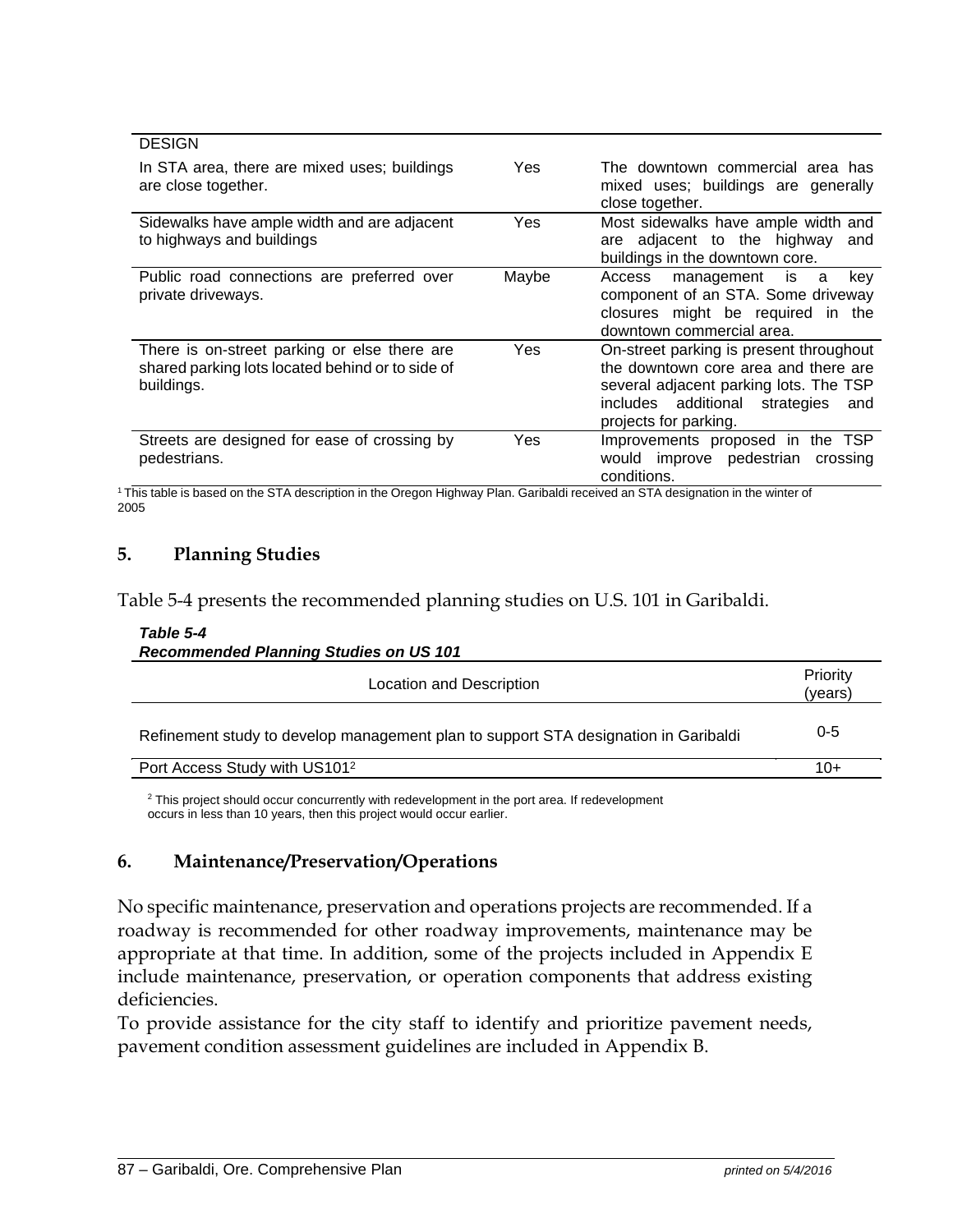## **7. Functional Classifications**

No changes to the functional classification of U.S. 101 are recommended. U.S. 101 should continue to be classified as a principal arterial.

## **8. Lifeline Routes**

Under existing conditions, U.S. 101 in Garibaldi is designated a Priority 2 lifeline route through most of the downtown area. East of the downtown area, U.S. 101 is designated a Priority 1 lifeline route. No changes are recommended to these designations.

## **E. LOCAL ROADWAY SYSTEM**

This section summarizes the functional classifications and associated standards for local roads in Garibaldi to meet transportation system needs in the 20-year planning horizon.

## **1. Functional Classifications**

Roadway standards have been developed for Garibaldi that are consistent with current state standards and follow the proposed functional classifications in the Garibaldi TSP. Functional classifications of local roadways in Garibaldi are defined as follows, consistent with state standards:

- a. *Arterial Roadways*. The primary function of an arterial roadway is to provide mobility. Therefore, arterials typically carry higher traffic volumes and allow higher travel speeds while providing limited access to adjacent properties.
- b. *Collector Roadways*. The function of a collector roadway is to collect traffic from local streets and provide connections to arterial roadways. Generally, collectors operate with moderate speeds and provide more access than arterials.
- c. *Local Roadways*. The primary function of a local roadway is to provide access to local traffic and route users to collector roadways. Generally, local roadways operate with low speeds, provide limited mobility, and carry low traffic volumes than other roadway classifications.

ODOT previously identified the functional classifications of roadways of statewide significance in the city limits of Garibaldi. As part of the TSP process, the functional classifications of county and city roads in Garibaldi have been reviewed. Several city roadway segments currently classified as local roadways by ODOT are identified as local collectors. Based on this information, the following changes are recommended. See Figure 5-2 for the functional classification map.

a. *Arterials*. An arterial designation is not recommended for any roads in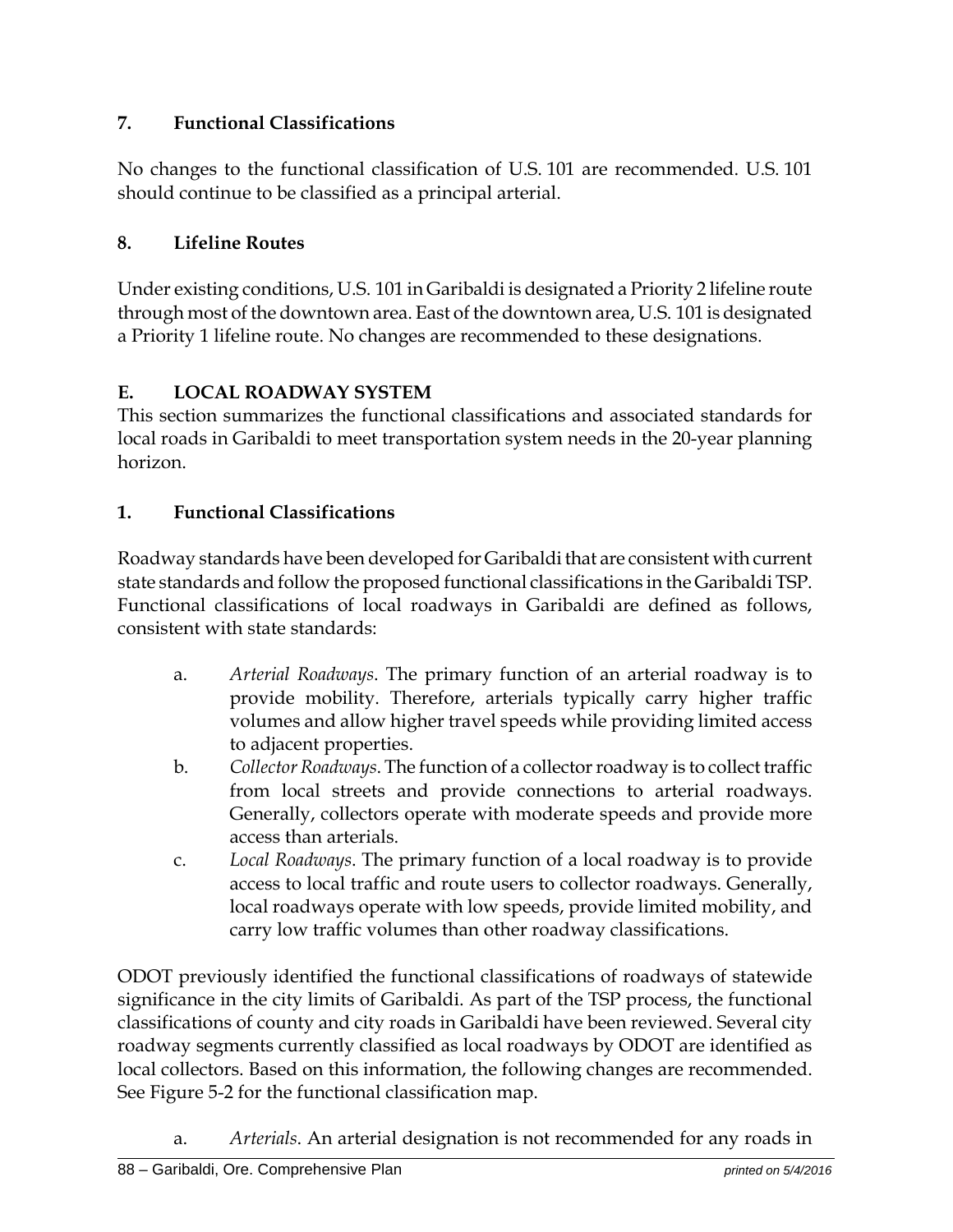Garibaldi. Garibaldi's traffic characteristics on city facilities do not warrant arterial roadways designed to handle large traffic volumes. U.S. 101 is the only arterial in the city.

- b. *Collectors*. The following city facilities are recommended to be classified as collectors:
	- i. South 7th Street -- U.S. 101 to the port commercial area
	- ii. 3rd Street -- South American Avenue to Evergreen Avenue (this road would be classified only as a collector road if a traffic signal is not constructed at U.S. 101 and 7th Street)
	- iii. 6th Street -- U.S. 101 to Evergreen Avenue

iv. South American Avenue -- South 7th Street to South 3rd Street Upon closer inspection, three roadways previously identified as collectors (Acacia Ave. from 6<sup>th</sup> St. to 3<sup>rd</sup> St., Cypress Ave. from 6<sup>th</sup> St. to 3<sup>rd</sup> St., and Driftwood Ave. from US 101 to 3<sup>rd</sup> St.) were determined to function as local streets rather than collectors. These streets are narrow, generally have short blocks, and have low traffic volumes and speeds. The limited nature of the street grid and lack of through streets in Garibaldi also contribute to these determinations.

- c. *Local Roads*. City roads not listed above are recommended to be classified as local roads.
- d. *County Roads*. Within the Garibaldi city limits there are three county roads: Miami Foley Road (on the outskirts of city limits, but not actually within city limits), Miami River Road, and Hobsonville Point Drive (the intersection with US 101 is within the city limits). These roads are classified by the county as a minor arterial, a local road, and a resource collector, respectively. Each classification is accurate with the facility's purpose. Miami River Road is a one-lane dirt road providing access to one residence outside the city limits. Transfer of jurisdiction of Miami River Road from the county to the city has been discussed.

## **2. Design Standards**

Roadway design standards were developed for each functional classification for local (city) facilities. Each functional classification requires different design standards based on the operating conditions (volumes, access management, speeds) and users (bicyclists, pedestrians, motorists) of the roadway segment. The design standards outlined in this report are intended for use in new roadway construction, and where feasible, reconstruction of existing roadway facilities. See Figures 5-3 and 5-4 for roadway standards on arterial, collector, and local roadways.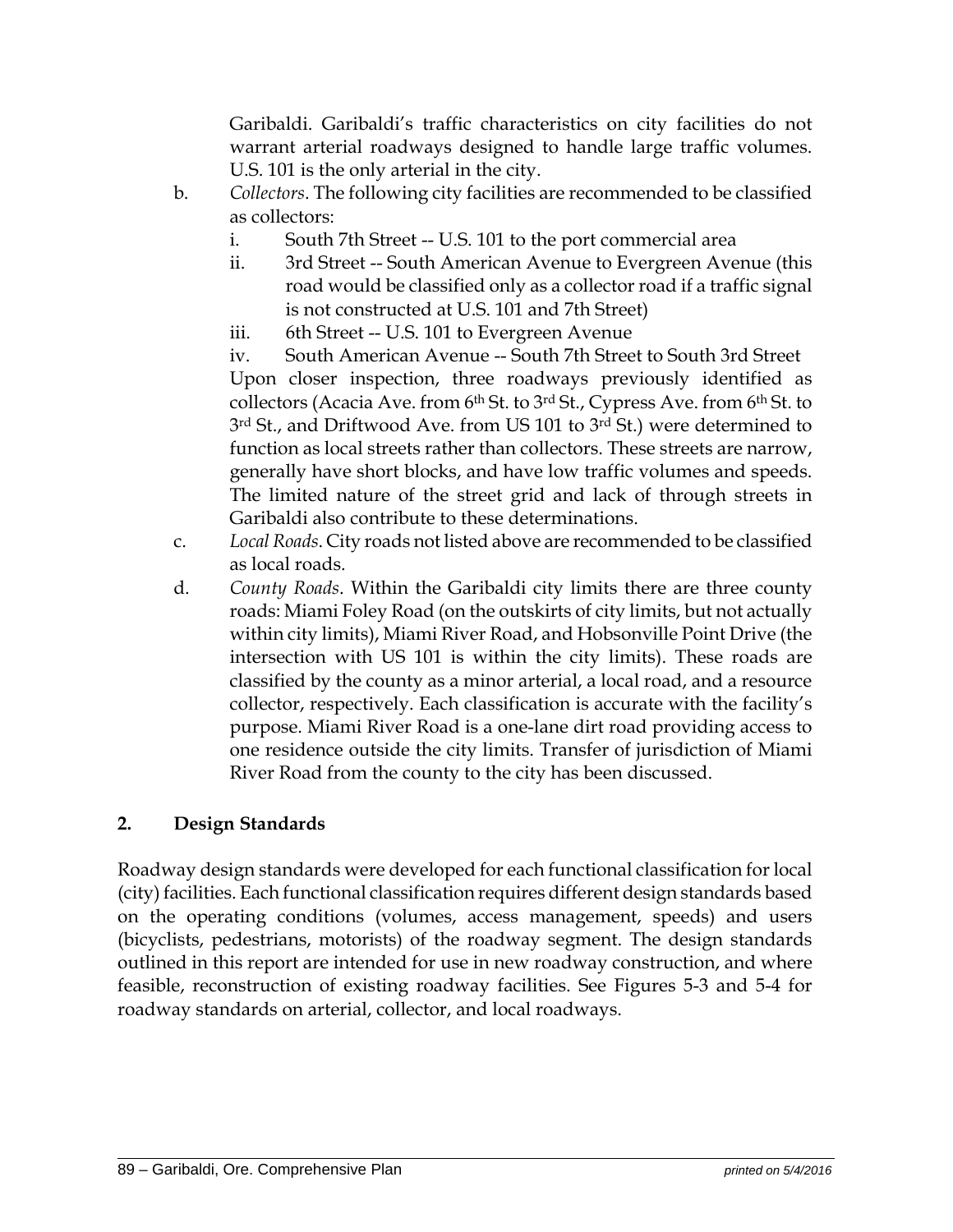## **3. Local Capacity Improvements**

Table 5-5 presents the capacity and widening improvements that are recommended for local facilities in Garibaldi. The projects are numbered and shown in Figure 5-1.

| <b>Table 5-5</b>                                              |
|---------------------------------------------------------------|
| <b>Capacity and Widening Improvements on Local Facilities</b> |

| Project<br>Number | Location and Description                                                                                                                                                                                                               | Estimated<br>Cost      | Priority<br>(years) |
|-------------------|----------------------------------------------------------------------------------------------------------------------------------------------------------------------------------------------------------------------------------------|------------------------|---------------------|
| 1                 | Acquire S. 3 <sup>rd</sup> St., upgrade to amended city standards,<br>reconstruct road to remove sharp turns. Provide for shared<br>vehicle/bike use, construct sidewalks. Overlay roadway.                                            | \$250,000              | $0 - 5$             |
| 2                 | Provide new access into the port near 2 <sup>nd</sup> St. Requires<br>agreements with future private development. Connect with<br>So. American Ave. Close 3 <sup>rd</sup> St. access. Provide safety<br>measures at railroad crossing. | Variable:<br>\$870,000 | 10+                 |

If the 2nd Street access project listed above in the U.S. 101 access management section is advanced to an earlier year and the 3rd Street is closed to through traffic, then this project (#1) should be removed from consideration.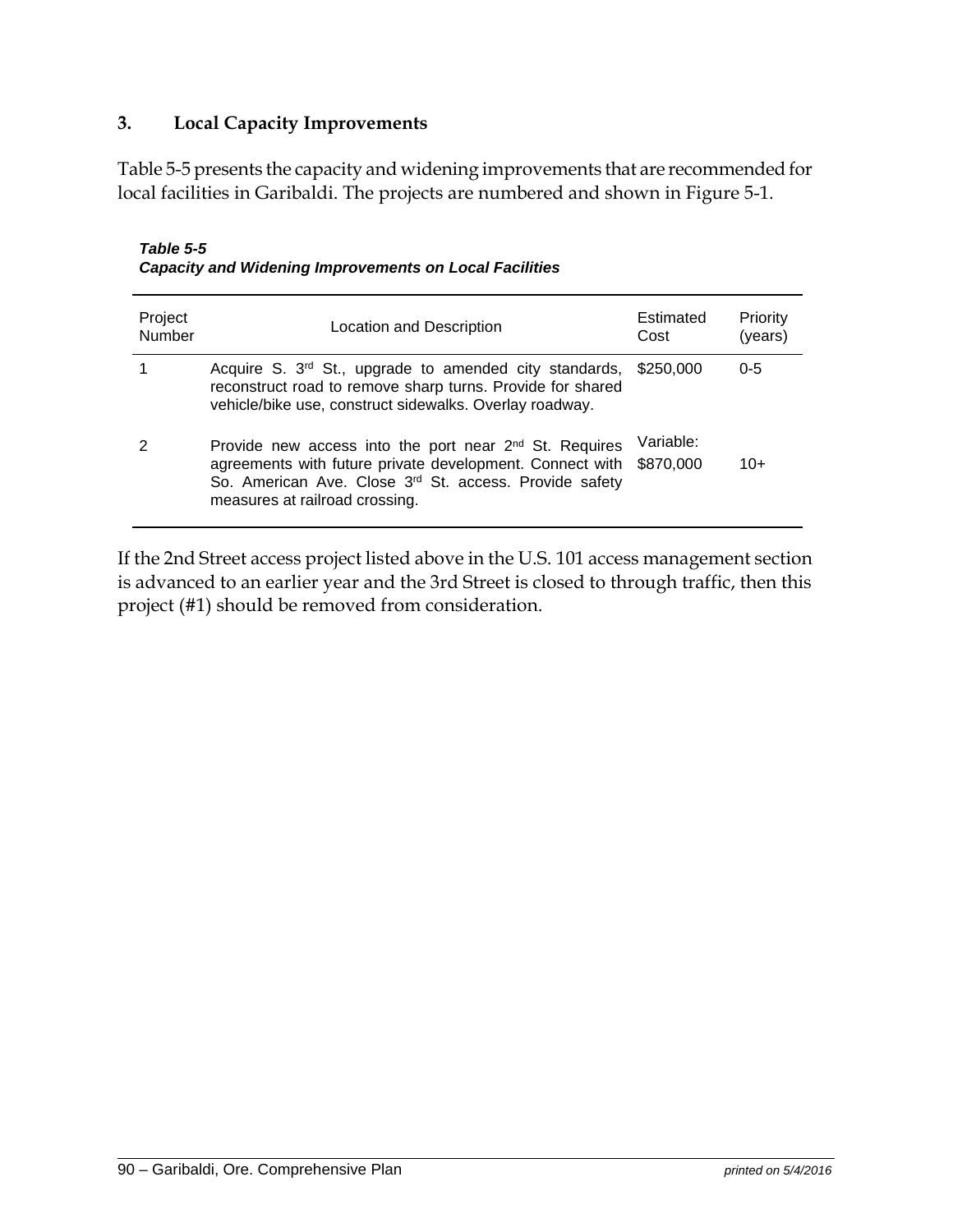## **4. Parking Improvements**

Table 5-6 presents the parking improvements that are recommended for Garibaldi.

| Table 5-6         | <b>Parking Project Evaluation Summary</b>                                                                                                     |                         |                     |
|-------------------|-----------------------------------------------------------------------------------------------------------------------------------------------|-------------------------|---------------------|
| Project<br>Number | Location and Description                                                                                                                      | Estimated<br>Cost       | Priority<br>(Years) |
| 1                 | Conduct feasibility study on using business parking during peak<br>periods                                                                    |                         | $0 - 5$             |
| 2                 | Pave existing city parking lots and install signs to increase visibility.<br>Locations: 6th Street and U.S. 101, and 10th Street and U.S. 101 | $$10,000 -$<br>\$50,000 | $0 - 5$             |
| 3                 | Upgrade and pave existing parking lots in the Port of Garibaldi area.<br>Improve signing.                                                     | $$10,000 -$<br>\$50,000 | $0 - 5$             |
| 4                 | Use the ODFW parking lot as a spillover lot for the port, connect with<br>the Bayshore Trail improvements. Signing is required.               | \$5,000                 | $0 - 5$             |
| 5                 | Dedicate an existing parking lot exclusively for large (recreational)<br>vehicles                                                             | \$15,000                | $0 - 5$             |

ODFW = Oregon Department of Fish and Wildlife.

#### **F. PEDESTRIAN AND BICYCLE FACILITY IMPROVEMENTS**

The Garibaldi pedestrian system is comprehensive in relatively few areas of the city and is lacking in most of the city. Gaps in connectivity exist in the residential areas. In general, the high number of private accesses and conflict opportunities are a barrier to continuous, connected pedestrian facilities in certain areas of Garibaldi. ADA compliance is also an important component of the Garibaldi TSP.

Table 5-7 displays the recommended pedestrian and bicycle facility improvements along existing streets and roads for the next twenty years. The locations of these projects are shown in Figure 5-5. If the project is only a pedestrian or bicycle project, it is denoted with a "P" or "B" respectively. If the project is both (pedestrian and bicycle) then it is denoted with a "PB".

| <b>Pedestrian and Bicycle Improvements</b> |                                                                                                                                 |                   |                     |
|--------------------------------------------|---------------------------------------------------------------------------------------------------------------------------------|-------------------|---------------------|
| Project<br>#/Type                          | Location and Description                                                                                                        | Estimated<br>Cost | Priority<br>(years) |
| 1/P                                        | Construct sidewalk on 6 <sup>th</sup> St. between Evergreen Ave. and US 101,<br>overlay roadway, and pave gravel parking areas. | \$210,000         | $0 - 5$             |
| 2/P                                        | Construct a pedestrian gateway between U.S. 101 and the Port of<br>Garibaldi at 6th Street across the railroad tracks           | \$50,000          | $0 - 5$             |

*Table 5-7 Pedestrian and Bicycle Improvements*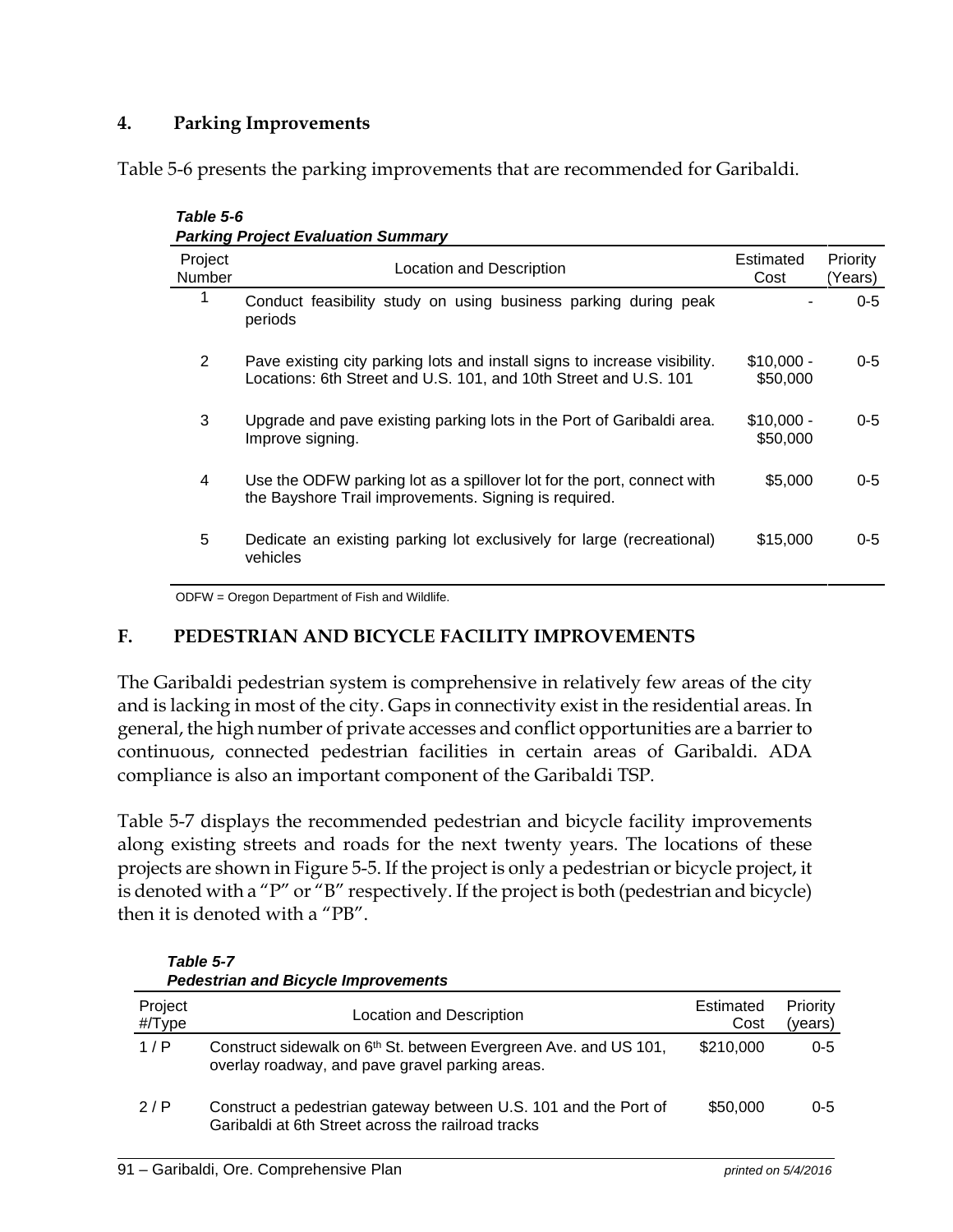| Project<br>#/Type | Location and Description                                                                                                                                                                                                                                                                                                               | Estimated<br>Cost | Priority<br>(years) |
|-------------------|----------------------------------------------------------------------------------------------------------------------------------------------------------------------------------------------------------------------------------------------------------------------------------------------------------------------------------------|-------------------|---------------------|
| 3/P               | Construct bulb-outs along U.S. 101 at the 5th and 4th Street<br>intersection                                                                                                                                                                                                                                                           | \$50,000          | $0-5$               |
| 4/P               | Stripe crosswalks along South Biak Avenue at 7th and 6th Streets                                                                                                                                                                                                                                                                       | \$15,000          | $0-5$               |
| 5/P               | Construct sidewalk along South 7th Street, between U.S. 101 and<br>south of railroad tracks (connect with existing sidewalk)                                                                                                                                                                                                           | \$30,000          | $0-5$               |
| 6/P               | Provide crosswalks along South American Avenue at South 7th<br>Street and at South 6th Street                                                                                                                                                                                                                                          | \$15,000          | $0-5$               |
| 7/PB              | Designate Bay Lane as a bike lane on the Bayshore Trail and<br>provide adequate signing at the railroad crossings. Pave a 6-foot-<br>wide bike path from the railroad crossing (approximately 10 <sup>th</sup> St.<br>behind Miller's Restaurant) to 12 <sup>th</sup> St. Reconstruct crossings for<br>continuous trail without steps. | \$75,000          | $0-5$               |
| 8/P               | Install decorative lighting in downtown Garibaldi along US 101                                                                                                                                                                                                                                                                         | \$300,000         | $0-5$               |
| 9/P               | Construct sidewalks on 3rd Street between Evergreen Avenue and<br>U.S. 101. Pave gravel parking areas.                                                                                                                                                                                                                                 | \$300,000         | $5 - 10$            |
| 10/P              | Construct ADA-compliant ramps on U.S. 101 in the downtown area<br>(8th, 7th, 6th, 5th, 4th, 3rd Streets)                                                                                                                                                                                                                               | \$20,000          | $5 - 10$            |
| 11/P              | Construct ADA-compliant ramps South American Avenue at South<br>6th Street and South 7th Street                                                                                                                                                                                                                                        | \$15,000          | $5 - 10$            |
| 12/PB             | Widen South 7th Street 6-feet to provide an adequate striped<br>walkway for pedestrians/bicyclists. Use thermoplastic markings to<br>enhance and provide longevity.                                                                                                                                                                    | \$175,000         | $5 - 10$            |
| 13/PB             | Widen South American Avenue 6-feet to provide an adequate<br>striped walkway for pedestrians/bicyclists, construct sidewalk and<br>provide ADA-compliant ramps at 6th and 7th Street intersections.<br>Use thermoplastic markings to enhance and provide longevity. <sup>1</sup>                                                       | \$100,000         | $5 - 10$            |
| 14/P              | Expand curbside sidewalks in the Port of Garibaldi                                                                                                                                                                                                                                                                                     | \$75,000          | $10+$               |
| 15/P              | Provide additional street lighting and retrofit to a decorative style in<br>the Port of Garibaldi area                                                                                                                                                                                                                                 | \$100,000         | $10+$               |
| 16/P              | Construct sidewalk along South Commercial Avenue                                                                                                                                                                                                                                                                                       | \$100,000         | $10+$               |
| 17/P              | Construct sidewalk along U.S. 101 in the downtown area (north side<br>where missing)                                                                                                                                                                                                                                                   | \$500,000         | $10+$               |

*Table 5-7 Pedestrian and Bicycle Improvements*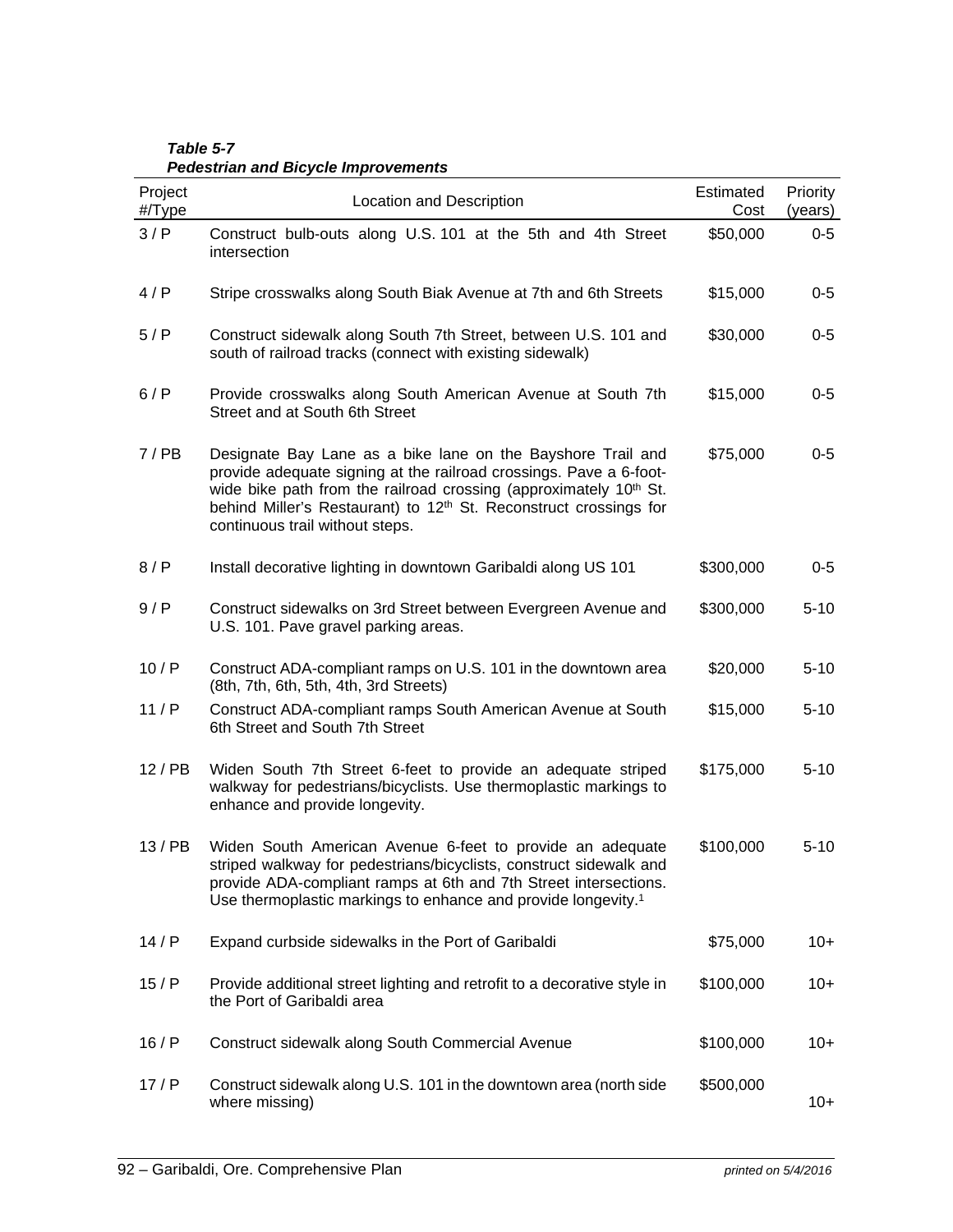| 18/P | Construct sidewalk along U.S. 101 in the downtown area (south side)<br>where missing)             | \$330,000 | $10+$ |
|------|---------------------------------------------------------------------------------------------------|-----------|-------|
| 19/P | Extend the current bike trail east into the Old Mill property. (Cost is<br>to conduct the study.) | \$50,000  | $10+$ |

<sup>1</sup> Project is a joint pedestrian/bicycle improvement and appears on Table 5-10, as well. The cost should only be accounted for in one table only.

#### **1. Pedestrian System**

Pedestrian activity in Garibaldi is generally concentrated in the downtown, the residential area north of downtown and the Port of Garibaldi area. The city's scenic character also promotes pedestrian activity around recreational features, such as the Bayshore Trail. The focus of the Pedestrian System Plan is to improve connections in the community and enhance pedestrian access to Garibaldi's recreational features.

Providing a connected network of pedestrian facilities in Garibaldi is important for:

- Serving shorter pedestrian trips from neighborhoods to area recreational and activity centers, such as schools
- Providing access to public transit
- Meeting residents' and visitors' recreational needs
- Providing circulation in the downtown

To meet specific goals and objectives identified in this TSP, the City of Garibaldi will encourage walking as a means of transportation by addressing the following:

- *Connectivity*. The city will work to develop a connected network of pedestrian facilities. Connected networks are important to provide continuity between communities and to improve safety.
- *Safety*. The city will work to provide a secure walking environment. For residents to use the pedestrian system, it must be perceived as safe.
- *Design*. The city can ensure pedestrian-oriented urban design by adopting policies and development standards that integrate pedestrian scale, facilities, access and circulation into the design of residential, commercial and industrial projects.

The Garibaldi Pedestrian System Plan identifies system and facility improvements that will contribute to a safe and well-connected pedestrian environment. As a result, it will promote walking as a viable transportation alternative. Table 5-7 provides information regarding the pedestrian improvements. The Pedestrian System Plan is shown in Figure 5-6.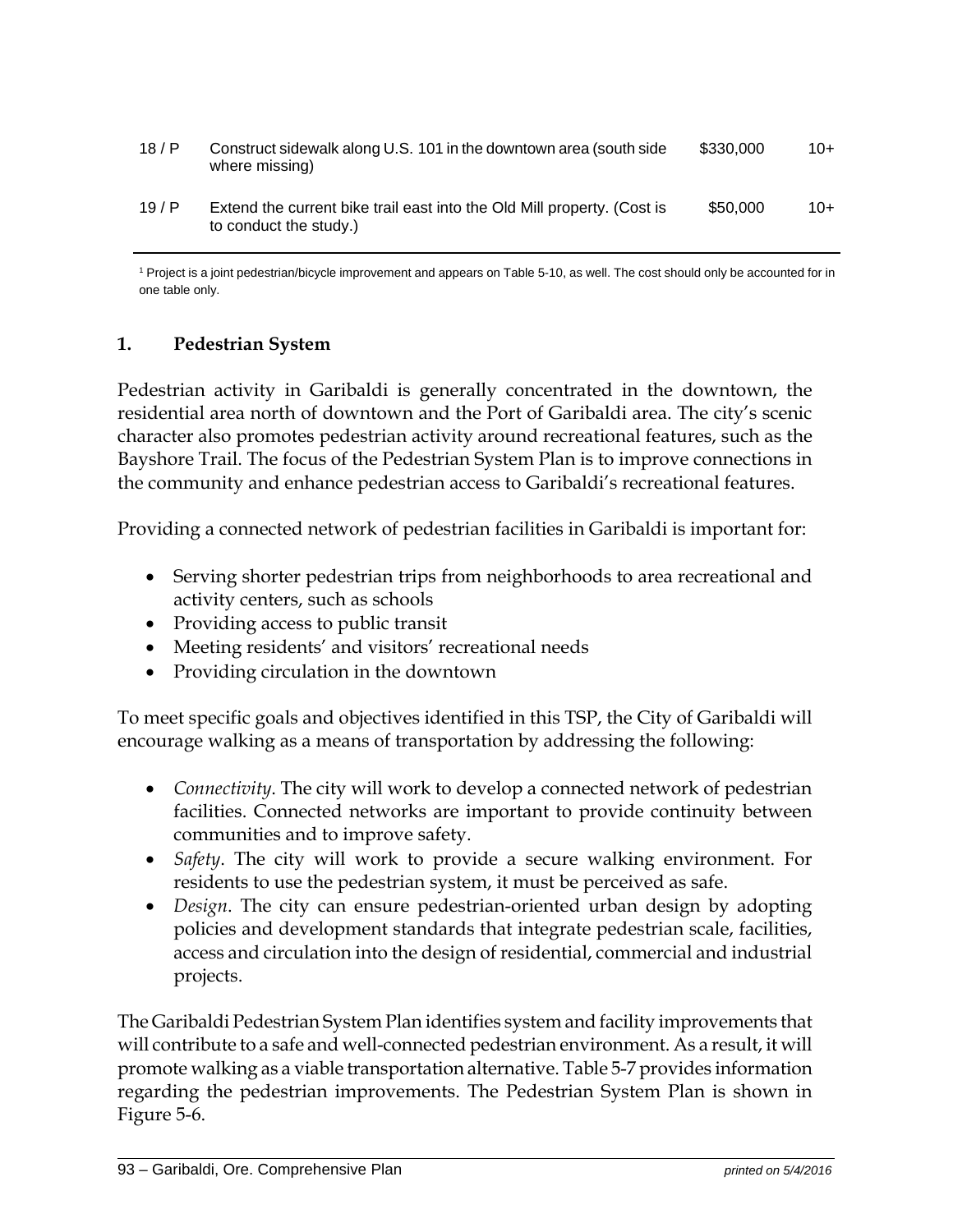## **a. Sidewalks**

Existing sidewalks generally are located in the downtown area and the Port of Garibaldi area. Rather than sidewalks, many local streets have only footpaths alongside roadways that indicate pedestrian use. Sidewalk condition varies in Garibaldi with the port area exhibiting good condition while most other areas are fair to poor. In most areas, the sidewalk is intermittent and does not comply with ADA ramping and width requirements.

To provide a network of safe and connected facilities that will promote a balanced transportation system, sidewalk improvements have been identified. Particular focus is placed on increasing pedestrian safety by installing new sidewalks in areas frequently used by pedestrians. Where sidewalks do not exist and where it is not feasible to build them, shoulder widening is recommended.

## **b. Crosswalks**

To assist pedestrians in crossing busy roadways and improve pedestrian safety, marked crosswalks and pedestrian warning signage should be installed at several locations, including near the elementary school, along U.S. 101 and the Port of Garibaldi area.

## **c. Signage and Other Pedestrian Facilities**

To improve the safety and visibility of the Bayshore Trail, and better connect foot traffic to it, new identification signage and pedestrian facilities, such as restrooms, lighting, and trash receptacles, are recommended.

The estimated costs for sidewalk improvements are for both sides of the street. It is expected that with limited funds, the sidewalk projects may be phased over time and start with construction of sidewalks on one side only. This would reduce costs dramatically as right-of-way impacts could be significantly or altogether avoided.

# **d. Pedestrian Standards and Policies**

To enhance pedestrian safety, circulation connectivity and to comply with the TPR, several changes have been proposed to the city's Subdivision Ordinance. Much of the pending language for inclusion in the Planning and Zoning Ordinance that supports pedestrian safety and circulation (such as access management and access spacing) has been recommended for adoption. The proposed changes also address pedestrian access, requiring construction of pathways when street connections are not feasible. The new street cross sections, recommended for adoption into the city's Standards and Specifications Manual, reflect new street design standards, which require sidewalks along all new arterials and collectors as well as along new local streets. Optional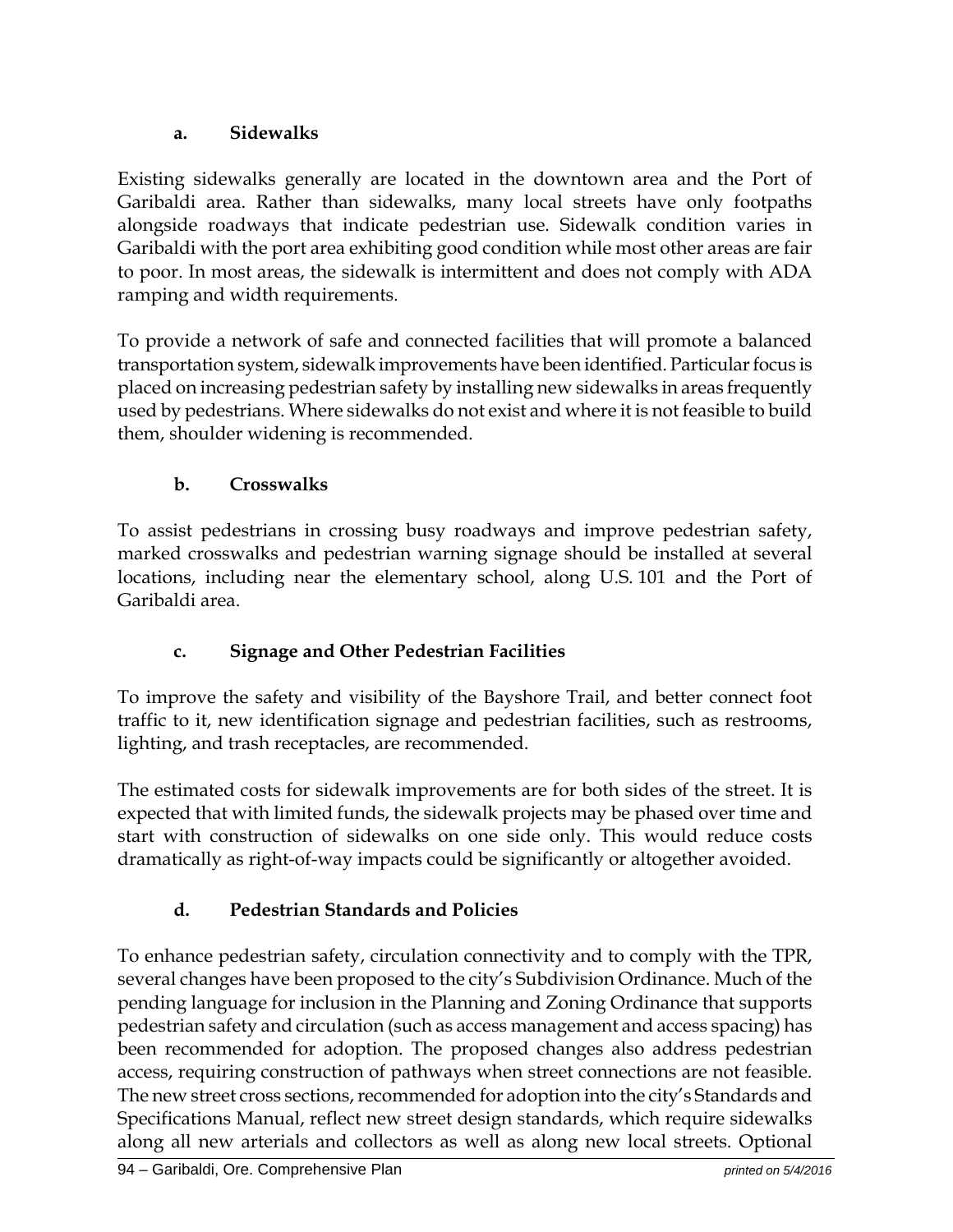planting strips can serve to buffer pedestrians from automobile traffic. These new standards and policies encourage pedestrian trips because they facilitate safe, direct and convenient access to local destinations. See Section 7 for detailed information on recommended amendments to the city's ordinances.

# **2. Bicycle System**

Bicycle travel offers commuters, children and others a significant option for transportation and is a valid transportation choice for people who do not own vehicles. Cycling is also an important recreational option, especially in scenic areas of Oregon, such as Garibaldi.

This Bicycle System Plan establishes a network of bicycle lanes and routes throughout Garibaldi to connect trip generators and provide a safe, interconnected bicycle system. While all roadways and streets can be used as bikeways, designated routes along bicycle streets and roads and/or separated bicycle lanes on busy streets can improve safety as well as increase bicycle use.

Figure 5-8 is a map that illustrates the recommended bicycle plan for Garibaldi. It includes shared roadways, shoulder bikeways, bicycle lanes and designated bike routes. Refer to Table 5-7 for the list of bicycle projects. Table 5-8 presents Garibaldi's designated bicycle routes by their corresponding route number in Figure 5-6 and labels them as city or state facilities.

| Campaign Designated Dicycle Routes |                                 |                                   |                                           |             |
|------------------------------------|---------------------------------|-----------------------------------|-------------------------------------------|-------------|
| Project<br>Number                  | <b>Bike Facility Name</b>       | <b>Between</b>                    |                                           | Management  |
|                                    | U.S. 101                        |                                   | Northern city limits Southern city limits | <b>ODOT</b> |
| 2                                  | South American Avenue           | South 3rd Street South 7th Street |                                           | City        |
| 3                                  | South 7th Street                | U.S. 101                          | <b>Bayshore Trail</b>                     | City        |
| $\overline{4}$                     | 6th Street                      | Evergreen Avenue U.S. 101         |                                           | City        |
| 5                                  | 3rd Street                      |                                   | Evergreen Avenue S. American Avenue       | City        |
| 6                                  | Bay Lane                        | 10th Street                       | ODFW <sup>1</sup>                         | City        |
|                                    | <b>Bayshore Trail</b>           | 10th Street                       | 7th Street                                | City        |
| 8                                  | <b>Bayshore Trail Extension</b> | South 3rd Street                  | Old Mill property                         | City        |
|                                    |                                 |                                   |                                           |             |

*Table 5-8 Garibaldi Designated Bicycle Routes* 

<sup>1</sup> Oregon Department of Fish and Wildlife

The Oregon Coast Bike Route passes through Garibaldi on U.S. 101. The Oregon Coast Bike Route uses marked bike lanes or shoulders that are 3 feet wide or wider and are marked with signage.

The remainder of the Garibaldi bicycle system generally consists of either shared roadways (particularly on local roads) or shoulder bikeways and is characterized by good pavement condition. Aside from the Oregon Coast Bike Route, most bikeways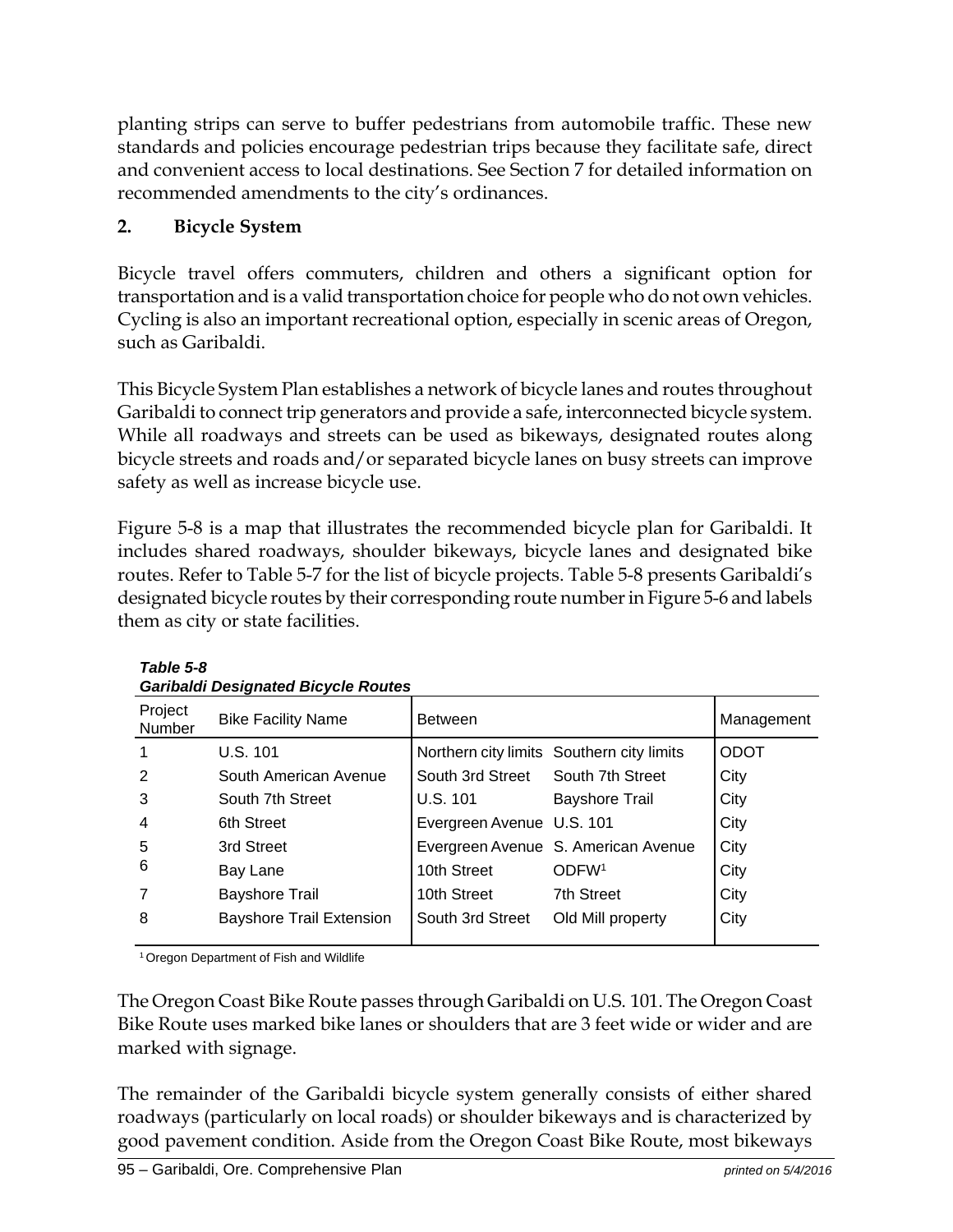are not marked with bicycle signage. The bicycle system lacks facilities in Garibaldi. The current designated roads, South American Avenue and South 7th Street, are characterized by a relatively high number of vehicle access points, small travel width and a multitude of various vehicles types, which can cause barriers or hazards for bicyclists.

# **a. Bikeway and Trail Improvements**

To promote safe and convenient bicycle links between commercial, recreational and other land uses, improvements to the bicycle system have been identified. Further, to better connect bicycle traffic with popular recreational areas such as the Old Mill and Garibaldi Fishing Pier, a bicycle trail between these two points has been identified as a high priority project. This project would require a further study to investigate the feasibility of extending the Bayshore Trail into the Old Mill property.

# **b. Signage**

To promote safety and awareness of bicyclists where they share facilities with pedestrian and vehicular traffic, designation signage is recommended along U.S. 101.

# **c. Bicycle Parking**

To comply with the standards stated in the OBPP, bicycle parking will be installed at community activity centers, such as the transit center, Lumberman's Park, Port of Garibaldi and Garibaldi Fishing Pier.

# **d. Bicycle Standards and Policies**

To enhance bicycle safety, circulation, and connectivity to comply with the TPR, several changes have been proposed to the city's Subdivision and Zoning Ordinances. Recommendations have been made to include bicycle parking , street design, bicycle access and circulation. See Section 7 for detailed information on recommended amendments to the city's ordinances.

## **G. PUBLIC TRANSPORTATION SYSTEM**

The following transit issues should be addressed by the Ctiy of Garibaldi:

TCTD has outlined opportunities to improve public transportation services it offers in Tillamook County. However, no immediate needs specific to Garibaldi have been identified through TCTD or interaction with the PMT and PAC. The following transit issues should be addressed at a county level:

Transit pull-outs on state and county facilities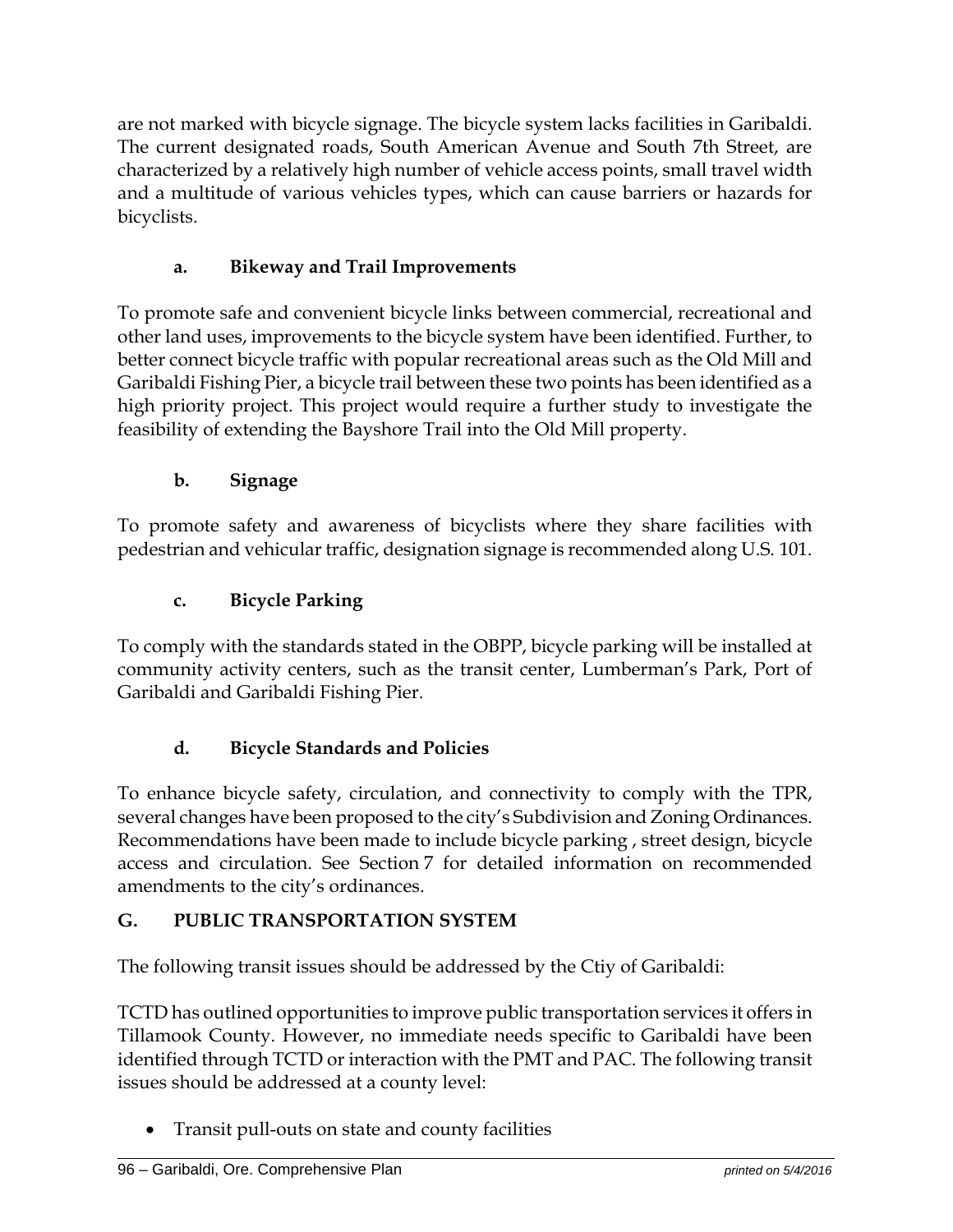- Coordination between TCTD, ODOT and Tillamook County to explore the need for implementing TDM measures, such as carpooling and vanpooling in the county
- Improve connections with other service providers (SETD, Greyhound)
- Construct park and ride facilities (TCTD's headquarters)
- Expand services to each of these communities: Manzanita, Bayside Gardens, Nehalem, Wheeler, Oceanside and Pacific City
- Advertise and promote TCTD services
- Form a Citizen Advisory Committee to develop a public transportation program

In addition, the following opportunities also should be explored:

Transit amenities, including covered benches and shelters, signage, bicycle racks and concrete landing pads, should be considered for stops with high ridership in Garibaldi. These amenities would make the system more visible to potential users and possibly attract new riders. Also, as mentioned previously, all transit stops should be accessible to all potential riders per ADA standards. Improvements to existing sections of sidewalk and construction of additional sidewalk would connect the public transportation system with the pedestrian and bicycle network in Garibaldi.

As discussed in Section 4 of this document, the railroad crossing near Hobsonville Point Drive on U.S. 101 has been identified as a hazardous location for public transportation providers. In Oregon, buses are required to stop at all railroad crossings without safety features (such as gates/arms). Constructing a bus pullout at this location was evaluated as a project in the Garibaldi TSP. Because of safety concerns, right-of-way impacts, and environmental impacts, this project is not recommended. However, a recommendation has been included in the Garibaldi TSP to investigate the potential use of ITS technology in this location as a low cost alternative to a bus pullout. ITS technology could be used to allow drivers to activate an advanced warning sign to alert drivers that a bus is stopped ahead.

# **H. RAIL SYSTEM**

In Garibaldi, the Port of Tillamook Bay rail system parallels U.S. 101. There are two existing at-grade crossings that are used by vehicles: South 7th Street and South 3rd Street. To improve safety at the South 3rd Street crossing, safety measures (warning gates, flashers, signage and striping) are recommended in the Garibaldi TSP.

Under existing conditions, trains are allowed to block both the South 3rd Street and South 7th Street crossings for up to 10 minutes. This issue has been identified by the PAC and PMT as a safety concern in terms of emergency vehicle access. A policy change that would restrict blocking both crossings is recommended to ensure that emergency vehicles are able to cross the railroad tracks at all times.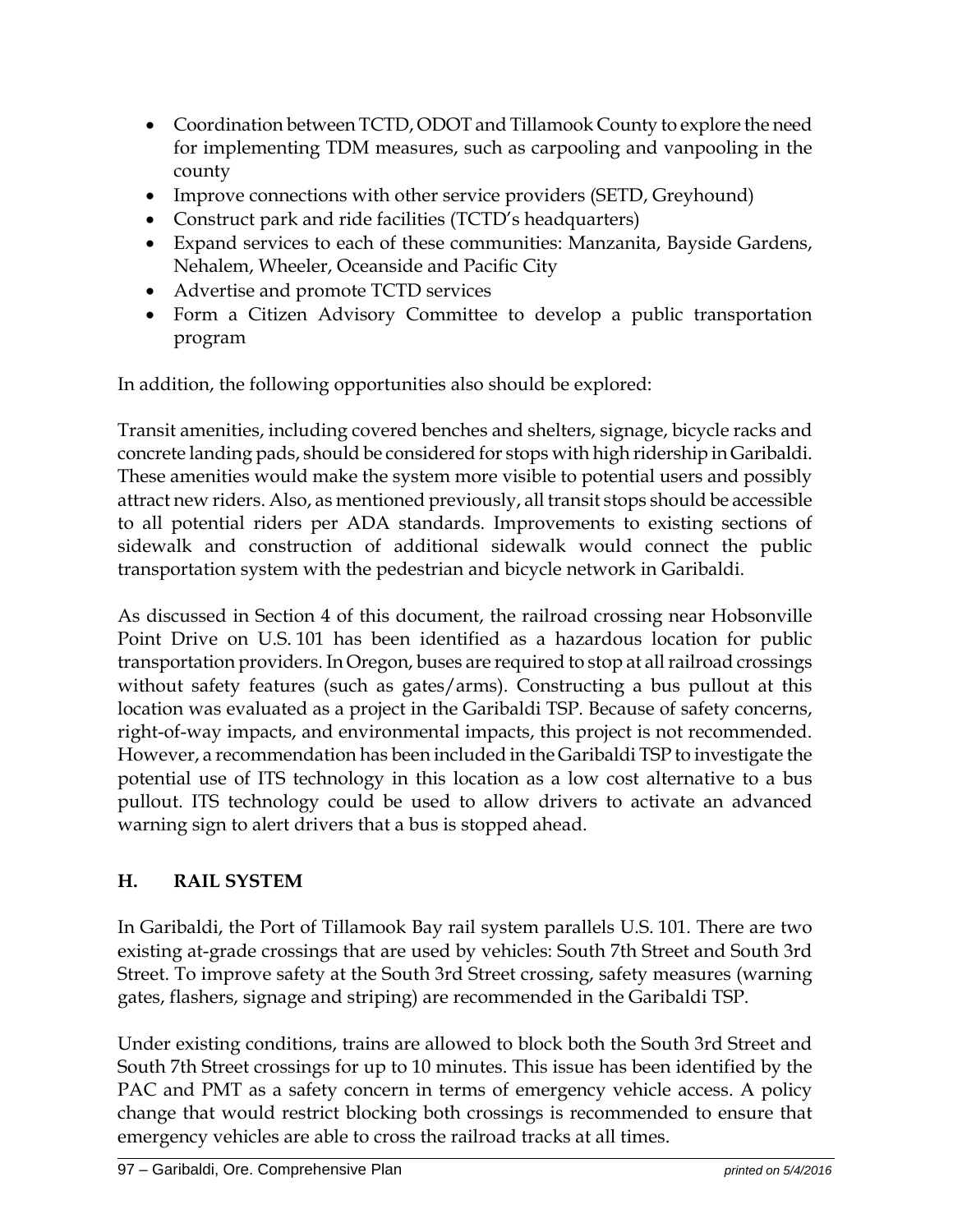In addition to the two vehicle crossing points along the Port of Tillamook Bay rail system, there are currently numerous pedestrian crossing points. To improve pedestrian safety and accommodate higher travel speeds on the Port of Tillamook Bay rail system, construction of a pedestrian gateway near 6th Street is recommended. Restricting pedestrian crossings of the Port of Tillamook Bay rail system to 3rd Street, the pedestrian gateway near 6th Street and 7th Street is recommended.

## **I. WATER SYSTEM**

## **1. Port of Garibaldi**

The Port of Garibaldi currently serves the fishing industry, including both recreational and commercial fishermen. Under existing conditions, the parking facilities at the two Garibaldi boat launches are not adequate for the peak demand. The city expects an increase in tourism and demand for parking near the boat launches during the next 20 years. Therefore, Table 5-6 includes several parking projects to address parking demand and deficiencies in Garibaldi, including the Port of Garibaldi area. Projects that are included in the Garibaldi TSP for the downtown area that affect the Port of Garibaldi include the installation of variable message signs to inform drivers of parking availability and location, and additional parking capacity in the downtown area. In addition, projects are included for the Port of Garibaldi parking areas, including rechannelization of parking in the Port of Garibaldi area, upgrade of existing lots, improved signing and dedication of a truck/recreational vehicle parking lot.

The Port of Garibaldi supports improving both of the existing entries on South 7th Street and South 3rd Street. In the Garibaldi TSP, an improved entry at South 7th Street has been included as a project. Because of significant impacts to surrounding property owners, improving access at South 3rd Street is most likely not feasible. However, the Garibaldi TSP includes a project to provide improved access into the Port of Garibaldi near 2nd Street.

The Port of Garibaldi is currently inactive in terms of water freight traffic (for example, barge traffic). This is partly a result of gradual sedimentation in the bay, which has reduced the water depth below a point that makes such traffic feasible. As suggested by the Technical Advisory Committee (TAC) for the Tillamook County TSP, Tillamook County is interested in investigating the possibility of barging logs or other material to the Port of Garibaldi. Therefore, Tillamook County supports maintenance of the entry jetties and authorized navigation channel in the Port of Tillamook Bay to make such activities feasible. Maintenance activities in the Port of Tillamook Bay, including dredging the channel and maintaining the entry jetties, would have environmental impacts and require funding.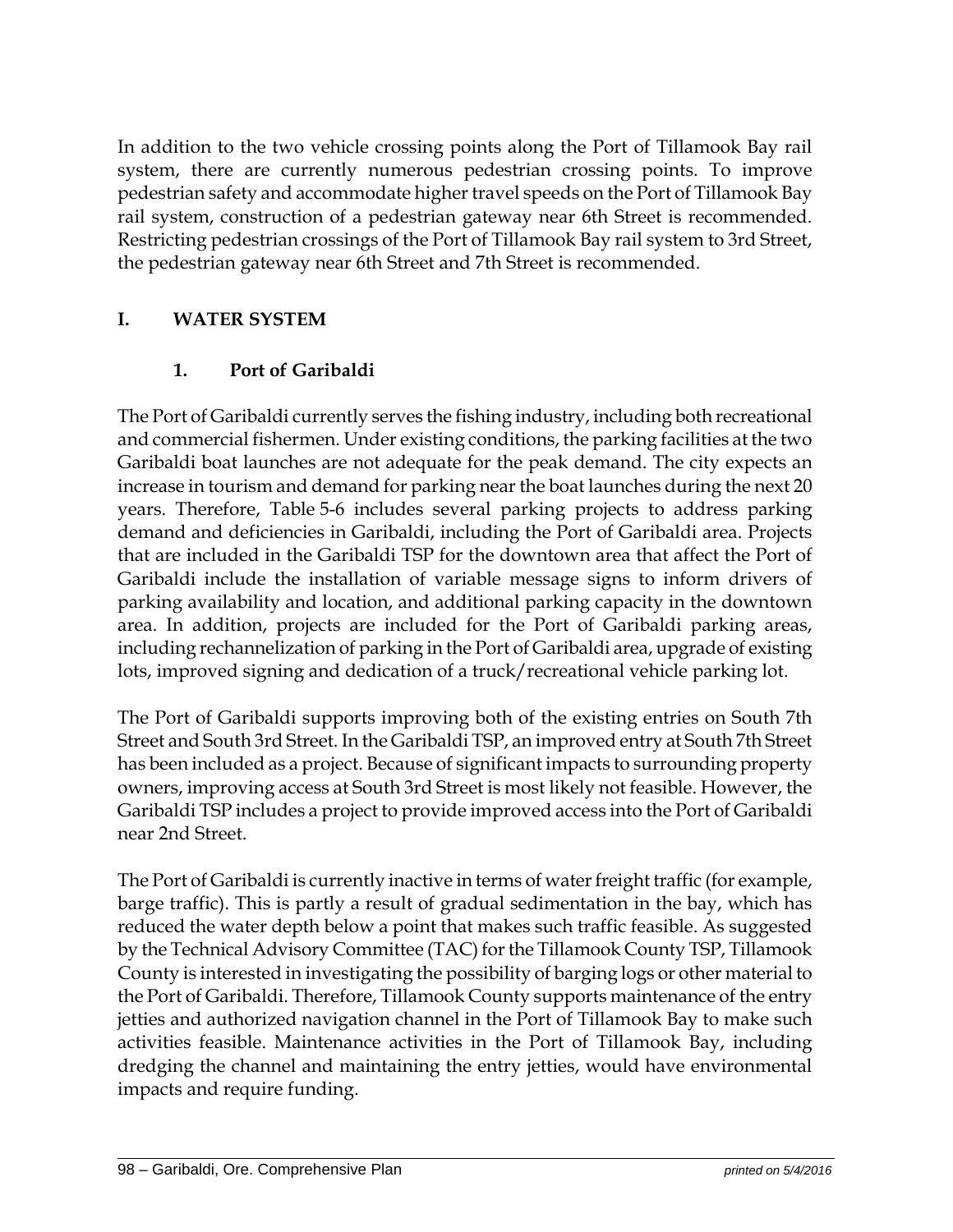## **J. PROJECTS DETERMINED UNWARRANTED OR INFEASIBLE**

Following its review of the June 2003 draft TSP, the Garibaldi City Council determined that some of the proposed projects in the draft TSP were not warranted or would be infeasible to pursue. As a result, these projects were removed from the recommended projects in the TSP. For completeness, however, the projects are listed here, along with a brief indication (in italics) of why the council recommended against them. Further information on the projects can be found in Sections 3 and 4 of the full TSP document.

- 1. State Roadway System
	- a. Capacity Projects
		- i. Install traffic signal at U.S. 101 and 7th Street Signal is barely warranted in 20 years and might exacerbate local traffic congestion.
	- b. Safety Improvements
		- i. Provide for right-out on U.S. 101 at 10th Street and possibly remove sign near intersection - *Would require acquisition of improved residential and/or business property.*
		- ii. Provide transit and school vehicles with ITS technology to activate advanced warning signs on U.S. 101 - *Local school bus company not interested in pursuing this project.*
		- iii. Realign 11th Street at U.S. 101 *Would require acquisition of improved residential and/or business property.*
		- iv. Realign 12th Street at U.S. 101 *Would require acquisition of improved residential and/or business property.*
		- v. Realign 5th Street at U.S. 101 *Would require acquisition of improved residential and/or business property.*
		- vi. Realign skewed approach with U.S. 101 at Hobsonville Point Drive – *There is no safety problem at this location; also is outside city limits.*
- 2. Local Roadway System
	- a. Local Capacity Improvements
		- i. Acacia Avenue between 8th and 7th Streets. Acquire right-of-way and construct new section of roadway *– Would require the acquisition of a private property that is about to be developed.*
		- ii. Driftwood Avenue between 5th and 4th Streets. Construct new section of roadway and potential culvert/bridge over creek – *Concerns that this connection would direct unwanted additional traffic toward elementary school.*
	- b. Local Safety Improvements
		- i. Provide automated safety measures at the 3rd Street railroad crossing (that is, gates or lights) – Crossing is adequate as is; also this crossing could be closed in future if new crossing is constructed at 2nd Street when Old Mill property is redeveloped.